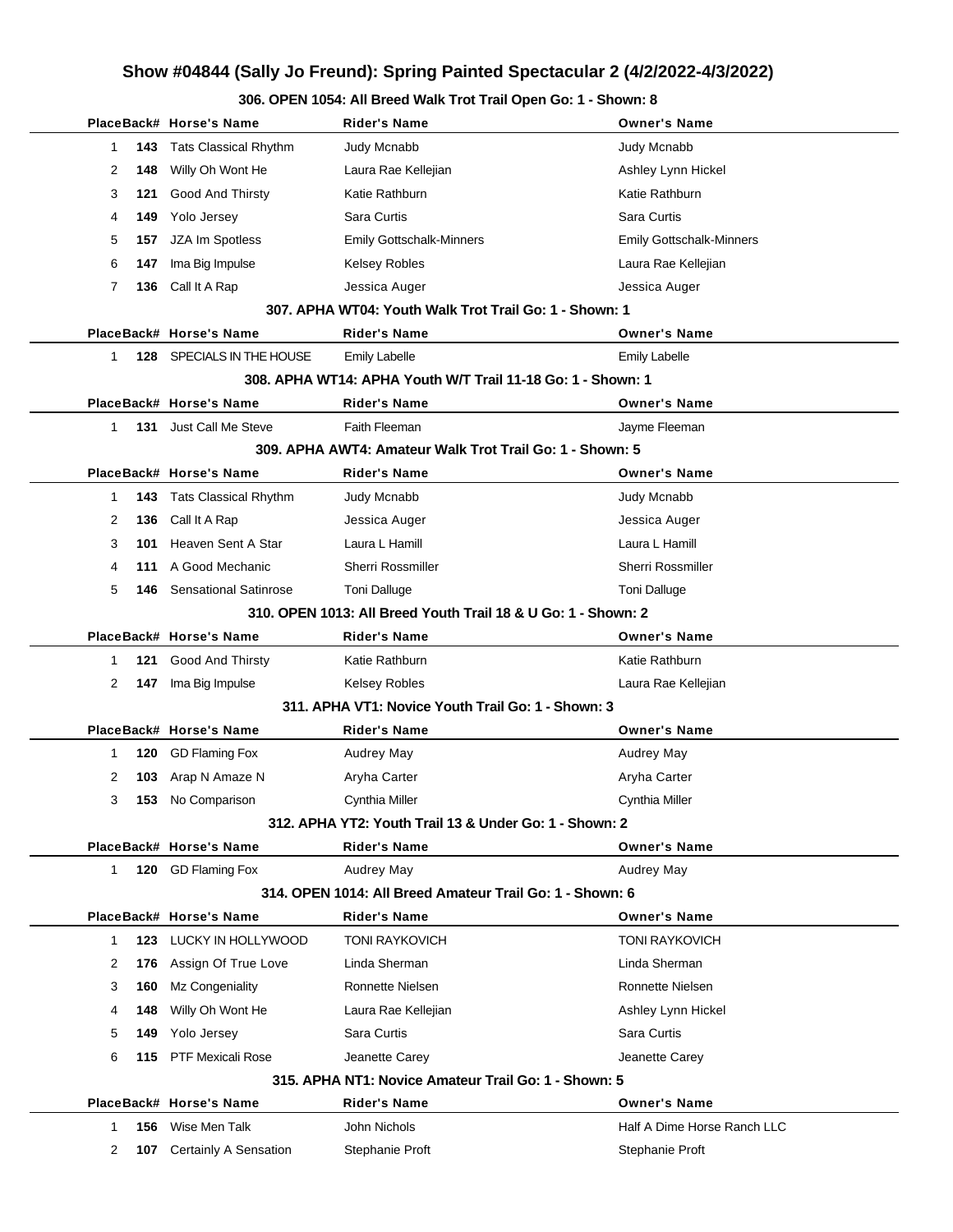|   |      |                               | Show #04844 (Sally Jo Freund): Spring Painted Spectacular 2 (4/2/2022-4/3/2022) |                                 |
|---|------|-------------------------------|---------------------------------------------------------------------------------|---------------------------------|
| 3 |      | 137 Gotta Get Impulsive       | Gibson Reid                                                                     | Gibson Reid                     |
| 4 | 115  | <b>PTF Mexicali Rose</b>      | Jeanette Carey                                                                  | Jeanette Carey                  |
| 5 |      | 145 U DONT KNOW ME            | Mary W Belen                                                                    | <b>MARY W BELEN</b>             |
|   |      |                               | 316. APHA AT1: Amateur Trail All Ages Go: 1 - Shown: 8                          |                                 |
|   |      | PlaceBack# Horse's Name       | <b>Rider's Name</b>                                                             | <b>Owner's Name</b>             |
| 1 |      | 117 Arapped In Black          | <b>JERI-LOU BIGGS</b>                                                           | <b>JERI-LOU BIGGS</b>           |
| 2 | 123. | LUCKY IN HOLLYWOOD            | <b>TONI RAYKOVICH</b>                                                           | <b>TONI RAYKOVICH</b>           |
| 3 | 114  | Two Timin Gentlemen           | Sue Merchant                                                                    | Dennis & Sue Merchant           |
| 4 |      | 145 U DONT KNOW ME            | Mary W Belen                                                                    | <b>MARY W BELEN</b>             |
| 5 | 124  | Who Sez                       | Barbara Messinger                                                               | Barbara Messinger               |
| 6 | 107  | <b>Certainly A Sensation</b>  | Stephanie Proft                                                                 | Stephanie Proft                 |
| 7 |      | 112 Hesa Good Ride            | Spencer R Chelwick                                                              | Randy Raykovich                 |
|   |      |                               | 318. OPEN 1015: All Breed Open Trail Go: 1 - Shown: 4                           |                                 |
|   |      | PlaceBack# Horse's Name       | <b>Rider's Name</b>                                                             | <b>Owner's Name</b>             |
| 1 | 160  | Mz Congeniality               | Ronnette Nielsen                                                                | Ronnette Nielsen                |
| 2 | 171  | Get Your Shine On             | Danette Hartman                                                                 | Marisa Brooke                   |
| 3 | 148  | Willy Oh Wont He              | Laura Rae Kellejian                                                             | Ashley Lynn Hickel              |
| 4 |      | 176 Assign Of True Love       | Linda Sherman                                                                   | Linda Sherman                   |
|   |      |                               | 319. APHA GTR: Green Trail All Ages Go: 1 - Shown: 6                            |                                 |
|   |      | PlaceBack# Horse's Name       | <b>Rider's Name</b>                                                             | <b>Owner's Name</b>             |
| 1 | 143  | Tats Classical Rhythm         | Judy Mcnabb                                                                     | Judy Mcnabb                     |
| 2 | 174  | <b>Suddenly Perfect</b>       | <b>BOBBIE EMMONS</b>                                                            | <b>Christine Harrison</b>       |
| 3 | 156  | Wise Men Talk                 | <b>BOBBIE EMMONS</b>                                                            | Half A Dime Horse Ranch LLC     |
| 4 | 111  | A Good Mechanic               | <b>Mark Gilmore</b>                                                             | Sherri Rossmiller               |
| 5 |      | 105 A Real Creation           | Anthony Wilson                                                                  | Sheila Beckett                  |
|   |      |                               | 336. OPEN 1016: All Breed Walk Jog Western Pleasure Open Go: 1 - Shown: 12      |                                 |
|   |      | PlaceBack# Horse's Name       | Rider's Name                                                                    | <b>Owner's Name</b>             |
| 1 | 157  | JZA Im Spotless               | <b>Emily Gottschalk-Minners</b>                                                 | <b>Emily Gottschalk-Minners</b> |
| 2 |      | <b>148</b> Willy Oh Wont He   | Laura Rae Kellejian                                                             | Ashley Lynn Hickel              |
| 3 |      | 168 RR I Told You So          | Jacqueline Landeene                                                             | Jennifer Pasquetti              |
| 4 | 178  | Im Xcited To B Invited        | Alexis Miller                                                                   | John Pasquetti                  |
| 5 |      | 179 Shezlopinlikeitshot       | Kristina Crosby                                                                 | Kristina Crosby                 |
| 6 | 171  | Get Your Shine On             | Danette Hartman                                                                 | Marisa Brooke                   |
| 7 |      | 101 Heaven Sent A Star        | Laura L Hamill                                                                  | Laura L Hamill                  |
|   |      |                               | 337. APHA WT02: Youth Walk Trot Western Pleasure Go: 1 - Shown: 1               |                                 |
|   |      | PlaceBack# Horse's Name       | <b>Rider's Name</b>                                                             | <b>Owner's Name</b>             |
| 1 |      | 128 SPECIALS IN THE HOUSE     | <b>Emily Labelle</b>                                                            | Emily Labelle                   |
|   |      |                               | 338. APHA WT12: APHA W/T Western Pleasure 11-18 Go: 1 - Shown: 1                |                                 |
|   |      | PlaceBack# Horse's Name       | <b>Rider's Name</b>                                                             | <b>Owner's Name</b>             |
| 1 |      | <b>131</b> Just Call Me Steve | Faith Fleeman                                                                   | Jayme Fleeman                   |
|   |      |                               | 339. APHA AWT2: Amateur Walk Trot Western Pleasure Go: 1 - Shown: 10            |                                 |
|   |      | PlaceBack# Horse's Name       | <b>Rider's Name</b>                                                             | <b>Owner's Name</b>             |
| 1 |      | 143 Tats Classical Rhythm     | Judy Mcnabb                                                                     | Judy Mcnabb                     |
| 2 |      | <b>102</b> Sensational Hotrod | Mackenzie Dakin                                                                 | Mackenzie Dakin                 |
| 3 | 130  | Joe Walsh                     | Jayme Fleeman                                                                   | Kacie Fleeman                   |
| 4 |      | 111 A Good Mechanic           | Sherri Rossmiller                                                               | Sherri Rossmiller               |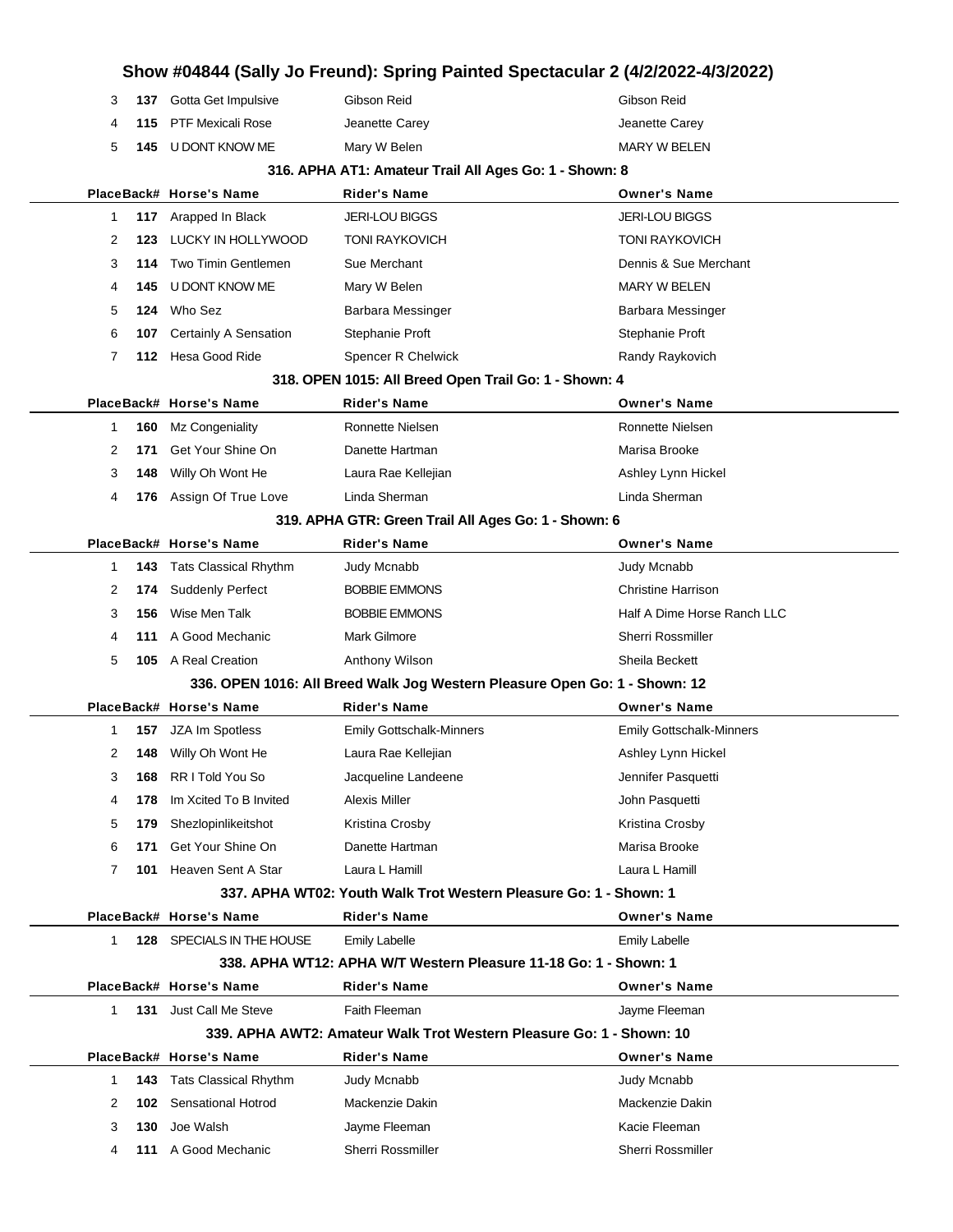|   |     |                              | Show #04844 (Sally Jo Freund): Spring Painted Spectacular 2 (4/2/2022-4/3/2022) |                                 |
|---|-----|------------------------------|---------------------------------------------------------------------------------|---------------------------------|
| 5 | 136 | Call It A Rap                | Jessica Auger                                                                   | Jessica Auger                   |
| 6 | 119 | A Moonlight Drive            | Brenda Boman                                                                    | Brenda Boman                    |
| 7 | 101 | Heaven Sent A Star           | Laura L Hamill                                                                  | Laura L Hamill                  |
|   |     |                              | 340. OPEN 1017: All Breed Youth Western Pleasure 18&u Go: 1 - Shown: 3          |                                 |
|   |     | PlaceBack# Horse's Name      | <b>Rider's Name</b>                                                             | <b>Owner's Name</b>             |
| 1 | 147 | Ima Big Impulse              | <b>Kelsey Robles</b>                                                            | Laura Rae Kellejian             |
| 2 | 121 | Good And Thirsty             | Katie Rathburn                                                                  | Katie Rathburn                  |
| 3 | 125 | Chromed Out Krymsun          | <b>Megan Motes</b>                                                              | Megan Motes                     |
|   |     |                              | 341. APHA VWP1: Novice Youth Western Pleasure Go: 1 - Shown: 4                  |                                 |
|   |     | PlaceBack# Horse's Name      | <b>Rider's Name</b>                                                             | <b>Owner's Name</b>             |
| 1 | 142 | Jacks A Lady Too             | April Gray                                                                      | April Gray                      |
| 2 | 103 | Arap N Amaze N               | Aryha Carter                                                                    | Aryha Carter                    |
| 3 | 153 | No Comparison                | Cynthia Miller                                                                  | Cynthia Miller                  |
| 4 | 120 | <b>GD Flaming Fox</b>        | Audrey May                                                                      | Audrey May                      |
|   |     |                              | 342. APHA YWP2: Youth Western Pleasure 13 & Under Go: 1 - Shown: 4              |                                 |
|   |     | PlaceBack# Horse's Name      | <b>Rider's Name</b>                                                             | <b>Owner's Name</b>             |
| 1 | 142 | Jacks A Lady Too             | <b>April Gray</b>                                                               | <b>April Gray</b>               |
| 2 | 103 | Arap N Amaze N               | Aryha Carter                                                                    | Aryha Carter                    |
| 3 | 159 | <b>Purely Dynamic</b>        | Kendall Gaspar                                                                  | Kendall Gaspar                  |
| 4 | 120 | <b>GD Flaming Fox</b>        | <b>Audrey May</b>                                                               | Audrey May                      |
|   |     |                              | 344, OPEN 1018: All Breed Amateur Western Pleasure Go: 1 - Shown: 5             |                                 |
|   |     | PlaceBack# Horse's Name      | <b>Rider's Name</b>                                                             | <b>Owner's Name</b>             |
| 1 | 148 | Willy Oh Wont He             | Laura Rae Kellejian                                                             | Ashley Lynn Hickel              |
| 2 | 179 | Shezlopinlikeitshot          | Kristina Crosby                                                                 | Kristina Crosby                 |
| 3 | 157 | JZA Im Spotless              | <b>Emily Gottschalk-Minners</b>                                                 | <b>Emily Gottschalk-Minners</b> |
| 4 | 126 | <b>CNC Under Cover Agent</b> | Patti Babish                                                                    | Patti Babish                    |
| 5 | 178 | Im Xcited To B Invited       | Alexis Miller                                                                   | John Pasquetti                  |
|   |     |                              | 345. APHA NWP1: Novice Amateur Western Pleasure Go: 1 - Shown: 8                |                                 |
|   |     | PlaceBack# Horse's Name      | <b>Rider's Name</b>                                                             | <b>Owner's Name</b>             |
| 1 | 156 | Wise Men Talk                | John Nichols                                                                    | Half A Dime Horse Ranch LLC     |
| 2 | 107 | Certainly A Sensation        | Stephanie Proft                                                                 | Stephanie Proft                 |
| 3 | 130 | Joe Walsh                    | Kacie Fleeman                                                                   | Kacie Fleeman                   |
| 4 | 145 | U DONT KNOW ME               | Mary W Belen                                                                    | <b>MARY W BELEN</b>             |
| 5 | 137 | Gotta Get Impulsive          | Gibson Reid                                                                     | Gibson Reid                     |
| 6 | 105 | A Real Creation              | Sheila Beckett                                                                  | Sheila Beckett                  |
| 7 | 126 | <b>CNC Under Cover Agent</b> | Patti Babish                                                                    | Patti Babish                    |
|   |     |                              | 346. APHA AWP1: Amateur Western Pleasure All Ages Go: 1 - Shown: 6              |                                 |
|   |     | PlaceBack# Horse's Name      | <b>Rider's Name</b>                                                             | <b>Owner's Name</b>             |
| 1 | 107 | Certainly A Sensation        | Stephanie Proft                                                                 | Stephanie Proft                 |
| 2 | 112 | Hesa Good Ride               | Spencer R Chelwick                                                              | Randy Raykovich                 |
| 3 | 134 | Cowgirl Wannabe              | Sue Love                                                                        | Sue Love                        |
| 4 | 140 | Someone Like You             | Dakota King                                                                     | Deneen King                     |
| 5 | 114 | Two Timin Gentlemen          | Sue Merchant                                                                    | Dennis & Sue Merchant           |
| 6 | 115 | <b>PTF Mexicali Rose</b>     | Jeanette Carey                                                                  | Jeanette Carey                  |
|   |     |                              | 348. OPEN 1019: All Breed Western Pleasure Open Go: 1 - Shown: 3                |                                 |
|   |     | PlaceBack# Horse's Name      | <b>Rider's Name</b>                                                             | <b>Owner's Name</b>             |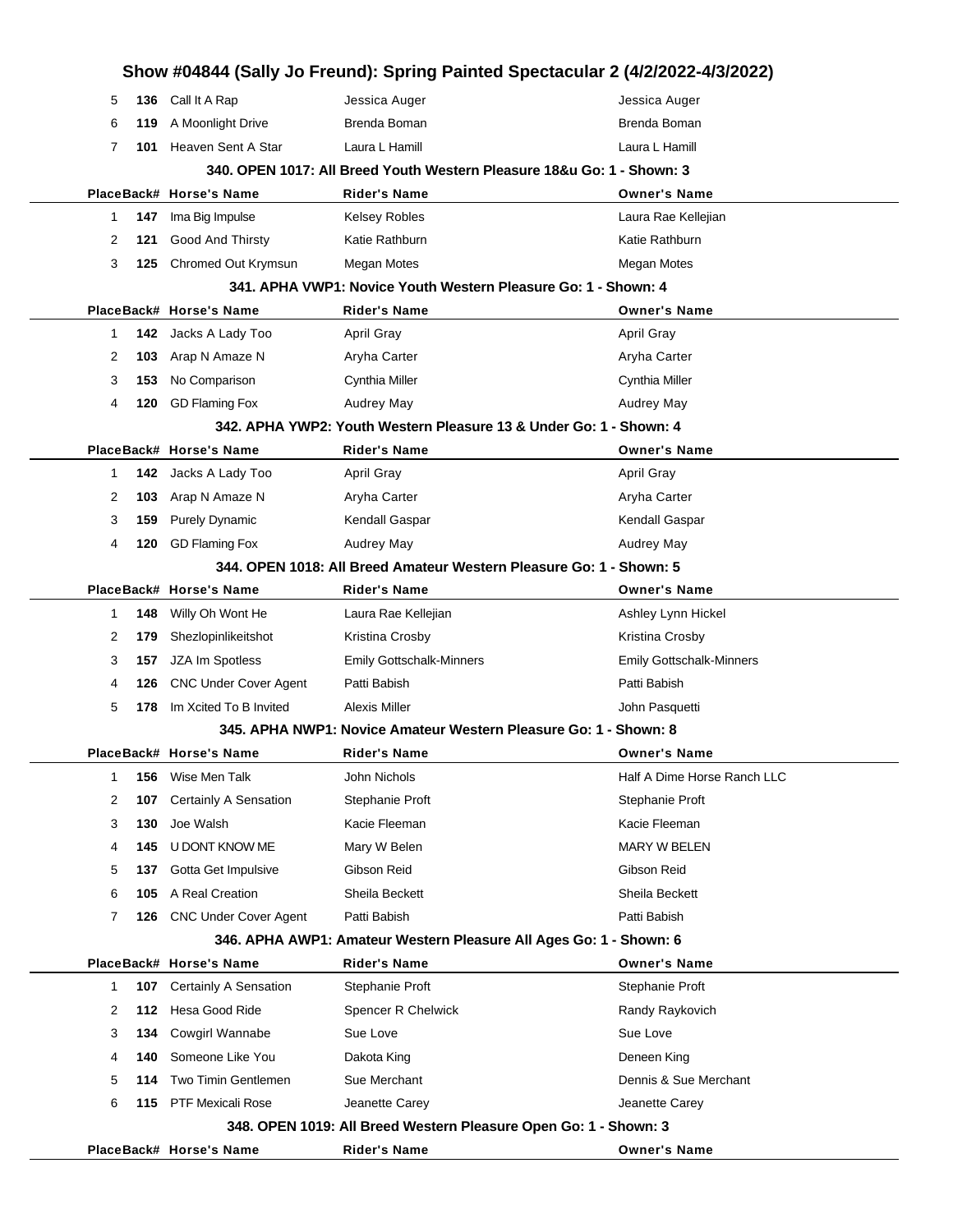|                       |                                           | Show #04844 (Sally Jo Freund): Spring Painted Spectacular 2 (4/2/2022-4/3/2022) |                                     |
|-----------------------|-------------------------------------------|---------------------------------------------------------------------------------|-------------------------------------|
| 168<br>1              | RR I Told You So                          | Jennifer Ann Pasquetti                                                          | Jennifer Pasquetti                  |
| $\overline{2}$<br>171 | Get Your Shine On                         | Danette Hartman                                                                 | Marisa Brooke                       |
|                       |                                           | 349. APHA GWP: Green Western Pleasure All Ages Go: 1 - Shown: 4                 |                                     |
|                       | PlaceBack# Horse's Name                   | <b>Rider's Name</b>                                                             | <b>Owner's Name</b>                 |
| 134<br>1              | Cowgirl Wannabe                           | Sue Love                                                                        | Sue Love                            |
| 2<br>167              | Gotta Kiss The Girl                       | Anthony Wilson                                                                  | Victoria Molter                     |
| 3<br>173              | <b>Justified Sensation</b>                | <b>BOBBIE EMMONS</b>                                                            | Half A Dime Horse Ranch LLC         |
| 4                     | 126 CNC Under Cover Agent                 | Patti Babish                                                                    | Patti Babish                        |
|                       |                                           | 350. APHA WP2: Jr Western Pleasure Go: 1 - Shown: 2                             |                                     |
|                       | PlaceBack# Horse's Name                   | <b>Rider's Name</b>                                                             | <b>Owner's Name</b>                 |
| 1                     | 105 A Real Creation                       | Anthony Wilson                                                                  | Sheila Beckett                      |
| 2<br>170              | Beyond The Best                           | <b>BOBBIE EMMONS</b>                                                            | <b>Ashley Smith</b>                 |
|                       |                                           | 352. APHA WP3: Sr Western Pleasure Go: 1 - Shown: 7                             |                                     |
|                       | PlaceBack# Horse's Name                   | <b>Rider's Name</b>                                                             | <b>Owner's Name</b>                 |
| 150<br>1              | Faith Is Certain                          | Karen Qualls                                                                    | Shelley Lynn Tuma                   |
| 2<br>174              | <b>Suddenly Perfect</b>                   | <b>BOBBIE EMMONS</b>                                                            | <b>Christine Harrison</b>           |
| 3<br>112              | Hesa Good Ride                            | Spencer R Chelwick                                                              | Randy Raykovich                     |
| 4<br>140              | Someone Like You                          | Anthony Wilson                                                                  | Deneen King                         |
| 158<br>5              | <b>All Star Sensation</b>                 | Mark Gilmore                                                                    | Wendy Hull                          |
| 6<br>119              | A Moonlight Drive                         | Jando Guerra                                                                    | Brenda Boman                        |
| 7<br>130              | Joe Walsh                                 | Kacie Fleeman                                                                   | Kacie Fleeman                       |
|                       |                                           | 355. OPEN 951: All Breed Western Horsemanship W/T Open Go: 1 - Shown: 2         |                                     |
|                       | PlaceBack# Horse's Name                   | Rider's Name                                                                    | <b>Owner's Name</b>                 |
| 1<br>157              | JZA Im Spotless                           | <b>Emily Gottschalk-Minners</b>                                                 | <b>Emily Gottschalk-Minners</b>     |
| 2                     | 106 Stylish Zippo                         | Michelle R Davis                                                                | Michael R Davis                     |
|                       |                                           | 356. APHA WT03: Youth Walk Trot Western Horsemanship Go: 1 - Shown: 1           |                                     |
|                       | PlaceBack# Horse's Name                   | Rider's Name                                                                    | <b>Owner's Name</b>                 |
| $\mathbf{1}$<br>128   | SPECIALS IN THE HOUSE                     | <b>Emily Labelle</b>                                                            | <b>Emily Labelle</b>                |
|                       |                                           | 357. APHA WT13: APHA W/T Western Horsemanship 11-18 Go: 1 - Shown: 1            |                                     |
|                       | PlaceBack# Horse's Name                   | Rider's Name                                                                    | <b>Owner's Name</b>                 |
| 1<br>131              | Just Call Me Steve                        | Faith Fleeman                                                                   | Jayme Fleeman                       |
|                       |                                           | 358. APHA AWT3: Amateur Walk Trot Western Horsemanship Go: 1 - Shown: 7         |                                     |
|                       | PlaceBack# Horse's Name                   | <b>Rider's Name</b>                                                             | <b>Owner's Name</b>                 |
| 1<br>143              | <b>Tats Classical Rhythm</b>              | Judy Mcnabb                                                                     | <b>Judy Mcnabb</b>                  |
| 2<br>102              | Sensational Hotrod                        | Mackenzie Dakin                                                                 | Mackenzie Dakin                     |
| 3<br>136              | Call It A Rap                             | Jessica Auger                                                                   | Jessica Auger                       |
| 111<br>4              | A Good Mechanic                           | Sherri Rossmiller                                                               | Sherri Rossmiller<br>Laura L Hamill |
| 101<br>5              | Heaven Sent A Star                        | Laura L Hamill                                                                  |                                     |
| 6<br>106              | Stylish Zippo                             | Michelle R Davis                                                                | Michael R Davis                     |
| 7<br>146              | <b>Sensational Satinrose</b>              | <b>Toni Dalluge</b>                                                             | <b>Toni Dalluge</b>                 |
|                       |                                           | 360. APHA VH1: Novice Youth Western Horsemanship Go: 1 - Shown: 4               |                                     |
| 1<br>103              | PlaceBack# Horse's Name<br>Arap N Amaze N | Rider's Name<br>Aryha Carter                                                    | <b>Owner's Name</b><br>Aryha Carter |
| 2<br>153              | No Comparison                             | Cynthia Miller                                                                  | Cynthia Miller                      |
| 142<br>3              | Jacks A Lady Too                          | April Gray                                                                      | <b>April Gray</b>                   |
| 4<br>120              | <b>GD Flaming Fox</b>                     | Audrey May                                                                      | Audrey May                          |
|                       |                                           |                                                                                 |                                     |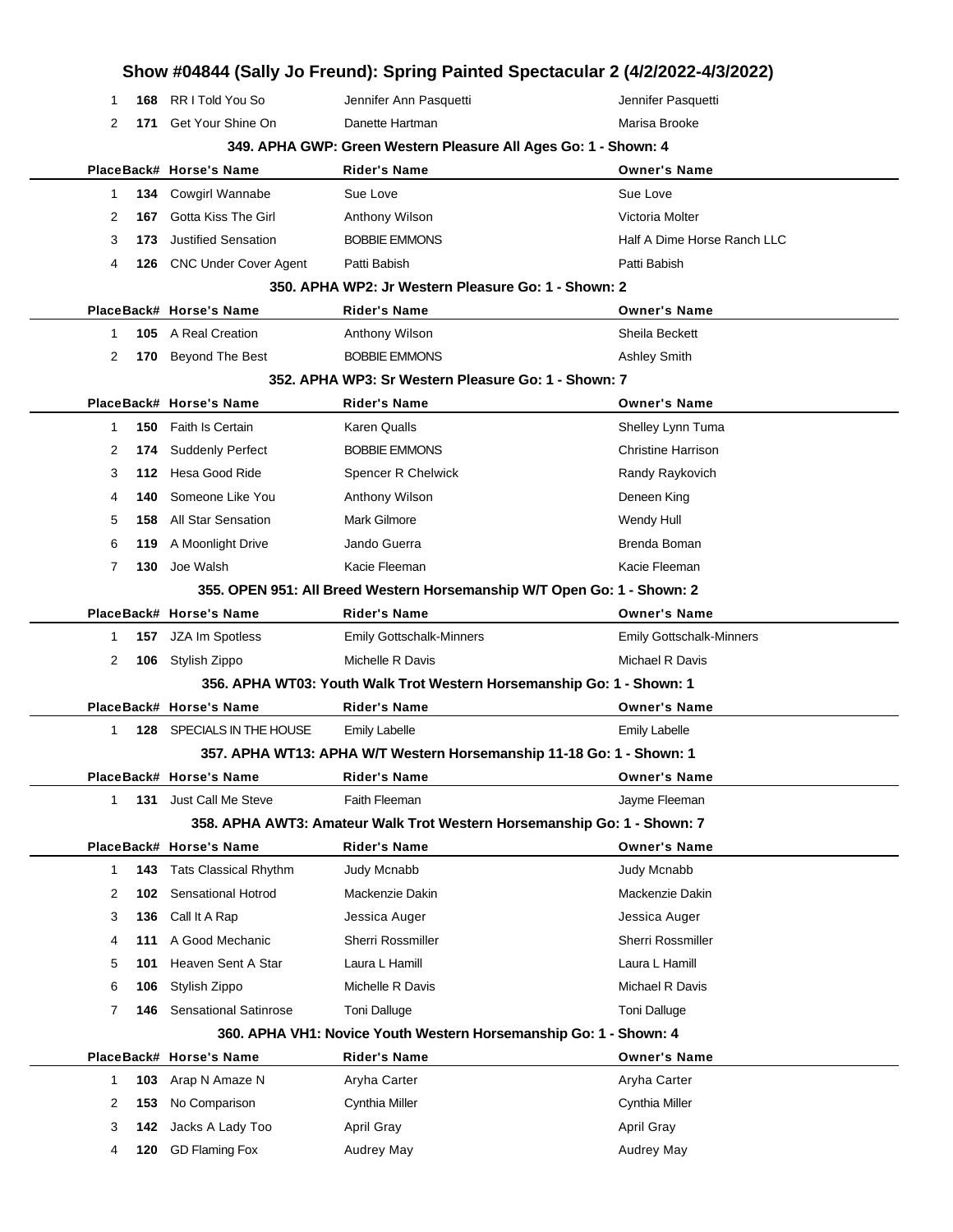#### **361. APHA YH2: Youth Western Horsemanship 13 & Under Go: 1 - Shown: 2**

|                                                                 |   |     | PlaceBack# Horse's Name        | Rider's Name                                                          | <b>Owner's Name</b>             |
|-----------------------------------------------------------------|---|-----|--------------------------------|-----------------------------------------------------------------------|---------------------------------|
|                                                                 | 1 | 159 | <b>Purely Dynamic</b>          | Kendall Gaspar                                                        | Kendall Gaspar                  |
|                                                                 | 2 | 120 | <b>GD Flaming Fox</b>          | Audrey May                                                            | Audrey May                      |
| 363. OPEN 1089: All Breed Horsemanship Amateur Go: 1 - Shown: 5 |   |     |                                |                                                                       |                                 |
|                                                                 |   |     | PlaceBack# Horse's Name        | Rider's Name                                                          | <b>Owner's Name</b>             |
|                                                                 | 1 |     | 112 Hesa Good Ride             | Spencer R Chelwick                                                    | Randy Raykovich                 |
|                                                                 | 2 | 115 | <b>PTF Mexicali Rose</b>       | Jeanette Carey                                                        | Jeanette Carey                  |
|                                                                 | 3 | 123 | LUCKY IN HOLLYWOOD             | <b>TONI RAYKOVICH</b>                                                 | <b>TONI RAYKOVICH</b>           |
|                                                                 | 4 |     | 157 JZA Im Spotless            | <b>Emily Gottschalk-Minners</b>                                       | <b>Emily Gottschalk-Minners</b> |
|                                                                 |   |     |                                | 364. APHA NH1: Novice Amateur Western Horsemanship Go: 1 - Shown: 7   |                                 |
|                                                                 |   |     | PlaceBack# Horse's Name        | Rider's Name                                                          | <b>Owner's Name</b>             |
|                                                                 | 1 | 156 | Wise Men Talk                  | John Nichols                                                          | Half A Dime Horse Ranch LLC     |
|                                                                 | 2 | 107 | Certainly A Sensation          | Stephanie Proft                                                       | Stephanie Proft                 |
|                                                                 | 3 | 145 | U DONT KNOW ME                 | Mary W Belen                                                          | <b>MARY W BELEN</b>             |
|                                                                 | 4 | 115 | PTF Mexicali Rose              | Jeanette Carey                                                        | Jeanette Carey                  |
|                                                                 | 5 | 123 | LUCKY IN HOLLYWOOD             | <b>TONI RAYKOVICH</b>                                                 | <b>TONI RAYKOVICH</b>           |
|                                                                 | 6 | 137 | Gotta Get Impulsive            | Gibson Reid                                                           | Gibson Reid                     |
|                                                                 | 7 |     | 105 A Real Creation            | Sheila Beckett                                                        | Sheila Beckett                  |
|                                                                 |   |     |                                | 365. APHA AH1: Amateur Western Horsemanship All Ages Go: 1 - Shown: 6 |                                 |
|                                                                 |   |     | PlaceBack# Horse's Name        | Rider's Name                                                          | <b>Owner's Name</b>             |
|                                                                 | 1 |     | <b>114</b> Two Timin Gentlemen | Sue Merchant                                                          | Dennis & Sue Merchant           |
|                                                                 | 2 |     | 124 Who Sez                    | Barbara Messinger                                                     | Barbara Messinger               |
|                                                                 | 3 |     | 112 Hesa Good Ride             | Spencer R Chelwick                                                    | Randy Raykovich                 |
|                                                                 | 4 | 164 | Goodnight Charlie              | Randy Raykovich                                                       | Spencer Chelwick                |
|                                                                 | 5 | 107 | <b>Certainly A Sensation</b>   | Stephanie Proft                                                       | Stephanie Proft                 |
|                                                                 |   |     |                                | 369. APHA YWR2: Youth Western Riding 13 & Under Go: 1 - Shown: 1      |                                 |
|                                                                 |   |     | PlaceBack# Horse's Name        | Rider's Name                                                          | <b>Owner's Name</b>             |
|                                                                 | 1 |     | 159 Purely Dynamic             | Kendall Gaspar                                                        | Kendall Gaspar                  |
|                                                                 |   |     |                                | 372. APHA NWR1: Novice Amateur Western Riding Go: 1 - Shown: 5        |                                 |
|                                                                 |   |     | PlaceBack# Horse's Name        | Rider's Name                                                          | <b>Owner's Name</b>             |
|                                                                 | 1 | 114 | Two Timin Gentlemen            | Sue Merchant                                                          | Dennis & Sue Merchant           |
|                                                                 | 2 | 164 | Goodnight Charlie              | Randy Raykovich                                                       | <b>Spencer Chelwick</b>         |
|                                                                 | 3 | 156 | Wise Men Talk                  | John Nichols                                                          | Half A Dime Horse Ranch LLC     |
|                                                                 | 4 | 123 | LUCKY IN HOLLYWOOD             | <b>TONI RAYKOVICH</b>                                                 | <b>TONI RAYKOVICH</b>           |
|                                                                 |   |     |                                | 373. APHA AWR1: Amateur Western Riding All Ages Go: 1 - Shown: 5      |                                 |
|                                                                 |   |     | PlaceBack# Horse's Name        | <b>Rider's Name</b>                                                   | <b>Owner's Name</b>             |
|                                                                 | 1 |     | 124 Who Sez                    | Barbara Messinger                                                     | Barbara Messinger               |
|                                                                 | 2 | 164 | Goodnight Charlie              | Randy Raykovich                                                       | Spencer Chelwick                |
|                                                                 | 3 | 117 | Arapped In Black               | <b>JERI-LOU BIGGS</b>                                                 | <b>JERI-LOU BIGGS</b>           |
|                                                                 | 4 | 114 | Two Timin Gentlemen            | Sue Merchant                                                          | Dennis & Sue Merchant           |
|                                                                 | 5 | 123 | LUCKY IN HOLLYWOOD             | <b>TONI RAYKOVICH</b>                                                 | <b>TONI RAYKOVICH</b>           |
|                                                                 |   |     |                                | 375. OPEN 1028: ALL BREED OPEN WESTERN RIDING Go: 1 - Shown: 1        |                                 |
|                                                                 |   |     | PlaceBack# Horse's Name        | Rider's Name                                                          | <b>Owner's Name</b>             |
|                                                                 | 0 | 107 | Certainly A Sensation          | Stephanie Proft                                                       | Stephanie Proft                 |
|                                                                 | 0 |     | 114 Two Timin Gentlemen        | ASHLEY M MERCHANT                                                     | Dennis & Sue Merchant           |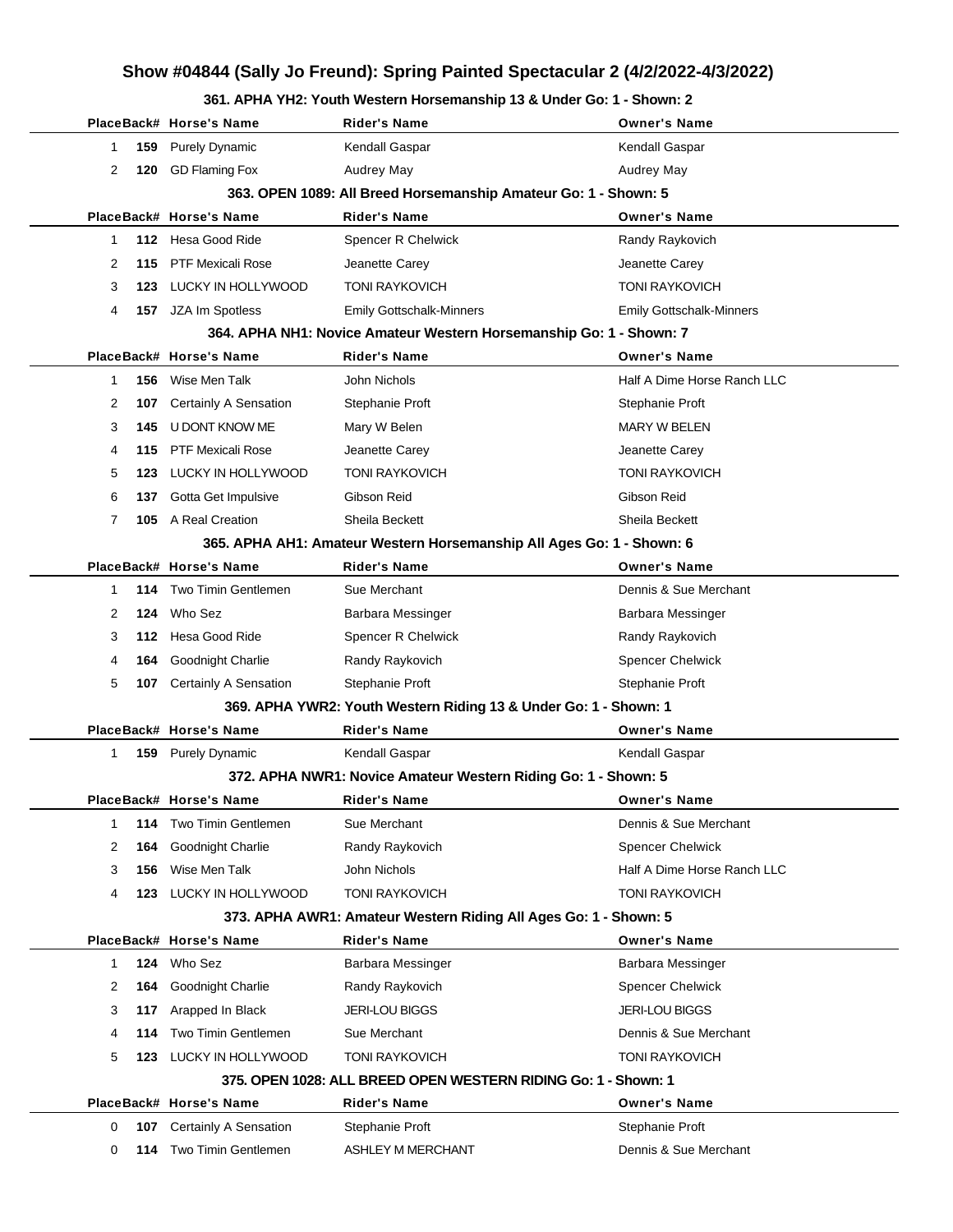#### **376. APHA GWR: Green Western Riding All Ages Go: 1 - Shown: 1**

|                                                   | PlaceBack# Horse's Name      | Rider's Name                                                        | <b>Owner's Name</b>             |  |  |  |
|---------------------------------------------------|------------------------------|---------------------------------------------------------------------|---------------------------------|--|--|--|
| 0                                                 | 150 Faith Is Certain         | <b>Karen Qualls</b>                                                 | Shelley Lynn Tuma               |  |  |  |
| 379. APHA WR3: Sr Western Riding Go: 1 - Shown: 5 |                              |                                                                     |                                 |  |  |  |
|                                                   | PlaceBack# Horse's Name      | <b>Rider's Name</b>                                                 | <b>Owner's Name</b>             |  |  |  |
| 158<br>$\mathbf 1$                                | All Star Sensation           | Karen Qualls                                                        | Wendy Hull                      |  |  |  |
| 2<br>164                                          | Goodnight Charlie            | Karen Qualls                                                        | <b>Spencer Chelwick</b>         |  |  |  |
| 3<br>117                                          | Arapped In Black             | <b>Karen Qualls</b>                                                 | <b>JERI-LOU BIGGS</b>           |  |  |  |
| 4<br>123                                          | LUCKY IN HOLLYWOOD           | <b>Karen Qualls</b>                                                 | <b>TONI RAYKOVICH</b>           |  |  |  |
|                                                   |                              | 388, OPEN 1025: ALL BREED OPEN RANCH RIDING Go: 1 - Shown: 2        |                                 |  |  |  |
|                                                   | PlaceBack# Horse's Name      | Rider's Name                                                        | <b>Owner's Name</b>             |  |  |  |
| 1<br>165                                          | Call Him Sensational         | Crysta Brown                                                        | Linda Taylor                    |  |  |  |
| 2                                                 | 177 POPPIN BUBBLY            | Crysta Brown                                                        | Crysta Brown                    |  |  |  |
|                                                   |                              | 392. APHA RHP3: Senior Ranch Riding Go: 1 - Shown: 2                |                                 |  |  |  |
|                                                   | PlaceBack# Horse's Name      | <b>Rider's Name</b>                                                 | <b>Owner's Name</b>             |  |  |  |
| $\mathbf 1$<br>165                                | <b>Call Him Sensational</b>  | Crysta Brown                                                        | Linda Taylor                    |  |  |  |
| 2                                                 | 177 POPPIN BUBBLY            | Crysta Brown                                                        | Crysta Brown                    |  |  |  |
|                                                   |                              | 501. OPEN 22511: All Breed Showmanship W/T Youth Go: 1 - Shown: 3   |                                 |  |  |  |
|                                                   | PlaceBack# Horse's Name      | <b>Rider's Name</b>                                                 | <b>Owner's Name</b>             |  |  |  |
| 121<br>-1                                         | Good And Thirsty             | Katie Rathburn                                                      | Katie Rathburn                  |  |  |  |
| 2<br>120                                          | <b>GD Flaming Fox</b>        | Audrey May                                                          | <b>Audrey May</b>               |  |  |  |
| 3<br>131                                          | Just Call Me Steve           | Faith Fleeman                                                       | Jayme Fleeman                   |  |  |  |
|                                                   |                              | 502. OPEN 22611: All Breed Showmanship W/T Amateur Go: 1 - Shown: 1 |                                 |  |  |  |
|                                                   | PlaceBack# Horse's Name      | <b>Rider's Name</b>                                                 | <b>Owner's Name</b>             |  |  |  |
| $\mathbf 1$                                       | 157 JZA Im Spotless          | <b>Emily Gottschalk-Minners</b>                                     | <b>Emily Gottschalk-Minners</b> |  |  |  |
|                                                   |                              | 503. APHA WT01: Youth Walk Trot Showmanship Go: 1 - Shown: 1        |                                 |  |  |  |
|                                                   | PlaceBack# Horse's Name      | <b>Rider's Name</b>                                                 | <b>Owner's Name</b>             |  |  |  |
| $\mathbf 1$<br>128                                | SPECIALS IN THE HOUSE        | <b>Emily Labelle</b>                                                | <b>Emily Labelle</b>            |  |  |  |
|                                                   |                              | 504. APHA WT11: APHA W/T Showmanship11-18 Go: 1 - Shown: 1          |                                 |  |  |  |
|                                                   | PlaceBack# Horse's Name      | <b>Rider's Name</b>                                                 | <b>Owner's Name</b>             |  |  |  |
| 1<br>131                                          | Just Call Me Steve           | Faith Fleeman                                                       | Javme Fleeman                   |  |  |  |
|                                                   |                              | 505. APHA AWT1: Amateur Walk Trot Showmanship Go: 1 - Shown: 3      |                                 |  |  |  |
|                                                   | PlaceBack# Horse's Name      | <b>Rider's Name</b>                                                 | <b>Owner's Name</b>             |  |  |  |
| 146<br>1                                          | <b>Sensational Satinrose</b> | <b>Toni Dalluge</b>                                                 | <b>Toni Dalluge</b>             |  |  |  |
| 101<br>2                                          | Heaven Sent A Star           | Laura L Hamill                                                      | Laura L Hamill                  |  |  |  |
| 3<br>136                                          | Call It A Rap                | Jessica Auger                                                       | Jessica Auger                   |  |  |  |
|                                                   |                              | 506. OPEN 1002: ALL BREED YOUTH SHOWMANSHIP 18&U Go: 1 - Shown: 3   |                                 |  |  |  |
|                                                   | PlaceBack# Horse's Name      | <b>Rider's Name</b>                                                 | <b>Owner's Name</b>             |  |  |  |
| 1<br>121                                          | Good And Thirsty             | Katie Rathburn                                                      | Katie Rathburn                  |  |  |  |
| 2<br>127                                          | He Is A Thriller             | Maya Dias                                                           | Maya Dias                       |  |  |  |
| 3<br>120                                          | <b>GD Flaming Fox</b>        | <b>Audrey May</b>                                                   | Audrey May                      |  |  |  |
|                                                   |                              | 507. APHA VSH1: Novice Youth Showmanship Go: 1 - Shown: 5           |                                 |  |  |  |
|                                                   | PlaceBack# Horse's Name      | <b>Rider's Name</b>                                                 | <b>Owner's Name</b>             |  |  |  |
| 153<br>$\mathbf{1}$                               | No Comparison                | Cynthia Miller                                                      | Cynthia Miller                  |  |  |  |
| 2<br>103                                          | Arap N Amaze N               | Aryha Carter                                                        | Aryha Carter                    |  |  |  |
| 3<br>120                                          | <b>GD Flaming Fox</b>        | Audrey May                                                          | Audrey May                      |  |  |  |
|                                                   |                              |                                                                     |                                 |  |  |  |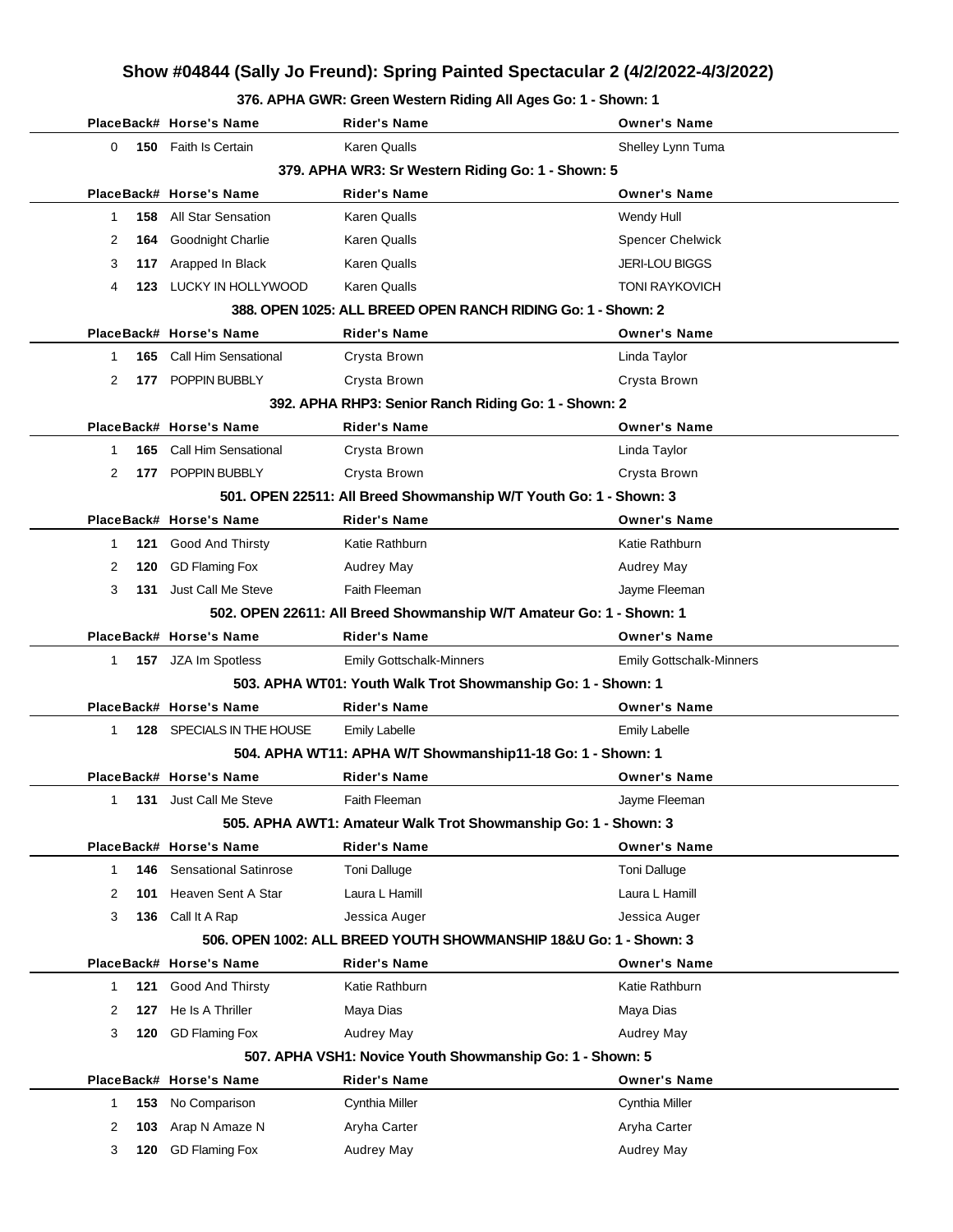|              |     |                              | Show #04844 (Sally Jo Freund): Spring Painted Spectacular 2 (4/2/2022-4/3/2022) |                             |
|--------------|-----|------------------------------|---------------------------------------------------------------------------------|-----------------------------|
| 4            |     | 142 Jacks A Lady Too         | <b>April Gray</b>                                                               | <b>April Gray</b>           |
| 5            | 125 | Chromed Out Krymsun          | <b>Megan Motes</b>                                                              | Megan Motes                 |
|              |     |                              | 508. APHA YSH2: Youth Showmanship 13 & Under Go: 1 - Shown: 4                   |                             |
|              |     | PlaceBack# Horse's Name      | <b>Rider's Name</b>                                                             | <b>Owner's Name</b>         |
| -1           | 103 | Arap N Amaze N               | Aryha Carter                                                                    | Aryha Carter                |
| 2            | 120 | <b>GD Flaming Fox</b>        | Audrey May                                                                      | Audrey May                  |
| 3            | 142 | Jacks A Lady Too             | <b>April Gray</b>                                                               | <b>April Gray</b>           |
| 4            | 159 | <b>Purely Dynamic</b>        | Kendall Gaspar                                                                  | Kendall Gaspar              |
|              |     |                              | 510. OPEN 1003: ALL BREED SHOWMANSHIP AMATEUR Go: 1 - Shown: 4                  |                             |
|              |     | PlaceBack# Horse's Name      | <b>Rider's Name</b>                                                             | <b>Owner's Name</b>         |
| -1           | 164 | Goodnight Charlie            | Randy Raykovich                                                                 | <b>Spencer Chelwick</b>     |
| 2            | 112 | Hesa Good Ride               | Spencer R Chelwick                                                              | Randy Raykovich             |
| 3            | 155 | <b>Whata Sweet Asset</b>     | Amy McKinney                                                                    | Amy McKinney                |
|              |     |                              | 511. APHA NSH1: Novice Amateur Showmanship Go: 1 - Shown: 3                     |                             |
|              |     | PlaceBack# Horse's Name      | <b>Rider's Name</b>                                                             | <b>Owner's Name</b>         |
| 1            | 156 | Wise Men Talk                | John Nichols                                                                    | Half A Dime Horse Ranch LLC |
| 2            | 145 | U DONT KNOW ME               | Mary W Belen                                                                    | <b>MARY W BELEN</b>         |
| 3            | 155 | <b>Whata Sweet Asset</b>     | Amy McKinney                                                                    | Amy McKinney                |
|              |     |                              | 512. APHA ASH1: Amateur Showmanship All Ages Go: 1 - Shown: 4                   |                             |
|              |     | PlaceBack# Horse's Name      | <b>Rider's Name</b>                                                             | <b>Owner's Name</b>         |
| -1           | 112 | Hesa Good Ride               | Spencer R Chelwick                                                              | Randy Raykovich             |
| 2            | 164 | Goodnight Charlie            | Randy Raykovich                                                                 | <b>Spencer Chelwick</b>     |
| 3            | 145 | U DONT KNOW ME               | Mary W Belen                                                                    | <b>MARY W BELEN</b>         |
| 4            | 107 | Certainly A Sensation        | Stephanie Proft                                                                 | Stephanie Proft             |
|              |     |                              | 515. APHA YPHG: Youth Performance Halter Geldings - All Ages Go: 1 - Shown: 3   |                             |
|              |     | PlaceBack# Horse's Name      | <b>Rider's Name</b>                                                             | <b>Owner's Name</b>         |
| 1            | 131 | Just Call Me Steve           | Faith Fleeman                                                                   | Jayme Fleeman               |
| 2            | 128 | SPECIALS IN THE HOUSE        | <b>Emily Labelle</b>                                                            | <b>Emily Labelle</b>        |
| 3            | 125 | Chromed Out Krymsun          | Megan Motes                                                                     | <b>Megan Motes</b>          |
|              |     |                              | 517. APHA YPHM: Youth Performance Halter Mares - All Ages Go: 1 - Shown: 4      |                             |
|              |     | PlaceBack# Horse's Name      | <b>Rider's Name</b>                                                             | <b>Owner's Name</b>         |
| $\mathbf{1}$ | 103 | Arap N Amaze N               | Aryha Carter                                                                    | Aryha Carter                |
| 2            | 153 | No Comparison                | Cynthia Miller                                                                  | Cynthia Miller              |
| 3            | 159 | <b>Purely Dynamic</b>        | Kendall Gaspar                                                                  | Kendall Gaspar              |
| 4            |     | <b>142</b> Jacks A Lady Too  | April Gray                                                                      | <b>April Gray</b>           |
|              |     |                              | 518. APHA AMH7: Amateur Geldings All Ages Go: 1 - Shown: 4                      |                             |
|              |     | PlaceBack# Horse's Name      | <b>Rider's Name</b>                                                             | <b>Owner's Name</b>         |
| 1            | 132 | Smokin Sacred Son            | Kelly Probst-Bushey                                                             | Kelly Probst-Bushey         |
| 2            | 126 | <b>CNC Under Cover Agent</b> | Patti Babish                                                                    | Patti Babish                |
| 3            | 145 | U DONT KNOW ME               | Mary W Belen                                                                    | <b>MARY W BELEN</b>         |
| 4            | 114 | Two Timin Gentlemen          | Sue Merchant                                                                    | Dennis & Sue Merchant       |
|              |     |                              | 519. APHA APHG: Amateur Performance Halter Geldings All Ages Go: 1 - Shown: 8   |                             |
|              |     | PlaceBack# Horse's Name      | <b>Rider's Name</b>                                                             | <b>Owner's Name</b>         |
| 1            | 111 | A Good Mechanic              | Sherri Rossmiller                                                               | Sherri Rossmiller           |
| 2            | 110 | Factor In The Blues          | Cathleen Hernandez                                                              | Cathleen Hernandez          |
| 3            | 156 | Wise Men Talk                | John Nichols                                                                    | Half A Dime Horse Ranch LLC |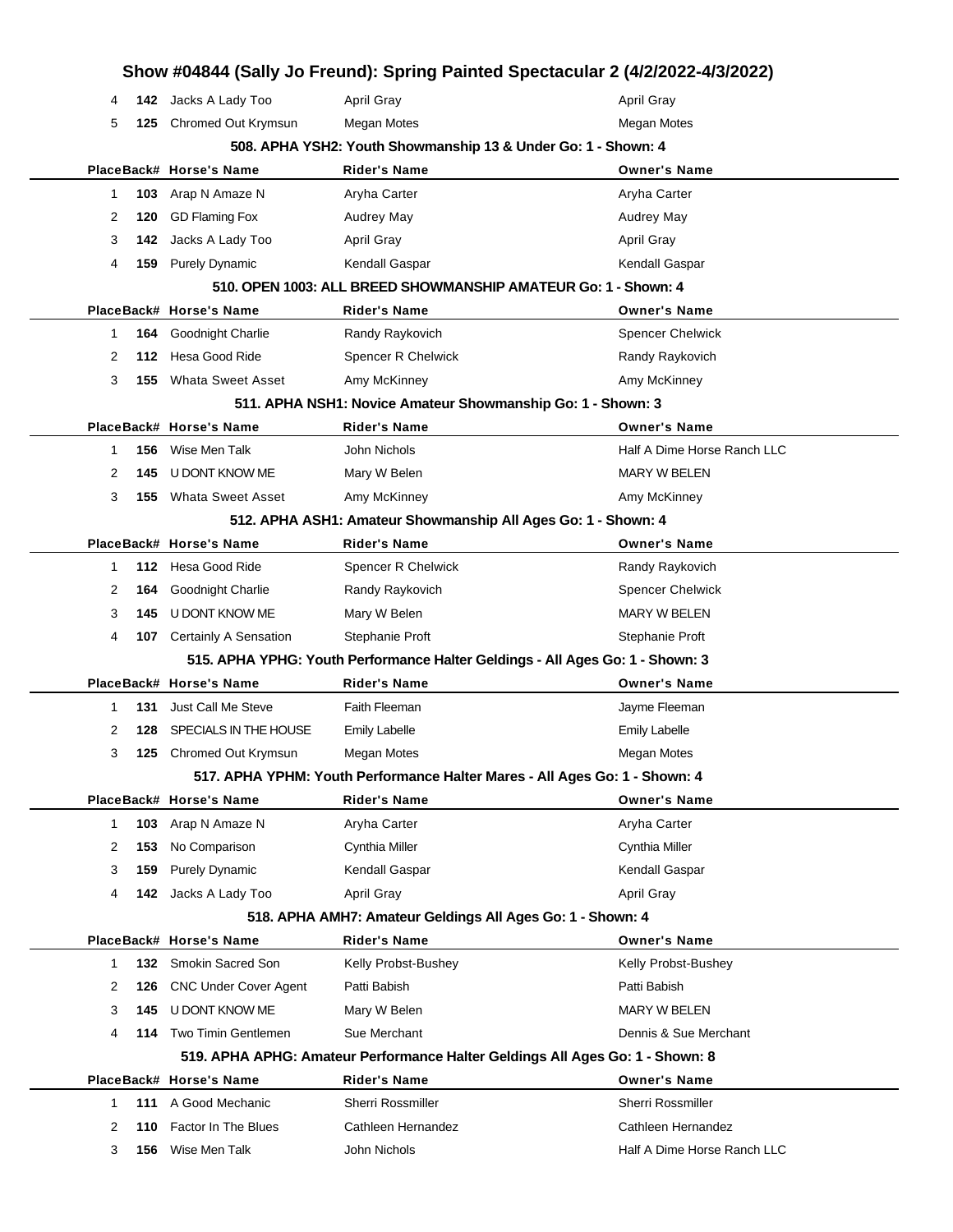|   |      |                               |                                                                                   | Show #04844 (Sally Jo Freund): Spring Painted Spectacular 2 (4/2/2022-4/3/2022) |
|---|------|-------------------------------|-----------------------------------------------------------------------------------|---------------------------------------------------------------------------------|
| 4 | 112  | Hesa Good Ride                | Spencer R Chelwick                                                                | Randy Raykovich                                                                 |
| 5 | 102. | <b>Sensational Hotrod</b>     | Mackenzie Dakin                                                                   | Mackenzie Dakin                                                                 |
| 6 |      | 107 Certainly A Sensation     | Stephanie Proft                                                                   | Stephanie Proft                                                                 |
| 7 | 154  | <b>Istylin Baby Blues</b>     | Destin Tonkin                                                                     | Destin Tonkin                                                                   |
|   |      |                               | 520. APHA AMH4: Amateur Mares All Ages Go: 1 - Shown: 1                           |                                                                                 |
|   |      | PlaceBack# Horse's Name       | <b>Rider's Name</b>                                                               | <b>Owner's Name</b>                                                             |
| 1 |      | <b>108</b> Shes One Hot Candy | <b>Brian Alves</b>                                                                | Brain & Diane Alves                                                             |
|   |      |                               | 521. APHA APHM: Amateur Performance Halter Mares All Ages Go: 1 - Shown: 2        |                                                                                 |
|   |      | PlaceBack# Horse's Name       | Rider's Name                                                                      | <b>Owner's Name</b>                                                             |
| 1 | 136  | Call It A Rap                 | Jessica Auger                                                                     | Jessica Auger                                                                   |
| 2 | 155  | <b>Whata Sweet Asset</b>      | Amy McKinney                                                                      | Amy McKinney                                                                    |
|   |      |                               | 527, APHA YOC: Youth Overo Color Class Go: 1 - Shown: 1                           |                                                                                 |
|   |      | PlaceBack# Horse's Name       | Rider's Name                                                                      | <b>Owner's Name</b>                                                             |
| 1 |      | 125 Chromed Out Krymsun       | Megan Motes                                                                       | Megan Motes                                                                     |
|   |      |                               | 528. APHA AOC: Amateur Overo Color, One Year & Older & All Sexes Go: 1 - Shown: 3 |                                                                                 |
|   |      | PlaceBack# Horse's Name       | <b>Rider's Name</b>                                                               | <b>Owner's Name</b>                                                             |
| 1 |      | 132 Smokin Sacred Son         | Kelly Probst-Bushey                                                               | Kelly Probst-Bushey                                                             |
| 2 | 136  | Call It A Rap                 | Jessica Auger                                                                     | Jessica Auger                                                                   |
| 3 |      | 112 Hesa Good Ride            | Spencer R Chelwick                                                                | Randy Raykovich                                                                 |
|   |      |                               | 529. APHA OCC: Overo Color, One Year & Older & All Sexes Go: 1 - Shown: 5         |                                                                                 |
|   |      | PlaceBack# Horse's Name       | Rider's Name                                                                      | <b>Owner's Name</b>                                                             |
| 1 |      | 132 Smokin Sacred Son         | Kelly Probst-Bushey                                                               | Kelly Probst-Bushey                                                             |
| 2 | 136  | Call It A Rap                 | Jessica Auger                                                                     | Jessica Auger                                                                   |
| 3 | 133  | Hoos Reddy                    | Marianne Warland                                                                  | Marianne Warland                                                                |
| 4 | 122  | CNC Sachay N Style            | Daniel Thomas Mannion                                                             | <b>Cindy Polley</b>                                                             |
| 5 | 112  | Hesa Good Ride                | Spencer R Chelwick                                                                | Randy Raykovich                                                                 |
|   |      |                               | 530, APHA YTC: Youth Tobiano Color Class Go: 1 - Shown: 1                         |                                                                                 |
|   |      | PlaceBack# Horse's Name       | <b>Rider's Name</b>                                                               | <b>Owner's Name</b>                                                             |
| 1 |      | <b>159</b> Purely Dynamic     | Kendall Gaspar                                                                    | Kendall Gaspar                                                                  |
|   |      |                               | 531. APHA ATC: Am Tobiano Color, One Year & Older & All Sexes Go: 1 - Shown: 3    |                                                                                 |
|   |      | PlaceBack# Horse's Name       | <b>Rider's Name</b>                                                               | <b>Owner's Name</b>                                                             |
| 1 |      | 114 Two Timin Gentlemen       | Sue Merchant                                                                      | Dennis & Sue Merchant                                                           |
| 2 | 117  | Arapped In Black              | JERI-LOU BIGGS                                                                    | <b>JERI-LOU BIGGS</b>                                                           |
| 3 | 101  | Heaven Sent A Star            | Laura L Hamill                                                                    | Laura L Hamill                                                                  |
|   |      |                               | 532. APHA TCC: Tobiano Color, One Year & Older & All Sexes Go: 1 - Shown: 4       |                                                                                 |
|   |      | PlaceBack# Horse's Name       | <b>Rider's Name</b>                                                               | <b>Owner's Name</b>                                                             |
| 1 | 114  | Two Timin Gentlemen           | Sue Merchant                                                                      | Dennis & Sue Merchant                                                           |
| 2 | 129  | Hot Rapt N Blazing            | Michelle Hofmeister                                                               | <b>Robert Gullion</b>                                                           |
| 3 | 117  | Arapped In Black              | <b>JERI-LOU BIGGS</b>                                                             | <b>JERI-LOU BIGGS</b>                                                           |
| 4 | 101  | Heaven Sent A Star            | Laura L Hamill                                                                    | Laura L Hamill                                                                  |
|   |      |                               | 534, APHA HM3: 2 Yr Old Mares Go: 1 - Shown: 1                                    |                                                                                 |
|   |      | PlaceBack# Horse's Name       | <b>Rider's Name</b>                                                               | <b>Owner's Name</b>                                                             |
| 1 |      | 122 CNC Sachay N Style        | Daniel Thomas Mannion                                                             | <b>Cindy Polley</b>                                                             |
|   |      |                               | 536. APHA HM5: Aged Mares Go: 1 - Shown: 1                                        |                                                                                 |
|   |      | PlaceBack# Horse's Name       | Rider's Name                                                                      | <b>Owner's Name</b>                                                             |
| 1 | 108  | Shes One Hot Candy            | Brian Alves                                                                       | Brain & Diane Alves                                                             |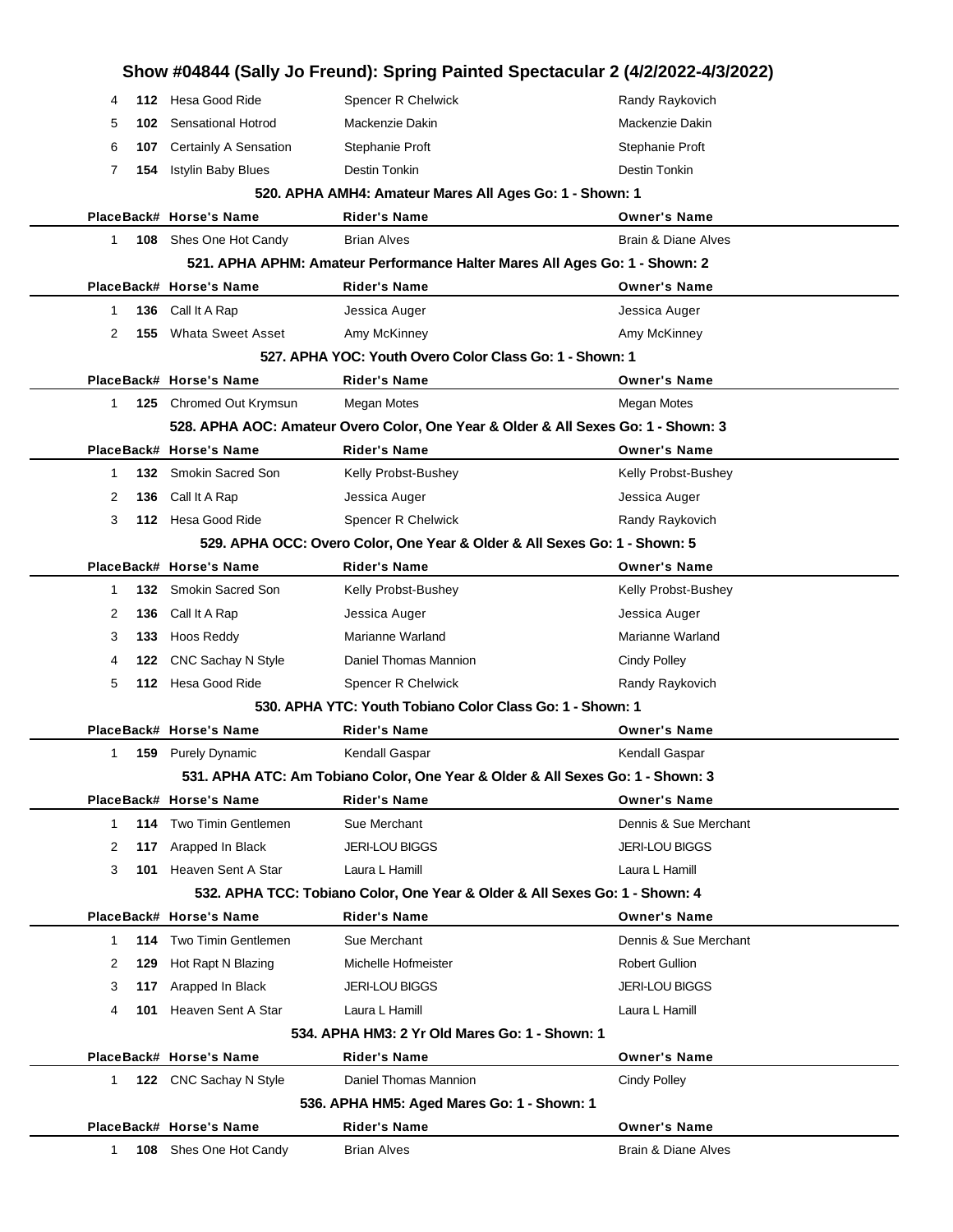#### **544. APHA PHG1: Performance Halter, Geldings All Ages Go: 1 - Shown: 2**

|                                                                   |            | PlaceBack# Horse's Name              | Rider's Name                                                                  | <b>Owner's Name</b>                   |  |
|-------------------------------------------------------------------|------------|--------------------------------------|-------------------------------------------------------------------------------|---------------------------------------|--|
| 1                                                                 |            | 111 A Good Mechanic                  | <b>Mark Gilmore</b>                                                           | <b>Sherri Rossmiller</b>              |  |
| 2                                                                 |            | 112 Hesa Good Ride                   | Spencer R Chelwick                                                            | Randy Raykovich                       |  |
|                                                                   |            |                                      | 567. OPEN 1004: All Breed Walk Trot Hunter Under Saddle Open Go: 1 - Shown: 7 |                                       |  |
|                                                                   |            | PlaceBack# Horse's Name              | Rider's Name                                                                  | <b>Owner's Name</b>                   |  |
| 1                                                                 |            | 127 He Is A Thriller                 | Maya Dias                                                                     | Maya Dias                             |  |
| 2                                                                 | 157        | JZA Im Spotless                      | <b>Emily Gottschalk-Minners</b>                                               | <b>Emily Gottschalk-Minners</b>       |  |
| 3                                                                 | 172        | Lazy In My Levis                     | Kayla Larkin                                                                  | Kayla Larkin                          |  |
| 4                                                                 | 118        | Pack N My Jacket                     | <b>ASHLEY LIGHTFOOT</b>                                                       | <b>ASHLEY LIGHTFOOT</b>               |  |
| 5                                                                 | 121        | Good And Thirsty                     | Katie Rathburn                                                                | Katie Rathburn                        |  |
| 6                                                                 | 168        | RR I Told You So                     | Jennifer Ann Pasquetti                                                        | Jennifer Pasquetti                    |  |
| 7                                                                 | 120        | <b>GD Flaming Fox</b>                | <b>Audrey May</b>                                                             | Audrey May                            |  |
|                                                                   |            |                                      | 570. APHA AWT5: Amateur Walk Trot Hunter Under Saddle Go: 1 - Shown: 3        |                                       |  |
|                                                                   |            | PlaceBack# Horse's Name              | <b>Rider's Name</b>                                                           | <b>Owner's Name</b>                   |  |
| 1                                                                 |            | 144 Its Bo Time                      | Lisa Seccomb                                                                  | Lisa Seccomb                          |  |
| 2                                                                 | 136        | Call It A Rap                        | Jessica Auger                                                                 | Jessica Auger                         |  |
| 3                                                                 |            | <b>102</b> Sensational Hotrod        | Mackenzie Dakin                                                               | Mackenzie Dakin                       |  |
|                                                                   |            |                                      | 571. OPEN 1005: ALL BREED YOUTH HUNTER UNDER SADDLE 18&u Go: 1 - Shown: 3     |                                       |  |
|                                                                   |            | PlaceBack# Horse's Name              | Rider's Name                                                                  | <b>Owner's Name</b>                   |  |
| 1                                                                 | 127        | He Is A Thriller                     | Maya Dias                                                                     | Maya Dias                             |  |
| 2                                                                 | 125        | Chromed Out Krymsun                  | Megan Motes                                                                   | Megan Motes                           |  |
| 3                                                                 | 121        | <b>Good And Thirsty</b>              | Katie Rathburn                                                                | Katie Rathburn                        |  |
| 572. APHA VBH1: Novice Youth Hunter Under Saddle Go: 1 - Shown: 5 |            |                                      |                                                                               |                                       |  |
|                                                                   |            |                                      |                                                                               |                                       |  |
|                                                                   |            | PlaceBack# Horse's Name              | <b>Rider's Name</b>                                                           | <b>Owner's Name</b>                   |  |
| 1                                                                 |            | 103 Arap N Amaze N                   | Aryha Carter                                                                  | Aryha Carter                          |  |
| 2                                                                 |            | 142 Jacks A Lady Too                 | <b>April Gray</b>                                                             | <b>April Gray</b>                     |  |
| 3                                                                 | 120        | <b>GD Flaming Fox</b>                | Audrey May                                                                    | Audrey May                            |  |
| 4                                                                 | 125        | Chromed Out Krymsun                  | Megan Motes                                                                   | Megan Motes                           |  |
| 5                                                                 | 153        | No Comparison                        | Cynthia Miller                                                                | Cynthia Miller                        |  |
|                                                                   |            |                                      | 573. APHA YBH2: Youth Hunter Under Saddle 13 & Under Go: 1 - Shown: 4         |                                       |  |
|                                                                   |            | PlaceBack# Horse's Name              | Rider's Name                                                                  | <b>Owner's Name</b>                   |  |
| 1                                                                 | 103        | Arap N Amaze N                       | Aryha Carter                                                                  | Aryha Carter                          |  |
| 2                                                                 | 120        | <b>GD Flaming Fox</b>                | Audrey May                                                                    | <b>Audrey May</b>                     |  |
| 3                                                                 | 159        | <b>Purely Dynamic</b>                | Kendall Gaspar                                                                | Kendall Gaspar                        |  |
| 4                                                                 |            | <b>142</b> Jacks A Lady Too          | April Gray                                                                    | April Gray                            |  |
|                                                                   |            |                                      | 575. OPEN 1006: ALL BREED AMATEUR HUNTER UNDER SADDLE Go: 1 - Shown: 3        |                                       |  |
|                                                                   |            | PlaceBack# Horse's Name              | <b>Rider's Name</b>                                                           | <b>Owner's Name</b>                   |  |
| 1                                                                 | 157        | JZA Im Spotless                      | <b>Emily Gottschalk-Minners</b>                                               | <b>Emily Gottschalk-Minners</b>       |  |
| 2                                                                 | 172        | Lazy In My Levis                     | Kayla Larkin                                                                  | Kayla Larkin                          |  |
| 3                                                                 | 168        | RR I Told You So                     | Jennifer Ann Pasquetti                                                        | Jennifer Pasquetti                    |  |
|                                                                   |            |                                      | 576. APHA NBH1: Novice Amateur Hunter Under Saddle Go: 1 - Shown: 4           |                                       |  |
|                                                                   |            | PlaceBack# Horse's Name              | <b>Rider's Name</b>                                                           | <b>Owner's Name</b>                   |  |
| 1                                                                 |            | 156 Wise Men Talk                    | John Nichols                                                                  | Half A Dime Horse Ranch LLC           |  |
| 2<br>3                                                            | 123<br>145 | LUCKY IN HOLLYWOOD<br>U DONT KNOW ME | <b>TONI RAYKOVICH</b><br>Mary W Belen                                         | <b>TONI RAYKOVICH</b><br>MARY W BELEN |  |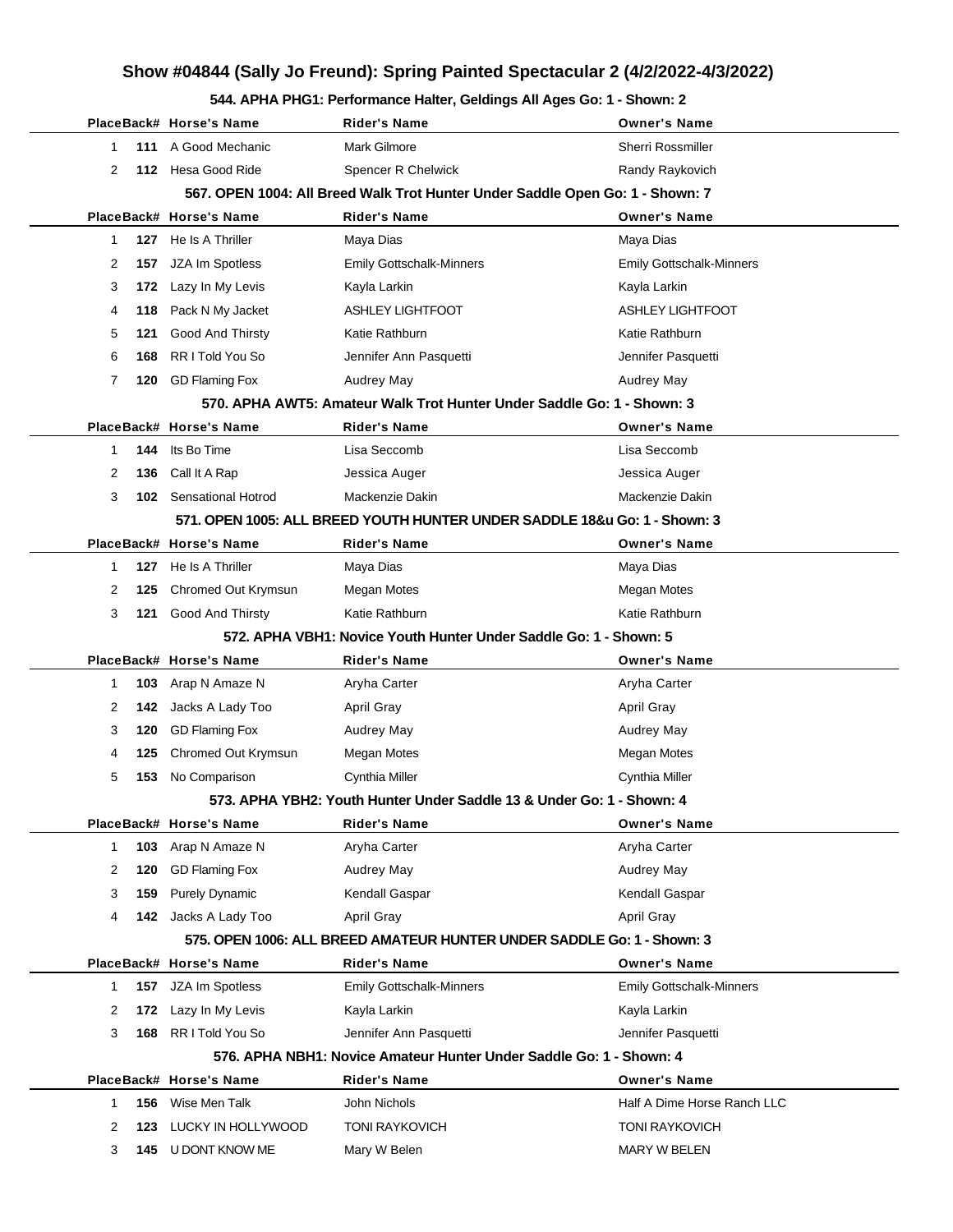|                     |                           |                                                                         | Show #04844 (Sally Jo Freund): Spring Painted Spectacular 2 (4/2/2022-4/3/2022) |  |
|---------------------|---------------------------|-------------------------------------------------------------------------|---------------------------------------------------------------------------------|--|
| 4                   | 138 Especially Fancy      | Dakota King                                                             | Deneen King                                                                     |  |
|                     |                           | 577. APHA ABH1: Amateur Hunter Under Saddle Go: 1 - Shown: 3            |                                                                                 |  |
|                     | PlaceBack# Horse's Name   | <b>Rider's Name</b>                                                     | <b>Owner's Name</b>                                                             |  |
| 1                   | 123 LUCKY IN HOLLYWOOD    | <b>TONI RAYKOVICH</b>                                                   | <b>TONI RAYKOVICH</b>                                                           |  |
| 2<br>107            | Certainly A Sensation     | Stephanie Proft                                                         | Stephanie Proft                                                                 |  |
| 3                   | 114 Two Timin Gentlemen   | Sue Merchant                                                            | Dennis & Sue Merchant                                                           |  |
|                     |                           | 579. OPEN 1007: ALL BREED OPEN HUNTER UNDER SADDLE Go: 1 - Shown: 3     |                                                                                 |  |
|                     | PlaceBack# Horse's Name   | <b>Rider's Name</b>                                                     | <b>Owner's Name</b>                                                             |  |
| $\mathbf 1$         | 127 He Is A Thriller      | Maya Dias                                                               | Maya Dias                                                                       |  |
| 2<br>172            | Lazy In My Levis          | Kayla Larkin                                                            | Kayla Larkin                                                                    |  |
| 3<br>168            | RR I Told You So          | Jennifer Ann Pasquetti                                                  | Jennifer Pasquetti                                                              |  |
|                     |                           | 580. APHA GHU: Green Hunter Under Saddle All Ages Go: 1 - Shown: 3      |                                                                                 |  |
|                     | PlaceBack# Horse's Name   | <b>Rider's Name</b>                                                     | <b>Owner's Name</b>                                                             |  |
| 110<br>1            | Factor In The Blues       | Anthony Wilson                                                          | Cathleen Hernandez                                                              |  |
| 2<br>144            | Its Bo Time               | Meaghan Gilmore                                                         | Lisa Seccomb                                                                    |  |
| 3<br>113            | Im Ultra Fancy            | Danette Hartman                                                         | Philip And Danette HARTMAN                                                      |  |
|                     |                           | 582. APHA BPH5: 3 Yr Old Hunter Under Saddle Go: 1 - Shown: 3           |                                                                                 |  |
|                     | PlaceBack# Horse's Name   | <b>Rider's Name</b>                                                     | <b>Owner's Name</b>                                                             |  |
| $\mathbf{1}$<br>110 | Factor In The Blues       | Anthony Wilson                                                          | Cathleen Hernandez                                                              |  |
| 113<br>2            | Im Ultra Fancy            | Danette Hartman                                                         | Philip And Danette HARTMAN                                                      |  |
| 3<br>154            | <b>Istylin Baby Blues</b> | Meaghan Gilmore                                                         | Destin Tonkin                                                                   |  |
|                     |                           | 584, APHA BPH3: Sr Hunter Under Saddle Go: 1 - Shown: 3                 |                                                                                 |  |
|                     | PlaceBack# Horse's Name   | <b>Rider's Name</b>                                                     | <b>Owner's Name</b>                                                             |  |
| 138<br>1            | <b>Especially Fancy</b>   | Anthony Wilson                                                          | Deneen King                                                                     |  |
| 2<br>123            | LUCKY IN HOLLYWOOD        | <b>TONI RAYKOVICH</b>                                                   | <b>TONI RAYKOVICH</b>                                                           |  |
| 3                   | 133 Hoos Reddy            | Marianne Warland                                                        | Marianne Warland                                                                |  |
|                     |                           | 585. OPEN 954: ALL Breed W/T Hunt Seat Eq Open Go: 1 - Shown: 3         |                                                                                 |  |
|                     | PlaceBack# Horse's Name   | <b>Rider's Name</b>                                                     | <b>Owner's Name</b>                                                             |  |
| $\mathbf 1$         | 127 He Is A Thriller      | Maya Dias                                                               | Maya Dias                                                                       |  |
| 2<br>120            | <b>GD Flaming Fox</b>     | Audrey May                                                              | Audrey May                                                                      |  |
| 3                   | 172 Lazy In My Levis      | Kayla Larkin                                                            | Kayla Larkin                                                                    |  |
|                     |                           | 588. APHA AWT6: Amateur Walk Trot Hunt Seat Equitation Go: 1 - Shown: 1 |                                                                                 |  |
|                     | PlaceBack# Horse's Name   | <b>Rider's Name</b>                                                     | <b>Owner's Name</b>                                                             |  |
| 1                   | 102 Sensational Hotrod    | Mackenzie Dakin                                                         | Mackenzie Dakin                                                                 |  |
|                     |                           | 589. OPEN 11155: All Breed Youth Hunt Seat Eq Go: 1 - Shown: 1          |                                                                                 |  |
|                     | PlaceBack# Horse's Name   | <b>Rider's Name</b>                                                     | <b>Owner's Name</b>                                                             |  |
| $\mathbf{1}$        | 127 He Is A Thriller      | Maya Dias                                                               | Maya Dias                                                                       |  |
|                     |                           | 590. APHA VEE1: Novice Youth Hunt Seat Equitation Go: 1 - Shown: 5      |                                                                                 |  |
|                     | PlaceBack# Horse's Name   | <b>Rider's Name</b>                                                     | <b>Owner's Name</b>                                                             |  |
| $\mathbf{1}$<br>103 | Arap N Amaze N            | Aryha Carter                                                            | Aryha Carter                                                                    |  |
| 2<br>153            | No Comparison             | Cynthia Miller                                                          | Cynthia Miller                                                                  |  |
| 3<br>142            | Jacks A Lady Too          | <b>April Gray</b>                                                       | April Gray                                                                      |  |
| 125<br>4            | Chromed Out Krymsun       | Megan Motes                                                             | Megan Motes                                                                     |  |
| 5<br>120            | <b>GD Flaming Fox</b>     | Audrey May                                                              | Audrey May                                                                      |  |
|                     |                           | 591. APHA YEE2: Youth Hunt Seat Equitation 13 & Under Go: 1 - Shown: 2  |                                                                                 |  |
|                     | PlaceBack# Horse's Name   | <b>Rider's Name</b>                                                     | <b>Owner's Name</b>                                                             |  |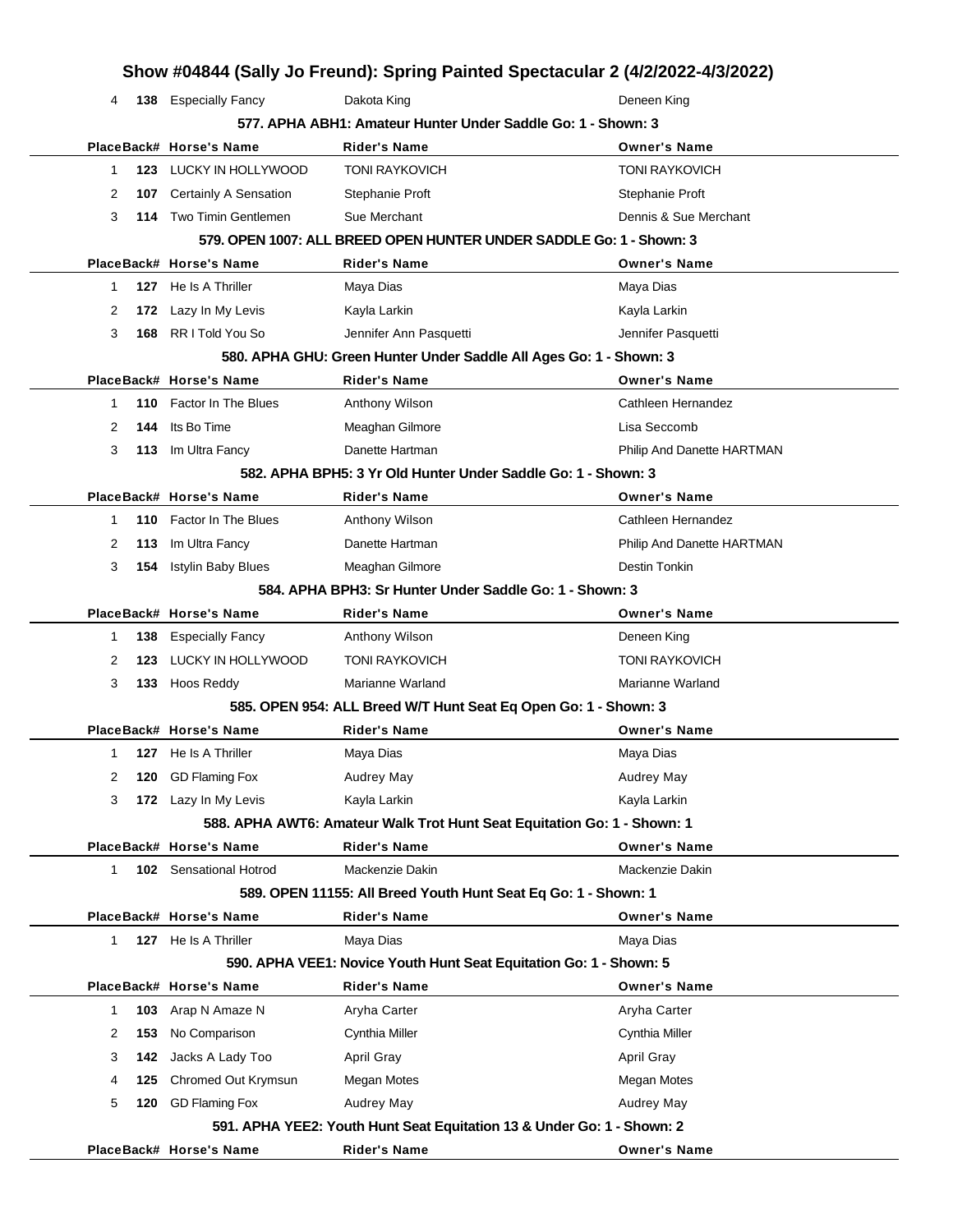|              |     |                               | Show #04844 (Sally Jo Freund): Spring Painted Spectacular 2 (4/2/2022-4/3/2022) |                                |
|--------------|-----|-------------------------------|---------------------------------------------------------------------------------|--------------------------------|
| 1            | 159 | <b>Purely Dynamic</b>         | Kendall Gaspar                                                                  | Kendall Gaspar                 |
| 2            |     | 120 GD Flaming Fox            | Audrey May                                                                      | Audrey May                     |
|              |     |                               | 593, OPEN 1010: ALL BREED AMATEUR HUNT SEAT EQ Go: 1 - Shown: 1                 |                                |
|              |     | PlaceBack# Horse's Name       | <b>Rider's Name</b>                                                             | <b>Owner's Name</b>            |
| $\mathbf 1$  |     | 123 LUCKY IN HOLLYWOOD        | <b>TONI RAYKOVICH</b>                                                           | <b>TONI RAYKOVICH</b>          |
|              |     |                               | 594. APHA NHS1: Novice Amateur Hunt Seat Equitation Go: 1 - Shown: 3            |                                |
|              |     | PlaceBack# Horse's Name       | <b>Rider's Name</b>                                                             | <b>Owner's Name</b>            |
| 1            |     | 145 U DONT KNOW ME            | Mary W Belen                                                                    | <b>MARY W BELEN</b>            |
| 2            |     | 123 LUCKY IN HOLLYWOOD        | <b>TONI RAYKOVICH</b>                                                           | <b>TONI RAYKOVICH</b>          |
| 3            | 107 | <b>Certainly A Sensation</b>  | Stephanie Proft                                                                 | Stephanie Proft                |
|              |     |                               | 595. APHA AHS1: Amateur Hunt Seat Equitation All Ages Go: 1 - Shown: 3          |                                |
|              |     | PlaceBack# Horse's Name       | <b>Rider's Name</b>                                                             | <b>Owner's Name</b>            |
| 1            | 114 | Two Timin Gentlemen           | Sue Merchant                                                                    | Dennis & Sue Merchant          |
| 2            |     | 123 LUCKY IN HOLLYWOOD        | <b>TONI RAYKOVICH</b>                                                           | <b>TONI RAYKOVICH</b>          |
|              |     |                               | 3221. APHA TRL1: Trail All Ages Go: 1 - Shown: 9                                |                                |
|              |     | PlaceBack# Horse's Name       | <b>Rider's Name</b>                                                             | <b>Owner's Name</b>            |
| 1            |     | <b>158</b> All Star Sensation | Karen Qualls                                                                    | Wendy Hull                     |
| 2            |     | 117 Arapped In Black          | <b>JERI-LOU BIGGS</b>                                                           | <b>JERI-LOU BIGGS</b>          |
| 3            | 114 | <b>Two Timin Gentlemen</b>    | <b>ASHLEY M MERCHANT</b>                                                        | Dennis & Sue Merchant          |
| 4            | 150 | <b>Faith Is Certain</b>       | <b>Karen Qualls</b>                                                             | Shelley Lynn Tuma              |
| 5            | 165 | Call Him Sensational          | <b>Karen Qualls</b>                                                             | Linda Taylor                   |
| 6            | 164 | <b>Goodnight Charlie</b>      | <b>Karen Qualls</b>                                                             | <b>Spencer Chelwick</b>        |
| 7            |     | 112 Hesa Good Ride            | Spencer R Chelwick                                                              | Randy Raykovich                |
|              |     |                               | 5151. APHA YGCG: Youth Grand Champion Gelding Go: 1 - Shown: 2                  |                                |
|              |     | PlaceBack# Horse's Name       | <b>Rider's Name</b>                                                             | <b>Owner's Name</b>            |
| $\mathbf{1}$ | 131 | Just Call Me Steve            | Faith Fleeman                                                                   | Jayme Fleeman                  |
|              |     |                               | 5152. APHA YRCG: Youth Reserve Champion Gelding Go: 1 - Shown: 3                |                                |
|              |     | PlaceBack# Horse's Name       | <b>Rider's Name</b>                                                             | <b>Owner's Name</b>            |
| 1            |     | 128 SPECIALS IN THE HOUSE     | Emily Labelle                                                                   | Emily Labelle                  |
|              |     |                               | 5171. APHA YGCM: Youth Grand Champion Mare Go: 1 - Shown: 1                     |                                |
|              |     | PlaceBack# Horse's Name       | <b>Rider's Name</b>                                                             | <b>Owner's Name</b>            |
| $\mathbf{1}$ |     | 103 Arap N Amaze N            | Aryha Carter                                                                    | Aryha Carter                   |
|              |     |                               | 5172. APHA YRCM: Youth Reserve Champion Mare Go: 1 - Shown: 2                   |                                |
|              |     | PlaceBack# Horse's Name       | <b>Rider's Name</b>                                                             | <b>Owner's Name</b>            |
| $\mathbf{1}$ |     | 153 No Comparison             | Cynthia Miller                                                                  | <b>Cynthia Miller</b>          |
|              |     |                               | 5191. APHA AGCG: Amateur Grand Champion Gelding Go: 1 - Shown: 4                |                                |
|              |     | PlaceBack# Horse's Name       | <b>Rider's Name</b>                                                             | <b>Owner's Name</b>            |
| 1            |     | 111 A Good Mechanic           | <b>Sherri Rossmiller</b>                                                        | Sherri Rossmiller              |
|              |     |                               | 5192. APHA ARCG: Amateur Reserve Champion Gelding Go: 1 - Shown: 6              |                                |
|              |     | PlaceBack# Horse's Name       | <b>Rider's Name</b>                                                             | <b>Owner's Name</b>            |
| 1.           |     | 110 Factor In The Blues       | Cathleen Hernandez                                                              | Cathleen Hernandez             |
|              |     |                               | 5211. APHA AGCM: Amateur Grand Champion Mare Go: 1 - Shown: 3                   |                                |
|              |     | PlaceBack# Horse's Name       | <b>Rider's Name</b>                                                             | <b>Owner's Name</b>            |
| $\mathbf{1}$ |     | <b>108</b> Shes One Hot Candy | <b>Brian Alves</b>                                                              | <b>Brain &amp; Diane Alves</b> |
|              |     |                               | 5212. APHA ARCM: Amateur Reserve Champion Mare Go: 1 - Shown: 7                 |                                |
|              |     | PlaceBack# Horse's Name       | <b>Rider's Name</b>                                                             | <b>Owner's Name</b>            |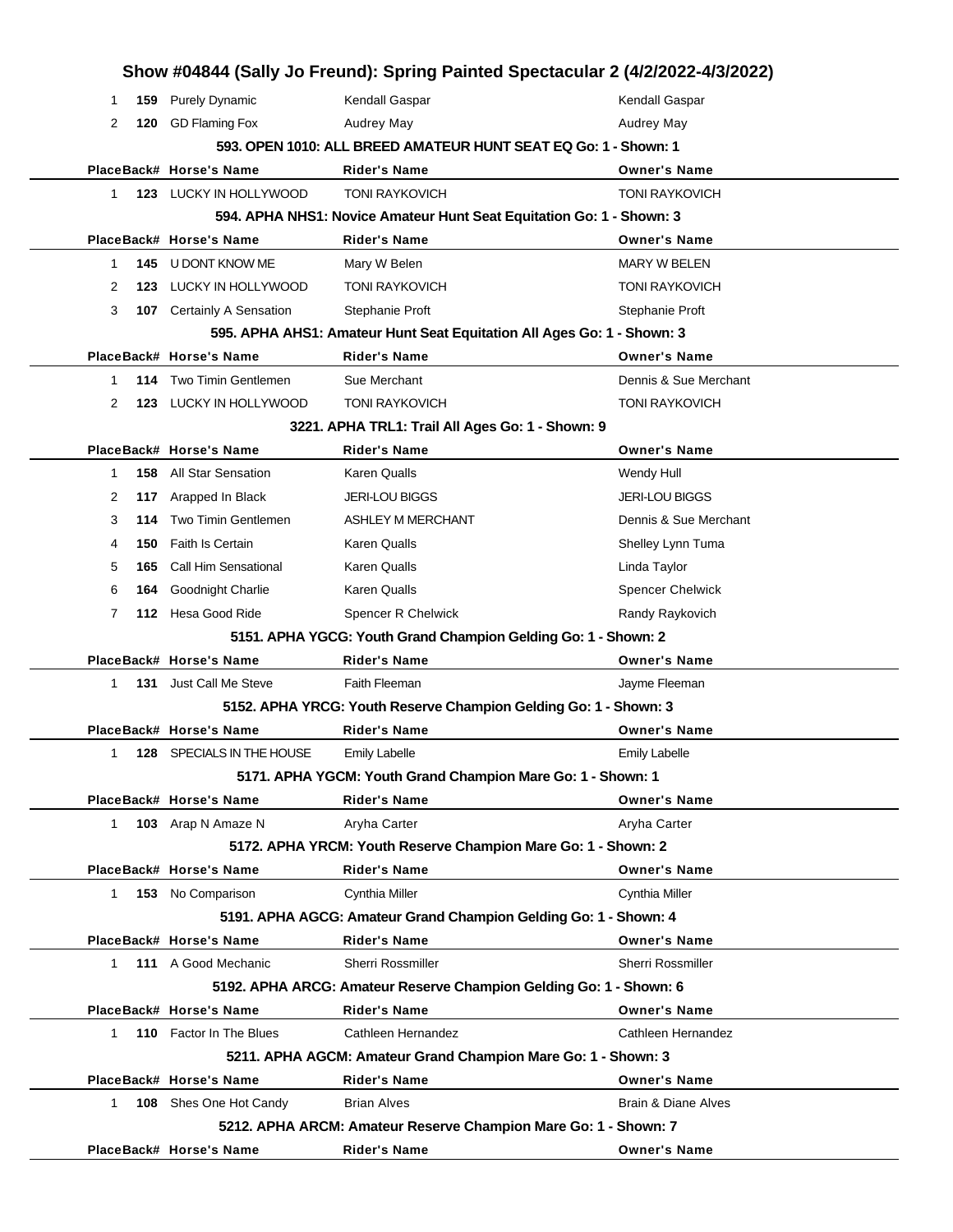|    |                         | Show #04844 (Sally Jo Freund): Spring Painted Spectacular 2 (4/2/2022-4/3/2022) |                       |
|----|-------------------------|---------------------------------------------------------------------------------|-----------------------|
| 1. | 136 Call It A Rap       | Jessica Auger                                                                   | Jessica Auger         |
|    |                         | 5371. APHA AGC2: Grand Champion Mare Go: 1 - Shown: 2                           |                       |
|    | PlaceBack# Horse's Name | <b>Rider's Name</b>                                                             | <b>Owner's Name</b>   |
|    | 122 CNC Sachay N Style  | Daniel Thomas Mannion                                                           | <b>Cindy Polley</b>   |
|    |                         | 5372. APHA ARC2: Reserve Champion Mare Go: 1 - Shown: 2                         |                       |
|    | PlaceBack# Horse's Name | <b>Rider's Name</b>                                                             | <b>Owner's Name</b>   |
| 1  | 108 Shes One Hot Candy  | <b>Brian Alves</b>                                                              | Brain & Diane Alves   |
|    |                         | 5431. APHA HG9: 3 Yr Old & Aged Geldings Go: 1 - Shown: 3                       |                       |
|    | PlaceBack# Horse's Name | <b>Rider's Name</b>                                                             | <b>Owner's Name</b>   |
| 1. | 132 Smokin Sacred Son   | Kelly Probst-Bushey                                                             | Kelly Probst-Bushey   |
| 2  | 110 Factor In The Blues | Cathleen Hernandez                                                              | Cathleen Hernandez    |
| 3  | 114 Two Timin Gentlemen | Sue Merchant                                                                    | Dennis & Sue Merchant |
|    |                         | 5441. APHA AGC3: Grand Champion Gelding Go: 1 - Shown: 2                        |                       |
|    | PlaceBack# Horse's Name | <b>Rider's Name</b>                                                             | <b>Owner's Name</b>   |
|    | 132 Smokin Sacred Son   | Kelly Probst-Bushey                                                             | Kelly Probst-Bushey   |
|    |                         | 5442. APHA ARC3: Reserve Champion Gelding Go: 1 - Shown: 4                      |                       |
|    | PlaceBack# Horse's Name | <b>Rider's Name</b>                                                             | <b>Owner's Name</b>   |
|    | 110 Factor In The Blues | Cathleen Hernandez                                                              | Cathleen Hernandez    |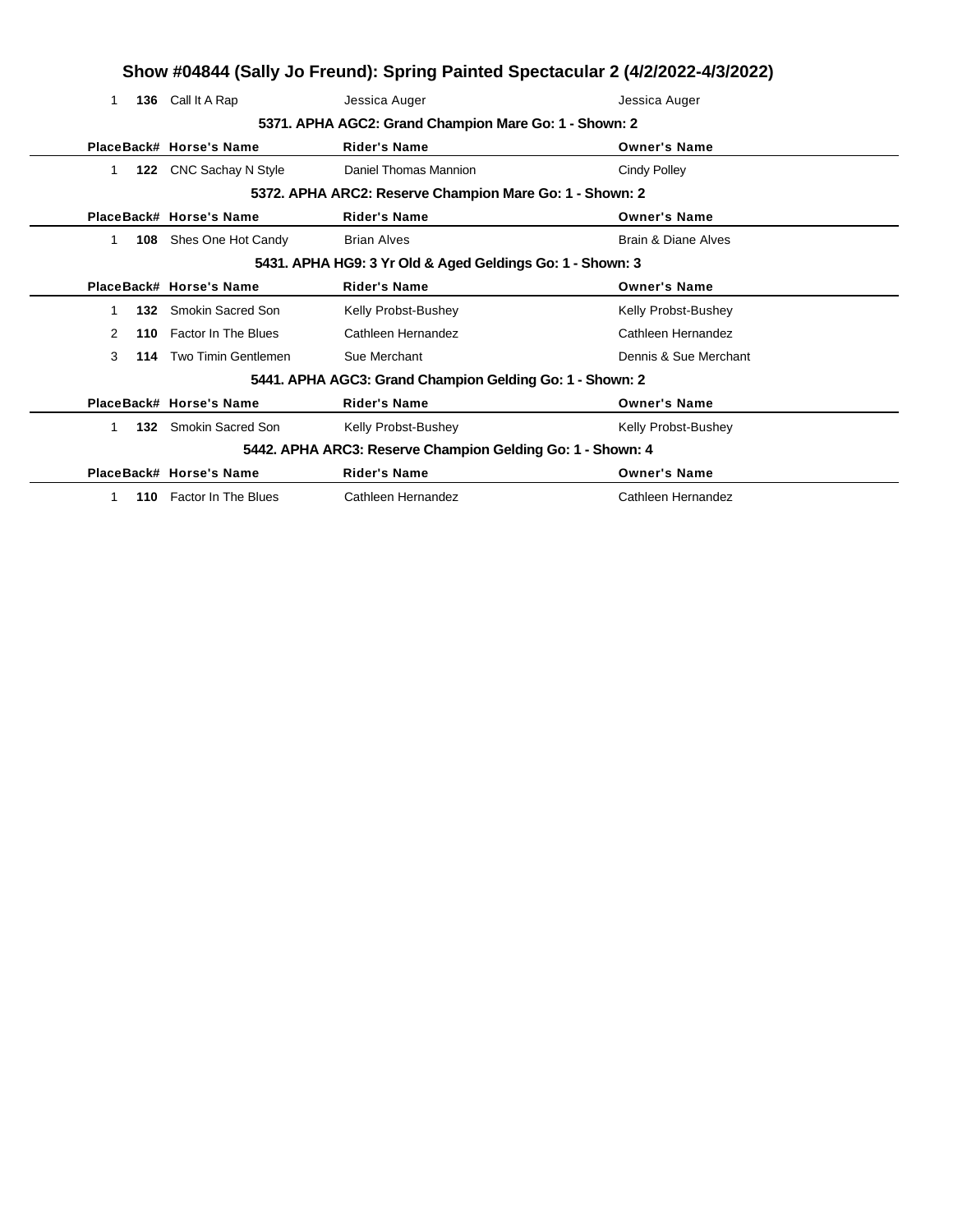|                     | PlaceBack# Horse's Name      | <b>Rider's Name</b>                                           | <b>Owner's Name</b>             |
|---------------------|------------------------------|---------------------------------------------------------------|---------------------------------|
| 1<br>143            | <b>Tats Classical Rhythm</b> | Judy Mcnabb                                                   | <b>Judy Mcnabb</b>              |
| 2<br>148            | Willy Oh Wont He             | Laura Rae Kellejian                                           | Ashley Lynn Hickel              |
| 3<br>101            | Heaven Sent A Star           | Laura L Hamill                                                | Laura L Hamill                  |
| 121<br>4            | Good And Thirsty             | Katie Rathburn                                                | Katie Rathburn                  |
| 5<br>147            | Ima Big Impulse              | <b>Kelsey Robles</b>                                          | Laura Rae Kellejian             |
| 6<br>157            | JZA Im Spotless              | Emily Gottschalk-Minners                                      | <b>Emily Gottschalk-Minners</b> |
| 7                   | 149 Yolo Jersey              | Sara Curtis                                                   | Sara Curtis                     |
|                     |                              | 307. APHA WT04: Youth Walk Trot Trail Go: 1 - Shown: 1        |                                 |
|                     | PlaceBack# Horse's Name      | <b>Rider's Name</b>                                           | <b>Owner's Name</b>             |
| 1<br>128            | SPECIALS IN THE HOUSE        | <b>Emily Labelle</b>                                          | <b>Emily Labelle</b>            |
|                     |                              | 308. APHA WT14: APHA Youth W/T Trail 11-18 Go: 1 - Shown: 1   |                                 |
|                     | PlaceBack# Horse's Name      | <b>Rider's Name</b>                                           | <b>Owner's Name</b>             |
| 1<br>131            | Just Call Me Steve           | Faith Fleeman                                                 | Jayme Fleeman                   |
|                     |                              | 309. APHA AWT4: Amateur Walk Trot Trail Go: 1 - Shown: 5      |                                 |
|                     | PlaceBack# Horse's Name      | <b>Rider's Name</b>                                           | <b>Owner's Name</b>             |
| 143<br>1            | <b>Tats Classical Rhythm</b> | Judy Mcnabb                                                   | Judy Mcnabb                     |
| 2<br>136            | Call It A Rap                | Jessica Auger                                                 | Jessica Auger                   |
| 3<br>101            | Heaven Sent A Star           | Laura L Hamill                                                | Laura L Hamill                  |
| 4<br>111            | A Good Mechanic              | <b>Sherri Rossmiller</b>                                      | <b>Sherri Rossmiller</b>        |
| 5<br>146            | <b>Sensational Satinrose</b> | <b>Toni Dalluge</b>                                           | <b>Toni Dalluge</b>             |
|                     |                              | 310, OPEN 1013: All Breed Youth Trail 18 & U Go: 1 - Shown: 2 |                                 |
|                     | PlaceBack# Horse's Name      | <b>Rider's Name</b>                                           | <b>Owner's Name</b>             |
| 147<br>1            | Ima Big Impulse              | <b>Kelsey Robles</b>                                          | Laura Rae Kellejian             |
| 2<br>121            | Good And Thirsty             | Katie Rathburn                                                | Katie Rathburn                  |
|                     |                              | 311. APHA VT1: Novice Youth Trail Go: 1 - Shown: 3            |                                 |
|                     | PlaceBack# Horse's Name      | <b>Rider's Name</b>                                           | <b>Owner's Name</b>             |
| 120<br>1            | <b>GD Flaming Fox</b>        | Audrey May                                                    | Audrey May                      |
| 2<br>103            | Arap N Amaze N               | Aryha Carter                                                  | Aryha Carter                    |
| 3<br>153            | No Comparison                | Cynthia Miller                                                | <b>Cynthia Miller</b>           |
|                     |                              | 312. APHA YT2: Youth Trail 13 & Under Go: 1 - Shown: 2        |                                 |
|                     | PlaceBack# Horse's Name      | <b>Rider's Name</b>                                           | <b>Owner's Name</b>             |
| $\mathbf{1}$<br>120 | <b>GD Flaming Fox</b>        | Audrey May                                                    | Audrey May                      |
|                     |                              | 314, OPEN 1014: All Breed Amateur Trail Go: 1 - Shown: 6      |                                 |
|                     | PlaceBack# Horse's Name      | <b>Rider's Name</b>                                           | <b>Owner's Name</b>             |
| 1                   | 123 LUCKY IN HOLLYWOOD       | <b>TONI RAYKOVICH</b>                                         | <b>TONI RAYKOVICH</b>           |
| 2<br>176            | Assign Of True Love          | Linda Sherman                                                 | Linda Sherman                   |
| 3<br>160            | Mz Congeniality              | Ronnette Nielsen                                              | Ronnette Nielsen                |
| 148<br>4            | Willy Oh Wont He             | Laura Rae Kellejian                                           | Ashley Lynn Hickel              |
| 5<br>149            | Yolo Jersey                  | Sara Curtis                                                   | Sara Curtis                     |
| 6<br>115            | <b>PTF Mexicali Rose</b>     | Jeanette Carey                                                | Jeanette Carey                  |
|                     |                              | 315. APHA NT1: Novice Amateur Trail Go: 1 - Shown: 5          |                                 |
|                     | PlaceBack# Horse's Name      | <b>Rider's Name</b>                                           | <b>Owner's Name</b>             |
| 1<br>107            | Certainly A Sensation        | Stephanie Proft                                               | Stephanie Proft                 |
| 2<br>156            | Wise Men Talk                | John Nichols                                                  | Half A Dime Horse Ranch LLC     |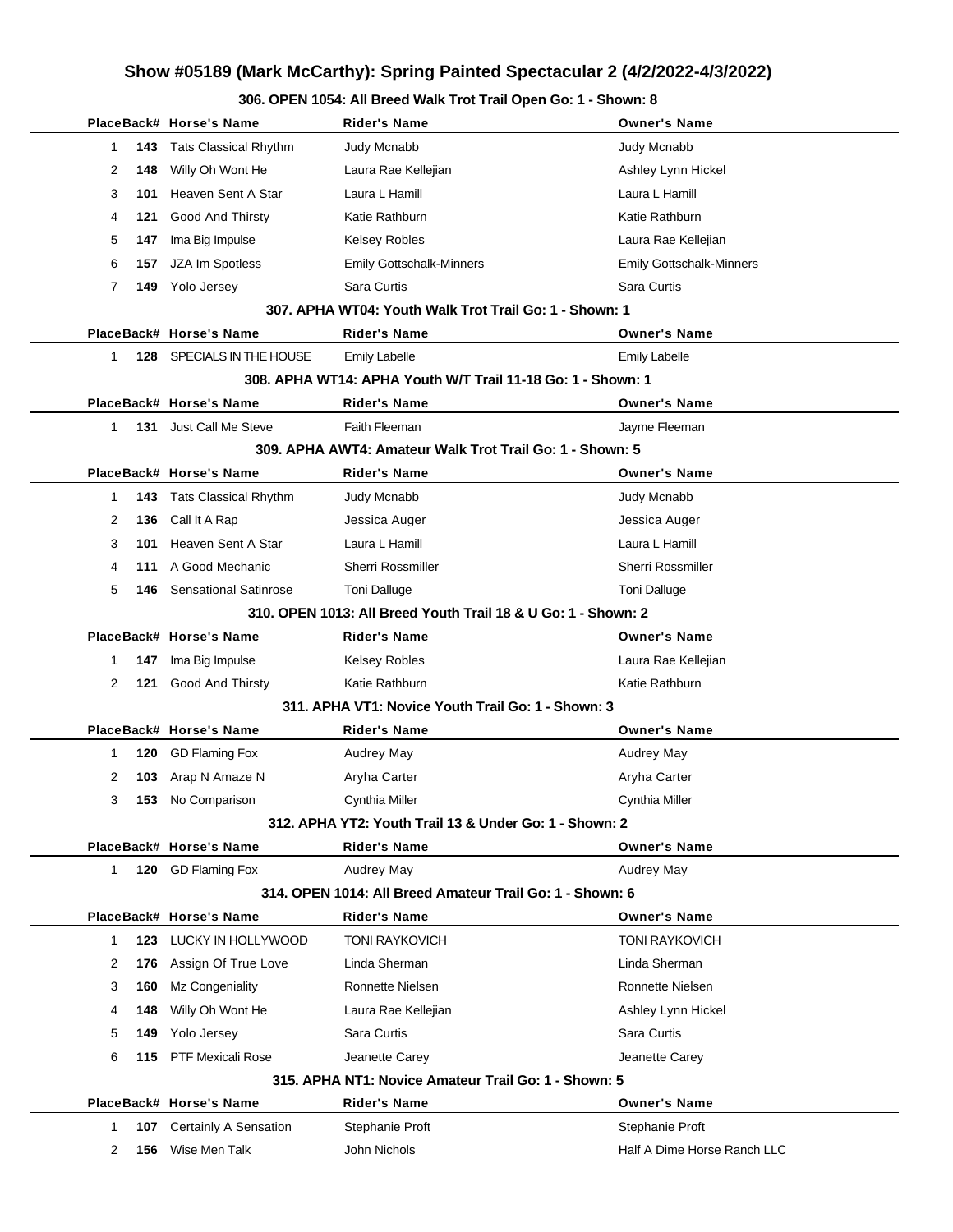|   |     |                           |                                                                            | Show #05189 (Mark McCarthy): Spring Painted Spectacular 2 (4/2/2022-4/3/2022) |
|---|-----|---------------------------|----------------------------------------------------------------------------|-------------------------------------------------------------------------------|
| 3 | 137 | Gotta Get Impulsive       | Gibson Reid                                                                | Gibson Reid                                                                   |
| 4 | 115 | <b>PTF Mexicali Rose</b>  | Jeanette Carey                                                             | Jeanette Carey                                                                |
| 5 | 145 | U DONT KNOW ME            | Mary W Belen                                                               | <b>MARY W BELEN</b>                                                           |
|   |     |                           | 316. APHA AT1: Amateur Trail All Ages Go: 1 - Shown: 8                     |                                                                               |
|   |     | PlaceBack# Horse's Name   | <b>Rider's Name</b>                                                        | <b>Owner's Name</b>                                                           |
| 1 | 123 | LUCKY IN HOLLYWOOD        | <b>TONI RAYKOVICH</b>                                                      | <b>TONI RAYKOVICH</b>                                                         |
| 2 | 117 | Arapped In Black          | <b>JERI-LOU BIGGS</b>                                                      | <b>JERI-LOU BIGGS</b>                                                         |
| 3 | 124 | Who Sez                   | Barbara Messinger                                                          | Barbara Messinger                                                             |
| 4 | 145 | U DONT KNOW ME            | Mary W Belen                                                               | <b>MARY W BELEN</b>                                                           |
| 5 | 114 | Two Timin Gentlemen       | Sue Merchant                                                               | Dennis & Sue Merchant                                                         |
| 6 | 107 | Certainly A Sensation     | Stephanie Proft                                                            | Stephanie Proft                                                               |
| 7 | 112 | Hesa Good Ride            | Spencer R Chelwick                                                         | Randy Raykovich                                                               |
|   |     |                           | 318. OPEN 1015: All Breed Open Trail Go: 1 - Shown: 4                      |                                                                               |
|   |     | PlaceBack# Horse's Name   | <b>Rider's Name</b>                                                        | <b>Owner's Name</b>                                                           |
| 1 | 171 | Get Your Shine On         | Danette Hartman                                                            | Marisa Brooke                                                                 |
| 2 | 160 | Mz Congeniality           | Ronnette Nielsen                                                           | Ronnette Nielsen                                                              |
| 3 | 148 | Willy Oh Wont He          | Laura Rae Kellejian                                                        | Ashley Lynn Hickel                                                            |
| 4 | 176 | Assign Of True Love       | Linda Sherman                                                              | Linda Sherman                                                                 |
|   |     |                           | 319. APHA GTR: Green Trail All Ages Go: 1 - Shown: 6                       |                                                                               |
|   |     | PlaceBack# Horse's Name   | <b>Rider's Name</b>                                                        | <b>Owner's Name</b>                                                           |
| 1 | 143 | Tats Classical Rhythm     | Judy Mcnabb                                                                | Judy Mcnabb                                                                   |
| 2 | 174 | <b>Suddenly Perfect</b>   | <b>BOBBIE EMMONS</b>                                                       | <b>Christine Harrison</b>                                                     |
| 3 | 156 | Wise Men Talk             | <b>BOBBIE EMMONS</b>                                                       | Half A Dime Horse Ranch LLC                                                   |
| 4 | 111 | A Good Mechanic           | <b>Mark Gilmore</b>                                                        | <b>Sherri Rossmiller</b>                                                      |
| 5 |     | 105 A Real Creation       | Anthony Wilson                                                             | Sheila Beckett                                                                |
|   |     |                           | 336. OPEN 1016: All Breed Walk Jog Western Pleasure Open Go: 1 - Shown: 12 |                                                                               |
|   |     | PlaceBack# Horse's Name   | Rider's Name                                                               | <b>Owner's Name</b>                                                           |
| 1 | 157 | JZA Im Spotless           | <b>Emily Gottschalk-Minners</b>                                            | <b>Emily Gottschalk-Minners</b>                                               |
| 2 | 148 | Willy Oh Wont He          | Laura Rae Kellejian                                                        | Ashley Lynn Hickel                                                            |
| 3 | 163 | Queen Of Harts            | Jacqueline Landeene                                                        | Linda Judd                                                                    |
| 4 | 168 | RR I Told You So          | Jacqueline Landeene                                                        | Jennifer Pasquetti                                                            |
| 5 | 179 | Shezlopinlikeitshot       | Kristina Crosby                                                            | Kristina Crosby                                                               |
| 6 | 121 | Good And Thirsty          | Katie Rathburn                                                             | Katie Rathburn                                                                |
| 7 | 125 | Chromed Out Krymsun       | <b>Megan Motes</b>                                                         | <b>Megan Motes</b>                                                            |
|   |     |                           | 337. APHA WT02: Youth Walk Trot Western Pleasure Go: 1 - Shown: 1          |                                                                               |
|   |     | PlaceBack# Horse's Name   | <b>Rider's Name</b>                                                        | <b>Owner's Name</b>                                                           |
| 1 | 128 | SPECIALS IN THE HOUSE     | <b>Emily Labelle</b>                                                       | <b>Emily Labelle</b>                                                          |
|   |     |                           | 338. APHA WT12: APHA W/T Western Pleasure 11-18 Go: 1 - Shown: 1           |                                                                               |
|   |     | PlaceBack# Horse's Name   | <b>Rider's Name</b>                                                        | <b>Owner's Name</b>                                                           |
| 1 | 131 | Just Call Me Steve        | Faith Fleeman                                                              | Jayme Fleeman                                                                 |
|   |     |                           | 339. APHA AWT2: Amateur Walk Trot Western Pleasure Go: 1 - Shown: 10       |                                                                               |
|   |     | PlaceBack# Horse's Name   | <b>Rider's Name</b>                                                        | <b>Owner's Name</b>                                                           |
| 1 | 130 | Joe Walsh                 | Jayme Fleeman                                                              | Kacie Fleeman                                                                 |
| 2 | 111 | A Good Mechanic           | Sherri Rossmiller                                                          | Sherri Rossmiller                                                             |
| 3 | 136 | Call It A Rap             | Jessica Auger                                                              | Jessica Auger                                                                 |
| 4 | 102 | <b>Sensational Hotrod</b> | Mackenzie Dakin                                                            | Mackenzie Dakin                                                               |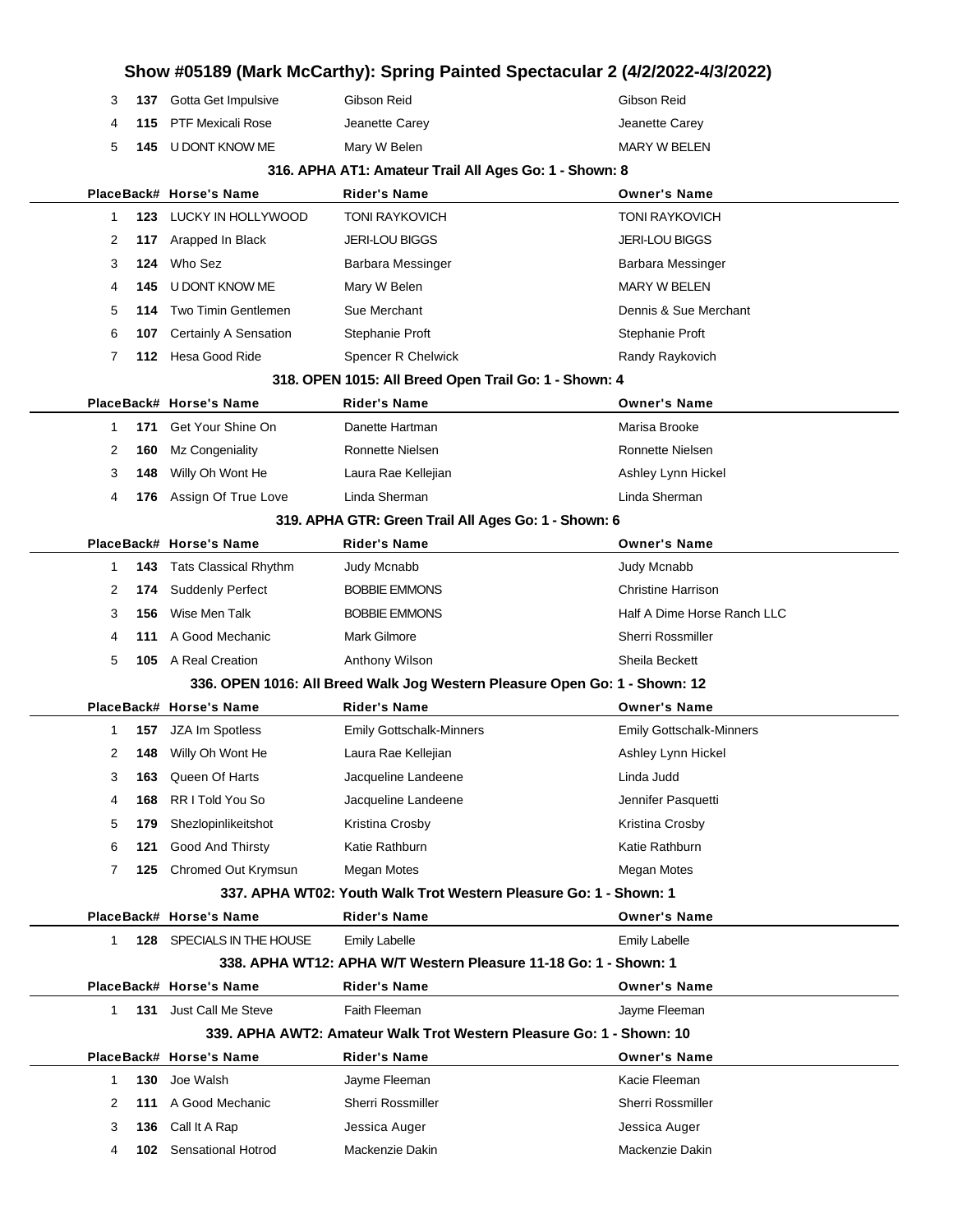|        |            |                                 | Show #05189 (Mark McCarthy): Spring Painted Spectacular 2 (4/2/2022-4/3/2022) |                                     |
|--------|------------|---------------------------------|-------------------------------------------------------------------------------|-------------------------------------|
| 5      | 143        | <b>Tats Classical Rhythm</b>    | Judy Mcnabb                                                                   | Judy Mcnabb                         |
| 6      | 106        | Stylish Zippo                   | Michelle R Davis                                                              | Michael R Davis                     |
| 7      | 119        | A Moonlight Drive               | Brenda Boman                                                                  | Brenda Boman                        |
|        |            |                                 | 340. OPEN 1017: All Breed Youth Western Pleasure 18&u Go: 1 - Shown: 3        |                                     |
|        |            | PlaceBack# Horse's Name         | Rider's Name                                                                  | <b>Owner's Name</b>                 |
| 1      | 121        | Good And Thirsty                | Katie Rathburn                                                                | Katie Rathburn                      |
| 2      | 147        | Ima Big Impulse                 | <b>Kelsey Robles</b>                                                          | Laura Rae Kellejian                 |
| 3      | 125        | Chromed Out Krymsun             | <b>Megan Motes</b>                                                            | <b>Megan Motes</b>                  |
|        |            |                                 | 341. APHA VWP1: Novice Youth Western Pleasure Go: 1 - Shown: 4                |                                     |
|        |            | PlaceBack# Horse's Name         | <b>Rider's Name</b>                                                           | <b>Owner's Name</b>                 |
| 1<br>2 | 103<br>153 | Arap N Amaze N<br>No Comparison | Aryha Carter                                                                  | Aryha Carter                        |
| 3      | 142        | Jacks A Lady Too                | Cynthia Miller<br><b>April Gray</b>                                           | Cynthia Miller<br><b>April Gray</b> |
| 4      | 120        | <b>GD Flaming Fox</b>           | <b>Audrey May</b>                                                             | <b>Audrey May</b>                   |
|        |            |                                 | 342. APHA YWP2: Youth Western Pleasure 13 & Under Go: 1 - Shown: 4            |                                     |
|        |            | PlaceBack# Horse's Name         | <b>Rider's Name</b>                                                           | <b>Owner's Name</b>                 |
| 1      | 142        | Jacks A Lady Too                | <b>April Gray</b>                                                             | <b>April Gray</b>                   |
| 2      | 103        | Arap N Amaze N                  | Aryha Carter                                                                  | Aryha Carter                        |
| 3      | 120        | <b>GD Flaming Fox</b>           | <b>Audrey May</b>                                                             | <b>Audrey May</b>                   |
| 4      | 159        | <b>Purely Dynamic</b>           | Kendall Gaspar                                                                | Kendall Gaspar                      |
|        |            |                                 | 344. OPEN 1018: All Breed Amateur Western Pleasure Go: 1 - Shown: 5           |                                     |
|        |            | PlaceBack# Horse's Name         | <b>Rider's Name</b>                                                           | <b>Owner's Name</b>                 |
| 1      | 148        | Willy Oh Wont He                | Laura Rae Kellejian                                                           | Ashley Lynn Hickel                  |
| 2      | 179        | Shezlopinlikeitshot             | Kristina Crosby                                                               | Kristina Crosby                     |
| 3      | 178        | Im Xcited To B Invited          | Alexis Miller                                                                 | John Pasquetti                      |
| 4      | 157        | JZA Im Spotless                 | <b>Emily Gottschalk-Minners</b>                                               | <b>Emily Gottschalk-Minners</b>     |
| 5      | 126        | <b>CNC Under Cover Agent</b>    | Patti Babish                                                                  | Patti Babish                        |
|        |            |                                 | 345. APHA NWP1: Novice Amateur Western Pleasure Go: 1 - Shown: 8              |                                     |
|        |            | PlaceBack# Horse's Name         | Rider's Name                                                                  | <b>Owner's Name</b>                 |
| 1      | 156        | Wise Men Talk                   | John Nichols                                                                  | Half A Dime Horse Ranch LLC         |
| 2      | 130        | Joe Walsh                       | Kacie Fleeman                                                                 | Kacie Fleeman                       |
| 3      | 107        | Certainly A Sensation           | Stephanie Proft                                                               | Stephanie Proft                     |
| 4      | 145        | U DONT KNOW ME                  | Mary W Belen                                                                  | <b>MARY W BELEN</b>                 |
| 5      | 137        | Gotta Get Impulsive             | Gibson Reid                                                                   | Gibson Reid                         |
| 6      | 126        | <b>CNC Under Cover Agent</b>    | Patti Babish                                                                  | Patti Babish                        |
| 7      |            | 105 A Real Creation             | Sheila Beckett                                                                | Sheila Beckett                      |
|        |            |                                 | 346. APHA AWP1: Amateur Western Pleasure All Ages Go: 1 - Shown: 6            |                                     |
|        |            | PlaceBack# Horse's Name         | <b>Rider's Name</b>                                                           | <b>Owner's Name</b>                 |
| 1      | 112        | Hesa Good Ride                  | Spencer R Chelwick                                                            | Randy Raykovich                     |
| 2      | 140        | Someone Like You                | Dakota King                                                                   | Deneen King                         |
| 3      | 134        | Cowgirl Wannabe                 | Sue Love                                                                      | Sue Love                            |
| 4      | 107        | Certainly A Sensation           | Stephanie Proft                                                               | Stephanie Proft                     |
| 5      | 114        | Two Timin Gentlemen             | Sue Merchant                                                                  | Dennis & Sue Merchant               |
| 6      | 115        | <b>PTF Mexicali Rose</b>        | Jeanette Carey                                                                | Jeanette Carey                      |
|        |            |                                 | 348. OPEN 1019: All Breed Western Pleasure Open Go: 1 - Shown: 3              |                                     |
|        |            | PlaceBack# Horse's Name         | <b>Rider's Name</b>                                                           | <b>Owner's Name</b>                 |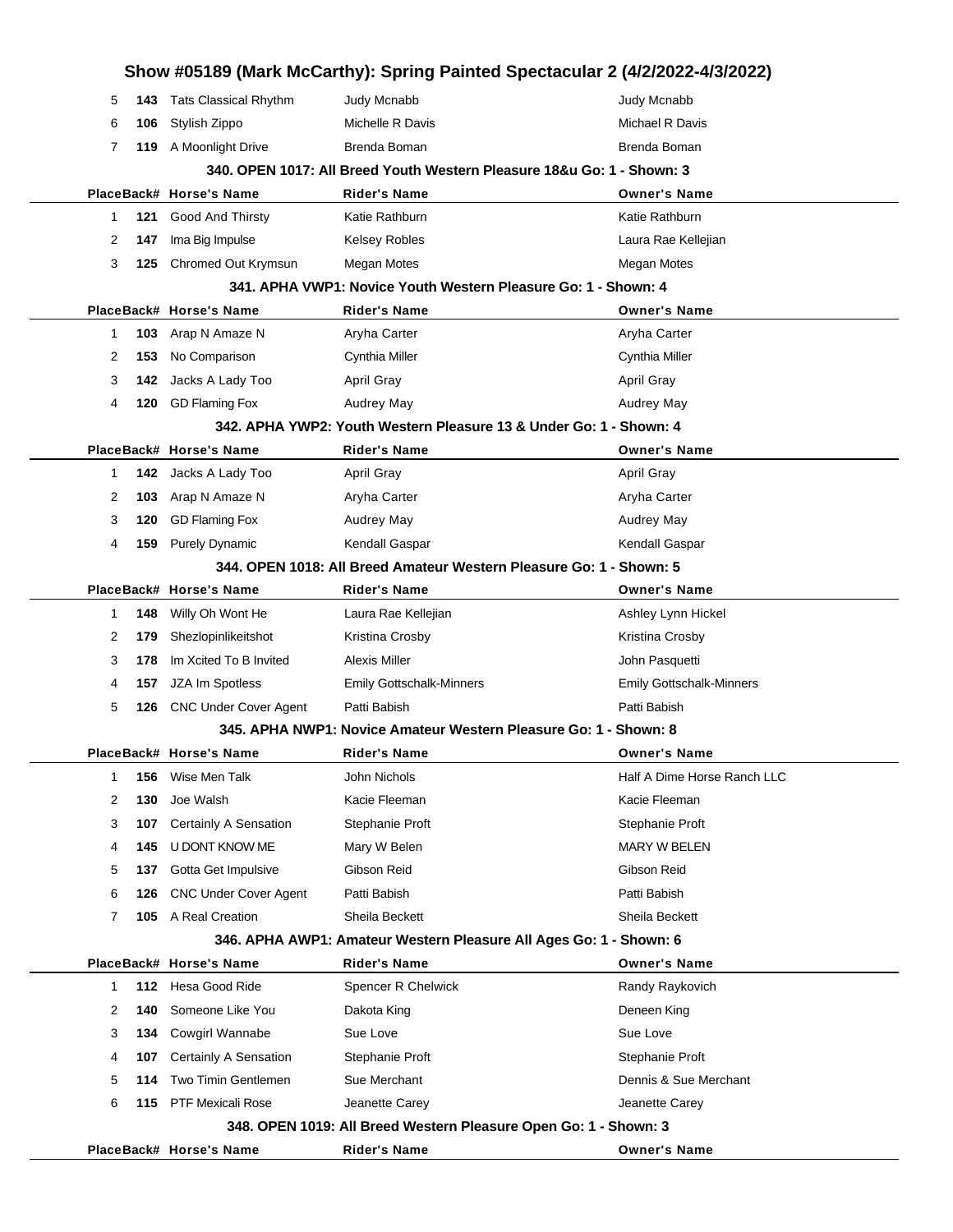|                |     |                                           | Show #05189 (Mark McCarthy): Spring Painted Spectacular 2 (4/2/2022-4/3/2022) |                                     |
|----------------|-----|-------------------------------------------|-------------------------------------------------------------------------------|-------------------------------------|
| 1              | 171 | Get Your Shine On                         | Danette Hartman                                                               | Marisa Brooke                       |
| $\overline{2}$ | 168 | RR I Told You So                          | Jennifer Ann Pasquetti                                                        | Jennifer Pasquetti                  |
|                |     |                                           | 349. APHA GWP: Green Western Pleasure All Ages Go: 1 - Shown: 4               |                                     |
|                |     | PlaceBack# Horse's Name                   | <b>Rider's Name</b>                                                           | <b>Owner's Name</b>                 |
| 1              | 134 | <b>Cowgirl Wannabe</b>                    | Sue Love                                                                      | Sue Love                            |
| 2              | 173 | <b>Justified Sensation</b>                | <b>BOBBIE EMMONS</b>                                                          | Half A Dime Horse Ranch LLC         |
| 3              | 167 | Gotta Kiss The Girl                       | Anthony Wilson                                                                | Victoria Molter                     |
| 4              |     | 126 CNC Under Cover Agent                 | Patti Babish                                                                  | Patti Babish                        |
|                |     |                                           | 350. APHA WP2: Jr Western Pleasure Go: 1 - Shown: 2                           |                                     |
|                |     | PlaceBack# Horse's Name                   | <b>Rider's Name</b>                                                           | <b>Owner's Name</b>                 |
| 1              | 105 | A Real Creation                           | Anthony Wilson                                                                | Sheila Beckett                      |
| 2              | 170 | <b>Beyond The Best</b>                    | <b>BOBBIE EMMONS</b>                                                          | <b>Ashley Smith</b>                 |
|                |     |                                           | 352. APHA WP3: Sr Western Pleasure Go: 1 - Shown: 7                           |                                     |
|                |     | PlaceBack# Horse's Name                   | <b>Rider's Name</b>                                                           | <b>Owner's Name</b>                 |
| 1              | 150 | <b>Faith Is Certain</b>                   | Karen Qualls                                                                  | Shelley Lynn Tuma                   |
| 2              | 112 | Hesa Good Ride                            | Spencer R Chelwick                                                            | Randy Raykovich                     |
| 3              | 174 | <b>Suddenly Perfect</b>                   | <b>BOBBIE EMMONS</b>                                                          | <b>Christine Harrison</b>           |
| 4              | 158 | <b>All Star Sensation</b>                 | Mark Gilmore                                                                  | Wendy Hull                          |
| 5              | 140 | Someone Like You                          | Anthony Wilson                                                                | Deneen King                         |
| 6              | 130 | Joe Walsh                                 | Kacie Fleeman                                                                 | Kacie Fleeman                       |
| 7              |     | 119 A Moonlight Drive                     | Jando Guerra                                                                  | Brenda Boman                        |
|                |     |                                           | 355. OPEN 951: All Breed Western Horsemanship W/T Open Go: 1 - Shown: 2       |                                     |
|                |     | PlaceBack# Horse's Name                   | <b>Rider's Name</b>                                                           | <b>Owner's Name</b>                 |
| 1              | 157 | JZA Im Spotless                           | <b>Emily Gottschalk-Minners</b>                                               | <b>Emily Gottschalk-Minners</b>     |
| 2              |     | 106 Stylish Zippo                         | Michelle R Davis                                                              | Michael R Davis                     |
|                |     |                                           | 356. APHA WT03: Youth Walk Trot Western Horsemanship Go: 1 - Shown: 1         |                                     |
|                |     | PlaceBack# Horse's Name                   | Rider's Name                                                                  | <b>Owner's Name</b>                 |
| 1              | 128 | SPECIALS IN THE HOUSE                     | <b>Emily Labelle</b>                                                          | <b>Emily Labelle</b>                |
|                |     |                                           | 357. APHA WT13: APHA W/T Western Horsemanship 11-18 Go: 1 - Shown: 1          |                                     |
|                |     | PlaceBack# Horse's Name                   | <b>Rider's Name</b>                                                           | <b>Owner's Name</b>                 |
| 1              | 131 | Just Call Me Steve                        | Faith Fleeman                                                                 | Jayme Fleeman                       |
|                |     |                                           | 358. APHA AWT3: Amateur Walk Trot Western Horsemanship Go: 1 - Shown: 7       |                                     |
|                |     | PlaceBack# Horse's Name                   | <b>Rider's Name</b>                                                           | <b>Owner's Name</b>                 |
| 1              | 143 | <b>Tats Classical Rhythm</b>              | Judy Mcnabb                                                                   | Judy Mcnabb                         |
| 2              | 102 | Sensational Hotrod                        | Mackenzie Dakin                                                               | Mackenzie Dakin                     |
| 3              | 136 | Call It A Rap                             | Jessica Auger                                                                 | Jessica Auger                       |
| 4              | 111 | A Good Mechanic                           | Sherri Rossmiller                                                             | Sherri Rossmiller                   |
| 5              | 101 | Heaven Sent A Star                        | Laura L Hamill                                                                | Laura L Hamill                      |
| 6              | 146 | <b>Sensational Satinrose</b>              | <b>Toni Dalluge</b>                                                           | Toni Dalluge                        |
| 7              | 106 | Stylish Zippo                             | Michelle R Davis                                                              | Michael R Davis                     |
|                |     |                                           | 360. APHA VH1: Novice Youth Western Horsemanship Go: 1 - Shown: 4             |                                     |
| 1              | 103 | PlaceBack# Horse's Name<br>Arap N Amaze N | Rider's Name<br>Aryha Carter                                                  | <b>Owner's Name</b><br>Aryha Carter |
| 2              | 153 | No Comparison                             | Cynthia Miller                                                                | Cynthia Miller                      |
| 3              | 142 | Jacks A Lady Too                          | <b>April Gray</b>                                                             | <b>April Gray</b>                   |
| 4              | 120 | <b>GD Flaming Fox</b>                     | Audrey May                                                                    | <b>Audrey May</b>                   |
|                |     |                                           |                                                                               |                                     |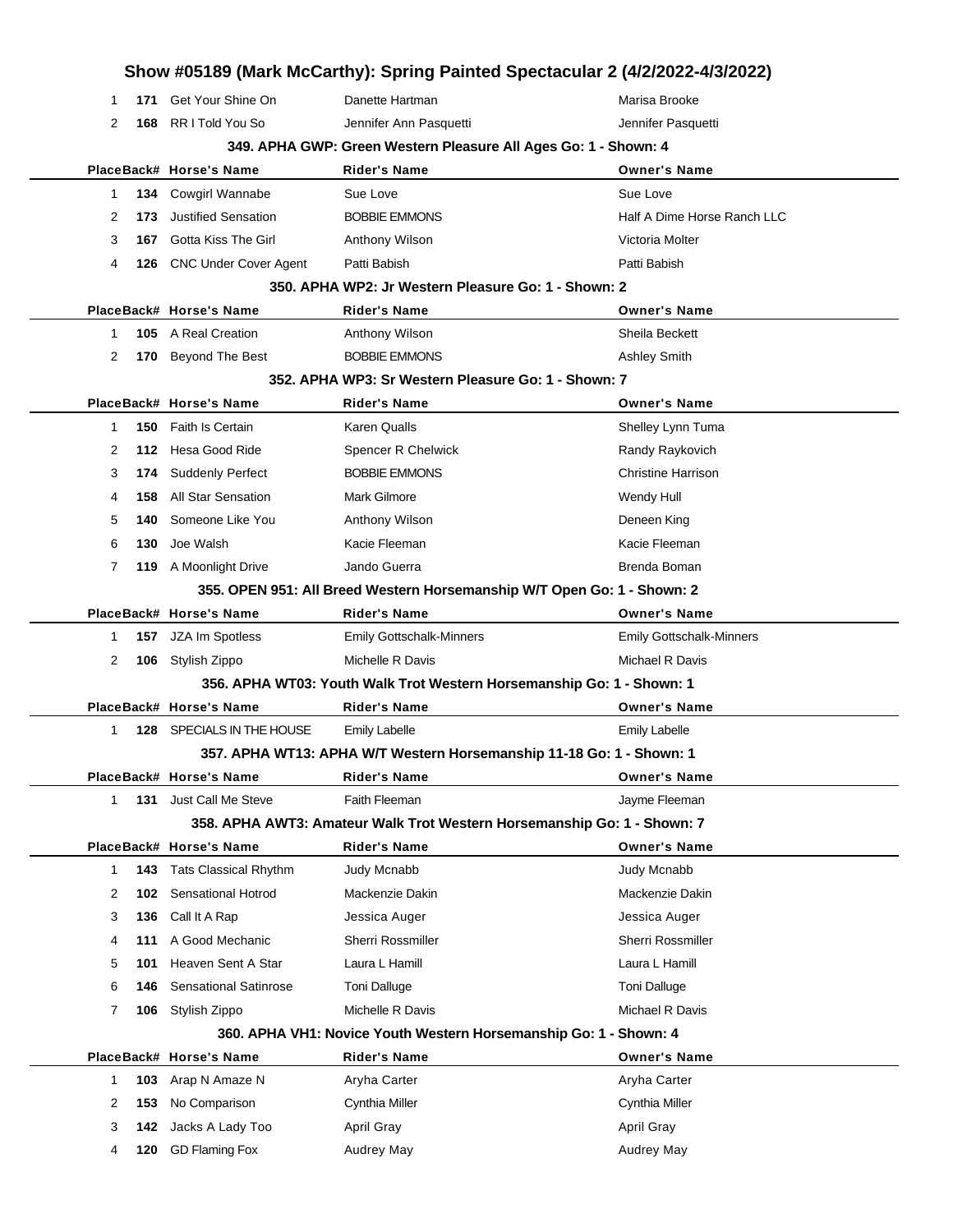#### **361. APHA YH2: Youth Western Horsemanship 13 & Under Go: 1 - Shown: 2**

|              |     |                            | <b>TIA THE. TOUGH NUSIUM HOLSUMANSHIP TO &amp; ONGUL OU.</b> T        |                                 |
|--------------|-----|----------------------------|-----------------------------------------------------------------------|---------------------------------|
|              |     | PlaceBack# Horse's Name    | Rider's Name                                                          | <b>Owner's Name</b>             |
| 1            | 120 | <b>GD Flaming Fox</b>      | <b>Audrey May</b>                                                     | Audrey May                      |
| 2            |     | 159 Purely Dynamic         | Kendall Gaspar                                                        | Kendall Gaspar                  |
|              |     |                            | 363. OPEN 1089: All Breed Horsemanship Amateur Go: 1 - Shown: 5       |                                 |
|              |     | PlaceBack# Horse's Name    | Rider's Name                                                          | <b>Owner's Name</b>             |
| 1            | 112 | Hesa Good Ride             | Spencer R Chelwick                                                    | Randy Raykovich                 |
| 2            | 115 | <b>PTF Mexicali Rose</b>   | Jeanette Carey                                                        | Jeanette Carey                  |
| 3            | 123 | LUCKY IN HOLLYWOOD         | <b>TONI RAYKOVICH</b>                                                 | <b>TONI RAYKOVICH</b>           |
| 4            |     | 157 JZA Im Spotless        | <b>Emily Gottschalk-Minners</b>                                       | <b>Emily Gottschalk-Minners</b> |
|              |     |                            | 364. APHA NH1: Novice Amateur Western Horsemanship Go: 1 - Shown: 7   |                                 |
|              |     | PlaceBack# Horse's Name    | <b>Rider's Name</b>                                                   | <b>Owner's Name</b>             |
| 1            | 156 | Wise Men Talk              | John Nichols                                                          | Half A Dime Horse Ranch LLC     |
| 2            | 107 | Certainly A Sensation      | Stephanie Proft                                                       | Stephanie Proft                 |
| 3            | 145 | U DONT KNOW ME             | Mary W Belen                                                          | <b>MARY W BELEN</b>             |
| 4            | 115 | <b>PTF Mexicali Rose</b>   | Jeanette Carey                                                        | Jeanette Carey                  |
| 5            | 123 | LUCKY IN HOLLYWOOD         | <b>TONI RAYKOVICH</b>                                                 | <b>TONI RAYKOVICH</b>           |
| 6            | 137 | Gotta Get Impulsive        | Gibson Reid                                                           | Gibson Reid                     |
| 7            |     | 105 A Real Creation        | Sheila Beckett                                                        | Sheila Beckett                  |
|              |     |                            | 365. APHA AH1: Amateur Western Horsemanship All Ages Go: 1 - Shown: 6 |                                 |
|              |     | PlaceBack# Horse's Name    | <b>Rider's Name</b>                                                   | <b>Owner's Name</b>             |
| 1            | 114 | <b>Two Timin Gentlemen</b> | Sue Merchant                                                          | Dennis & Sue Merchant           |
| 2            | 124 | Who Sez                    | Barbara Messinger                                                     | Barbara Messinger               |
| 3            | 164 | Goodnight Charlie          | Randy Raykovich                                                       | <b>Spencer Chelwick</b>         |
| 4            | 107 | Certainly A Sensation      | Stephanie Proft                                                       | Stephanie Proft                 |
| 5            |     | 112 Hesa Good Ride         | Spencer R Chelwick                                                    | Randy Raykovich                 |
|              |     |                            | 369. APHA YWR2: Youth Western Riding 13 & Under Go: 1 - Shown: 1      |                                 |
|              |     | PlaceBack# Horse's Name    | Rider's Name                                                          | <b>Owner's Name</b>             |
| $\mathbf{1}$ |     | 159 Purely Dynamic         | Kendall Gaspar                                                        | Kendall Gaspar                  |
|              |     |                            | 372. APHA NWR1: Novice Amateur Western Riding Go: 1 - Shown: 5        |                                 |
|              |     | PlaceBack# Horse's Name    | Rider's Name                                                          | <b>Owner's Name</b>             |
| 1            | 114 | <b>Two Timin Gentlemen</b> | Sue Merchant                                                          | Dennis & Sue Merchant           |
| 2            | 156 | Wise Men Talk              | John Nichols                                                          | Half A Dime Horse Ranch LLC     |
| 3            | 123 | LUCKY IN HOLLYWOOD         | <b>TONI RAYKOVICH</b>                                                 | TONI RAYKOVICH                  |
| 4            | 164 | Goodnight Charlie          | Randy Raykovich                                                       | <b>Spencer Chelwick</b>         |
|              |     |                            | 373. APHA AWR1: Amateur Western Riding All Ages Go: 1 - Shown: 5      |                                 |
|              |     | PlaceBack# Horse's Name    | <b>Rider's Name</b>                                                   | <b>Owner's Name</b>             |
| 1            | 164 | <b>Goodnight Charlie</b>   | Randy Raykovich                                                       | <b>Spencer Chelwick</b>         |
| 2            | 124 | Who Sez                    | <b>Barbara Messinger</b>                                              | <b>Barbara Messinger</b>        |
| 3            | 123 | LUCKY IN HOLLYWOOD         | <b>TONI RAYKOVICH</b>                                                 | <b>TONI RAYKOVICH</b>           |
| 4            | 117 | Arapped In Black           | <b>JERI-LOU BIGGS</b>                                                 | <b>JERI-LOU BIGGS</b>           |
| 5            | 114 | <b>Two Timin Gentlemen</b> | Sue Merchant                                                          | Dennis & Sue Merchant           |
|              |     |                            | 375. OPEN 1028: ALL BREED OPEN WESTERN RIDING Go: 1 - Shown: 1        |                                 |
|              |     | PlaceBack# Horse's Name    | Rider's Name                                                          | <b>Owner's Name</b>             |
| 0            | 107 | Certainly A Sensation      | Stephanie Proft                                                       | Stephanie Proft                 |
| 0            | 114 | Two Timin Gentlemen        | ASHLEY M MERCHANT                                                     | Dennis & Sue Merchant           |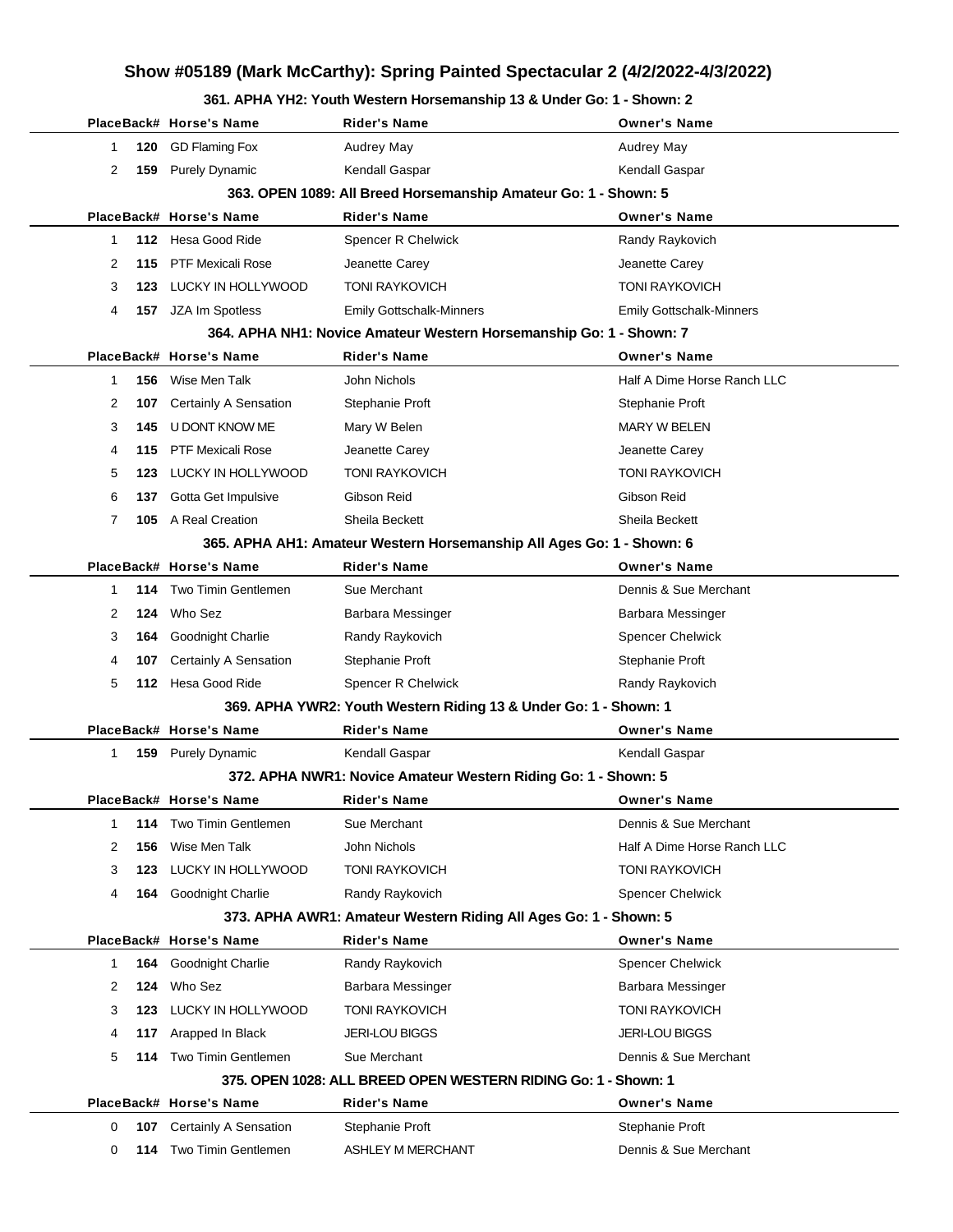#### **376. APHA GWR: Green Western Riding All Ages Go: 1 - Shown: 1**

|                                                                       |     | PlaceBack# Horse's Name      | Rider's Name                                                        | <b>Owner's Name</b>             |  |  |  |
|-----------------------------------------------------------------------|-----|------------------------------|---------------------------------------------------------------------|---------------------------------|--|--|--|
| 0                                                                     |     | 150 Faith Is Certain         | <b>Karen Qualls</b>                                                 | Shelley Lynn Tuma               |  |  |  |
| 379. APHA WR3: Sr Western Riding Go: 1 - Shown: 5                     |     |                              |                                                                     |                                 |  |  |  |
| PlaceBack# Horse's Name<br><b>Rider's Name</b><br><b>Owner's Name</b> |     |                              |                                                                     |                                 |  |  |  |
| 1                                                                     | 158 | All Star Sensation           | <b>Karen Qualls</b>                                                 | Wendy Hull                      |  |  |  |
| 2                                                                     | 164 | Goodnight Charlie            | Karen Qualls                                                        | <b>Spencer Chelwick</b>         |  |  |  |
| 3                                                                     | 117 | Arapped In Black             | <b>Karen Qualls</b>                                                 | <b>JERI-LOU BIGGS</b>           |  |  |  |
| 4                                                                     |     | 123 LUCKY IN HOLLYWOOD       | <b>Karen Qualls</b>                                                 | <b>TONI RAYKOVICH</b>           |  |  |  |
|                                                                       |     |                              | 388. OPEN 1025: ALL BREED OPEN RANCH RIDING Go: 1 - Shown: 2        |                                 |  |  |  |
|                                                                       |     | PlaceBack# Horse's Name      | Rider's Name                                                        | <b>Owner's Name</b>             |  |  |  |
| 1                                                                     | 165 | <b>Call Him Sensational</b>  | Crysta Brown                                                        | Linda Taylor                    |  |  |  |
| 2                                                                     |     | 177 POPPIN BUBBLY            | Crysta Brown                                                        | Crysta Brown                    |  |  |  |
|                                                                       |     |                              | 392. APHA RHP3: Senior Ranch Riding Go: 1 - Shown: 2                |                                 |  |  |  |
|                                                                       |     | PlaceBack# Horse's Name      | <b>Rider's Name</b>                                                 | <b>Owner's Name</b>             |  |  |  |
| 1                                                                     | 165 | Call Him Sensational         | Crysta Brown                                                        | Linda Taylor                    |  |  |  |
| 2                                                                     |     | 177 POPPIN BUBBLY            | Crysta Brown                                                        | Crysta Brown                    |  |  |  |
|                                                                       |     |                              | 501. OPEN 22511: All Breed Showmanship W/T Youth Go: 1 - Shown: 3   |                                 |  |  |  |
|                                                                       |     | PlaceBack# Horse's Name      | <b>Rider's Name</b>                                                 | <b>Owner's Name</b>             |  |  |  |
| 1                                                                     | 121 | Good And Thirsty             | Katie Rathburn                                                      | Katie Rathburn                  |  |  |  |
| 2                                                                     | 120 | <b>GD Flaming Fox</b>        | Audrey May                                                          | Audrey May                      |  |  |  |
| 3                                                                     | 131 | Just Call Me Steve           | Faith Fleeman                                                       | Jayme Fleeman                   |  |  |  |
|                                                                       |     |                              | 502. OPEN 22611: All Breed Showmanship W/T Amateur Go: 1 - Shown: 1 |                                 |  |  |  |
|                                                                       |     | PlaceBack# Horse's Name      | <b>Rider's Name</b>                                                 | <b>Owner's Name</b>             |  |  |  |
| 1                                                                     |     | 157 JZA Im Spotless          | <b>Emily Gottschalk-Minners</b>                                     | <b>Emily Gottschalk-Minners</b> |  |  |  |
|                                                                       |     |                              | 503. APHA WT01: Youth Walk Trot Showmanship Go: 1 - Shown: 1        |                                 |  |  |  |
|                                                                       |     | PlaceBack# Horse's Name      | <b>Rider's Name</b>                                                 | <b>Owner's Name</b>             |  |  |  |
| 1                                                                     |     | 128 SPECIALS IN THE HOUSE    | <b>Emily Labelle</b>                                                | <b>Emily Labelle</b>            |  |  |  |
|                                                                       |     |                              | 504. APHA WT11: APHA W/T Showmanship11-18 Go: 1 - Shown: 1          |                                 |  |  |  |
|                                                                       |     | PlaceBack# Horse's Name      | <b>Rider's Name</b>                                                 | <b>Owner's Name</b>             |  |  |  |
| $\mathbf{1}$                                                          |     | 131 Just Call Me Steve       | <b>Faith Fleeman</b>                                                | Javme Fleeman                   |  |  |  |
|                                                                       |     |                              | 505. APHA AWT1: Amateur Walk Trot Showmanship Go: 1 - Shown: 3      |                                 |  |  |  |
|                                                                       |     | PlaceBack# Horse's Name      | <b>Rider's Name</b>                                                 | <b>Owner's Name</b>             |  |  |  |
| $\mathbf 1$                                                           | 146 | <b>Sensational Satinrose</b> | <b>Toni Dalluge</b>                                                 | <b>Toni Dalluge</b>             |  |  |  |
| 2                                                                     | 101 | Heaven Sent A Star           | Laura L Hamill                                                      | Laura L Hamill                  |  |  |  |
| 3                                                                     | 136 | Call It A Rap                | Jessica Auger                                                       | Jessica Auger                   |  |  |  |
|                                                                       |     |                              | 506, OPEN 1002: ALL BREED YOUTH SHOWMANSHIP 18&U Go: 1 - Shown: 3   |                                 |  |  |  |
|                                                                       |     | PlaceBack# Horse's Name      | Rider's Name                                                        | <b>Owner's Name</b>             |  |  |  |
| $\mathbf 1$                                                           | 121 | Good And Thirsty             | Katie Rathburn                                                      | Katie Rathburn                  |  |  |  |
| 2                                                                     | 127 | He Is A Thriller             | Maya Dias                                                           | Maya Dias                       |  |  |  |
| 3                                                                     | 120 | <b>GD Flaming Fox</b>        | Audrey May                                                          | <b>Audrey May</b>               |  |  |  |
|                                                                       |     |                              | 507. APHA VSH1: Novice Youth Showmanship Go: 1 - Shown: 5           |                                 |  |  |  |
|                                                                       |     | PlaceBack# Horse's Name      | <b>Rider's Name</b>                                                 | <b>Owner's Name</b>             |  |  |  |
| $\mathbf 1$                                                           | 153 | No Comparison                | Cynthia Miller                                                      | Cynthia Miller                  |  |  |  |
| 2                                                                     | 120 | <b>GD Flaming Fox</b>        | Audrey May                                                          | <b>Audrey May</b>               |  |  |  |
| 3                                                                     | 103 | Arap N Amaze N               | Aryha Carter                                                        | Aryha Carter                    |  |  |  |
|                                                                       |     |                              |                                                                     |                                 |  |  |  |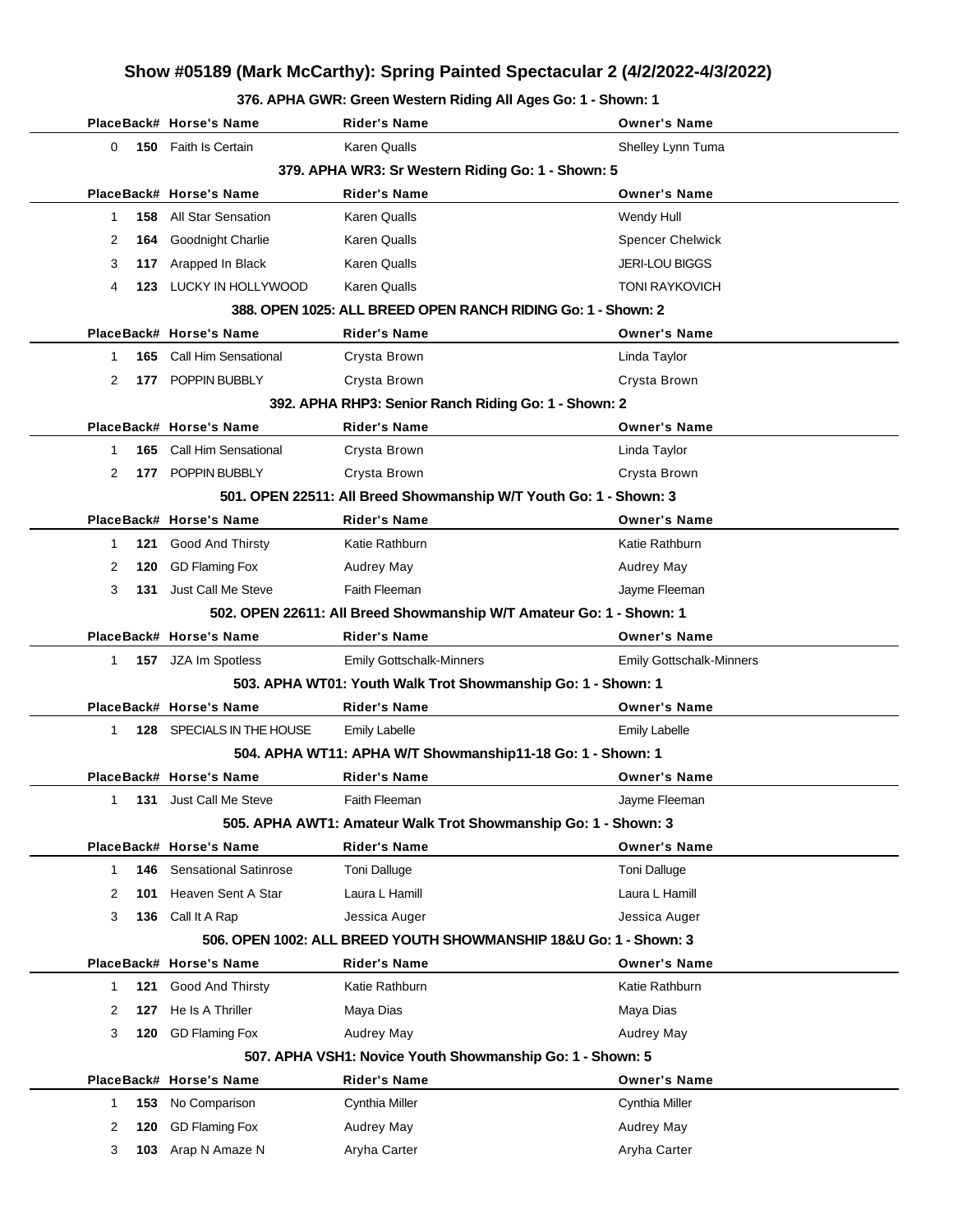|              |     |                              | Show #05189 (Mark McCarthy): Spring Painted Spectacular 2 (4/2/2022-4/3/2022)                        |                             |
|--------------|-----|------------------------------|------------------------------------------------------------------------------------------------------|-----------------------------|
| 4            |     | 142 Jacks A Lady Too         | <b>April Gray</b>                                                                                    | <b>April Gray</b>           |
| 5            | 125 | Chromed Out Krymsun          | <b>Megan Motes</b>                                                                                   | Megan Motes                 |
|              |     |                              | 508. APHA YSH2: Youth Showmanship 13 & Under Go: 1 - Shown: 4                                        |                             |
|              |     | PlaceBack# Horse's Name      | <b>Rider's Name</b>                                                                                  | <b>Owner's Name</b>         |
| 1            | 103 | Arap N Amaze N               | Aryha Carter                                                                                         | Aryha Carter                |
| 2            | 120 | <b>GD Flaming Fox</b>        | <b>Audrey May</b>                                                                                    | Audrey May                  |
| 3            | 142 | Jacks A Lady Too             | <b>April Gray</b>                                                                                    | <b>April Gray</b>           |
| 4            | 159 | <b>Purely Dynamic</b>        | Kendall Gaspar                                                                                       | Kendall Gaspar              |
|              |     |                              | 510, OPEN 1003: ALL BREED SHOWMANSHIP AMATEUR Go: 1 - Shown: 4                                       |                             |
|              |     | PlaceBack# Horse's Name      | <b>Rider's Name</b>                                                                                  | <b>Owner's Name</b>         |
| -1           | 164 | Goodnight Charlie            | Randy Raykovich                                                                                      | <b>Spencer Chelwick</b>     |
| 2            | 112 | Hesa Good Ride               | Spencer R Chelwick                                                                                   | Randy Raykovich             |
| 3            | 155 | <b>Whata Sweet Asset</b>     | Amy McKinney                                                                                         | Amy McKinney                |
|              |     |                              | 511. APHA NSH1: Novice Amateur Showmanship Go: 1 - Shown: 3                                          |                             |
|              |     | PlaceBack# Horse's Name      | <b>Rider's Name</b>                                                                                  | <b>Owner's Name</b>         |
| $\mathbf{1}$ | 156 | Wise Men Talk                | John Nichols                                                                                         | Half A Dime Horse Ranch LLC |
| 2            | 145 | U DONT KNOW ME               | Mary W Belen                                                                                         | <b>MARY W BELEN</b>         |
| 3            | 155 | <b>Whata Sweet Asset</b>     | Amy McKinney                                                                                         | Amy McKinney                |
|              |     |                              | 512. APHA ASH1: Amateur Showmanship All Ages Go: 1 - Shown: 4                                        |                             |
|              |     | PlaceBack# Horse's Name      | <b>Rider's Name</b>                                                                                  | <b>Owner's Name</b>         |
| -1           | 112 | Hesa Good Ride               | Spencer R Chelwick                                                                                   | Randy Raykovich             |
| 2            | 164 | Goodnight Charlie            | Randy Raykovich                                                                                      | <b>Spencer Chelwick</b>     |
| 3            | 145 | U DONT KNOW ME               | Mary W Belen                                                                                         | <b>MARY W BELEN</b>         |
| 4            | 107 | <b>Certainly A Sensation</b> | Stephanie Proft                                                                                      | Stephanie Proft             |
|              |     |                              | 515. APHA YPHG: Youth Performance Halter Geldings - All Ages Go: 1 - Shown: 3                        |                             |
|              |     | PlaceBack# Horse's Name      | <b>Rider's Name</b>                                                                                  | <b>Owner's Name</b>         |
| -1           | 128 | SPECIALS IN THE HOUSE        | Emily Labelle                                                                                        | <b>Emily Labelle</b>        |
| 2            | 131 | Just Call Me Steve           | Faith Fleeman                                                                                        | Jayme Fleeman               |
| 3            | 125 | Chromed Out Krymsun          | Megan Motes                                                                                          | Megan Motes                 |
|              |     |                              | 517. APHA YPHM: Youth Performance Halter Mares - All Ages Go: 1 - Shown: 4                           |                             |
|              |     | PlaceBack# Horse's Name      | <b>Rider's Name</b>                                                                                  | <b>Owner's Name</b>         |
| $\mathbf{1}$ | 103 | Arap N Amaze N               | Aryha Carter                                                                                         | Aryha Carter                |
| 2            | 153 | No Comparison                | Cynthia Miller                                                                                       | Cynthia Miller              |
| 3            | 159 | <b>Purely Dynamic</b>        | Kendall Gaspar                                                                                       | Kendall Gaspar              |
| 4            |     | <b>142</b> Jacks A Lady Too  | April Gray                                                                                           | April Gray                  |
|              |     |                              | 518. APHA AMH7: Amateur Geldings All Ages Go: 1 - Shown: 4                                           |                             |
|              |     | PlaceBack# Horse's Name      | <b>Rider's Name</b>                                                                                  | <b>Owner's Name</b>         |
| 1            |     | 132 Smokin Sacred Son        | Kelly Probst-Bushey                                                                                  | Kelly Probst-Bushey         |
| 2            | 145 | U DONT KNOW ME               | Mary W Belen                                                                                         | MARY W BELEN                |
| 3            | 114 | Two Timin Gentlemen          | Sue Merchant                                                                                         | Dennis & Sue Merchant       |
| 4            | 126 | <b>CNC Under Cover Agent</b> | Patti Babish                                                                                         | Patti Babish                |
|              |     | PlaceBack# Horse's Name      | 519. APHA APHG: Amateur Performance Halter Geldings All Ages Go: 1 - Shown: 8<br><b>Rider's Name</b> | <b>Owner's Name</b>         |
| 1            | 110 | Factor In The Blues          | Cathleen Hernandez                                                                                   | Cathleen Hernandez          |
| 2            | 111 | A Good Mechanic              | Sherri Rossmiller                                                                                    | Sherri Rossmiller           |
| 3            | 112 | Hesa Good Ride               | Spencer R Chelwick                                                                                   | Randy Raykovich             |
|              |     |                              |                                                                                                      |                             |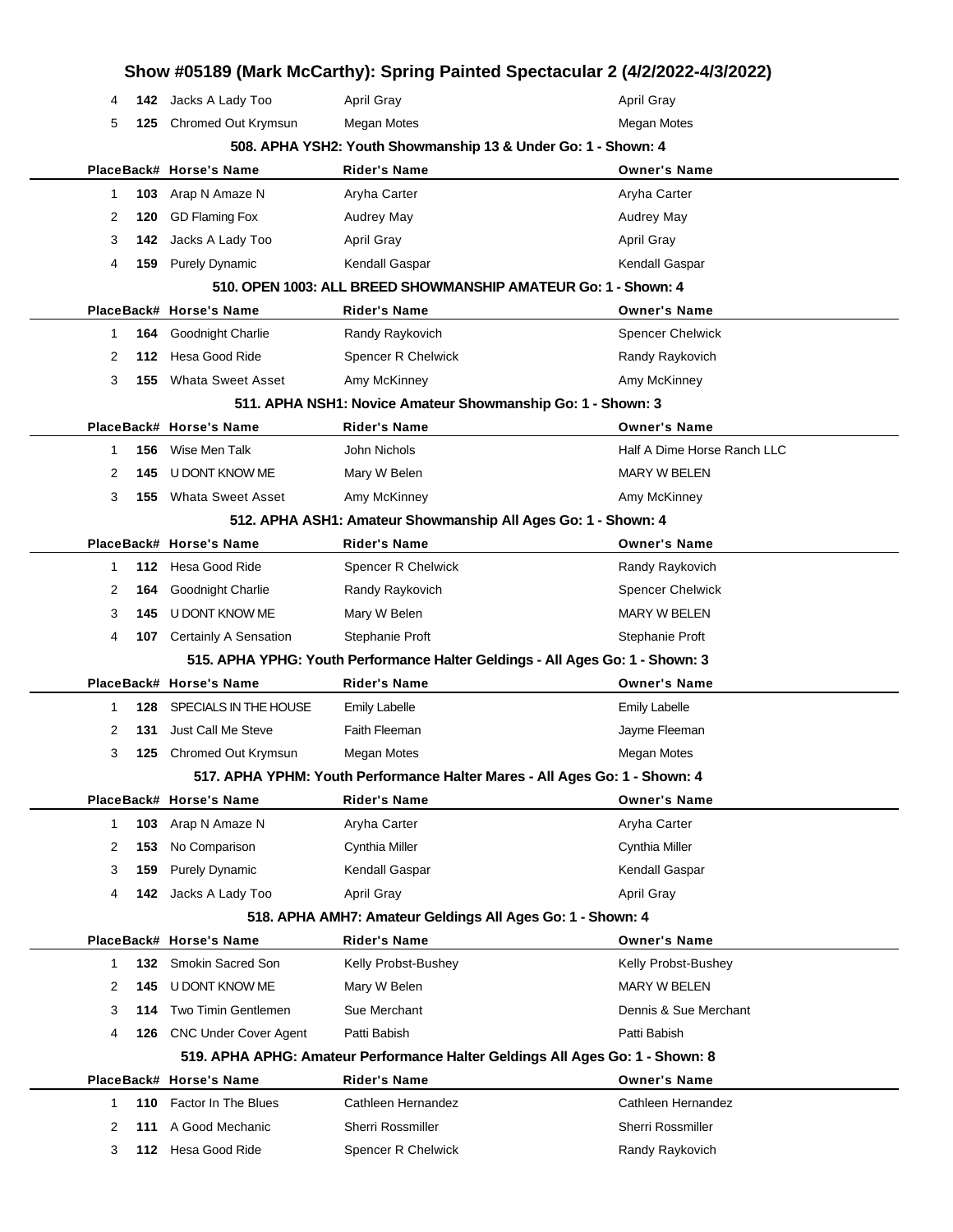|          |                               |                                                                           | Show #05189 (Mark McCarthy): Spring Painted Spectacular 2 (4/2/2022-4/3/2022)     |
|----------|-------------------------------|---------------------------------------------------------------------------|-----------------------------------------------------------------------------------|
| 4        | <b>102</b> Sensational Hotrod | Mackenzie Dakin                                                           | Mackenzie Dakin                                                                   |
| 107<br>5 | Certainly A Sensation         | Stephanie Proft                                                           | Stephanie Proft                                                                   |
| 156<br>6 | Wise Men Talk                 | John Nichols                                                              | Half A Dime Horse Ranch LLC                                                       |
| 7<br>123 | LUCKY IN HOLLYWOOD            | <b>TONI RAYKOVICH</b>                                                     | <b>TONI RAYKOVICH</b>                                                             |
|          |                               | 520. APHA AMH4: Amateur Mares All Ages Go: 1 - Shown: 1                   |                                                                                   |
|          | PlaceBack# Horse's Name       | <b>Rider's Name</b>                                                       | <b>Owner's Name</b>                                                               |
| 1        | 108 Shes One Hot Candy        | <b>Brian Alves</b>                                                        | <b>Brain &amp; Diane Alves</b>                                                    |
|          |                               |                                                                           | 521. APHA APHM: Amateur Performance Halter Mares All Ages Go: 1 - Shown: 2        |
|          | PlaceBack# Horse's Name       | <b>Rider's Name</b>                                                       | <b>Owner's Name</b>                                                               |
| 1<br>155 | <b>Whata Sweet Asset</b>      | Amy McKinney                                                              | Amy McKinney                                                                      |
| 2        | 136 Call It A Rap             | Jessica Auger                                                             | Jessica Auger                                                                     |
|          |                               | 527, APHA YOC: Youth Overo Color Class Go: 1 - Shown: 1                   |                                                                                   |
|          | PlaceBack# Horse's Name       | Rider's Name                                                              | <b>Owner's Name</b>                                                               |
| 1        | 125 Chromed Out Krymsun       | Megan Motes                                                               | Megan Motes                                                                       |
|          |                               |                                                                           | 528. APHA AOC: Amateur Overo Color, One Year & Older & All Sexes Go: 1 - Shown: 3 |
|          | PlaceBack# Horse's Name       | <b>Rider's Name</b>                                                       | <b>Owner's Name</b>                                                               |
| 136<br>1 | Call It A Rap                 | Jessica Auger                                                             | Jessica Auger                                                                     |
| 2<br>132 | Smokin Sacred Son             | Kelly Probst-Bushey                                                       | Kelly Probst-Bushey                                                               |
| 3        | 112 Hesa Good Ride            | Spencer R Chelwick                                                        | Randy Raykovich                                                                   |
|          |                               | 529. APHA OCC: Overo Color, One Year & Older & All Sexes Go: 1 - Shown: 5 |                                                                                   |
|          | PlaceBack# Horse's Name       | <b>Rider's Name</b>                                                       | <b>Owner's Name</b>                                                               |
| 133<br>1 | Hoos Reddy                    | Marianne Warland                                                          | Marianne Warland                                                                  |
| 122<br>2 | CNC Sachay N Style            | Daniel Thomas Mannion                                                     | <b>Cindy Polley</b>                                                               |
| 136<br>3 | Call It A Rap                 | Jessica Auger                                                             | Jessica Auger                                                                     |
| 132<br>4 | <b>Smokin Sacred Son</b>      | Kelly Probst-Bushey                                                       | Kelly Probst-Bushey                                                               |
| 5        | 112 Hesa Good Ride            | <b>Spencer R Chelwick</b>                                                 | Randy Raykovich                                                                   |
|          |                               | 530, APHA YTC: Youth Tobiano Color Class Go: 1 - Shown: 1                 |                                                                                   |
|          | PlaceBack# Horse's Name       | <b>Rider's Name</b>                                                       | <b>Owner's Name</b>                                                               |
| 1        | <b>159</b> Purely Dynamic     | Kendall Gaspar                                                            | Kendall Gaspar                                                                    |
|          |                               |                                                                           | 531. APHA ATC: Am Tobiano Color, One Year & Older & All Sexes Go: 1 - Shown: 3    |
|          | PlaceBack# Horse's Name       | <b>Rider's Name</b>                                                       | <b>Owner's Name</b>                                                               |
| 117<br>1 | Arapped In Black              | <b>JERI-LOU BIGGS</b>                                                     | <b>JERI-LOU BIGGS</b>                                                             |
| 2<br>114 | <b>Two Timin Gentlemen</b>    | Sue Merchant                                                              | Dennis & Sue Merchant                                                             |
| 3<br>101 | Heaven Sent A Star            | Laura L Hamill                                                            | Laura L Hamill                                                                    |
|          |                               |                                                                           | 532. APHA TCC: Tobiano Color, One Year & Older & All Sexes Go: 1 - Shown: 4       |
|          | PlaceBack# Horse's Name       | <b>Rider's Name</b>                                                       | <b>Owner's Name</b>                                                               |
| 1        | 117 Arapped In Black          | <b>JERI-LOU BIGGS</b>                                                     | <b>JERI-LOU BIGGS</b>                                                             |
| 114<br>2 | Two Timin Gentlemen           | Sue Merchant                                                              | Dennis & Sue Merchant                                                             |
| 3<br>129 | Hot Rapt N Blazing            | Michelle Hofmeister                                                       | <b>Robert Gullion</b>                                                             |
| 101<br>4 | Heaven Sent A Star            | Laura L Hamill                                                            | Laura L Hamill                                                                    |
|          |                               | 534. APHA HM3: 2 Yr Old Mares Go: 1 - Shown: 1                            |                                                                                   |
|          | PlaceBack# Horse's Name       | <b>Rider's Name</b>                                                       | <b>Owner's Name</b>                                                               |
| 1        | 122 CNC Sachay N Style        | Daniel Thomas Mannion                                                     | <b>Cindy Polley</b>                                                               |
|          |                               | 536. APHA HM5: Aged Mares Go: 1 - Shown: 1                                |                                                                                   |
|          | PlaceBack# Horse's Name       | <b>Rider's Name</b>                                                       | <b>Owner's Name</b>                                                               |
| 1.       | 108 Shes One Hot Candy        | Brian Alves                                                               | Brain & Diane Alves                                                               |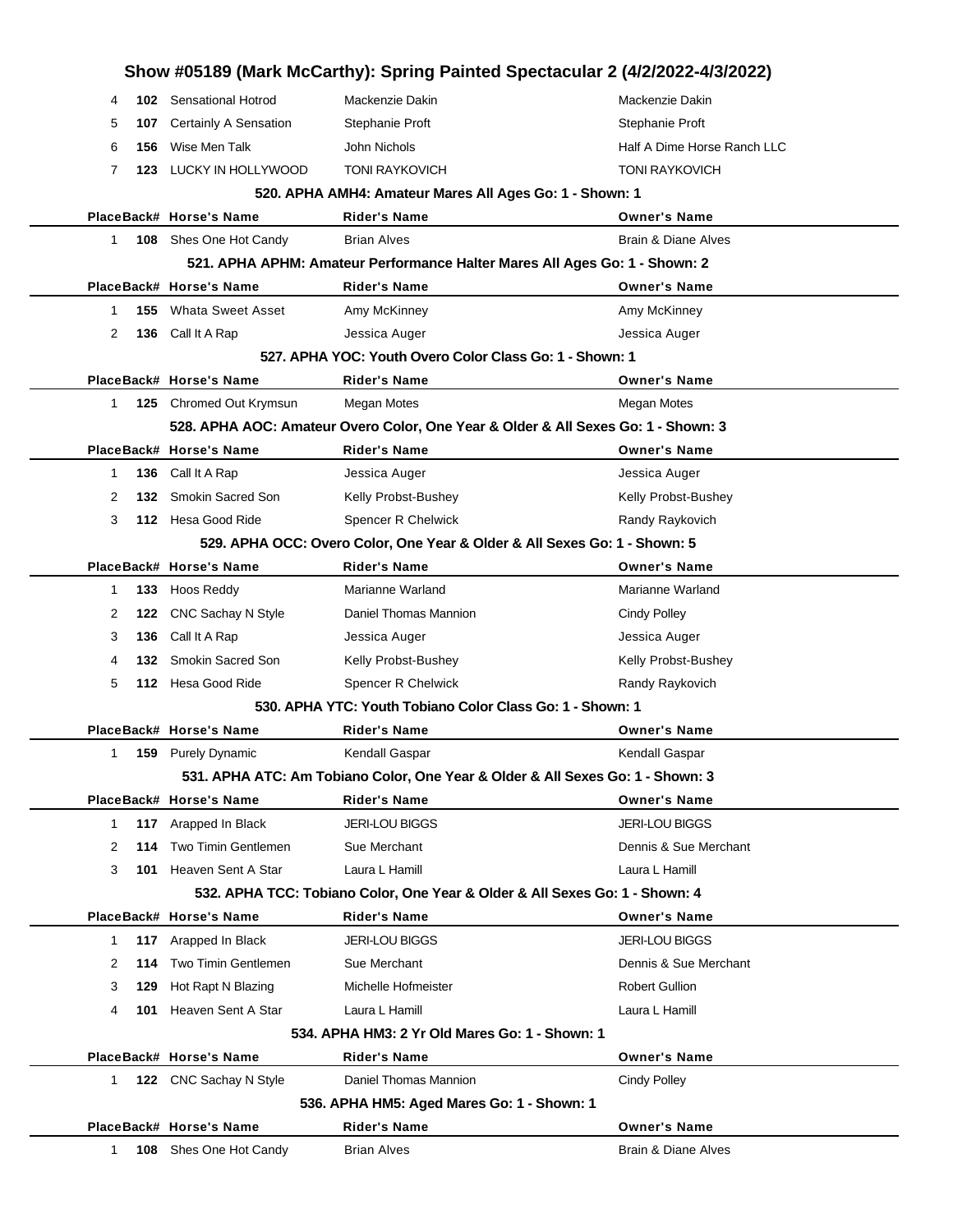#### **544. APHA PHG1: Performance Halter, Geldings All Ages Go: 1 - Shown: 2**

|              |     |                         | The Figure of September Handi, Columny All Agoo                               |                                 |
|--------------|-----|-------------------------|-------------------------------------------------------------------------------|---------------------------------|
|              |     | PlaceBack# Horse's Name | Rider's Name                                                                  | <b>Owner's Name</b>             |
| $\mathbf{1}$ | 111 | A Good Mechanic         | <b>Mark Gilmore</b>                                                           | <b>Sherri Rossmiller</b>        |
| 2            |     | 112 Hesa Good Ride      | Spencer R Chelwick                                                            | Randy Raykovich                 |
|              |     |                         | 567. OPEN 1004: All Breed Walk Trot Hunter Under Saddle Open Go: 1 - Shown: 7 |                                 |
|              |     | PlaceBack# Horse's Name | <b>Rider's Name</b>                                                           | <b>Owner's Name</b>             |
| $\mathbf{1}$ |     | 127 He Is A Thriller    | Maya Dias                                                                     | Maya Dias                       |
| 2            |     | 118 Pack N My Jacket    | <b>ASHLEY LIGHTFOOT</b>                                                       | <b>ASHLEY LIGHTFOOT</b>         |
| 3            | 172 | Lazy In My Levis        | Kayla Larkin                                                                  | Kayla Larkin                    |
| 4            | 168 | RR I Told You So        | Jennifer Ann Pasquetti                                                        | Jennifer Pasquetti              |
| 5            | 157 | JZA Im Spotless         | Emily Gottschalk-Minners                                                      | <b>Emily Gottschalk-Minners</b> |
| 6            | 120 | <b>GD Flaming Fox</b>   | Audrey May                                                                    | Audrey May                      |
| 7            | 121 | <b>Good And Thirsty</b> | Katie Rathburn                                                                | Katie Rathburn                  |
|              |     |                         | 570. APHA AWT5: Amateur Walk Trot Hunter Under Saddle Go: 1 - Shown: 3        |                                 |
|              |     | PlaceBack# Horse's Name | <b>Rider's Name</b>                                                           | <b>Owner's Name</b>             |
| -1           | 144 | Its Bo Time             | Lisa Seccomb                                                                  | Lisa Seccomb                    |
| 2            | 136 | Call It A Rap           | Jessica Auger                                                                 | Jessica Auger                   |
| 3            |     | 102 Sensational Hotrod  | Mackenzie Dakin                                                               | Mackenzie Dakin                 |
|              |     |                         | 571. OPEN 1005: ALL BREED YOUTH HUNTER UNDER SADDLE 18&u Go: 1 - Shown: 3     |                                 |
|              |     | PlaceBack# Horse's Name | <b>Rider's Name</b>                                                           | <b>Owner's Name</b>             |
| 1            |     | 127 He Is A Thriller    | Maya Dias                                                                     | Maya Dias                       |
| 2            | 121 | Good And Thirsty        | Katie Rathburn                                                                | Katie Rathburn                  |
| 3            | 125 | Chromed Out Krymsun     | Megan Motes                                                                   | Megan Motes                     |
|              |     |                         | 572. APHA VBH1: Novice Youth Hunter Under Saddle Go: 1 - Shown: 5             |                                 |
|              |     | PlaceBack# Horse's Name | <b>Rider's Name</b>                                                           | <b>Owner's Name</b>             |
| -1           |     | 103 Arap N Amaze N      | Aryha Carter                                                                  | Aryha Carter                    |
| 2            | 153 | No Comparison           | Cynthia Miller                                                                | Cynthia Miller                  |
| 3            | 120 | <b>GD Flaming Fox</b>   | Audrey May                                                                    | Audrey May                      |
| 4            | 125 | Chromed Out Krymsun     | Megan Motes                                                                   | Megan Motes                     |
| 5            | 142 | Jacks A Lady Too        | <b>April Gray</b>                                                             | April Gray                      |
|              |     |                         | 573. APHA YBH2: Youth Hunter Under Saddle 13 & Under Go: 1 - Shown: 4         |                                 |
|              |     | PlaceBack# Horse's Name | Rider's Name                                                                  | <b>Owner's Name</b>             |
| $\mathbf{1}$ | 103 | Arap N Amaze N          | Aryha Carter                                                                  | Aryha Carter                    |
| 2            | 120 | <b>GD Flaming Fox</b>   | Audrey May                                                                    | Audrey May                      |
| 3            | 159 | <b>Purely Dynamic</b>   | Kendall Gaspar                                                                | Kendall Gaspar                  |
| 4            |     | 142 Jacks A Lady Too    | April Gray                                                                    | <b>April Gray</b>               |
|              |     |                         | 575. OPEN 1006: ALL BREED AMATEUR HUNTER UNDER SADDLE Go: 1 - Shown: 3        |                                 |
|              |     | PlaceBack# Horse's Name | <b>Rider's Name</b>                                                           | <b>Owner's Name</b>             |
| $\mathbf{1}$ |     | 172 Lazy In My Levis    | Kayla Larkin                                                                  | Kayla Larkin                    |
| 2            | 157 | JZA Im Spotless         | <b>Emily Gottschalk-Minners</b>                                               | <b>Emily Gottschalk-Minners</b> |
| 3            | 168 | RR I Told You So        | Jennifer Ann Pasquetti                                                        | Jennifer Pasquetti              |
|              |     |                         | 576. APHA NBH1: Novice Amateur Hunter Under Saddle Go: 1 - Shown: 4           |                                 |
|              |     |                         |                                                                               |                                 |
|              |     | PlaceBack# Horse's Name | <b>Rider's Name</b>                                                           | <b>Owner's Name</b>             |
| $\mathbf{1}$ |     | 123 LUCKY IN HOLLYWOOD  | <b>TONI RAYKOVICH</b>                                                         | <b>TONI RAYKOVICH</b>           |
| 2            | 138 | <b>Especially Fancy</b> | Dakota King                                                                   | Deneen King                     |
| 3            | 156 | Wise Men Talk           | John Nichols                                                                  | Half A Dime Horse Ranch LLC     |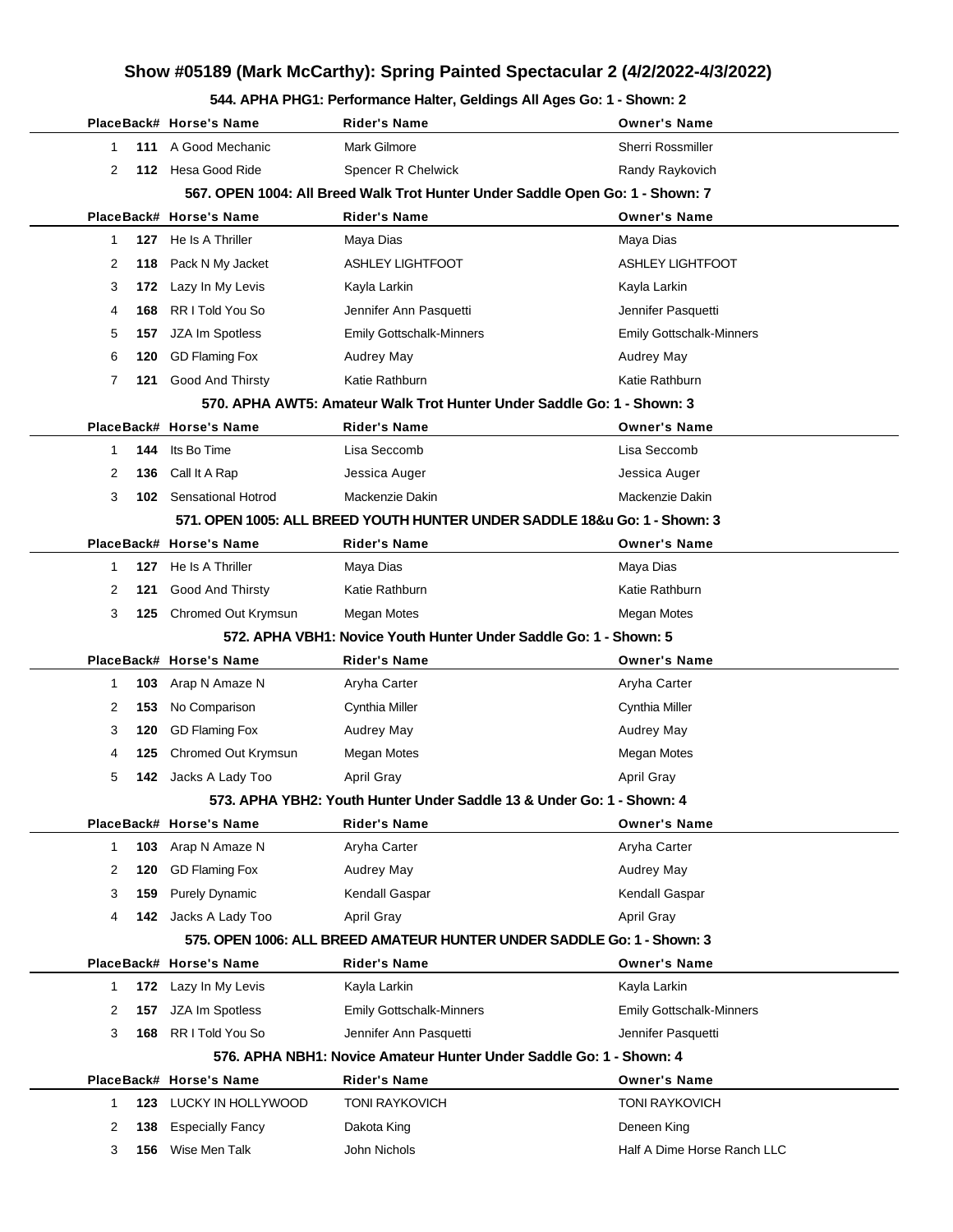|   |     |                                | Show #05189 (Mark McCarthy): Spring Painted Spectacular 2 (4/2/2022-4/3/2022) |                            |
|---|-----|--------------------------------|-------------------------------------------------------------------------------|----------------------------|
| 4 |     | <b>145 U DONT KNOW ME</b>      | Mary W Belen                                                                  | <b>MARY W BELEN</b>        |
|   |     |                                | 577. APHA ABH1: Amateur Hunter Under Saddle Go: 1 - Shown: 3                  |                            |
|   |     | PlaceBack# Horse's Name        | Rider's Name                                                                  | <b>Owner's Name</b>        |
| 1 |     | 123 LUCKY IN HOLLYWOOD         | <b>TONI RAYKOVICH</b>                                                         | <b>TONI RAYKOVICH</b>      |
| 2 | 107 | Certainly A Sensation          | Stephanie Proft                                                               | Stephanie Proft            |
| 3 |     | 114 Two Timin Gentlemen        | Sue Merchant                                                                  | Dennis & Sue Merchant      |
|   |     |                                | 579. OPEN 1007: ALL BREED OPEN HUNTER UNDER SADDLE Go: 1 - Shown: 3           |                            |
|   |     | PlaceBack# Horse's Name        | <b>Rider's Name</b>                                                           | <b>Owner's Name</b>        |
| 1 |     | 172 Lazy In My Levis           | Kayla Larkin                                                                  | Kayla Larkin               |
| 2 | 127 | He Is A Thriller               | Maya Dias                                                                     | Maya Dias                  |
| 3 | 168 | RR I Told You So               | Jennifer Ann Pasquetti                                                        | Jennifer Pasquetti         |
|   |     |                                | 580. APHA GHU: Green Hunter Under Saddle All Ages Go: 1 - Shown: 3            |                            |
|   |     | PlaceBack# Horse's Name        | Rider's Name                                                                  | <b>Owner's Name</b>        |
| 1 | 110 | Factor In The Blues            | Anthony Wilson                                                                | Cathleen Hernandez         |
| 2 | 144 | Its Bo Time                    | Meaghan Gilmore                                                               | Lisa Seccomb               |
| 3 |     | 113 Im Ultra Fancy             | Danette Hartman                                                               | Philip And Danette HARTMAN |
|   |     |                                | 582. APHA BPH5: 3 Yr Old Hunter Under Saddle Go: 1 - Shown: 3                 |                            |
|   |     | PlaceBack# Horse's Name        | <b>Rider's Name</b>                                                           | <b>Owner's Name</b>        |
| 1 |     | <b>110</b> Factor In The Blues | Anthony Wilson                                                                | Cathleen Hernandez         |
| 2 | 113 | Im Ultra Fancy                 | Danette Hartman                                                               | Philip And Danette HARTMAN |
| 3 |     | 154 Istylin Baby Blues         | Meaghan Gilmore                                                               | Destin Tonkin              |
|   |     |                                | 584, APHA BPH3: Sr Hunter Under Saddle Go: 1 - Shown: 3                       |                            |
|   |     | PlaceBack# Horse's Name        | Rider's Name                                                                  | <b>Owner's Name</b>        |
| 1 | 138 | <b>Especially Fancy</b>        | Anthony Wilson                                                                | Deneen King                |
| 2 | 123 | LUCKY IN HOLLYWOOD             | <b>TONI RAYKOVICH</b>                                                         | <b>TONI RAYKOVICH</b>      |
| 3 |     | 133 Hoos Reddy                 | Marianne Warland                                                              | Marianne Warland           |
|   |     |                                | 585. OPEN 954: ALL Breed W/T Hunt Seat Eq Open Go: 1 - Shown: 3               |                            |
|   |     | PlaceBack# Horse's Name        | Rider's Name                                                                  | <b>Owner's Name</b>        |
| 1 |     | <b>127</b> He Is A Thriller    | Maya Dias                                                                     | Maya Dias                  |
| 2 | 120 | <b>GD Flaming Fox</b>          | Audrey May                                                                    | <b>Audrey May</b>          |
| 3 |     | 172 Lazy In My Levis           | Kayla Larkin                                                                  | Kayla Larkin               |
|   |     |                                | 588. APHA AWT6: Amateur Walk Trot Hunt Seat Equitation Go: 1 - Shown: 1       |                            |
|   |     | PlaceBack# Horse's Name        | <b>Rider's Name</b>                                                           | <b>Owner's Name</b>        |
| 1 |     | <b>102</b> Sensational Hotrod  | Mackenzie Dakin                                                               | Mackenzie Dakin            |
|   |     |                                | 589. OPEN 11155: All Breed Youth Hunt Seat Eq Go: 1 - Shown: 1                |                            |
|   |     | PlaceBack# Horse's Name        | <b>Rider's Name</b>                                                           | <b>Owner's Name</b>        |
| 1 |     | <b>127</b> He Is A Thriller    | Maya Dias                                                                     | Maya Dias                  |
|   |     |                                | 590. APHA VEE1: Novice Youth Hunt Seat Equitation Go: 1 - Shown: 5            |                            |
|   |     | PlaceBack# Horse's Name        | Rider's Name                                                                  | <b>Owner's Name</b>        |
| 1 | 120 | <b>GD Flaming Fox</b>          | Audrey May                                                                    | <b>Audrey May</b>          |
| 2 | 103 | Arap N Amaze N                 | Aryha Carter                                                                  | Aryha Carter               |
| 3 | 153 | No Comparison                  | Cynthia Miller                                                                | Cynthia Miller             |
| 4 | 142 | Jacks A Lady Too               | April Gray                                                                    | <b>April Gray</b>          |
| 5 | 125 | Chromed Out Krymsun            | Megan Motes                                                                   | Megan Motes                |
|   |     |                                | 591. APHA YEE2: Youth Hunt Seat Equitation 13 & Under Go: 1 - Shown: 2        |                            |
|   |     | PlaceBack# Horse's Name        | <b>Rider's Name</b>                                                           | <b>Owner's Name</b>        |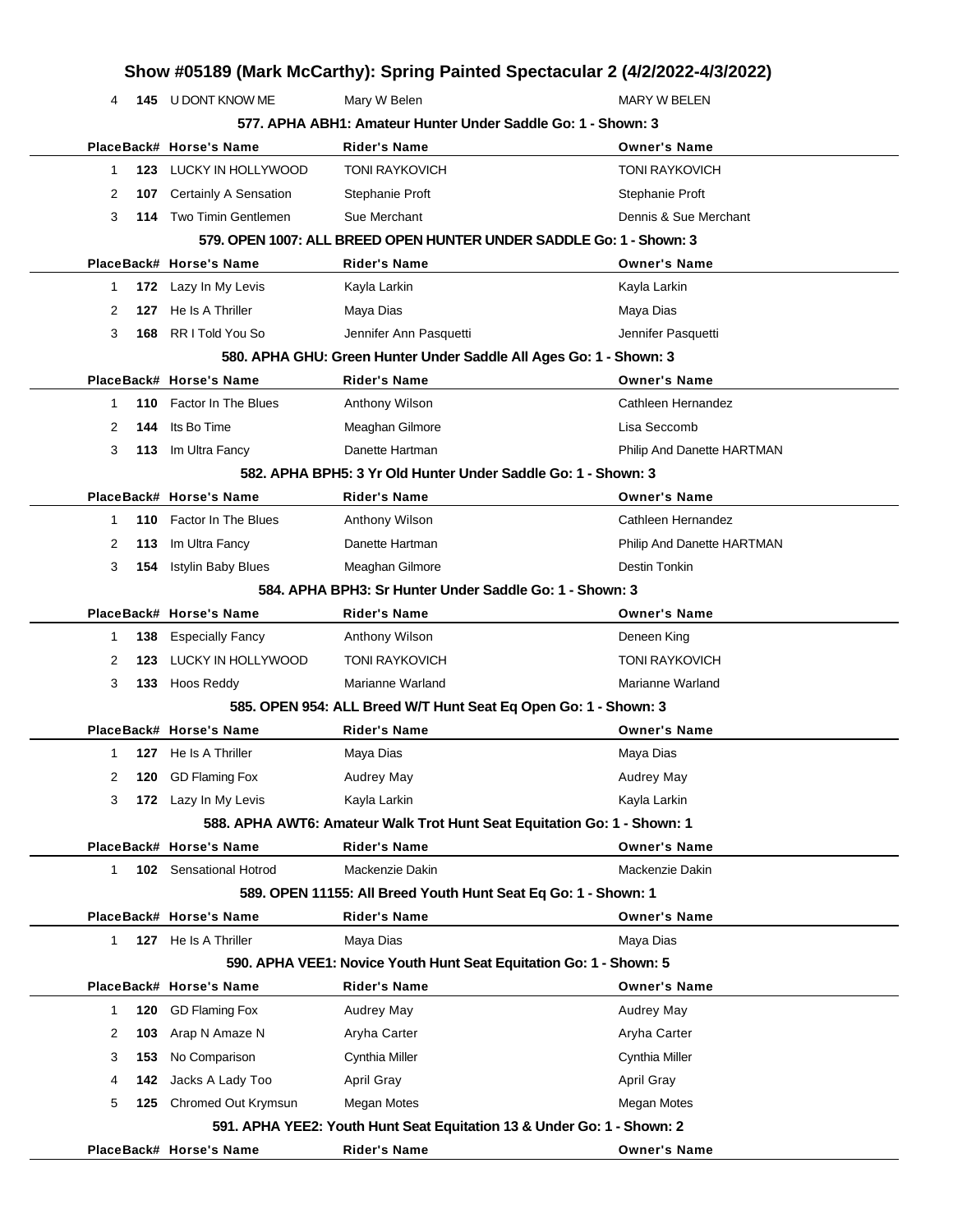|              |      |                           | Show #05189 (Mark McCarthy): Spring Painted Spectacular 2 (4/2/2022-4/3/2022) |                                |
|--------------|------|---------------------------|-------------------------------------------------------------------------------|--------------------------------|
| 1            | 159  | <b>Purely Dynamic</b>     | Kendall Gaspar                                                                | Kendall Gaspar                 |
| 2            | 120  | <b>GD Flaming Fox</b>     | Audrey May                                                                    | <b>Audrey May</b>              |
|              |      |                           | 593. OPEN 1010: ALL BREED AMATEUR HUNT SEAT EQ Go: 1 - Shown: 1               |                                |
|              |      | PlaceBack# Horse's Name   | <b>Rider's Name</b>                                                           | <b>Owner's Name</b>            |
| $\mathbf{1}$ |      | 123 LUCKY IN HOLLYWOOD    | <b>TONI RAYKOVICH</b>                                                         | <b>TONI RAYKOVICH</b>          |
|              |      |                           | 594. APHA NHS1: Novice Amateur Hunt Seat Equitation Go: 1 - Shown: 3          |                                |
|              |      | PlaceBack# Horse's Name   | <b>Rider's Name</b>                                                           | <b>Owner's Name</b>            |
| 1            | 145  | U DONT KNOW ME            | Mary W Belen                                                                  | <b>MARY W BELEN</b>            |
| 2            | 123. | LUCKY IN HOLLYWOOD        | <b>TONI RAYKOVICH</b>                                                         | <b>TONI RAYKOVICH</b>          |
| 3            | 107  | Certainly A Sensation     | Stephanie Proft                                                               | Stephanie Proft                |
|              |      |                           | 595. APHA AHS1: Amateur Hunt Seat Equitation All Ages Go: 1 - Shown: 3        |                                |
|              |      | PlaceBack# Horse's Name   | <b>Rider's Name</b>                                                           | <b>Owner's Name</b>            |
| 1            | 114  | Two Timin Gentlemen       | Sue Merchant                                                                  | Dennis & Sue Merchant          |
| 2            | 123  | LUCKY IN HOLLYWOOD        | <b>TONI RAYKOVICH</b>                                                         | <b>TONI RAYKOVICH</b>          |
|              |      |                           | 3221. APHA TRL1: Trail All Ages Go: 1 - Shown: 9                              |                                |
|              |      | PlaceBack# Horse's Name   | <b>Rider's Name</b>                                                           | <b>Owner's Name</b>            |
| 1            | 158  | All Star Sensation        | Karen Qualls                                                                  | Wendy Hull                     |
| 2            | 117  | Arapped In Black          | <b>JERI-LOU BIGGS</b>                                                         | <b>JERI-LOU BIGGS</b>          |
| 3            | 150  | <b>Faith Is Certain</b>   | Karen Qualls                                                                  | Shelley Lynn Tuma              |
| 4            | 114  | Two Timin Gentlemen       | ASHLEY M MERCHANT                                                             | Dennis & Sue Merchant          |
| 5            | 165  | Call Him Sensational      | Karen Qualls                                                                  | Linda Taylor                   |
| 6            | 164  | Goodnight Charlie         | <b>Karen Qualls</b>                                                           | <b>Spencer Chelwick</b>        |
| 7            |      | 112 Hesa Good Ride        | Spencer R Chelwick                                                            | Randy Raykovich                |
|              |      |                           | 5151. APHA YGCG: Youth Grand Champion Gelding Go: 1 - Shown: 2                |                                |
|              |      | PlaceBack# Horse's Name   | <b>Rider's Name</b>                                                           | <b>Owner's Name</b>            |
| 1            |      | 128 SPECIALS IN THE HOUSE | <b>Emily Labelle</b>                                                          | <b>Emily Labelle</b>           |
|              |      |                           | 5152. APHA YRCG: Youth Reserve Champion Gelding Go: 1 - Shown: 3              |                                |
|              |      | PlaceBack# Horse's Name   | <b>Rider's Name</b>                                                           | <b>Owner's Name</b>            |
| $\mathbf{1}$ | 131  | Just Call Me Steve        | Faith Fleeman                                                                 | Jayme Fleeman                  |
|              |      |                           | 5171. APHA YGCM: Youth Grand Champion Mare Go: 1 - Shown: 1                   |                                |
|              |      | PlaceBack# Horse's Name   | <b>Rider's Name</b>                                                           | <b>Owner's Name</b>            |
| $\mathbf{1}$ |      | 103 Arap N Amaze N        | Aryha Carter                                                                  | Aryha Carter                   |
|              |      |                           | 5172. APHA YRCM: Youth Reserve Champion Mare Go: 1 - Shown: 2                 |                                |
|              |      | PlaceBack# Horse's Name   | <b>Rider's Name</b>                                                           | <b>Owner's Name</b>            |
| $\mathbf{1}$ |      | 153 No Comparison         | Cynthia Miller                                                                | <b>Cynthia Miller</b>          |
|              |      |                           | 5191. APHA AGCG: Amateur Grand Champion Gelding Go: 1 - Shown: 4              |                                |
|              |      | PlaceBack# Horse's Name   | <b>Rider's Name</b>                                                           | <b>Owner's Name</b>            |
| 1            |      | 132 Smokin Sacred Son     | Kelly Probst-Bushey                                                           | Kelly Probst-Bushey            |
|              |      |                           | 5192. APHA ARCG: Amateur Reserve Champion Gelding Go: 1 - Shown: 6            |                                |
|              |      | PlaceBack# Horse's Name   | <b>Rider's Name</b>                                                           | <b>Owner's Name</b>            |
| $\mathbf{1}$ |      | 110 Factor In The Blues   | Cathleen Hernandez                                                            | Cathleen Hernandez             |
|              |      |                           | 5211. APHA AGCM: Amateur Grand Champion Mare Go: 1 - Shown: 3                 |                                |
|              |      | PlaceBack# Horse's Name   | Rider's Name                                                                  | <b>Owner's Name</b>            |
| $\mathbf{1}$ |      | 108 Shes One Hot Candy    | <b>Brian Alves</b>                                                            | <b>Brain &amp; Diane Alves</b> |
|              |      |                           | 5212. APHA ARCM: Amateur Reserve Champion Mare Go: 1 - Shown: 7               |                                |
|              |      | PlaceBack# Horse's Name   | <b>Rider's Name</b>                                                           | <b>Owner's Name</b>            |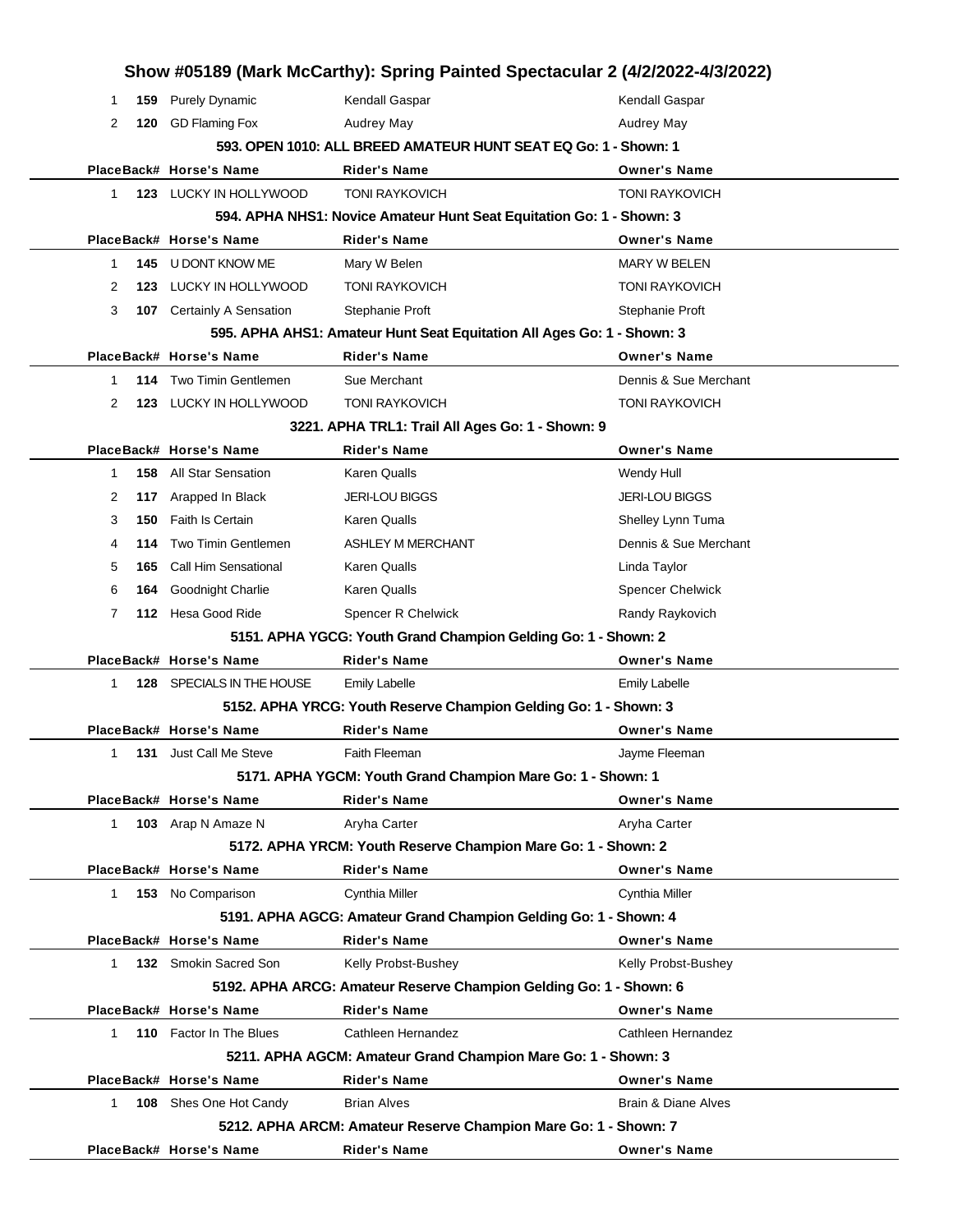|              |                         |                                                            | Show #05189 (Mark McCarthy): Spring Painted Spectacular 2 (4/2/2022-4/3/2022) |
|--------------|-------------------------|------------------------------------------------------------|-------------------------------------------------------------------------------|
| 1            | 155 Whata Sweet Asset   | Amy McKinney                                               | Amy McKinney                                                                  |
|              |                         | 5371. APHA AGC2: Grand Champion Mare Go: 1 - Shown: 2      |                                                                               |
|              | PlaceBack# Horse's Name | <b>Rider's Name</b>                                        | <b>Owner's Name</b>                                                           |
| 1.           | 122 CNC Sachay N Style  | Daniel Thomas Mannion                                      | <b>Cindy Polley</b>                                                           |
|              |                         | 5372. APHA ARC2: Reserve Champion Mare Go: 1 - Shown: 2    |                                                                               |
|              | PlaceBack# Horse's Name | <b>Rider's Name</b>                                        | <b>Owner's Name</b>                                                           |
| 108<br>1     | Shes One Hot Candy      | <b>Brian Alves</b>                                         | Brain & Diane Alves                                                           |
|              |                         | 5431. APHA HG9: 3 Yr Old & Aged Geldings Go: 1 - Shown: 3  |                                                                               |
|              | PlaceBack# Horse's Name | <b>Rider's Name</b>                                        | <b>Owner's Name</b>                                                           |
| $\mathbf 1$  | 132 Smokin Sacred Son   | Kelly Probst-Bushey                                        | Kelly Probst-Bushey                                                           |
| 2<br>110     | Factor In The Blues     | Cathleen Hernandez                                         | Cathleen Hernandez                                                            |
| 3            | 114 Two Timin Gentlemen | Sue Merchant                                               | Dennis & Sue Merchant                                                         |
|              |                         | 5441. APHA AGC3: Grand Champion Gelding Go: 1 - Shown: 2   |                                                                               |
|              | PlaceBack# Horse's Name | <b>Rider's Name</b>                                        | <b>Owner's Name</b>                                                           |
| $\mathbf{1}$ | 132 Smokin Sacred Son   | Kelly Probst-Bushey                                        | Kelly Probst-Bushey                                                           |
|              |                         | 5442. APHA ARC3: Reserve Champion Gelding Go: 1 - Shown: 4 |                                                                               |
|              | PlaceBack# Horse's Name | <b>Rider's Name</b>                                        | <b>Owner's Name</b>                                                           |
| 1.           | 110 Factor In The Blues | Cathleen Hernandez                                         | Cathleen Hernandez                                                            |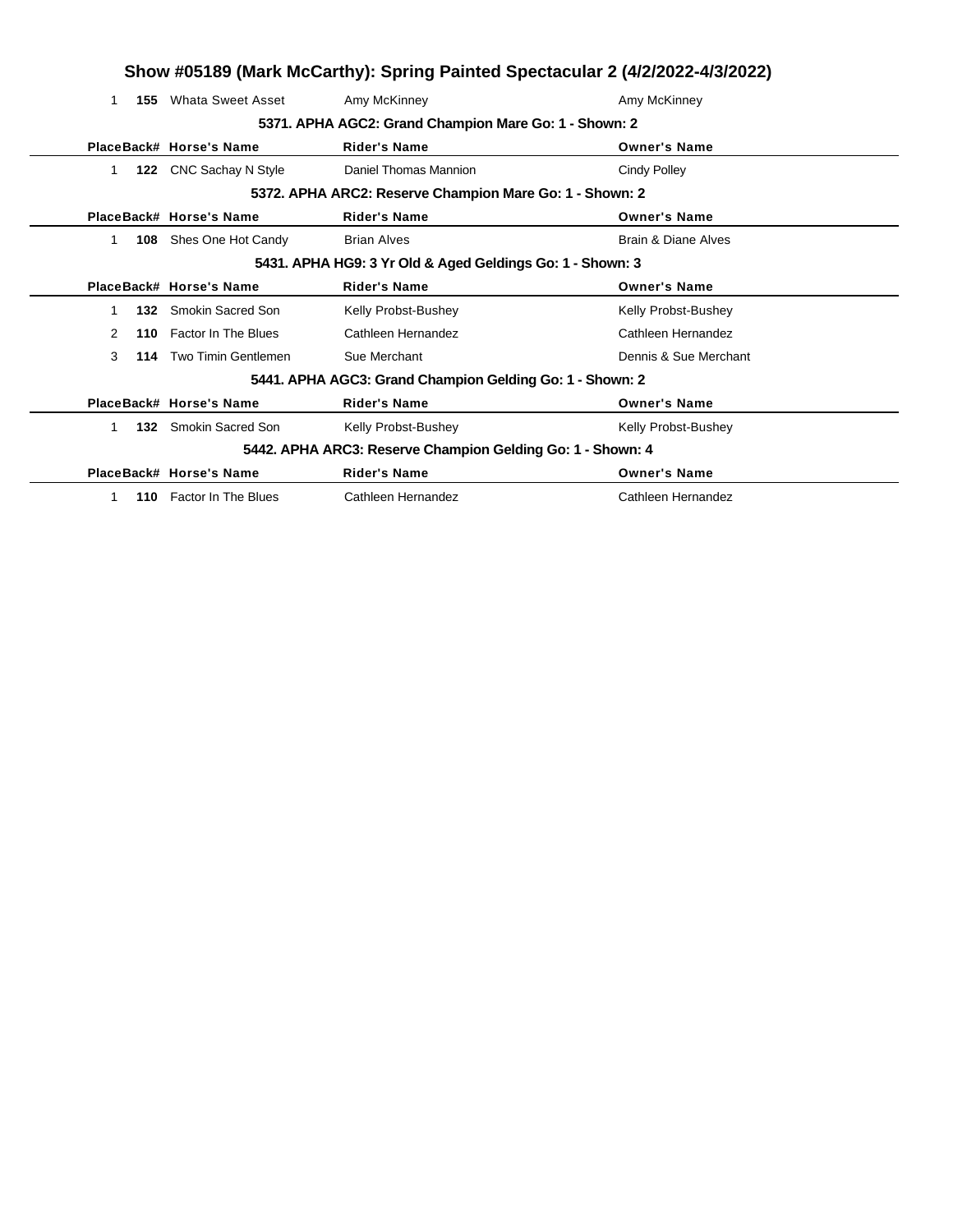|          | PlaceBack# Horse's Name       | Rider's Name                                                  | <b>Owner's Name</b>             |
|----------|-------------------------------|---------------------------------------------------------------|---------------------------------|
| 143<br>1 | <b>Tats Classical Rhythm</b>  | Judy Mcnabb                                                   | Judy Mcnabb                     |
| 2<br>157 | JZA Im Spotless               | <b>Emily Gottschalk-Minners</b>                               | <b>Emily Gottschalk-Minners</b> |
| 3<br>148 | Willy Oh Wont He              | Laura Rae Kellejian                                           | Ashley Lynn Hickel              |
| 4<br>121 | Good And Thirsty              | Katie Rathburn                                                | Katie Rathburn                  |
| 5<br>101 | Heaven Sent A Star            | Laura L Hamill                                                | Laura L Hamill                  |
| 6<br>149 | Yolo Jersey                   | Sara Curtis                                                   | Sara Curtis                     |
| 7<br>147 | Ima Big Impulse               | <b>Kelsey Robles</b>                                          | Laura Rae Kellejian             |
|          |                               | 307. APHA WT04: Youth Walk Trot Trail Go: 1 - Shown: 1        |                                 |
|          | PlaceBack# Horse's Name       | Rider's Name                                                  | <b>Owner's Name</b>             |
| 1        | 128 SPECIALS IN THE HOUSE     | <b>Emily Labelle</b>                                          | <b>Emily Labelle</b>            |
|          |                               | 308. APHA WT14: APHA Youth W/T Trail 11-18 Go: 1 - Shown: 1   |                                 |
|          | PlaceBack# Horse's Name       | Rider's Name                                                  | <b>Owner's Name</b>             |
| 1        | <b>131</b> Just Call Me Steve | Faith Fleeman                                                 | Jayme Fleeman                   |
|          |                               | 309. APHA AWT4: Amateur Walk Trot Trail Go: 1 - Shown: 5      |                                 |
|          | PlaceBack# Horse's Name       | Rider's Name                                                  | <b>Owner's Name</b>             |
| 1<br>143 | <b>Tats Classical Rhythm</b>  | Judy Mcnabb                                                   | Judy Mcnabb                     |
| 2<br>136 | Call It A Rap                 | Jessica Auger                                                 | Jessica Auger                   |
| 3<br>101 | Heaven Sent A Star            | Laura L Hamill                                                | Laura L Hamill                  |
| 4<br>146 | <b>Sensational Satinrose</b>  | <b>Toni Dalluge</b>                                           | <b>Toni Dalluge</b>             |
| 5        | 111 A Good Mechanic           | <b>Sherri Rossmiller</b>                                      | Sherri Rossmiller               |
|          |                               | 310, OPEN 1013: All Breed Youth Trail 18 & U Go: 1 - Shown: 2 |                                 |
|          | PlaceBack# Horse's Name       | Rider's Name                                                  | <b>Owner's Name</b>             |
| 1<br>147 | Ima Big Impulse               | <b>Kelsey Robles</b>                                          | Laura Rae Kellejian             |
| 2<br>121 | Good And Thirsty              | Katie Rathburn                                                | Katie Rathburn                  |
|          |                               | 311. APHA VT1: Novice Youth Trail Go: 1 - Shown: 3            |                                 |
|          | PlaceBack# Horse's Name       | Rider's Name                                                  | <b>Owner's Name</b>             |
| 1<br>120 | <b>GD Flaming Fox</b>         | Audrey May                                                    | Audrey May                      |
| 2<br>103 | Arap N Amaze N                | Aryha Carter                                                  | Aryha Carter                    |
| 3<br>153 | No Comparison                 | Cynthia Miller                                                | Cynthia Miller                  |
|          |                               | 312. APHA YT2: Youth Trail 13 & Under Go: 1 - Shown: 2        |                                 |
|          | PlaceBack# Horse's Name       | Rider's Name                                                  | <b>Owner's Name</b>             |
| 1<br>120 | <b>GD Flaming Fox</b>         | <b>Audrey May</b>                                             | Audrey May                      |
| 2<br>159 | <b>Purely Dynamic</b>         | Kendall Gaspar                                                | Kendall Gaspar                  |
|          |                               | 314, OPEN 1014: All Breed Amateur Trail Go: 1 - Shown: 6      |                                 |
|          | PlaceBack# Horse's Name       | Rider's Name                                                  | <b>Owner's Name</b>             |
| 1<br>176 | Assign Of True Love           | Linda Sherman                                                 | Linda Sherman                   |
| 2<br>123 | LUCKY IN HOLLYWOOD            | <b>TONI RAYKOVICH</b>                                         | <b>TONI RAYKOVICH</b>           |
| 3<br>148 | Willy Oh Wont He              | Laura Rae Kellejian                                           | Ashley Lynn Hickel              |
| 4<br>160 | Mz Congeniality               | Ronnette Nielsen                                              | Ronnette Nielsen                |
| 5<br>149 | Yolo Jersey                   | Sara Curtis                                                   | Sara Curtis                     |
| 6<br>115 | PTF Mexicali Rose             | Jeanette Carey                                                | Jeanette Carey                  |
|          |                               | 315, APHA NT1: Novice Amateur Trail Go: 1 - Shown: 5          |                                 |
|          | PlaceBack# Horse's Name       | Rider's Name                                                  | <b>Owner's Name</b>             |
| 1<br>107 | Certainly A Sensation         | Stephanie Proft                                               | Stephanie Proft                 |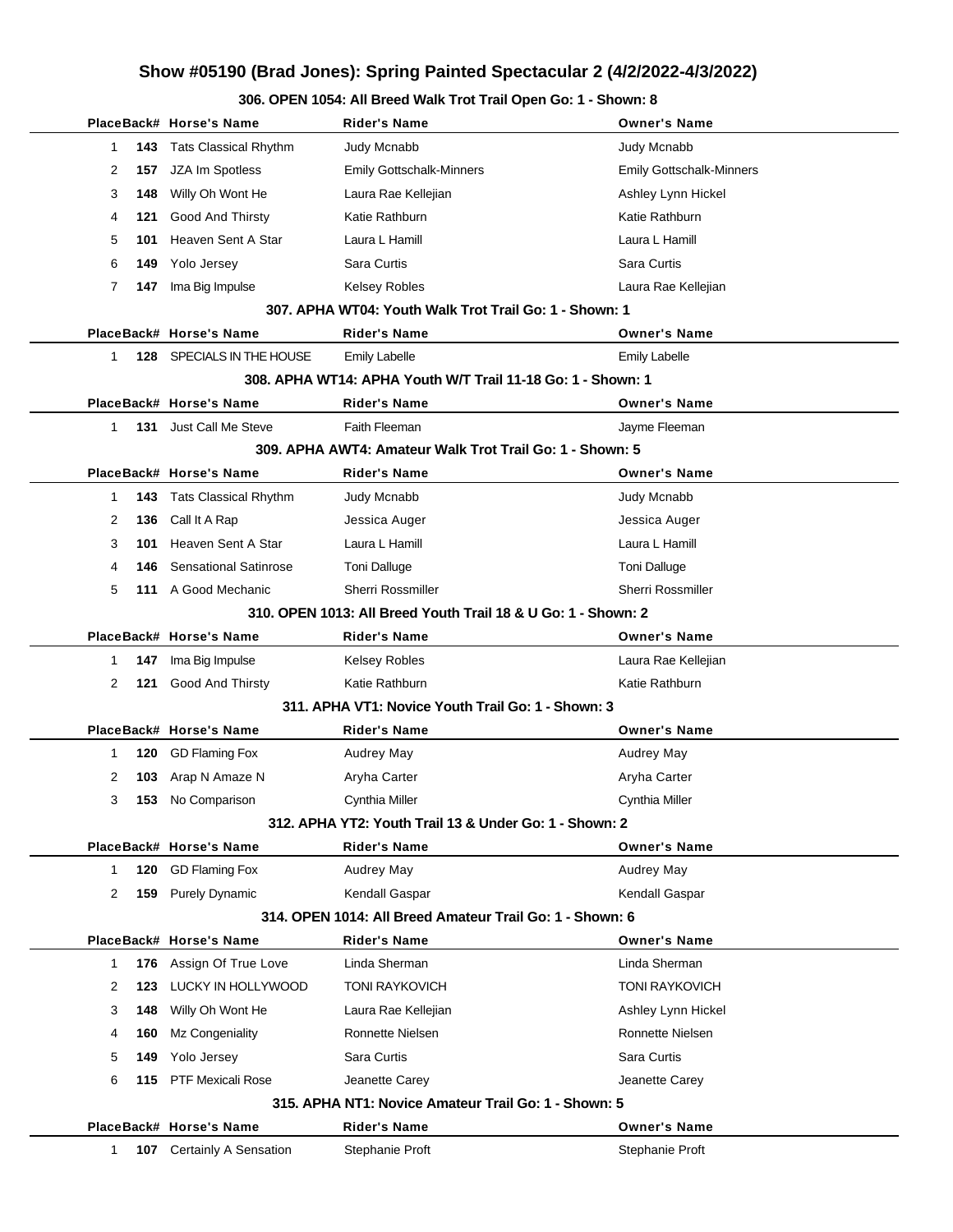|  | 156 | Wise Men Talk                  | John Nichols   | Half A Dime Horse Ranch LLC |
|--|-----|--------------------------------|----------------|-----------------------------|
|  |     | <b>137</b> Gotta Get Impulsive | Gibson Reid    | Gibson Reid                 |
|  |     | <b>115</b> PTF Mexicali Rose   | Jeanette Carey | Jeanette Carey              |
|  |     | 145 U DONT KNOW ME             | Mary W Belen   | MARY W BELEN                |
|  |     |                                |                |                             |

#### **316. APHA AT1: Amateur Trail All Ages Go: 1 - Shown: 8**

|             |            | PlaceBack# Horse's Name                   | <b>Rider's Name</b>                                                        | <b>Owner's Name</b>                  |
|-------------|------------|-------------------------------------------|----------------------------------------------------------------------------|--------------------------------------|
| 1           | 117        | Arapped In Black                          | <b>JERI-LOU BIGGS</b>                                                      | <b>JERI-LOU BIGGS</b>                |
| 2           | 123        | LUCKY IN HOLLYWOOD                        | <b>TONI RAYKOVICH</b>                                                      | <b>TONI RAYKOVICH</b>                |
| 3           | 145        | U DONT KNOW ME                            | Mary W Belen                                                               | <b>MARY W BELEN</b>                  |
| 4           | 124        | Who Sez                                   | Barbara Messinger                                                          | Barbara Messinger                    |
| 5           | 114        | Two Timin Gentlemen                       | Sue Merchant                                                               | Dennis & Sue Merchant                |
| 6           | 112.       | Hesa Good Ride                            | Spencer R Chelwick                                                         | Randy Raykovich                      |
| 7           | 107        | Certainly A Sensation                     | Stephanie Proft                                                            | Stephanie Proft                      |
|             |            |                                           | 318. OPEN 1015: All Breed Open Trail Go: 1 - Shown: 4                      |                                      |
|             |            | PlaceBack# Horse's Name                   | <b>Rider's Name</b>                                                        | <b>Owner's Name</b>                  |
| 1           | 160        | Mz Congeniality                           | Ronnette Nielsen                                                           | Ronnette Nielsen                     |
| 2           | 148        | Willy Oh Wont He                          | Laura Rae Kellejian                                                        | Ashley Lynn Hickel                   |
| 3           | 171        | Get Your Shine On                         | Danette Hartman                                                            | Marisa Brooke                        |
| 4           | 176        | Assign Of True Love                       | Linda Sherman                                                              | Linda Sherman                        |
|             |            |                                           | 319. APHA GTR: Green Trail All Ages Go: 1 - Shown: 6                       |                                      |
|             |            | PlaceBack# Horse's Name                   | <b>Rider's Name</b>                                                        | <b>Owner's Name</b>                  |
| 1           | 156        | Wise Men Talk                             | <b>BOBBIE EMMONS</b>                                                       | Half A Dime Horse Ranch LLC          |
| 2           | 143        | Tats Classical Rhythm                     | Judy Mcnabb                                                                | Judy Mcnabb                          |
| 3           | 174        | <b>Suddenly Perfect</b>                   | <b>BOBBIE EMMONS</b>                                                       | <b>Christine Harrison</b>            |
| 4           | 111        | A Good Mechanic                           | Mark Gilmore                                                               | <b>Sherri Rossmiller</b>             |
| 5           | 105        | A Real Creation                           | Anthony Wilson                                                             | Sheila Beckett                       |
|             |            |                                           | 336. OPEN 1016: All Breed Walk Jog Western Pleasure Open Go: 1 - Shown: 12 |                                      |
|             |            | PlaceBack# Horse's Name                   | <b>Rider's Name</b>                                                        | <b>Owner's Name</b>                  |
|             |            |                                           |                                                                            |                                      |
| 1           | 157        | JZA Im Spotless                           | <b>Emily Gottschalk-Minners</b>                                            | <b>Emily Gottschalk-Minners</b>      |
| 2           | 148        | Willy Oh Wont He                          | Laura Rae Kellejian                                                        | Ashley Lynn Hickel                   |
| 3           | 168        | RR I Told You So                          | Jacqueline Landeene                                                        | Jennifer Pasquetti                   |
| 4           | 178        | Im Xcited To B Invited                    | Alexis Miller                                                              | John Pasquetti                       |
| 5           | 163        | Queen Of Harts                            | Jacqueline Landeene                                                        | Linda Judd                           |
| 6           | 121        | Good And Thirsty                          | Katie Rathburn                                                             | Katie Rathburn                       |
| 7           | 179        | Shezlopinlikeitshot                       | Kristina Crosby                                                            | Kristina Crosby                      |
|             |            |                                           | 337. APHA WT02: Youth Walk Trot Western Pleasure Go: 1 - Shown: 1          |                                      |
|             |            | PlaceBack# Horse's Name                   | <b>Rider's Name</b>                                                        | <b>Owner's Name</b>                  |
| $\mathbf 1$ |            | 128 SPECIALS IN THE HOUSE                 | <b>Emily Labelle</b>                                                       | <b>Emily Labelle</b>                 |
|             |            |                                           | 338. APHA WT12: APHA W/T Western Pleasure 11-18 Go: 1 - Shown: 1           |                                      |
|             |            | PlaceBack# Horse's Name                   | <b>Rider's Name</b>                                                        | <b>Owner's Name</b>                  |
| 1           |            | 131 Just Call Me Steve                    | Faith Fleeman                                                              | Jayme Fleeman                        |
|             |            |                                           | 339. APHA AWT2: Amateur Walk Trot Western Pleasure Go: 1 - Shown: 10       |                                      |
|             |            | PlaceBack# Horse's Name                   | <b>Rider's Name</b>                                                        | <b>Owner's Name</b>                  |
| 1           |            | <b>102</b> Sensational Hotrod             | Mackenzie Dakin                                                            | Mackenzie Dakin                      |
| 2<br>3      | 130<br>146 | Joe Walsh<br><b>Sensational Satinrose</b> | Jayme Fleeman<br><b>Toni Dalluge</b>                                       | Kacie Fleeman<br><b>Toni Dalluge</b> |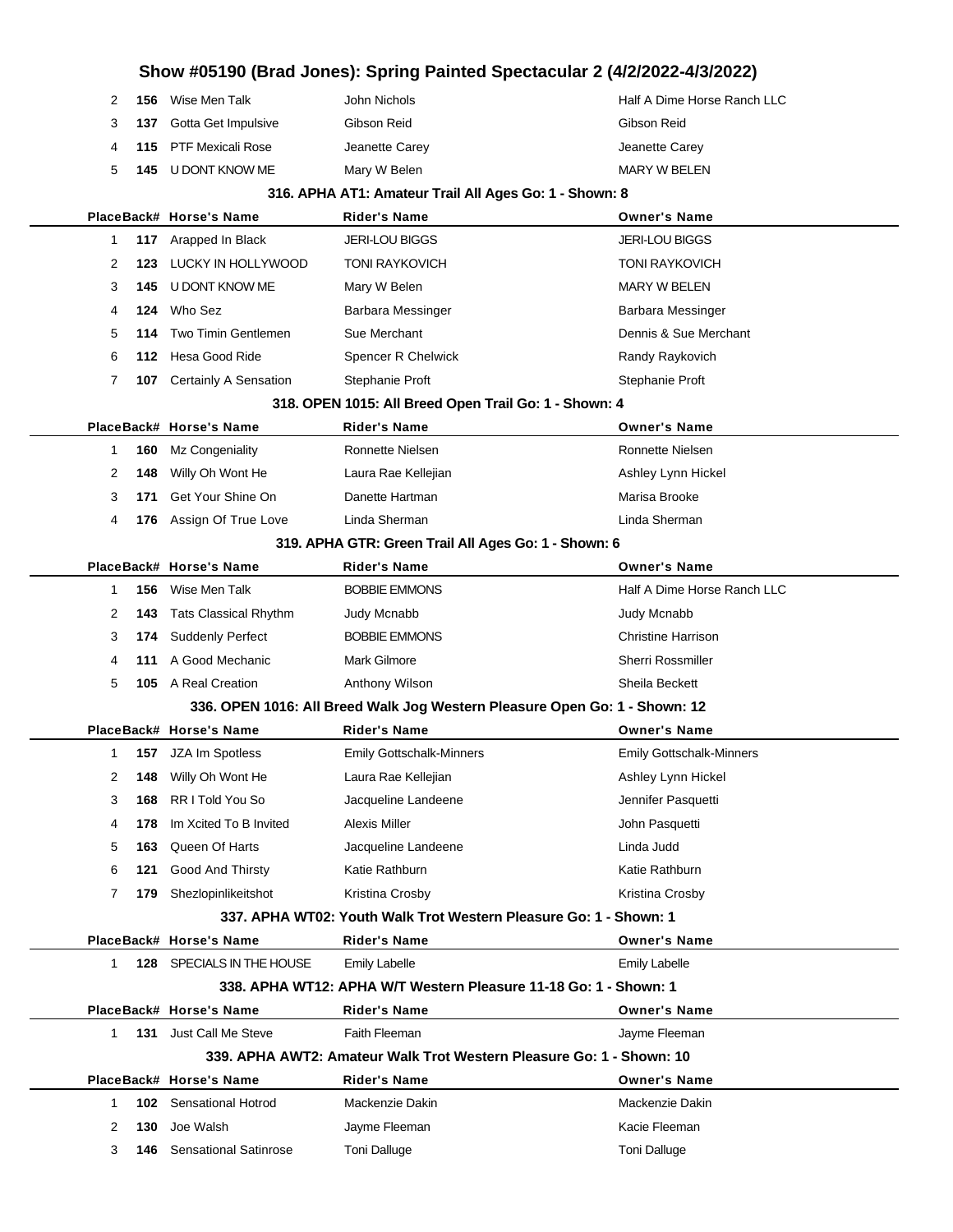| Show #05190 (Brad Jones): Spring Painted Spectacular 2 (4/2/2022-4/3/2022) |        |            |                                                 |                                                                        |                                   |
|----------------------------------------------------------------------------|--------|------------|-------------------------------------------------|------------------------------------------------------------------------|-----------------------------------|
|                                                                            | 4      | 106        | Stylish Zippo                                   | Michelle R Davis                                                       | Michael R Davis                   |
|                                                                            | 5      | 119        | A Moonlight Drive                               | Brenda Boman                                                           | Brenda Boman                      |
|                                                                            | 6      | 111        | A Good Mechanic                                 | <b>Sherri Rossmiller</b>                                               | <b>Sherri Rossmiller</b>          |
|                                                                            | 7      | 143        | <b>Tats Classical Rhythm</b>                    | <b>Judy Mcnabb</b>                                                     | Judy Mcnabb                       |
|                                                                            |        |            |                                                 | 340. OPEN 1017: All Breed Youth Western Pleasure 18&u Go: 1 - Shown: 3 |                                   |
|                                                                            |        |            | PlaceBack# Horse's Name                         | <b>Rider's Name</b>                                                    | <b>Owner's Name</b>               |
|                                                                            | 1      | 121        | Good And Thirsty                                | Katie Rathburn                                                         | Katie Rathburn                    |
|                                                                            | 2      | 147        | Ima Big Impulse                                 | <b>Kelsey Robles</b>                                                   | Laura Rae Kellejian               |
|                                                                            | 3      | 125        | Chromed Out Krymsun                             | Megan Motes                                                            | Megan Motes                       |
|                                                                            |        |            |                                                 | 341. APHA VWP1: Novice Youth Western Pleasure Go: 1 - Shown: 4         |                                   |
|                                                                            |        |            | PlaceBack# Horse's Name                         | <b>Rider's Name</b>                                                    | <b>Owner's Name</b>               |
|                                                                            | 1      | 153        | No Comparison                                   | Cynthia Miller                                                         | Cynthia Miller                    |
|                                                                            | 2      | 103        | Arap N Amaze N                                  | Aryha Carter                                                           | Aryha Carter                      |
|                                                                            | 3      | 142        | Jacks A Lady Too                                | <b>April Gray</b>                                                      | <b>April Gray</b>                 |
|                                                                            | 4      | 120        | <b>GD Flaming Fox</b>                           | <b>Audrey May</b>                                                      | Audrey May                        |
|                                                                            |        |            |                                                 | 342. APHA YWP2: Youth Western Pleasure 13 & Under Go: 1 - Shown: 4     |                                   |
|                                                                            |        |            | PlaceBack# Horse's Name                         | <b>Rider's Name</b>                                                    | <b>Owner's Name</b>               |
|                                                                            | 1      | 159        | <b>Purely Dynamic</b>                           | Kendall Gaspar                                                         | Kendall Gaspar                    |
|                                                                            | 2      | 103        | Arap N Amaze N                                  | Aryha Carter                                                           | Aryha Carter                      |
|                                                                            | 3      | 142        | Jacks A Lady Too                                | April Gray                                                             | <b>April Gray</b>                 |
|                                                                            | 4      | 120        | <b>GD Flaming Fox</b>                           | <b>Audrey May</b>                                                      | Audrey May                        |
|                                                                            |        |            |                                                 | 344, OPEN 1018: All Breed Amateur Western Pleasure Go: 1 - Shown: 5    |                                   |
|                                                                            |        |            | PlaceBack# Horse's Name                         | <b>Rider's Name</b>                                                    | <b>Owner's Name</b>               |
|                                                                            | 1      | 148        | Willy Oh Wont He                                | Laura Rae Kellejian                                                    | Ashley Lynn Hickel                |
|                                                                            | 2      | 179        | Shezlopinlikeitshot                             | Kristina Crosby                                                        | Kristina Crosby                   |
|                                                                            | 3      | 157        | JZA Im Spotless                                 | <b>Emily Gottschalk-Minners</b>                                        | <b>Emily Gottschalk-Minners</b>   |
|                                                                            | 4      | 126        | <b>CNC Under Cover Agent</b>                    | Patti Babish                                                           | Patti Babish                      |
|                                                                            | 5      | 178        | Im Xcited To B Invited                          | Alexis Miller                                                          | John Pasquetti                    |
|                                                                            |        |            |                                                 | 345. APHA NWP1: Novice Amateur Western Pleasure Go: 1 - Shown: 8       |                                   |
|                                                                            |        |            | PlaceBack# Horse's Name                         | Rider's Name                                                           | <b>Owner's Name</b>               |
|                                                                            | 1      | 130        | Joe Walsh                                       | Kacie Fleeman                                                          | Kacie Fleeman                     |
|                                                                            | 2      | 156        | Wise Men Talk                                   | John Nichols                                                           | Half A Dime Horse Ranch LLC       |
|                                                                            | 3      | 145        | U DONT KNOW ME                                  | Mary W Belen                                                           | <b>MARY W BELEN</b>               |
|                                                                            | 4      | 107        | Certainly A Sensation                           | Stephanie Proft                                                        | Stephanie Proft                   |
|                                                                            | 5      | 137        | Gotta Get Impulsive                             | Gibson Reid                                                            | Gibson Reid                       |
|                                                                            | 6      | 105        | A Real Creation                                 | Sheila Beckett                                                         | Sheila Beckett                    |
|                                                                            | 7      | 126        | <b>CNC Under Cover Agent</b>                    | Patti Babish                                                           | Patti Babish                      |
|                                                                            |        |            |                                                 | 346. APHA AWP1: Amateur Western Pleasure All Ages Go: 1 - Shown: 6     |                                   |
|                                                                            |        |            | PlaceBack# Horse's Name                         | <b>Rider's Name</b>                                                    | <b>Owner's Name</b>               |
|                                                                            | 1      | 112        | Hesa Good Ride                                  | Spencer R Chelwick                                                     | Randy Raykovich                   |
|                                                                            | 2      | 140        | Someone Like You                                | Dakota King                                                            | Deneen King                       |
|                                                                            | 3      | 107        | Certainly A Sensation<br><b>Cowgirl Wannabe</b> | Stephanie Proft                                                        | Stephanie Proft                   |
|                                                                            | 4<br>5 | 134<br>114 | Two Timin Gentlemen                             | Sue Love<br>Sue Merchant                                               | Sue Love<br>Dennis & Sue Merchant |
|                                                                            |        |            |                                                 |                                                                        |                                   |
|                                                                            |        |            |                                                 | 348. OPEN 1019: All Breed Western Pleasure Open Go: 1 - Shown: 3       |                                   |
|                                                                            |        |            | PlaceBack# Horse's Name                         | Rider's Name                                                           | <b>Owner's Name</b>               |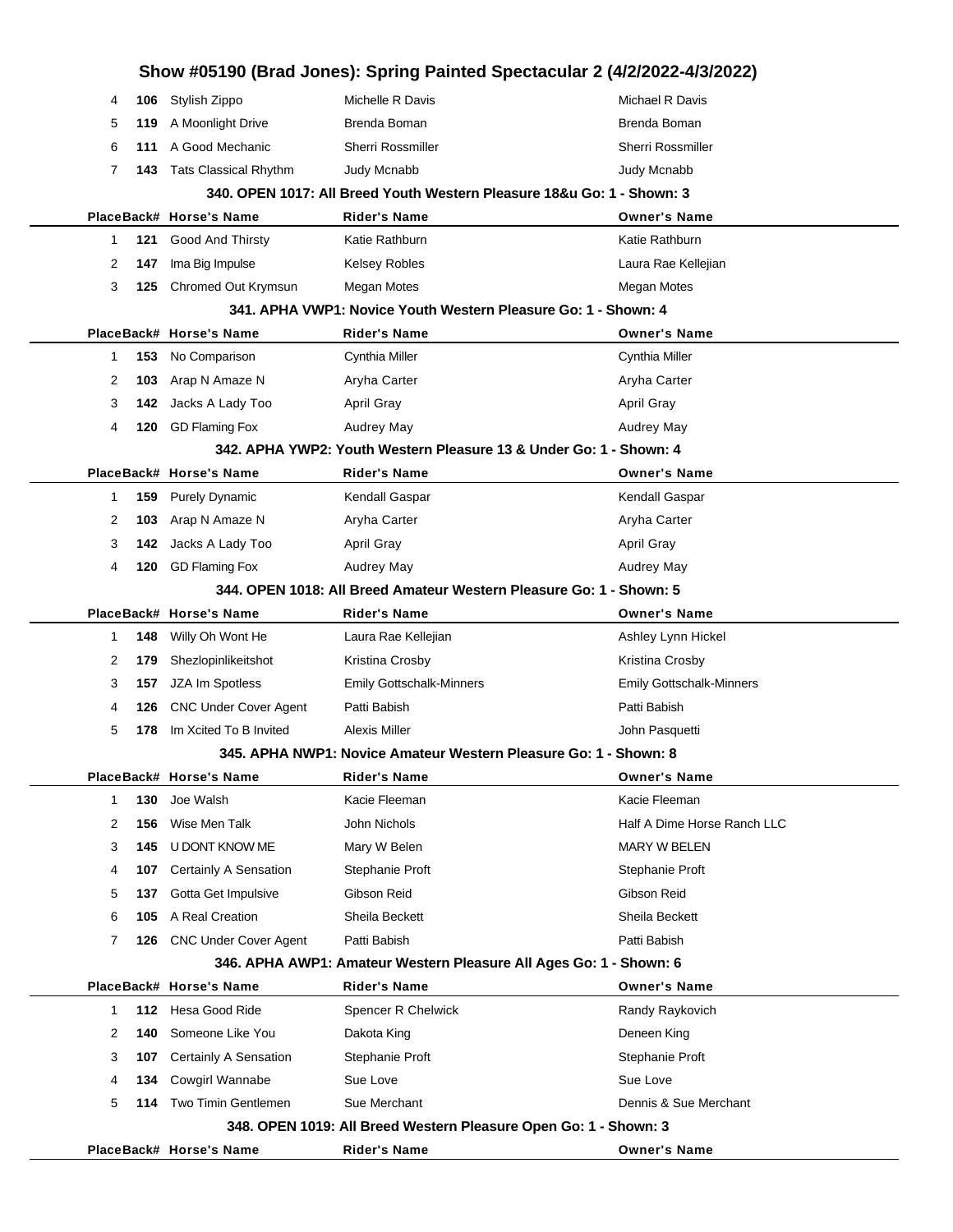|   |     |                              | Show #05190 (Brad Jones): Spring Painted Spectacular 2 (4/2/2022-4/3/2022) |                                 |
|---|-----|------------------------------|----------------------------------------------------------------------------|---------------------------------|
| 1 | 168 | RR I Told You So             | Jennifer Ann Pasquetti                                                     | Jennifer Pasquetti              |
| 2 | 171 | Get Your Shine On            | Danette Hartman                                                            | Marisa Brooke                   |
|   |     |                              | 349. APHA GWP: Green Western Pleasure All Ages Go: 1 - Shown: 4            |                                 |
|   |     | PlaceBack# Horse's Name      | <b>Rider's Name</b>                                                        | <b>Owner's Name</b>             |
| 1 | 167 | Gotta Kiss The Girl          | Anthony Wilson                                                             | Victoria Molter                 |
| 2 | 173 | <b>Justified Sensation</b>   | <b>BOBBIE EMMONS</b>                                                       | Half A Dime Horse Ranch LLC     |
| 3 | 134 | <b>Cowgirl Wannabe</b>       | Sue Love                                                                   | Sue Love                        |
| 4 | 126 | CNC Under Cover Agent        | Patti Babish                                                               | Patti Babish                    |
|   |     |                              | 350. APHA WP2: Jr Western Pleasure Go: 1 - Shown: 2                        |                                 |
|   |     | PlaceBack# Horse's Name      | Rider's Name                                                               | <b>Owner's Name</b>             |
| 1 |     | <b>105</b> A Real Creation   | Anthony Wilson                                                             | Sheila Beckett                  |
| 2 | 170 | <b>Beyond The Best</b>       | <b>BOBBIE EMMONS</b>                                                       | <b>Ashley Smith</b>             |
|   |     |                              | 352. APHA WP3: Sr Western Pleasure Go: 1 - Shown: 7                        |                                 |
|   |     | PlaceBack# Horse's Name      | Rider's Name                                                               | <b>Owner's Name</b>             |
| 1 |     | 112 Hesa Good Ride           | Spencer R Chelwick                                                         | Randy Raykovich                 |
| 2 | 150 | <b>Faith Is Certain</b>      | Karen Qualls                                                               | Shelley Lynn Tuma               |
| 3 | 140 | Someone Like You             | Anthony Wilson                                                             | Deneen King                     |
| 4 | 119 | A Moonlight Drive            | Jando Guerra                                                               | Brenda Boman                    |
| 5 | 130 | Joe Walsh                    | Kacie Fleeman                                                              | Kacie Fleeman                   |
| 6 | 158 | <b>All Star Sensation</b>    | <b>Mark Gilmore</b>                                                        | Wendy Hull                      |
| 7 |     | 174 Suddenly Perfect         | <b>BOBBIE EMMONS</b>                                                       | <b>Christine Harrison</b>       |
|   |     |                              | 355. OPEN 951: All Breed Western Horsemanship W/T Open Go: 1 - Shown: 2    |                                 |
|   |     | PlaceBack# Horse's Name      | <b>Rider's Name</b>                                                        | <b>Owner's Name</b>             |
| 1 | 106 | Stylish Zippo                | Michelle R Davis                                                           | Michael R Davis                 |
| 2 | 157 | JZA Im Spotless              | <b>Emily Gottschalk-Minners</b>                                            | <b>Emily Gottschalk-Minners</b> |
|   |     |                              | 356. APHA WT03: Youth Walk Trot Western Horsemanship Go: 1 - Shown: 1      |                                 |
|   |     | PlaceBack# Horse's Name      | Rider's Name                                                               | <b>Owner's Name</b>             |
| 1 | 128 | SPECIALS IN THE HOUSE        | <b>Emily Labelle</b>                                                       | <b>Emily Labelle</b>            |
|   |     |                              | 357. APHA WT13: APHA W/T Western Horsemanship 11-18 Go: 1 - Shown: 1       |                                 |
|   |     | PlaceBack# Horse's Name      | Rider's Name                                                               | <b>Owner's Name</b>             |
| 1 |     | 131 Just Call Me Steve       | Faith Fleeman                                                              | Jayme Fleeman                   |
|   |     |                              | 358. APHA AWT3: Amateur Walk Trot Western Horsemanship Go: 1 - Shown: 7    |                                 |
|   |     | PlaceBack# Horse's Name      | <b>Rider's Name</b>                                                        | <b>Owner's Name</b>             |
| 1 | 143 | <b>Tats Classical Rhythm</b> | Judy Mcnabb                                                                | <b>Judy Mcnabb</b>              |
| 2 | 102 | Sensational Hotrod           | Mackenzie Dakin                                                            | Mackenzie Dakin                 |
| 3 | 136 | Call It A Rap                | Jessica Auger                                                              | Jessica Auger                   |
| 4 | 146 | <b>Sensational Satinrose</b> | Toni Dalluge                                                               | <b>Toni Dalluge</b>             |
| 5 | 106 | Stylish Zippo                | Michelle R Davis                                                           | Michael R Davis                 |
| 6 | 111 | A Good Mechanic              | Sherri Rossmiller                                                          | Sherri Rossmiller               |
| 7 | 101 | Heaven Sent A Star           | Laura L Hamill                                                             | Laura L Hamill                  |
|   |     |                              | 359. OPEN 1021: All Breed Youth Horsemanship 18 &u Go: 1 - Shown: 1        |                                 |
|   |     | PlaceBack# Horse's Name      | <b>Rider's Name</b>                                                        | <b>Owner's Name</b>             |
| 1 |     | 147 Ima Big Impulse          | <b>Kelsey Robles</b>                                                       | Laura Rae Kellejian             |
|   |     |                              | 360. APHA VH1: Novice Youth Western Horsemanship Go: 1 - Shown: 4          |                                 |
|   |     | PlaceBack# Horse's Name      | Rider's Name                                                               | <b>Owner's Name</b>             |
| 1 |     | 103 Arap N Amaze N           | Aryha Carter                                                               | Aryha Carter                    |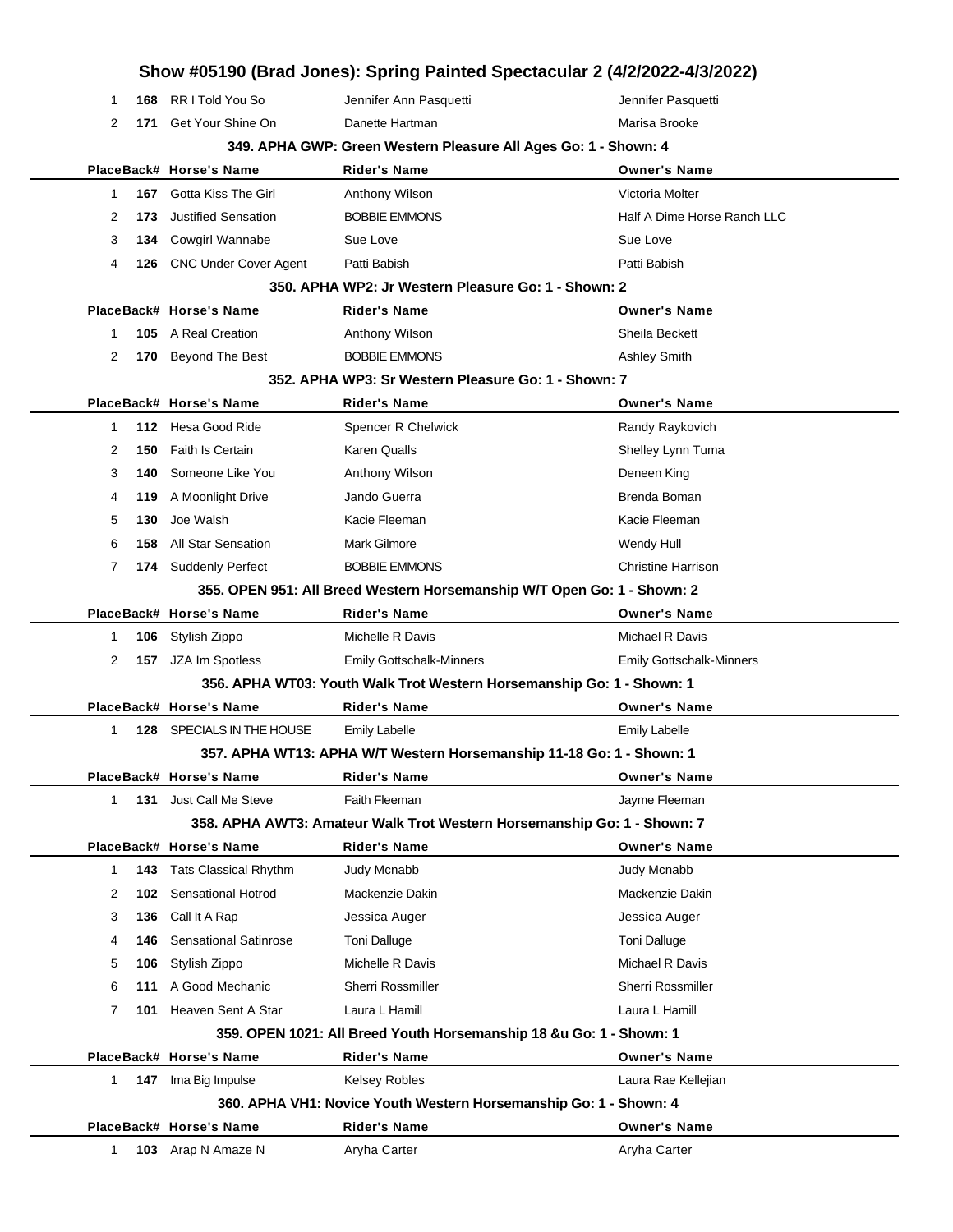|        | Show #05190 (Brad Jones): Spring Painted Spectacular 2 (4/2/2022-4/3/2022) |                                        |                                                                       |                                         |  |
|--------|----------------------------------------------------------------------------|----------------------------------------|-----------------------------------------------------------------------|-----------------------------------------|--|
| 2      | 153                                                                        | No Comparison                          | Cynthia Miller                                                        | Cynthia Miller                          |  |
| 3      | 142                                                                        | Jacks A Lady Too                       | <b>April Gray</b>                                                     | April Gray                              |  |
| 4      | 120                                                                        | <b>GD Flaming Fox</b>                  | <b>Audrey May</b>                                                     | Audrey May                              |  |
|        |                                                                            |                                        | 361. APHA YH2: Youth Western Horsemanship 13 & Under Go: 1 - Shown: 2 |                                         |  |
|        |                                                                            | PlaceBack# Horse's Name                | Rider's Name                                                          | <b>Owner's Name</b>                     |  |
| 1      | 159                                                                        | <b>Purely Dynamic</b>                  | Kendall Gaspar                                                        | Kendall Gaspar                          |  |
| 2      | 120                                                                        | <b>GD Flaming Fox</b>                  | Audrey May                                                            | Audrey May                              |  |
|        |                                                                            |                                        | 363. OPEN 1089: All Breed Horsemanship Amateur Go: 1 - Shown: 5       |                                         |  |
|        |                                                                            | PlaceBack# Horse's Name                | <b>Rider's Name</b>                                                   | <b>Owner's Name</b>                     |  |
| 1      | 112                                                                        | Hesa Good Ride                         | <b>Spencer R Chelwick</b>                                             | Randy Raykovich                         |  |
| 2      | 115                                                                        | <b>PTF Mexicali Rose</b>               | Jeanette Carey                                                        | Jeanette Carey                          |  |
| 3      | 123                                                                        | LUCKY IN HOLLYWOOD                     | <b>TONI RAYKOVICH</b>                                                 | <b>TONI RAYKOVICH</b>                   |  |
| 4      | 157                                                                        | JZA Im Spotless                        | <b>Emily Gottschalk-Minners</b>                                       | <b>Emily Gottschalk-Minners</b>         |  |
| 5      | 164                                                                        | <b>Goodnight Charlie</b>               | Randy Raykovich                                                       | Spencer Chelwick                        |  |
|        |                                                                            |                                        | 364. APHA NH1: Novice Amateur Western Horsemanship Go: 1 - Shown: 7   |                                         |  |
|        |                                                                            | PlaceBack# Horse's Name                | <b>Rider's Name</b>                                                   | <b>Owner's Name</b>                     |  |
| 1      | 156                                                                        | Wise Men Talk                          | John Nichols                                                          | Half A Dime Horse Ranch LLC             |  |
| 2      | 107                                                                        | Certainly A Sensation                  | Stephanie Proft                                                       | Stephanie Proft                         |  |
| 3      | 115                                                                        | <b>PTF Mexicali Rose</b>               | Jeanette Carey                                                        | Jeanette Carey                          |  |
| 4      | 123                                                                        | LUCKY IN HOLLYWOOD                     | <b>TONI RAYKOVICH</b>                                                 | <b>TONI RAYKOVICH</b>                   |  |
| 5      | 145                                                                        | U DONT KNOW ME                         | Mary W Belen                                                          | <b>MARY W BELEN</b>                     |  |
| 6      | 137                                                                        | Gotta Get Impulsive                    | Gibson Reid                                                           | Gibson Reid                             |  |
| 7      | 105                                                                        | A Real Creation                        | Sheila Beckett                                                        | Sheila Beckett                          |  |
|        |                                                                            |                                        | 365. APHA AH1: Amateur Western Horsemanship All Ages Go: 1 - Shown: 6 |                                         |  |
|        |                                                                            | PlaceBack# Horse's Name                | Rider's Name                                                          | <b>Owner's Name</b>                     |  |
| 1      | 124                                                                        | Who Sez                                | Barbara Messinger                                                     | Barbara Messinger                       |  |
| 2      | 114                                                                        | <b>Two Timin Gentlemen</b>             | Sue Merchant                                                          | Dennis & Sue Merchant                   |  |
| 3      | 164                                                                        | Goodnight Charlie                      | Randy Raykovich                                                       | <b>Spencer Chelwick</b>                 |  |
| 4      |                                                                            | 112 Hesa Good Ride                     | Spencer R Chelwick                                                    | Randy Raykovich                         |  |
| 5      | 107                                                                        | <b>Certainly A Sensation</b>           | Stephanie Proft                                                       | Stephanie Proft                         |  |
|        |                                                                            |                                        | 369. APHA YWR2: Youth Western Riding 13 & Under Go: 1 - Shown: 1      |                                         |  |
|        |                                                                            | PlaceBack# Horse's Name                | <b>Rider's Name</b>                                                   | <b>Owner's Name</b>                     |  |
| 1      |                                                                            | <b>159</b> Purely Dynamic              | Kendall Gaspar                                                        | Kendall Gaspar                          |  |
|        |                                                                            |                                        | 372. APHA NWR1: Novice Amateur Western Riding Go: 1 - Shown: 5        |                                         |  |
|        |                                                                            | PlaceBack# Horse's Name                | Rider's Name                                                          | <b>Owner's Name</b>                     |  |
| 1      | 164                                                                        | Goodnight Charlie                      | Randy Raykovich                                                       | <b>Spencer Chelwick</b>                 |  |
|        |                                                                            |                                        |                                                                       |                                         |  |
| 2      | 114                                                                        | <b>Two Timin Gentlemen</b>             | Sue Merchant                                                          | Dennis & Sue Merchant                   |  |
| 3      | 123                                                                        | LUCKY IN HOLLYWOOD                     | <b>TONI RAYKOVICH</b>                                                 | <b>TONI RAYKOVICH</b>                   |  |
| 4      | 156                                                                        | Wise Men Talk                          | John Nichols                                                          | Half A Dime Horse Ranch LLC             |  |
|        |                                                                            |                                        | 373. APHA AWR1: Amateur Western Riding All Ages Go: 1 - Shown: 5      |                                         |  |
|        |                                                                            | PlaceBack# Horse's Name                | Rider's Name                                                          | <b>Owner's Name</b>                     |  |
| 1      | 164                                                                        | Goodnight Charlie                      | Randy Raykovich                                                       | Spencer Chelwick                        |  |
| 2      | 124                                                                        | Who Sez                                | Barbara Messinger                                                     | Barbara Messinger                       |  |
| 3      | 114                                                                        | <b>Two Timin Gentlemen</b>             | Sue Merchant                                                          | Dennis & Sue Merchant                   |  |
| 4<br>5 | 123<br>117                                                                 | LUCKY IN HOLLYWOOD<br>Arapped In Black | <b>TONI RAYKOVICH</b><br><b>JERI-LOU BIGGS</b>                        | <b>TONI RAYKOVICH</b><br>JERI-LOU BIGGS |  |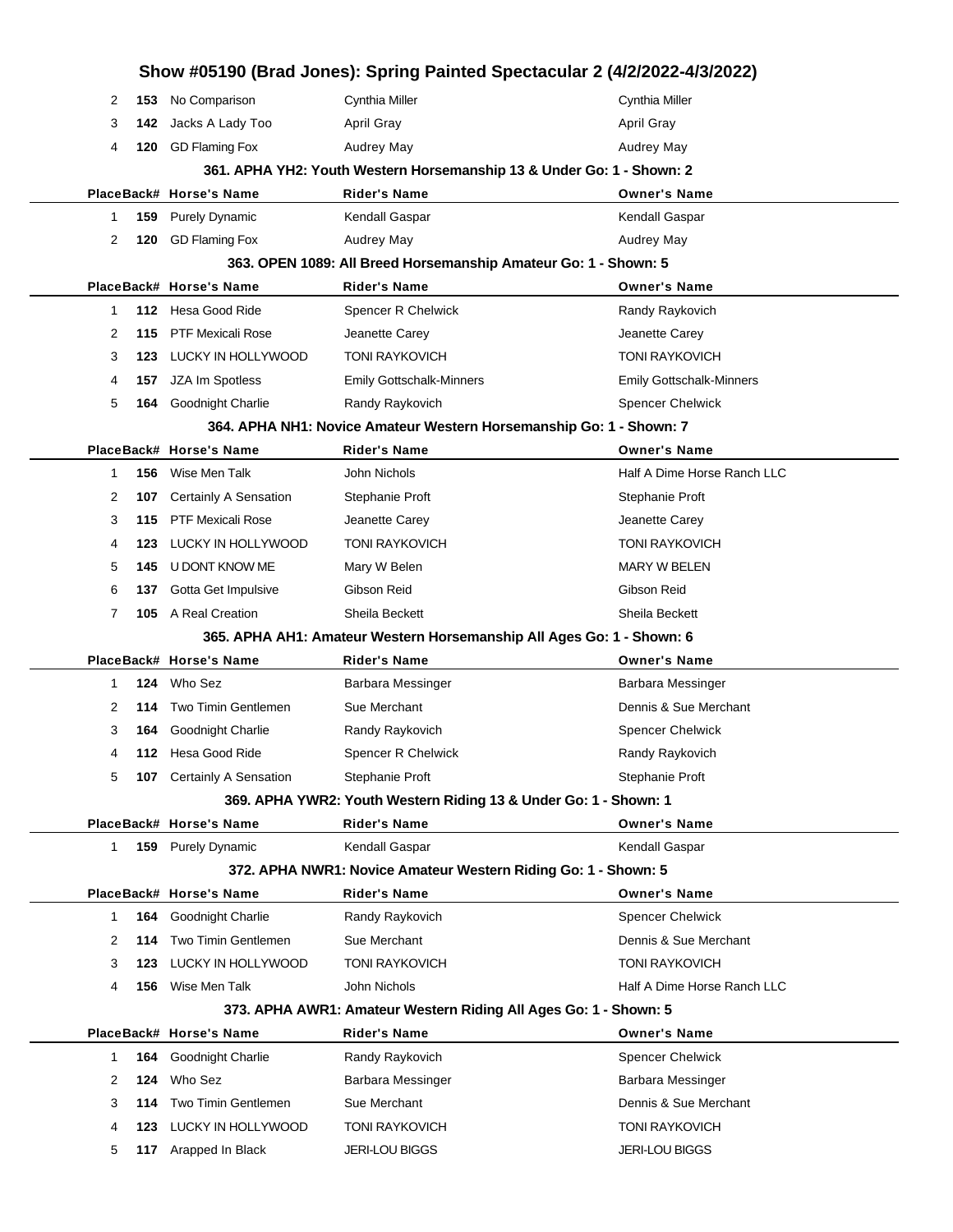#### **375. OPEN 1028: ALL BREED OPEN WESTERN RIDING Go: 1 - Shown: 1**

|                                                               |     | PlaceBack# Horse's Name      | Rider's Name                                                        | Owner's Name                    |  |
|---------------------------------------------------------------|-----|------------------------------|---------------------------------------------------------------------|---------------------------------|--|
| 0                                                             | 107 | Certainly A Sensation        | Stephanie Proft                                                     | Stephanie Proft                 |  |
| $\Omega$                                                      |     | 114 Two Timin Gentlemen      | <b>ASHLEY M MERCHANT</b>                                            | Dennis & Sue Merchant           |  |
| 376. APHA GWR: Green Western Riding All Ages Go: 1 - Shown: 1 |     |                              |                                                                     |                                 |  |
|                                                               |     | PlaceBack# Horse's Name      | Rider's Name                                                        | <b>Owner's Name</b>             |  |
| 0                                                             |     | <b>150</b> Faith Is Certain  | Karen Qualls                                                        | Shelley Lynn Tuma               |  |
|                                                               |     |                              | 379. APHA WR3: Sr Western Riding Go: 1 - Shown: 5                   |                                 |  |
|                                                               |     | PlaceBack# Horse's Name      | Rider's Name                                                        | <b>Owner's Name</b>             |  |
| 1                                                             | 158 | All Star Sensation           | Karen Qualls                                                        | Wendy Hull                      |  |
| 2                                                             | 164 | Goodnight Charlie            | Karen Qualls                                                        | <b>Spencer Chelwick</b>         |  |
| 3                                                             | 123 | LUCKY IN HOLLYWOOD           | <b>Karen Qualls</b>                                                 | <b>TONI RAYKOVICH</b>           |  |
| 4                                                             |     | 117 Arapped In Black         | Karen Qualls                                                        | <b>JERI-LOU BIGGS</b>           |  |
|                                                               |     |                              | 388. OPEN 1025: ALL BREED OPEN RANCH RIDING Go: 1 - Shown: 2        |                                 |  |
|                                                               |     | PlaceBack# Horse's Name      | Rider's Name                                                        | <b>Owner's Name</b>             |  |
| 1                                                             | 165 | Call Him Sensational         | Crysta Brown                                                        | Linda Taylor                    |  |
| 2                                                             |     | 177 POPPIN BUBBLY            | Crysta Brown                                                        | Crysta Brown                    |  |
|                                                               |     |                              | 392. APHA RHP3: Senior Ranch Riding Go: 1 - Shown: 2                |                                 |  |
|                                                               |     | PlaceBack# Horse's Name      | <b>Rider's Name</b>                                                 | <b>Owner's Name</b>             |  |
| 1                                                             | 165 | Call Him Sensational         | Crysta Brown                                                        | Linda Taylor                    |  |
| 2                                                             |     | 177 POPPIN BUBBLY            | Crysta Brown                                                        | Crysta Brown                    |  |
|                                                               |     |                              | 501. OPEN 22511: All Breed Showmanship W/T Youth Go: 1 - Shown: 3   |                                 |  |
|                                                               |     | PlaceBack# Horse's Name      | <b>Rider's Name</b>                                                 | <b>Owner's Name</b>             |  |
| 1                                                             |     | <b>121</b> Good And Thirsty  | Katie Rathburn                                                      | Katie Rathburn                  |  |
| 2                                                             | 120 | <b>GD Flaming Fox</b>        | <b>Audrey May</b>                                                   | <b>Audrey May</b>               |  |
| 3                                                             | 131 | Just Call Me Steve           | <b>Faith Fleeman</b>                                                | Jayme Fleeman                   |  |
|                                                               |     |                              | 502. OPEN 22611: All Breed Showmanship W/T Amateur Go: 1 - Shown: 1 |                                 |  |
|                                                               |     | PlaceBack# Horse's Name      | Rider's Name                                                        | <b>Owner's Name</b>             |  |
| 1                                                             |     | 157 JZA Im Spotless          | <b>Emily Gottschalk-Minners</b>                                     | <b>Emily Gottschalk-Minners</b> |  |
|                                                               |     |                              | 503. APHA WT01: Youth Walk Trot Showmanship Go: 1 - Shown: 1        |                                 |  |
|                                                               |     | PlaceBack# Horse's Name      | <b>Rider's Name</b>                                                 | <b>Owner's Name</b>             |  |
| 1                                                             | 128 | SPECIALS IN THE HOUSE        | <b>Emily Labelle</b>                                                | <b>Emily Labelle</b>            |  |
|                                                               |     |                              | 504. APHA WT11: APHA W/T Showmanship11-18 Go: 1 - Shown: 1          |                                 |  |
|                                                               |     | PlaceBack# Horse's Name      | <b>Rider's Name</b>                                                 | <b>Owner's Name</b>             |  |
| 1                                                             | 131 | Just Call Me Steve           | Faith Fleeman                                                       | Jayme Fleeman                   |  |
|                                                               |     |                              | 505. APHA AWT1: Amateur Walk Trot Showmanship Go: 1 - Shown: 3      |                                 |  |
|                                                               |     | PlaceBack# Horse's Name      | <b>Rider's Name</b>                                                 | <b>Owner's Name</b>             |  |
| 1                                                             | 146 | <b>Sensational Satinrose</b> | <b>Toni Dalluge</b>                                                 | <b>Toni Dalluge</b>             |  |
| 2                                                             | 101 | Heaven Sent A Star           | Laura L Hamill                                                      | Laura L Hamill                  |  |
| 3                                                             | 136 | Call It A Rap                | Jessica Auger                                                       | Jessica Auger                   |  |
|                                                               |     |                              | 506. OPEN 1002: ALL BREED YOUTH SHOWMANSHIP 18&U Go: 1 - Shown: 3   |                                 |  |
|                                                               |     | PlaceBack# Horse's Name      | <b>Rider's Name</b>                                                 | <b>Owner's Name</b>             |  |
| 1                                                             | 121 | Good And Thirsty             | Katie Rathburn                                                      | Katie Rathburn                  |  |
| 2                                                             | 127 | He Is A Thriller             | Maya Dias                                                           | Maya Dias                       |  |
| 3                                                             | 120 | <b>GD Flaming Fox</b>        | <b>Audrey May</b>                                                   | <b>Audrey May</b>               |  |
|                                                               |     |                              |                                                                     |                                 |  |

**507. APHA VSH1: Novice Youth Showmanship Go: 1 - Shown: 5**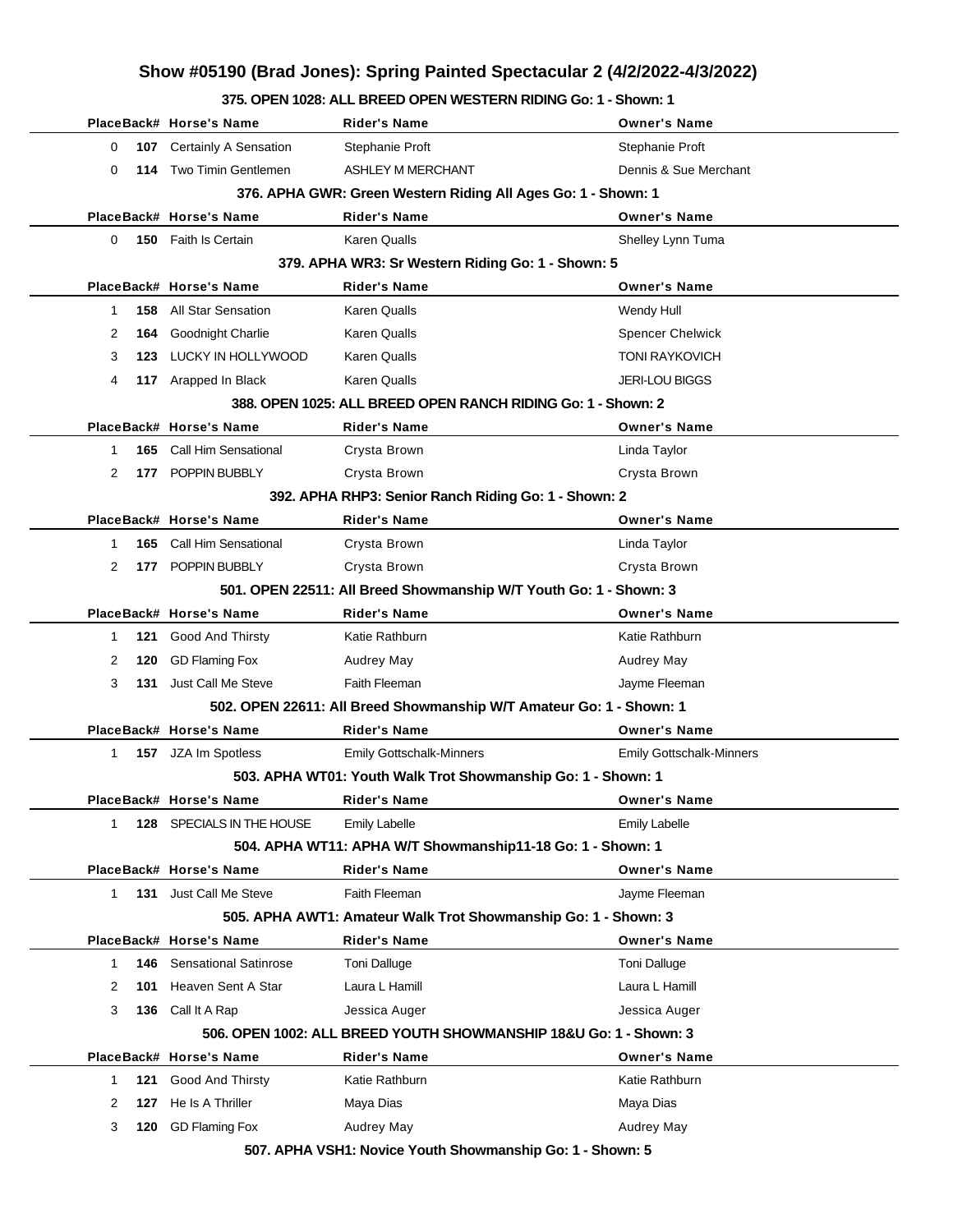|          | PlaceBack# Horse's Name         | Rider's Name                                                                  | <b>Owner's Name</b>         |
|----------|---------------------------------|-------------------------------------------------------------------------------|-----------------------------|
| 153<br>1 | No Comparison                   | <b>Cynthia Miller</b>                                                         | Cynthia Miller              |
| 2<br>103 | Arap N Amaze N                  | Aryha Carter                                                                  | Aryha Carter                |
| 3<br>120 | <b>GD Flaming Fox</b>           | <b>Audrey May</b>                                                             | Audrey May                  |
| 4<br>142 | Jacks A Lady Too                | <b>April Gray</b>                                                             | <b>April Gray</b>           |
| 5<br>125 | Chromed Out Krymsun             | Megan Motes                                                                   | Megan Motes                 |
|          |                                 | 508. APHA YSH2: Youth Showmanship 13 & Under Go: 1 - Shown: 4                 |                             |
|          | PlaceBack# Horse's Name         | <b>Rider's Name</b>                                                           | <b>Owner's Name</b>         |
| 103<br>1 | Arap N Amaze N                  | Aryha Carter                                                                  | Aryha Carter                |
| 2<br>142 | Jacks A Lady Too                | <b>April Gray</b>                                                             | April Gray                  |
| 3<br>120 | <b>GD Flaming Fox</b>           | <b>Audrey May</b>                                                             | Audrey May                  |
| 4<br>159 | <b>Purely Dynamic</b>           | Kendall Gaspar                                                                | Kendall Gaspar              |
|          |                                 | 510. OPEN 1003: ALL BREED SHOWMANSHIP AMATEUR Go: 1 - Shown: 4                |                             |
|          | PlaceBack# Horse's Name         | Rider's Name                                                                  | <b>Owner's Name</b>         |
| 1        | <b>Goodnight Charlie</b><br>164 | Randy Raykovich                                                               | <b>Spencer Chelwick</b>     |
| 2<br>112 | Hesa Good Ride                  | Spencer R Chelwick                                                            | Randy Raykovich             |
| 3<br>155 | <b>Whata Sweet Asset</b>        | Amy McKinney                                                                  | Amy McKinney                |
|          |                                 | 511. APHA NSH1: Novice Amateur Showmanship Go: 1 - Shown: 3                   |                             |
|          | PlaceBack# Horse's Name         | Rider's Name                                                                  | <b>Owner's Name</b>         |
| 156<br>1 | Wise Men Talk                   | John Nichols                                                                  | Half A Dime Horse Ranch LLC |
| 2<br>145 | U DONT KNOW ME                  | Mary W Belen                                                                  | <b>MARY W BELEN</b>         |
| 3<br>155 | <b>Whata Sweet Asset</b>        | Amy McKinney                                                                  | Amy McKinney                |
|          |                                 | 512. APHA ASH1: Amateur Showmanship All Ages Go: 1 - Shown: 4                 |                             |
|          | PlaceBack# Horse's Name         | Rider's Name                                                                  | <b>Owner's Name</b>         |
| 1        | 112 Hesa Good Ride              | Spencer R Chelwick                                                            | Randy Raykovich             |
| 2<br>164 | Goodnight Charlie               | Randy Raykovich                                                               | <b>Spencer Chelwick</b>     |
| 3<br>145 | U DONT KNOW ME                  | Mary W Belen                                                                  | <b>MARY W BELEN</b>         |
| 4        | Certainly A Sensation<br>107    | Stephanie Proft                                                               | Stephanie Proft             |
|          |                                 | 515. APHA YPHG: Youth Performance Halter Geldings - All Ages Go: 1 - Shown: 3 |                             |
|          | PlaceBack# Horse's Name         | Rider's Name                                                                  | <b>Owner's Name</b>         |
| 1<br>128 | SPECIALS IN THE HOUSE           | <b>Emily Labelle</b>                                                          | <b>Emily Labelle</b>        |
| 2<br>131 | <b>Just Call Me Steve</b>       | Faith Fleeman                                                                 | Jayme Fleeman               |
| 3<br>125 | Chromed Out Krymsun             | Megan Motes                                                                   | Megan Motes                 |
|          |                                 | 517. APHA YPHM: Youth Performance Halter Mares - All Ages Go: 1 - Shown: 4    |                             |
|          | PlaceBack# Horse's Name         | <b>Rider's Name</b>                                                           | <b>Owner's Name</b>         |
| 103<br>1 | Arap N Amaze N                  | Aryha Carter                                                                  | Aryha Carter                |
| 2<br>153 | No Comparison                   | Cynthia Miller                                                                | Cynthia Miller              |
| 3<br>159 | <b>Purely Dynamic</b>           | Kendall Gaspar                                                                | Kendall Gaspar              |
| 4        | 142 Jacks A Lady Too            | April Gray                                                                    | <b>April Gray</b>           |
|          |                                 | 518. APHA AMH7: Amateur Geldings All Ages Go: 1 - Shown: 4                    |                             |
|          | PlaceBack# Horse's Name         | <b>Rider's Name</b>                                                           | <b>Owner's Name</b>         |
| 1        | Smokin Sacred Son<br>132        | Kelly Probst-Bushey                                                           | Kelly Probst-Bushey         |
| 2<br>126 | <b>CNC Under Cover Agent</b>    | Patti Babish                                                                  | Patti Babish                |
| 3<br>114 | Two Timin Gentlemen             | Sue Merchant                                                                  | Dennis & Sue Merchant       |
| 4<br>145 | U DONT KNOW ME                  | Mary W Belen                                                                  | <b>MARY W BELEN</b>         |
|          |                                 | 519 APHA APHG: Amateur Performance Halter Geldings All Ages Go: 1 - Shown: 8  |                             |

**519. APHA APHG: Amateur Performance Halter Geldings All Ages Go: 1 - Shown: 8**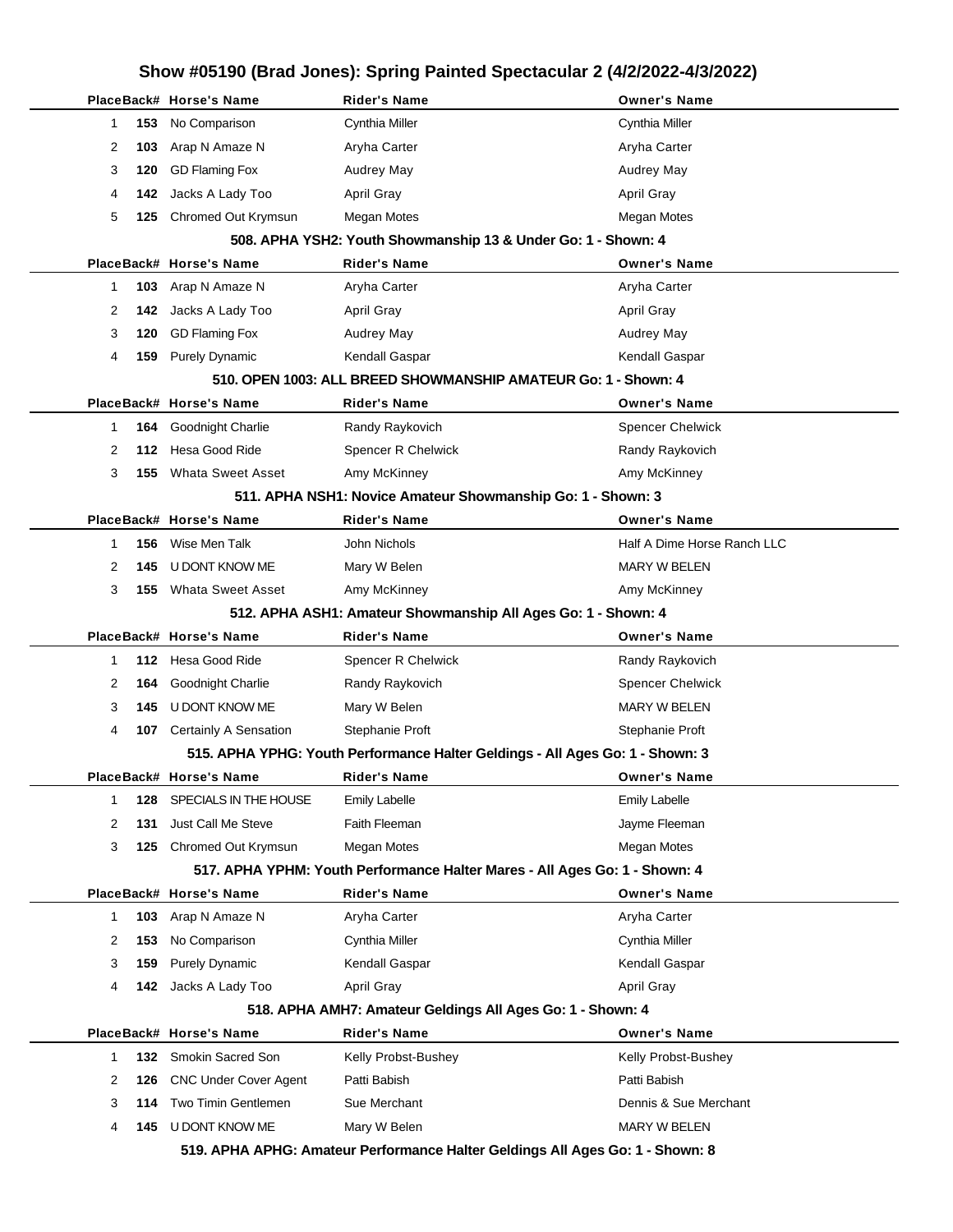|              | PlaceBack# Horse's Name                                                   | <b>Rider's Name</b>                                                               | <b>Owner's Name</b>            |  |  |  |
|--------------|---------------------------------------------------------------------------|-----------------------------------------------------------------------------------|--------------------------------|--|--|--|
| 111<br>1     | A Good Mechanic                                                           | <b>Sherri Rossmiller</b>                                                          | <b>Sherri Rossmiller</b>       |  |  |  |
| 2<br>112.    | Hesa Good Ride                                                            | Spencer R Chelwick                                                                | Randy Raykovich                |  |  |  |
| 3<br>110     | Factor In The Blues                                                       | Cathleen Hernandez                                                                | Cathleen Hernandez             |  |  |  |
| 4<br>107     | Certainly A Sensation                                                     | Stephanie Proft                                                                   | Stephanie Proft                |  |  |  |
| 5<br>102     | <b>Sensational Hotrod</b>                                                 | Mackenzie Dakin                                                                   | Mackenzie Dakin                |  |  |  |
| 6<br>154     | <b>Istylin Baby Blues</b>                                                 | <b>Destin Tonkin</b>                                                              | <b>Destin Tonkin</b>           |  |  |  |
| 7<br>156     | Wise Men Talk                                                             | John Nichols                                                                      | Half A Dime Horse Ranch LLC    |  |  |  |
|              |                                                                           | 520. APHA AMH4: Amateur Mares All Ages Go: 1 - Shown: 1                           |                                |  |  |  |
|              | PlaceBack# Horse's Name                                                   | <b>Rider's Name</b>                                                               | <b>Owner's Name</b>            |  |  |  |
| $\mathbf 1$  | <b>108</b> Shes One Hot Candy                                             | <b>Brian Alves</b>                                                                | <b>Brain &amp; Diane Alves</b> |  |  |  |
|              |                                                                           | 521. APHA APHM: Amateur Performance Halter Mares All Ages Go: 1 - Shown: 2        |                                |  |  |  |
|              | PlaceBack# Horse's Name                                                   | <b>Rider's Name</b>                                                               | <b>Owner's Name</b>            |  |  |  |
| 155<br>1     | <b>Whata Sweet Asset</b>                                                  | Amy McKinney                                                                      | Amy McKinney                   |  |  |  |
| 2<br>136     | Call It A Rap                                                             | Jessica Auger                                                                     | Jessica Auger                  |  |  |  |
|              |                                                                           | 527. APHA YOC: Youth Overo Color Class Go: 1 - Shown: 1                           |                                |  |  |  |
|              | PlaceBack# Horse's Name                                                   | <b>Rider's Name</b>                                                               | <b>Owner's Name</b>            |  |  |  |
| 1            | 125 Chromed Out Krymsun                                                   | Megan Motes                                                                       | <b>Megan Motes</b>             |  |  |  |
|              |                                                                           | 528. APHA AOC: Amateur Overo Color, One Year & Older & All Sexes Go: 1 - Shown: 3 |                                |  |  |  |
|              | PlaceBack# Horse's Name                                                   | <b>Rider's Name</b>                                                               | <b>Owner's Name</b>            |  |  |  |
| 136<br>1     | Call It A Rap                                                             | Jessica Auger                                                                     | Jessica Auger                  |  |  |  |
| 2<br>132     | Smokin Sacred Son                                                         | Kelly Probst-Bushey                                                               | Kelly Probst-Bushey            |  |  |  |
| 3            | 112 Hesa Good Ride                                                        | Spencer R Chelwick                                                                | Randy Raykovich                |  |  |  |
|              | 529. APHA OCC: Overo Color, One Year & Older & All Sexes Go: 1 - Shown: 5 |                                                                                   |                                |  |  |  |
|              |                                                                           |                                                                                   |                                |  |  |  |
|              | PlaceBack# Horse's Name                                                   | <b>Rider's Name</b>                                                               | <b>Owner's Name</b>            |  |  |  |
| 1<br>136     | Call It A Rap                                                             | Jessica Auger                                                                     | Jessica Auger                  |  |  |  |
| 2<br>132     | Smokin Sacred Son                                                         | Kelly Probst-Bushey                                                               | Kelly Probst-Bushey            |  |  |  |
| 3<br>133     | Hoos Reddy                                                                | Marianne Warland                                                                  | Marianne Warland               |  |  |  |
| 4<br>122     | CNC Sachay N Style                                                        | Daniel Thomas Mannion                                                             | <b>Cindy Polley</b>            |  |  |  |
| 5<br>112     | Hesa Good Ride                                                            | Spencer R Chelwick                                                                | Randy Raykovich                |  |  |  |
|              |                                                                           | 530. APHA YTC: Youth Tobiano Color Class Go: 1 - Shown: 1                         |                                |  |  |  |
|              | PlaceBack# Horse's Name                                                   | Rider's Name                                                                      | <b>Owner's Name</b>            |  |  |  |
| $\mathbf{1}$ | 159 Purely Dynamic                                                        | Kendall Gaspar                                                                    | Kendall Gaspar                 |  |  |  |
|              |                                                                           | 531. APHA ATC: Am Tobiano Color, One Year & Older & All Sexes Go: 1 - Shown: 3    |                                |  |  |  |
|              | PlaceBack# Horse's Name                                                   | <b>Rider's Name</b>                                                               | <b>Owner's Name</b>            |  |  |  |
| 1            | 114 Two Timin Gentlemen                                                   | Sue Merchant                                                                      | Dennis & Sue Merchant          |  |  |  |
| 2            | 117 Arapped In Black                                                      | <b>JERI-LOU BIGGS</b>                                                             | <b>JERI-LOU BIGGS</b>          |  |  |  |
| 3<br>101     | Heaven Sent A Star                                                        | Laura L Hamill                                                                    | Laura L Hamill                 |  |  |  |
|              |                                                                           | 532. APHA TCC: Tobiano Color, One Year & Older & All Sexes Go: 1 - Shown: 4       |                                |  |  |  |
|              | PlaceBack# Horse's Name                                                   | <b>Rider's Name</b>                                                               | <b>Owner's Name</b>            |  |  |  |
| 1<br>129     | Hot Rapt N Blazing                                                        | Michelle Hofmeister                                                               | <b>Robert Gullion</b>          |  |  |  |
| 2<br>114     | Two Timin Gentlemen                                                       | Sue Merchant                                                                      | Dennis & Sue Merchant          |  |  |  |
| 3            | 117 Arapped In Black                                                      | <b>JERI-LOU BIGGS</b>                                                             | <b>JERI-LOU BIGGS</b>          |  |  |  |
| 4<br>101     | Heaven Sent A Star                                                        | Laura L Hamill                                                                    | Laura L Hamill                 |  |  |  |
|              | PlaceBack# Horse's Name                                                   | 534, APHA HM3: 2 Yr Old Mares Go: 1 - Shown: 1<br>Rider's Name                    | <b>Owner's Name</b>            |  |  |  |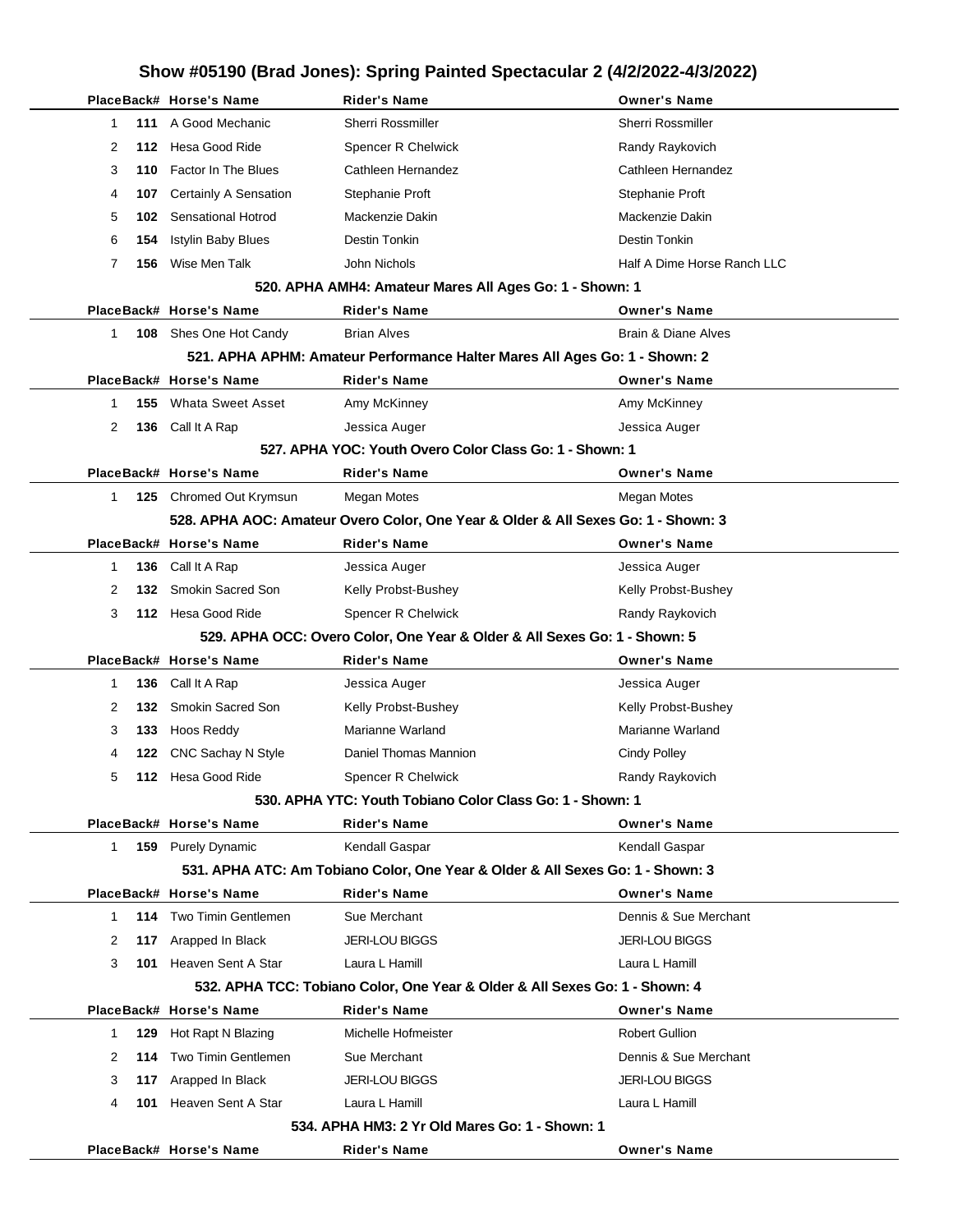| 1                                                                         |     | 122 CNC Sachay N Style        | Daniel Thomas Mannion                                                         | <b>Cindy Polley</b>             |  |  |
|---------------------------------------------------------------------------|-----|-------------------------------|-------------------------------------------------------------------------------|---------------------------------|--|--|
|                                                                           |     |                               | 536. APHA HM5: Aged Mares Go: 1 - Shown: 1                                    |                                 |  |  |
|                                                                           |     | PlaceBack# Horse's Name       | <b>Rider's Name</b>                                                           | <b>Owner's Name</b>             |  |  |
| 1                                                                         |     | 108 Shes One Hot Candy        | <b>Brian Alves</b>                                                            | Brain & Diane Alves             |  |  |
|                                                                           |     |                               | 544. APHA PHG1: Performance Halter, Geldings All Ages Go: 1 - Shown: 2        |                                 |  |  |
|                                                                           |     | PlaceBack# Horse's Name       | <b>Rider's Name</b>                                                           | <b>Owner's Name</b>             |  |  |
| 1                                                                         |     | 111 A Good Mechanic           | Mark Gilmore                                                                  | <b>Sherri Rossmiller</b>        |  |  |
| 2                                                                         |     | 112 Hesa Good Ride            | Spencer R Chelwick                                                            | Randy Raykovich                 |  |  |
|                                                                           |     |                               | 567. OPEN 1004: All Breed Walk Trot Hunter Under Saddle Open Go: 1 - Shown: 7 |                                 |  |  |
|                                                                           |     | PlaceBack# Horse's Name       | <b>Rider's Name</b>                                                           | <b>Owner's Name</b>             |  |  |
| 1                                                                         |     | 127 He Is A Thriller          | Maya Dias                                                                     | Maya Dias                       |  |  |
| 2                                                                         | 121 | Good And Thirsty              | Katie Rathburn                                                                | Katie Rathburn                  |  |  |
| 3                                                                         | 172 | Lazy In My Levis              | Kayla Larkin                                                                  | Kayla Larkin                    |  |  |
| 4                                                                         | 157 | JZA Im Spotless               | <b>Emily Gottschalk-Minners</b>                                               | <b>Emily Gottschalk-Minners</b> |  |  |
| 5                                                                         | 168 | RR I Told You So              | Jennifer Ann Pasquetti                                                        | Jennifer Pasquetti              |  |  |
| 6                                                                         | 118 | Pack N My Jacket              | <b>ASHLEY LIGHTFOOT</b>                                                       | <b>ASHLEY LIGHTFOOT</b>         |  |  |
| 7                                                                         |     | 120 GD Flaming Fox            | <b>Audrey May</b>                                                             | <b>Audrey May</b>               |  |  |
|                                                                           |     |                               | 570. APHA AWT5: Amateur Walk Trot Hunter Under Saddle Go: 1 - Shown: 3        |                                 |  |  |
|                                                                           |     | PlaceBack# Horse's Name       | <b>Rider's Name</b>                                                           | <b>Owner's Name</b>             |  |  |
| 1                                                                         | 144 | Its Bo Time                   | Lisa Seccomb                                                                  | Lisa Seccomb                    |  |  |
| 2                                                                         | 136 | Call It A Rap                 | Jessica Auger                                                                 | Jessica Auger                   |  |  |
| 3                                                                         |     | <b>102</b> Sensational Hotrod | Mackenzie Dakin                                                               | Mackenzie Dakin                 |  |  |
| 571. OPEN 1005: ALL BREED YOUTH HUNTER UNDER SADDLE 18&u Go: 1 - Shown: 3 |     |                               |                                                                               |                                 |  |  |
|                                                                           |     | PlaceBack# Horse's Name       | <b>Rider's Name</b>                                                           | <b>Owner's Name</b>             |  |  |
| 1                                                                         |     | 127 He Is A Thriller          | Maya Dias                                                                     | Maya Dias                       |  |  |
| 2                                                                         | 121 | <b>Good And Thirsty</b>       | Katie Rathburn                                                                | Katie Rathburn                  |  |  |
| 3                                                                         | 125 | Chromed Out Krymsun           | <b>Megan Motes</b>                                                            | <b>Megan Motes</b>              |  |  |
|                                                                           |     |                               | 572. APHA VBH1: Novice Youth Hunter Under Saddle Go: 1 - Shown: 5             |                                 |  |  |
|                                                                           |     | PlaceBack# Horse's Name       | <b>Rider's Name</b>                                                           | <b>Owner's Name</b>             |  |  |
|                                                                           |     | 153 No Comparison             | Cynthia Miller                                                                | Cynthia Miller                  |  |  |
| 2                                                                         | 120 | <b>GD Flaming Fox</b>         | <b>Audrey May</b>                                                             | <b>Audrey May</b>               |  |  |
| 3                                                                         | 125 | Chromed Out Krymsun           | Megan Motes                                                                   | <b>Megan Motes</b>              |  |  |
| 4                                                                         | 103 | Arap N Amaze N                | Aryha Carter                                                                  | Aryha Carter                    |  |  |
| 5                                                                         | 142 | Jacks A Lady Too              | April Gray                                                                    | April Gray                      |  |  |
|                                                                           |     |                               | 573. APHA YBH2: Youth Hunter Under Saddle 13 & Under Go: 1 - Shown: 4         |                                 |  |  |
|                                                                           |     | PlaceBack# Horse's Name       | <b>Rider's Name</b>                                                           | <b>Owner's Name</b>             |  |  |
| 1                                                                         | 159 | <b>Purely Dynamic</b>         | Kendall Gaspar                                                                | Kendall Gaspar                  |  |  |
| 2                                                                         | 120 | <b>GD Flaming Fox</b>         | Audrey May                                                                    | Audrey May                      |  |  |
| 3                                                                         | 103 | Arap N Amaze N                | Aryha Carter                                                                  | Aryha Carter                    |  |  |
| 4                                                                         | 142 | Jacks A Lady Too              | April Gray                                                                    | April Gray                      |  |  |
|                                                                           |     |                               | 575. OPEN 1006: ALL BREED AMATEUR HUNTER UNDER SADDLE Go: 1 - Shown: 3        |                                 |  |  |
|                                                                           |     | PlaceBack# Horse's Name       | <b>Rider's Name</b>                                                           | <b>Owner's Name</b>             |  |  |
| 1                                                                         | 157 | JZA Im Spotless               | <b>Emily Gottschalk-Minners</b>                                               | <b>Emily Gottschalk-Minners</b> |  |  |
| 2                                                                         | 172 | Lazy In My Levis              | Kayla Larkin                                                                  | Kayla Larkin                    |  |  |
|                                                                           |     |                               |                                                                               |                                 |  |  |
| 3                                                                         | 168 | RR I Told You So              | Jennifer Ann Pasquetti                                                        | Jennifer Pasquetti              |  |  |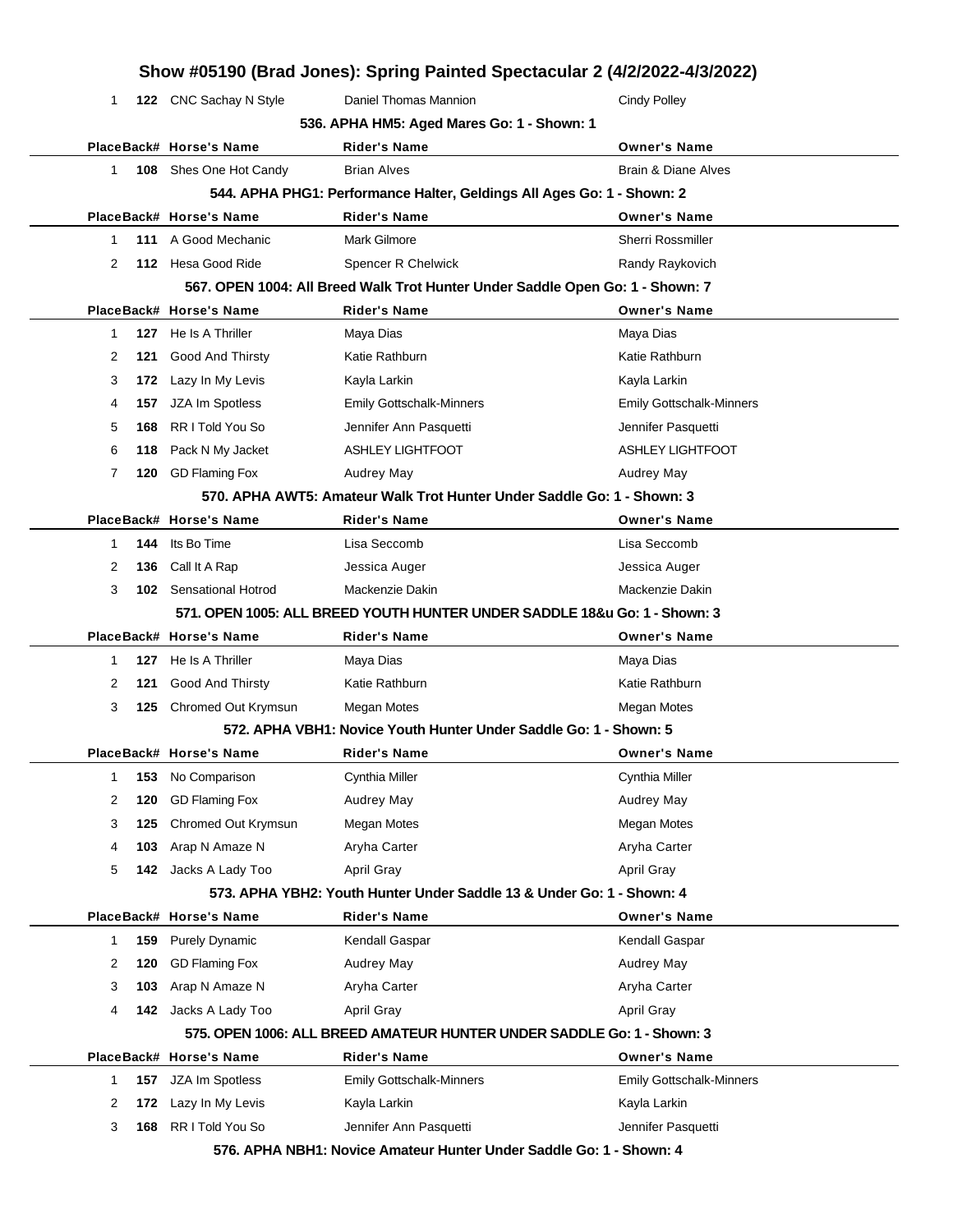|   |     | PlaceBack# Horse's Name     | Rider's Name                                                            | <b>Owner's Name</b>         |
|---|-----|-----------------------------|-------------------------------------------------------------------------|-----------------------------|
| 1 | 138 | <b>Especially Fancy</b>     | Dakota King                                                             | Deneen King                 |
| 2 | 123 | LUCKY IN HOLLYWOOD          | <b>TONI RAYKOVICH</b>                                                   | TONI RAYKOVICH              |
| 3 | 145 | U DONT KNOW ME              | Mary W Belen                                                            | <b>MARY W BELEN</b>         |
| 4 | 156 | Wise Men Talk               | John Nichols                                                            | Half A Dime Horse Ranch LLC |
|   |     |                             | 577, APHA ABH1: Amateur Hunter Under Saddle Go: 1 - Shown: 3            |                             |
|   |     | PlaceBack# Horse's Name     | <b>Rider's Name</b>                                                     | <b>Owner's Name</b>         |
| 1 |     | 123 LUCKY IN HOLLYWOOD      | <b>TONI RAYKOVICH</b>                                                   | TONI RAYKOVICH              |
| 2 | 107 | Certainly A Sensation       | Stephanie Proft                                                         | Stephanie Proft             |
| 3 |     | 114 Two Timin Gentlemen     | Sue Merchant                                                            | Dennis & Sue Merchant       |
|   |     |                             | 579. OPEN 1007: ALL BREED OPEN HUNTER UNDER SADDLE Go: 1 - Shown: 3     |                             |
|   |     | PlaceBack# Horse's Name     | <b>Rider's Name</b>                                                     | <b>Owner's Name</b>         |
| 1 |     | 127 He Is A Thriller        | Maya Dias                                                               | Maya Dias                   |
| 2 | 168 | RR I Told You So            | Jennifer Ann Pasquetti                                                  | Jennifer Pasquetti          |
| 3 |     | 172 Lazy In My Levis        | Kayla Larkin                                                            | Kayla Larkin                |
|   |     |                             | 580. APHA GHU: Green Hunter Under Saddle All Ages Go: 1 - Shown: 3      |                             |
|   |     | PlaceBack# Horse's Name     | <b>Rider's Name</b>                                                     | <b>Owner's Name</b>         |
| 1 | 144 | Its Bo Time                 | Meaghan Gilmore                                                         | Lisa Seccomb                |
| 2 | 110 | Factor In The Blues         | Anthony Wilson                                                          | Cathleen Hernandez          |
| 3 |     | 113 Im Ultra Fancy          | Danette Hartman                                                         | Philip And Danette HARTMAN  |
|   |     |                             | 582, APHA BPH5: 3 Yr Old Hunter Under Saddle Go: 1 - Shown: 3           |                             |
|   |     | PlaceBack# Horse's Name     | Rider's Name                                                            | <b>Owner's Name</b>         |
| 1 |     | 110 Factor In The Blues     | Anthony Wilson                                                          | Cathleen Hernandez          |
| 2 |     | 113 Im Ultra Fancy          | Danette Hartman                                                         | Philip And Danette HARTMAN  |
| 3 | 154 | <b>Istylin Baby Blues</b>   | Meaghan Gilmore                                                         | Destin Tonkin               |
|   |     |                             | 584. APHA BPH3: Sr Hunter Under Saddle Go: 1 - Shown: 3                 |                             |
|   |     | PlaceBack# Horse's Name     | Rider's Name                                                            | <b>Owner's Name</b>         |
| 1 | 123 | LUCKY IN HOLLYWOOD          | <b>TONI RAYKOVICH</b>                                                   | TONI RAYKOVICH              |
| 2 |     | 138 Especially Fancy        | Anthony Wilson                                                          | Deneen King                 |
| 3 |     | 133 Hoos Reddy              | Marianne Warland                                                        | Marianne Warland            |
|   |     |                             | 585. OPEN 954: ALL Breed W/T Hunt Seat Eq Open Go: 1 - Shown: 3         |                             |
|   |     | PlaceBack# Horse's Name     | <b>Rider's Name</b>                                                     | <b>Owner's Name</b>         |
| 1 | 127 | He Is A Thriller            | Maya Dias                                                               | Maya Dias                   |
| 2 | 120 | <b>GD Flaming Fox</b>       | Audrey May                                                              | Audrey May                  |
| 3 |     | 172 Lazy In My Levis        | Kayla Larkin                                                            | Kayla Larkin                |
|   |     |                             | 588. APHA AWT6: Amateur Walk Trot Hunt Seat Equitation Go: 1 - Shown: 1 |                             |
|   |     | PlaceBack# Horse's Name     | <b>Rider's Name</b>                                                     | <b>Owner's Name</b>         |
| 1 |     | 102 Sensational Hotrod      | Mackenzie Dakin                                                         | Mackenzie Dakin             |
|   |     |                             | 589. OPEN 11155: All Breed Youth Hunt Seat Eq Go: 1 - Shown: 1          |                             |
|   |     | PlaceBack# Horse's Name     | Rider's Name                                                            | <b>Owner's Name</b>         |
| 1 |     | <b>127</b> He Is A Thriller | Maya Dias                                                               | Maya Dias                   |
|   |     |                             | 590. APHA VEE1: Novice Youth Hunt Seat Equitation Go: 1 - Shown: 5      |                             |
|   |     | PlaceBack# Horse's Name     | Rider's Name                                                            | <b>Owner's Name</b>         |
| 1 | 103 | Arap N Amaze N              | Aryha Carter                                                            | Aryha Carter                |
| 2 | 142 | Jacks A Lady Too            | <b>April Gray</b>                                                       | <b>April Gray</b>           |
| 3 |     | 125 Chromed Out Krymsun     | Megan Motes                                                             | Megan Motes                 |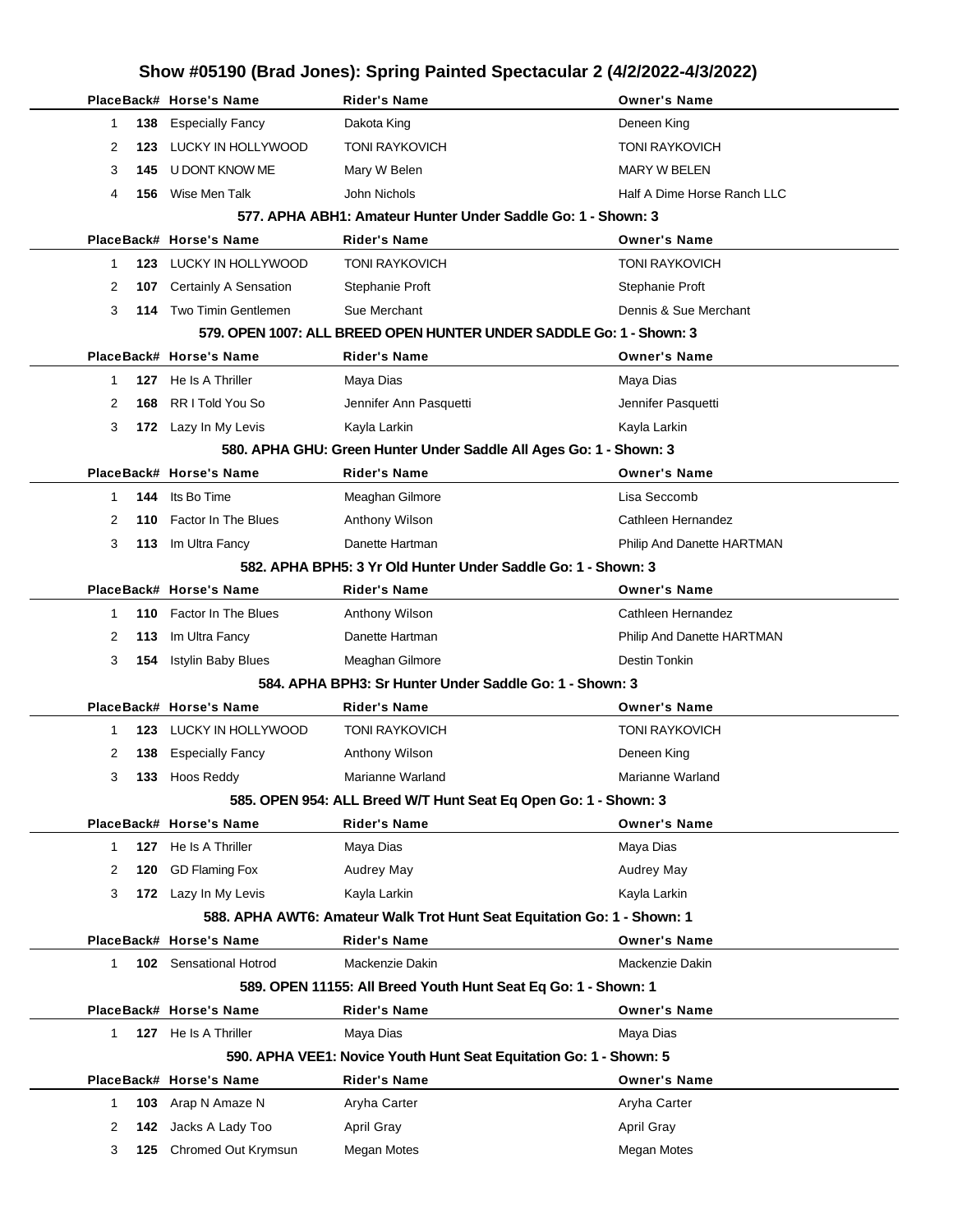|   | Show #05190 (Brad Jones): Spring Painted Spectacular 2 (4/2/2022-4/3/2022) |                           |                                                                        |                         |  |
|---|----------------------------------------------------------------------------|---------------------------|------------------------------------------------------------------------|-------------------------|--|
| 4 | 153                                                                        | No Comparison             | Cynthia Miller                                                         | Cynthia Miller          |  |
| 5 | 120                                                                        | GD Flaming Fox            | Audrey May                                                             | Audrey May              |  |
|   |                                                                            |                           | 591. APHA YEE2: Youth Hunt Seat Equitation 13 & Under Go: 1 - Shown: 2 |                         |  |
|   |                                                                            | PlaceBack# Horse's Name   | Rider's Name                                                           | <b>Owner's Name</b>     |  |
| 1 | 159                                                                        | <b>Purely Dynamic</b>     | Kendall Gaspar                                                         | Kendall Gaspar          |  |
| 2 | 120                                                                        | GD Flaming Fox            | Audrey May                                                             | Audrey May              |  |
|   |                                                                            |                           | 593. OPEN 1010: ALL BREED AMATEUR HUNT SEAT EQ Go: 1 - Shown: 1        |                         |  |
|   |                                                                            | PlaceBack# Horse's Name   | <b>Rider's Name</b>                                                    | <b>Owner's Name</b>     |  |
| 1 |                                                                            | 123 LUCKY IN HOLLYWOOD    | <b>TONI RAYKOVICH</b>                                                  | <b>TONI RAYKOVICH</b>   |  |
|   |                                                                            |                           | 594. APHA NHS1: Novice Amateur Hunt Seat Equitation Go: 1 - Shown: 3   |                         |  |
|   |                                                                            | PlaceBack# Horse's Name   | <b>Rider's Name</b>                                                    | <b>Owner's Name</b>     |  |
| 1 | 145                                                                        | U DONT KNOW ME            | Mary W Belen                                                           | <b>MARY W BELEN</b>     |  |
| 2 | 123                                                                        | LUCKY IN HOLLYWOOD        | <b>TONI RAYKOVICH</b>                                                  | <b>TONI RAYKOVICH</b>   |  |
| 3 |                                                                            | 107 Certainly A Sensation | Stephanie Proft                                                        | Stephanie Proft         |  |
|   |                                                                            |                           | 595. APHA AHS1: Amateur Hunt Seat Equitation All Ages Go: 1 - Shown: 3 |                         |  |
|   |                                                                            | PlaceBack# Horse's Name   | <b>Rider's Name</b>                                                    | <b>Owner's Name</b>     |  |
| 1 |                                                                            | 114 Two Timin Gentlemen   | Sue Merchant                                                           | Dennis & Sue Merchant   |  |
| 2 | 123                                                                        | LUCKY IN HOLLYWOOD        | <b>TONI RAYKOVICH</b>                                                  | <b>TONI RAYKOVICH</b>   |  |
|   |                                                                            |                           | 3221. APHA TRL1: Trail All Ages Go: 1 - Shown: 9                       |                         |  |
|   |                                                                            | PlaceBack# Horse's Name   | <b>Rider's Name</b>                                                    | <b>Owner's Name</b>     |  |
| 1 | 158                                                                        | <b>All Star Sensation</b> | Karen Qualls                                                           | Wendy Hull              |  |
| 2 | 117                                                                        | Arapped In Black          | <b>JERI-LOU BIGGS</b>                                                  | <b>JERI-LOU BIGGS</b>   |  |
| 3 | 150                                                                        | <b>Faith Is Certain</b>   | Karen Qualls                                                           | Shelley Lynn Tuma       |  |
| 4 | 114                                                                        | Two Timin Gentlemen       | <b>ASHLEY M MERCHANT</b>                                               | Dennis & Sue Merchant   |  |
| 5 | 165                                                                        | Call Him Sensational      | Karen Qualls                                                           | Linda Taylor            |  |
| 6 | 164                                                                        | Goodnight Charlie         | Karen Qualls                                                           | <b>Spencer Chelwick</b> |  |
| 7 |                                                                            | 112 Hesa Good Ride        | Spencer R Chelwick                                                     | Randy Raykovich         |  |
|   |                                                                            |                           | 5151. APHA YGCG: Youth Grand Champion Gelding Go: 1 - Shown: 2         |                         |  |
|   |                                                                            | PlaceBack# Horse's Name   | Rider's Name                                                           | Owner's Name            |  |
| 1 |                                                                            | 128 SPECIALS IN THE HOUSE | <b>Emily Labelle</b>                                                   | <b>Emily Labelle</b>    |  |
|   |                                                                            |                           | 5152. APHA YRCG: Youth Reserve Champion Gelding Go: 1 - Shown: 3       |                         |  |
|   |                                                                            | PlaceBack# Horse's Name   | <b>Rider's Name</b>                                                    | <b>Owner's Name</b>     |  |
|   | 131<br>1.                                                                  | Just Call Me Steve        | Faith Fleeman                                                          | Jayme Fleeman           |  |
|   |                                                                            |                           | 5171. APHA YGCM: Youth Grand Champion Mare Go: 1 - Shown: 1            |                         |  |
|   |                                                                            | PlaceBack# Horse's Name   | <b>Rider's Name</b>                                                    | <b>Owner's Name</b>     |  |
|   | 1.                                                                         | 103 Arap N Amaze N        | Aryha Carter                                                           | Aryha Carter            |  |
|   |                                                                            |                           | 5172. APHA YRCM: Youth Reserve Champion Mare Go: 1 - Shown: 2          |                         |  |
|   |                                                                            | PlaceBack# Horse's Name   | Rider's Name                                                           | <b>Owner's Name</b>     |  |
|   | $\mathbf{1}$                                                               | 153 No Comparison         | Cynthia Miller                                                         | Cynthia Miller          |  |
|   |                                                                            |                           | 5191. APHA AGCG: Amateur Grand Champion Gelding Go: 1 - Shown: 4       |                         |  |
|   |                                                                            | PlaceBack# Horse's Name   | <b>Rider's Name</b>                                                    | <b>Owner's Name</b>     |  |
|   | 1.                                                                         | 132 Smokin Sacred Son     | Kelly Probst-Bushey                                                    | Kelly Probst-Bushey     |  |
|   |                                                                            |                           | 5192. APHA ARCG: Amateur Reserve Champion Gelding Go: 1 - Shown: 6     |                         |  |
|   |                                                                            | PlaceBack# Horse's Name   | <b>Rider's Name</b>                                                    | <b>Owner's Name</b>     |  |
|   | 1.                                                                         | 111 A Good Mechanic       | Sherri Rossmiller                                                      | Sherri Rossmiller       |  |

**5211. APHA AGCM: Amateur Grand Champion Mare Go: 1 - Shown: 3**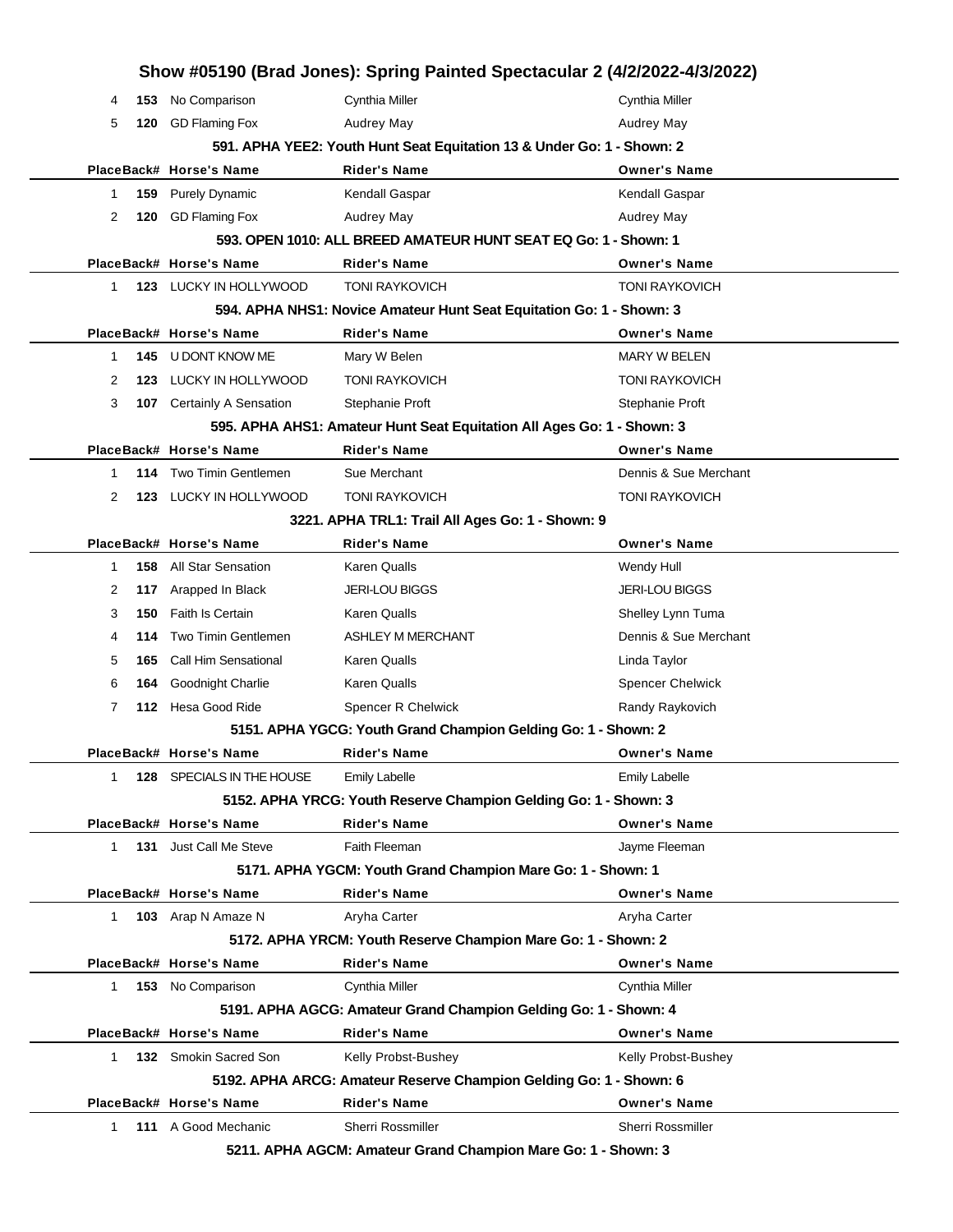| Show #05190 (Brad Jones): Spring Painted Spectacular 2 (4/2/2022-4/3/2022) |     |                               |                                                                 |                                |  |  |
|----------------------------------------------------------------------------|-----|-------------------------------|-----------------------------------------------------------------|--------------------------------|--|--|
|                                                                            |     | PlaceBack# Horse's Name       | <b>Rider's Name</b>                                             | <b>Owner's Name</b>            |  |  |
| 1.                                                                         |     | <b>108</b> Shes One Hot Candy | <b>Brian Alves</b>                                              | <b>Brain &amp; Diane Alves</b> |  |  |
|                                                                            |     |                               | 5212. APHA ARCM: Amateur Reserve Champion Mare Go: 1 - Shown: 7 |                                |  |  |
|                                                                            |     | PlaceBack# Horse's Name       | <b>Rider's Name</b>                                             | <b>Owner's Name</b>            |  |  |
| 1                                                                          | 155 | <b>Whata Sweet Asset</b>      | Amy McKinney                                                    | Amy McKinney                   |  |  |
|                                                                            |     |                               | 5371. APHA AGC2: Grand Champion Mare Go: 1 - Shown: 2           |                                |  |  |
|                                                                            |     | PlaceBack# Horse's Name       | <b>Rider's Name</b>                                             | <b>Owner's Name</b>            |  |  |
| 1                                                                          |     | 122 CNC Sachay N Style        | Daniel Thomas Mannion                                           | Cindy Polley                   |  |  |
|                                                                            |     |                               | 5372. APHA ARC2: Reserve Champion Mare Go: 1 - Shown: 2         |                                |  |  |
|                                                                            |     | PlaceBack# Horse's Name       | <b>Rider's Name</b>                                             | <b>Owner's Name</b>            |  |  |
| 1                                                                          |     | 108 Shes One Hot Candy        | <b>Brian Alves</b>                                              | Brain & Diane Alves            |  |  |
|                                                                            |     |                               | 5431. APHA HG9: 3 Yr Old & Aged Geldings Go: 1 - Shown: 3       |                                |  |  |
|                                                                            |     | PlaceBack# Horse's Name       | <b>Rider's Name</b>                                             | <b>Owner's Name</b>            |  |  |
| 1                                                                          |     | 132 Smokin Sacred Son         | Kelly Probst-Bushey                                             | Kelly Probst-Bushey            |  |  |
| 2                                                                          | 110 | Factor In The Blues           | Cathleen Hernandez                                              | Cathleen Hernandez             |  |  |
| 3                                                                          |     | 114 Two Timin Gentlemen       | Sue Merchant                                                    | Dennis & Sue Merchant          |  |  |
| 5441. APHA AGC3: Grand Champion Gelding Go: 1 - Shown: 2                   |     |                               |                                                                 |                                |  |  |
|                                                                            |     | PlaceBack# Horse's Name       | <b>Rider's Name</b>                                             | <b>Owner's Name</b>            |  |  |
| $\mathbf{1}$                                                               |     | 132 Smokin Sacred Son         | Kelly Probst-Bushey                                             | Kelly Probst-Bushey            |  |  |
|                                                                            |     |                               | 5442. APHA ARC3: Reserve Champion Gelding Go: 1 - Shown: 4      |                                |  |  |
|                                                                            |     | PlaceBack# Horse's Name       | <b>Rider's Name</b>                                             | <b>Owner's Name</b>            |  |  |
| 1                                                                          |     | 111 A Good Mechanic           | <b>Mark Gilmore</b>                                             | <b>Sherri Rossmiller</b>       |  |  |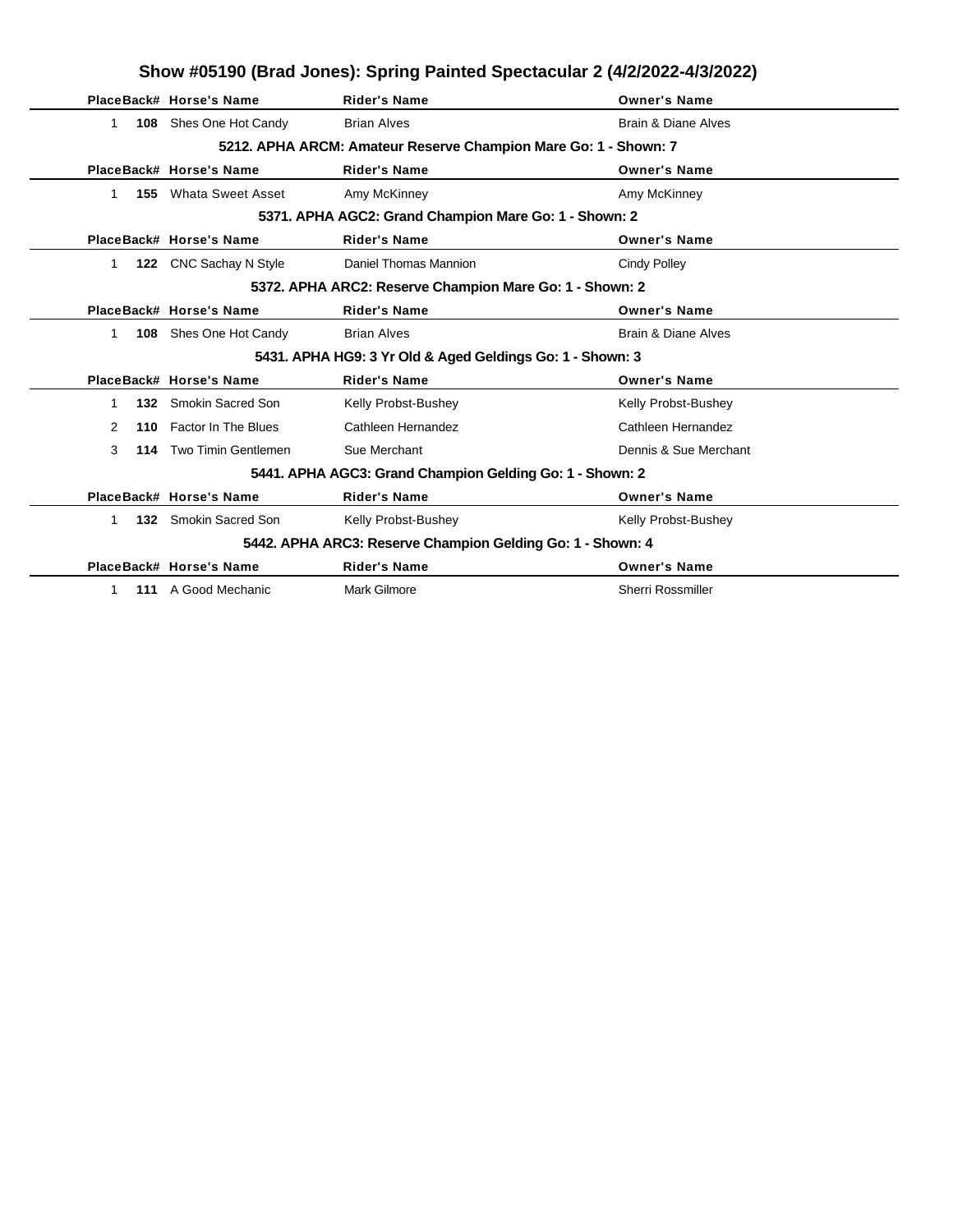## **Show #05191 (Jan Larsen): Spring Painted Spectacular 2 (4/2/2022-4/3/2022)**

|              |                                                               | PlaceBack# Horse's Name      | <b>Rider's Name</b>                                         | <b>Owner's Name</b>             |  |  |  |  |
|--------------|---------------------------------------------------------------|------------------------------|-------------------------------------------------------------|---------------------------------|--|--|--|--|
| 1            | 143                                                           | <b>Tats Classical Rhythm</b> | Judy Mcnabb                                                 | Judy Mcnabb                     |  |  |  |  |
| 2            | 148                                                           | Willy Oh Wont He             | Laura Rae Kellejian                                         | Ashley Lynn Hickel              |  |  |  |  |
| 3            | 149                                                           | Yolo Jersey                  | Sara Curtis                                                 | Sara Curtis                     |  |  |  |  |
| 4            | 101                                                           | Heaven Sent A Star           | Laura L Hamill                                              | Laura L Hamill                  |  |  |  |  |
| 5            | 147                                                           | Ima Big Impulse              | Kelsey Robles                                               | Laura Rae Kellejian             |  |  |  |  |
| 6            | 157                                                           | JZA Im Spotless              | <b>Emily Gottschalk-Minners</b>                             | <b>Emily Gottschalk-Minners</b> |  |  |  |  |
| 7            |                                                               | 121 Good And Thirsty         | Katie Rathburn                                              | Katie Rathburn                  |  |  |  |  |
|              |                                                               |                              | 307. APHA WT04: Youth Walk Trot Trail Go: 1 - Shown: 1      |                                 |  |  |  |  |
|              |                                                               | PlaceBack# Horse's Name      | <b>Rider's Name</b>                                         | <b>Owner's Name</b>             |  |  |  |  |
| $\mathbf{1}$ | 128                                                           | SPECIALS IN THE HOUSE        | <b>Emily Labelle</b>                                        | <b>Emily Labelle</b>            |  |  |  |  |
|              |                                                               |                              | 308. APHA WT14: APHA Youth W/T Trail 11-18 Go: 1 - Shown: 1 |                                 |  |  |  |  |
|              |                                                               | PlaceBack# Horse's Name      | <b>Rider's Name</b>                                         | <b>Owner's Name</b>             |  |  |  |  |
| 1            |                                                               | 131 Just Call Me Steve       | Faith Fleeman                                               | Jayme Fleeman                   |  |  |  |  |
|              |                                                               |                              | 309. APHA AWT4: Amateur Walk Trot Trail Go: 1 - Shown: 5    |                                 |  |  |  |  |
|              |                                                               | PlaceBack# Horse's Name      | <b>Rider's Name</b>                                         | <b>Owner's Name</b>             |  |  |  |  |
| $\mathbf 1$  | 143                                                           | <b>Tats Classical Rhythm</b> | Judy Mcnabb                                                 | Judy Mcnabb                     |  |  |  |  |
| 2            | 101                                                           | Heaven Sent A Star           | Laura L Hamill                                              | Laura L Hamill                  |  |  |  |  |
| 3            | 136                                                           | Call It A Rap                | Jessica Auger                                               | Jessica Auger                   |  |  |  |  |
| 4            | 111                                                           | A Good Mechanic              | <b>Sherri Rossmiller</b>                                    | <b>Sherri Rossmiller</b>        |  |  |  |  |
| 5            | 146                                                           | <b>Sensational Satinrose</b> | Toni Dalluge                                                | <b>Toni Dalluge</b>             |  |  |  |  |
|              | 310, OPEN 1013: All Breed Youth Trail 18 & U Go: 1 - Shown: 2 |                              |                                                             |                                 |  |  |  |  |
|              |                                                               | PlaceBack# Horse's Name      | <b>Rider's Name</b>                                         | <b>Owner's Name</b>             |  |  |  |  |
| 1            | 147                                                           | Ima Big Impulse              | Kelsey Robles                                               | Laura Rae Kellejian             |  |  |  |  |
| 2            | 121                                                           | <b>Good And Thirsty</b>      | Katie Rathburn                                              | Katie Rathburn                  |  |  |  |  |
|              |                                                               |                              | 311. APHA VT1: Novice Youth Trail Go: 1 - Shown: 3          |                                 |  |  |  |  |
|              |                                                               | PlaceBack# Horse's Name      | <b>Rider's Name</b>                                         | <b>Owner's Name</b>             |  |  |  |  |
| 1            | 120                                                           | <b>GD Flaming Fox</b>        | Audrey May                                                  | <b>Audrey May</b>               |  |  |  |  |
| 2            | 103                                                           | Arap N Amaze N               | Aryha Carter                                                | Aryha Carter                    |  |  |  |  |
| 3            | 153                                                           | No Comparison                | Cynthia Miller                                              | Cynthia Miller                  |  |  |  |  |
|              |                                                               |                              | 312. APHA YT2: Youth Trail 13 & Under Go: 1 - Shown: 2      |                                 |  |  |  |  |
|              |                                                               | PlaceBack# Horse's Name      | <b>Rider's Name</b>                                         | <b>Owner's Name</b>             |  |  |  |  |
| $\mathbf{1}$ | 120                                                           | <b>GD Flaming Fox</b>        | <b>Audrey May</b>                                           | Audrey May                      |  |  |  |  |
|              |                                                               |                              | 314, OPEN 1014: All Breed Amateur Trail Go: 1 - Shown: 6    |                                 |  |  |  |  |
|              |                                                               | PlaceBack# Horse's Name      | <b>Rider's Name</b>                                         | <b>Owner's Name</b>             |  |  |  |  |
| 1            | 123                                                           | LUCKY IN HOLLYWOOD           | <b>TONI RAYKOVICH</b>                                       | <b>TONI RAYKOVICH</b>           |  |  |  |  |
| 2            | 176                                                           | Assign Of True Love          | Linda Sherman                                               | Linda Sherman                   |  |  |  |  |
| 3            | 160                                                           | Mz Congeniality              | Ronnette Nielsen                                            | Ronnette Nielsen                |  |  |  |  |
| 4            | 148                                                           | Willy Oh Wont He             | Laura Rae Kellejian                                         | Ashley Lynn Hickel              |  |  |  |  |
| 5            | 149                                                           | Yolo Jersey                  | Sara Curtis                                                 | Sara Curtis                     |  |  |  |  |
| 6            | 115                                                           | <b>PTF Mexicali Rose</b>     | Jeanette Carey                                              | Jeanette Carey                  |  |  |  |  |
|              |                                                               |                              | 315. APHA NT1: Novice Amateur Trail Go: 1 - Shown: 5        |                                 |  |  |  |  |
|              |                                                               | PlaceBack# Horse's Name      | <b>Rider's Name</b>                                         | <b>Owner's Name</b>             |  |  |  |  |
| 1            | 156                                                           | Wise Men Talk                | John Nichols                                                | Half A Dime Horse Ranch LLC     |  |  |  |  |
| 2            | 137                                                           | Gotta Get Impulsive          | Gibson Reid                                                 | Gibson Reid                     |  |  |  |  |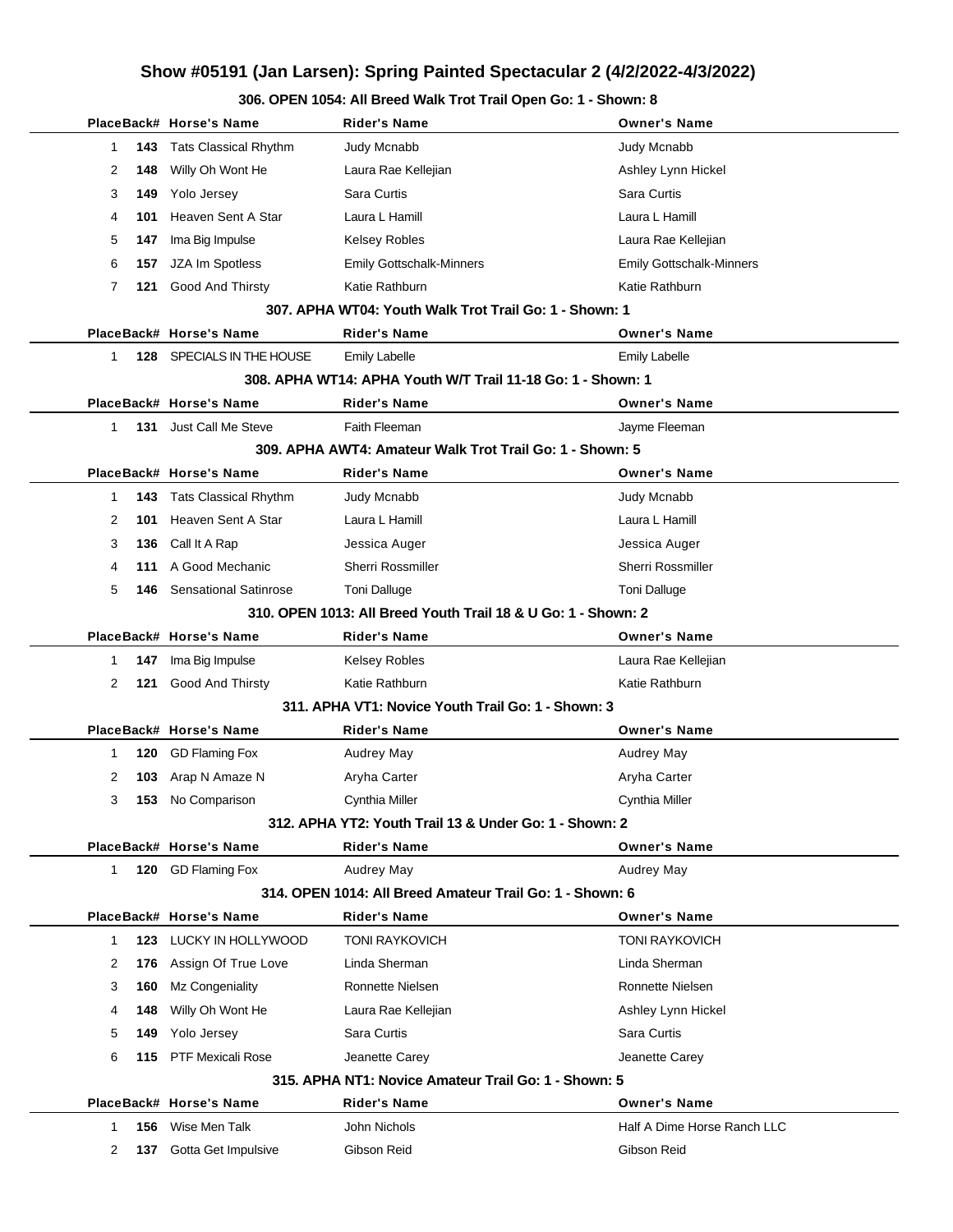|    |     |                                |                                                                            | Show #05191 (Jan Larsen): Spring Painted Spectacular 2 (4/2/2022-4/3/2022) |
|----|-----|--------------------------------|----------------------------------------------------------------------------|----------------------------------------------------------------------------|
| 3  |     | 107 Certainly A Sensation      | Stephanie Proft                                                            | Stephanie Proft                                                            |
| 4  | 115 | <b>PTF Mexicali Rose</b>       | Jeanette Carey                                                             | Jeanette Carey                                                             |
| 5  | 145 | U DONT KNOW ME                 | Mary W Belen                                                               | <b>MARY W BELEN</b>                                                        |
|    |     |                                | 316. APHA AT1: Amateur Trail All Ages Go: 1 - Shown: 8                     |                                                                            |
|    |     | PlaceBack# Horse's Name        | <b>Rider's Name</b>                                                        | <b>Owner's Name</b>                                                        |
| 1  | 117 | Arapped In Black               | <b>JERI-LOU BIGGS</b>                                                      | <b>JERI-LOU BIGGS</b>                                                      |
| 2  | 123 | LUCKY IN HOLLYWOOD             | <b>TONI RAYKOVICH</b>                                                      | <b>TONI RAYKOVICH</b>                                                      |
| 3  | 114 | Two Timin Gentlemen            | Sue Merchant                                                               | Dennis & Sue Merchant                                                      |
| 4  | 145 | U DONT KNOW ME                 | Mary W Belen                                                               | <b>MARY W BELEN</b>                                                        |
| 5  | 124 | Who Sez                        | Barbara Messinger                                                          | Barbara Messinger                                                          |
| 6  | 107 | <b>Certainly A Sensation</b>   | Stephanie Proft                                                            | Stephanie Proft                                                            |
| 7  |     | 112 Hesa Good Ride             | Spencer R Chelwick                                                         | Randy Raykovich                                                            |
|    |     |                                | 318. OPEN 1015: All Breed Open Trail Go: 1 - Shown: 4                      |                                                                            |
|    |     | PlaceBack# Horse's Name        | <b>Rider's Name</b>                                                        | <b>Owner's Name</b>                                                        |
| 1  | 171 | Get Your Shine On              | Danette Hartman                                                            | Marisa Brooke                                                              |
| 2  | 160 | Mz Congeniality                | Ronnette Nielsen                                                           | Ronnette Nielsen                                                           |
| 3  | 148 | Willy Oh Wont He               | Laura Rae Kellejian                                                        | Ashley Lynn Hickel                                                         |
| 4  |     | 176 Assign Of True Love        | Linda Sherman                                                              | Linda Sherman                                                              |
|    |     |                                | 319. APHA GTR: Green Trail All Ages Go: 1 - Shown: 6                       |                                                                            |
|    |     | PlaceBack# Horse's Name        | <b>Rider's Name</b>                                                        | <b>Owner's Name</b>                                                        |
| 1  | 143 | Tats Classical Rhythm          | Judy Mcnabb                                                                | Judy Mcnabb                                                                |
| 2  | 174 | <b>Suddenly Perfect</b>        | <b>BOBBIE EMMONS</b>                                                       | <b>Christine Harrison</b>                                                  |
| 3  | 156 | Wise Men Talk                  | <b>BOBBIE EMMONS</b>                                                       | Half A Dime Horse Ranch LLC                                                |
| 4  | 111 | A Good Mechanic                | Mark Gilmore                                                               | Sherri Rossmiller                                                          |
| 5  |     | 105 A Real Creation            | Anthony Wilson                                                             | Sheila Beckett                                                             |
|    |     |                                | 336. OPEN 1016: All Breed Walk Jog Western Pleasure Open Go: 1 - Shown: 12 |                                                                            |
|    |     | PlaceBack# Horse's Name        | <b>Rider's Name</b>                                                        | <b>Owner's Name</b>                                                        |
| 1  | 148 | Willy Oh Wont He               | Laura Rae Kellejian                                                        | Ashley Lynn Hickel                                                         |
| 2  |     | <b>179</b> Shezlopinlikeitshot | Kristina Crosby                                                            | Kristina Crosby                                                            |
| 3  | 178 | Im Xcited To B Invited         | Alexis Miller                                                              | John Pasquetti                                                             |
| 4  | 157 | JZA Im Spotless                | <b>Emily Gottschalk-Minners</b>                                            | <b>Emily Gottschalk-Minners</b>                                            |
| 5  | 168 | RR I Told You So               | Jacqueline Landeene                                                        | Jennifer Pasquetti                                                         |
| 6  | 121 | <b>Good And Thirsty</b>        | Katie Rathburn                                                             | Katie Rathburn                                                             |
| 7  | 171 | Get Your Shine On              | Danette Hartman                                                            | Marisa Brooke                                                              |
|    |     |                                | 337. APHA WT02: Youth Walk Trot Western Pleasure Go: 1 - Shown: 1          |                                                                            |
|    |     | PlaceBack# Horse's Name        | <b>Rider's Name</b>                                                        | <b>Owner's Name</b>                                                        |
| 1. |     | 128 SPECIALS IN THE HOUSE      | <b>Emily Labelle</b>                                                       | <b>Emily Labelle</b>                                                       |
|    |     |                                | 338. APHA WT12: APHA W/T Western Pleasure 11-18 Go: 1 - Shown: 1           |                                                                            |
|    |     | PlaceBack# Horse's Name        | <b>Rider's Name</b>                                                        | <b>Owner's Name</b>                                                        |
| 1  |     | <b>131</b> Just Call Me Steve  | Faith Fleeman                                                              | Jayme Fleeman                                                              |
|    |     |                                | 339. APHA AWT2: Amateur Walk Trot Western Pleasure Go: 1 - Shown: 10       |                                                                            |
|    |     | PlaceBack# Horse's Name        | <b>Rider's Name</b>                                                        | <b>Owner's Name</b>                                                        |
| 1  |     | <b>102</b> Sensational Hotrod  | Mackenzie Dakin                                                            | Mackenzie Dakin                                                            |
| 2  | 143 | <b>Tats Classical Rhythm</b>   | Judy Mcnabb                                                                | Judy Mcnabb                                                                |
| 3  | 130 | Joe Walsh                      | Jayme Fleeman                                                              | Kacie Fleeman                                                              |
| 4  |     | 106 Stylish Zippo              | Michelle R Davis                                                           | Michael R Davis                                                            |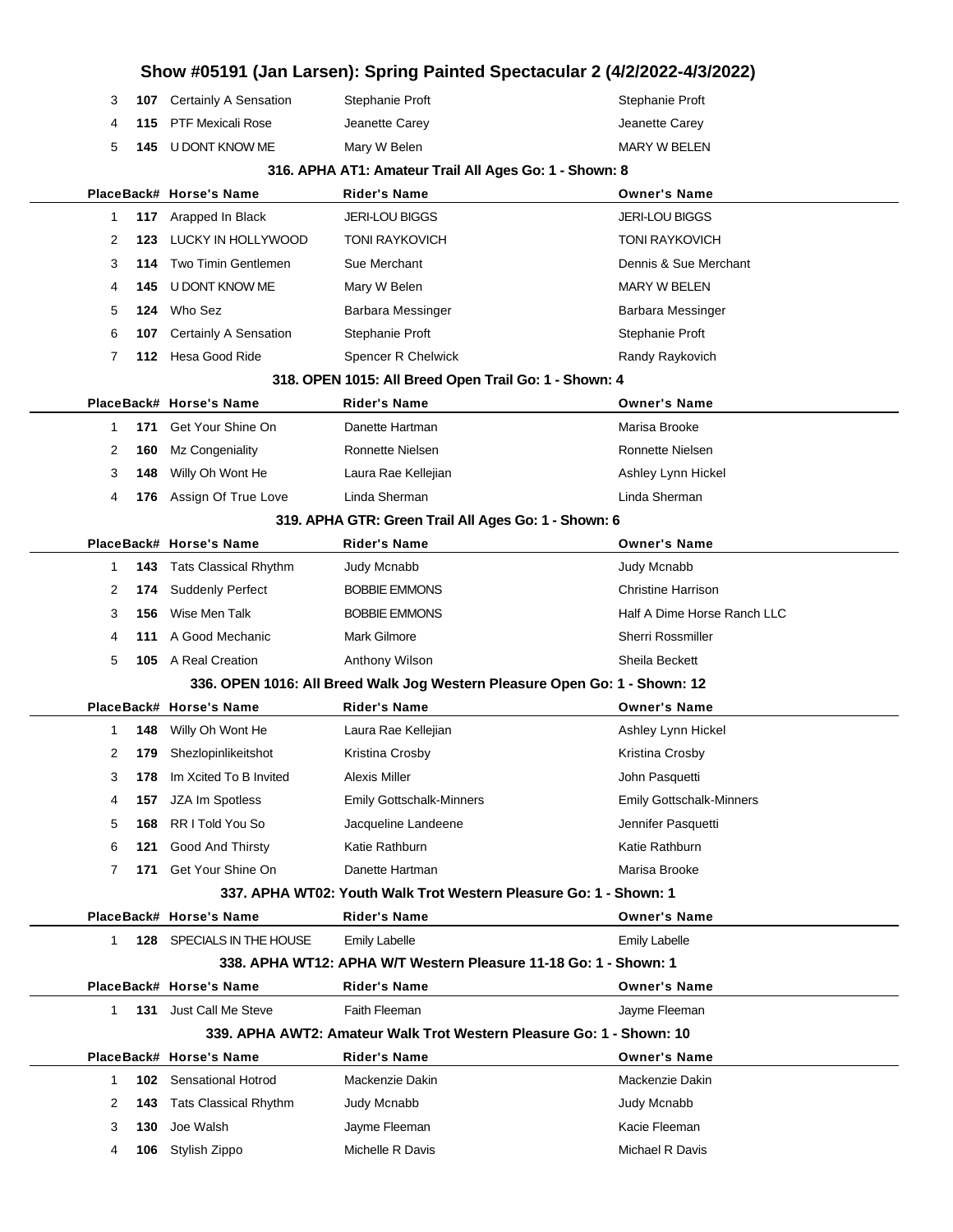|    |     |                              | Show #05191 (Jan Larsen): Spring Painted Spectacular 2 (4/2/2022-4/3/2022) |                                 |
|----|-----|------------------------------|----------------------------------------------------------------------------|---------------------------------|
| 5  |     | 111 A Good Mechanic          | <b>Sherri Rossmiller</b>                                                   | Sherri Rossmiller               |
| 6  | 119 | A Moonlight Drive            | Brenda Boman                                                               | Brenda Boman                    |
| 7  | 146 | <b>Sensational Satinrose</b> | <b>Toni Dalluge</b>                                                        | Toni Dalluge                    |
|    |     |                              | 340. OPEN 1017: All Breed Youth Western Pleasure 18&u Go: 1 - Shown: 3     |                                 |
|    |     | PlaceBack# Horse's Name      | <b>Rider's Name</b>                                                        | <b>Owner's Name</b>             |
| 1  | 147 | Ima Big Impulse              | Kelsey Robles                                                              | Laura Rae Kellejian             |
| 2  | 121 | <b>Good And Thirsty</b>      | Katie Rathburn                                                             | Katie Rathburn                  |
| 3  | 125 | Chromed Out Krymsun          | Megan Motes                                                                | Megan Motes                     |
|    |     |                              | 341. APHA VWP1: Novice Youth Western Pleasure Go: 1 - Shown: 4             |                                 |
|    |     | PlaceBack# Horse's Name      | <b>Rider's Name</b>                                                        | <b>Owner's Name</b>             |
| 1  | 103 | Arap N Amaze N               | Aryha Carter                                                               | Aryha Carter                    |
| 2  | 142 | Jacks A Lady Too             | <b>April Gray</b>                                                          | <b>April Gray</b>               |
| 3  | 120 | <b>GD Flaming Fox</b>        | Audrey May                                                                 | Audrey May                      |
| 4  | 153 | No Comparison                | Cynthia Miller                                                             | Cynthia Miller                  |
|    |     |                              | 342. APHA YWP2: Youth Western Pleasure 13 & Under Go: 1 - Shown: 4         |                                 |
|    |     | PlaceBack# Horse's Name      | <b>Rider's Name</b>                                                        | <b>Owner's Name</b>             |
| 1  | 103 | Arap N Amaze N               | Aryha Carter                                                               | Aryha Carter                    |
| 2  | 142 | Jacks A Lady Too             | <b>April Gray</b>                                                          | <b>April Gray</b>               |
| 3  | 159 | <b>Purely Dynamic</b>        | Kendall Gaspar                                                             | Kendall Gaspar                  |
| 4  | 120 | <b>GD Flaming Fox</b>        | <b>Audrey May</b>                                                          | Audrey May                      |
|    |     |                              | 344. OPEN 1018: All Breed Amateur Western Pleasure Go: 1 - Shown: 5        |                                 |
|    |     | PlaceBack# Horse's Name      | <b>Rider's Name</b>                                                        | <b>Owner's Name</b>             |
| 1  | 148 | Willy Oh Wont He             | Laura Rae Kellejian                                                        | Ashley Lynn Hickel              |
| 2  | 179 | Shezlopinlikeitshot          | Kristina Crosby                                                            | Kristina Crosby                 |
| 3  | 157 | JZA Im Spotless              | <b>Emily Gottschalk-Minners</b>                                            | <b>Emily Gottschalk-Minners</b> |
| 4  | 126 | <b>CNC Under Cover Agent</b> | Patti Babish                                                               | Patti Babish                    |
| 5  | 178 | Im Xcited To B Invited       | Alexis Miller                                                              | John Pasquetti                  |
|    |     |                              | 345. APHA NWP1: Novice Amateur Western Pleasure Go: 1 - Shown: 8           |                                 |
|    |     | PlaceBack# Horse's Name      | <b>Rider's Name</b>                                                        | <b>Owner's Name</b>             |
| 1  | 156 | Wise Men Talk                | John Nichols                                                               | Half A Dime Horse Ranch LLC     |
| 2  | 130 | Joe Walsh                    | Kacie Fleeman                                                              | Kacie Fleeman                   |
| 3  | 145 | U DONT KNOW ME               | Mary W Belen                                                               | <b>MARY W BELEN</b>             |
| 4  | 107 | <b>Certainly A Sensation</b> | Stephanie Proft                                                            | Stephanie Proft                 |
| 5  | 137 | Gotta Get Impulsive          | Gibson Reid                                                                | Gibson Reid                     |
| 6  | 105 | A Real Creation              | Sheila Beckett                                                             | Sheila Beckett                  |
| 7  | 126 | <b>CNC Under Cover Agent</b> | Patti Babish                                                               | Patti Babish                    |
|    |     |                              | 346. APHA AWP1: Amateur Western Pleasure All Ages Go: 1 - Shown: 6         |                                 |
|    |     | PlaceBack# Horse's Name      | <b>Rider's Name</b>                                                        | <b>Owner's Name</b>             |
| 1. |     | 112 Hesa Good Ride           | Spencer R Chelwick                                                         | Randy Raykovich                 |
| 2  | 107 | <b>Certainly A Sensation</b> | Stephanie Proft                                                            | Stephanie Proft                 |
| 3  | 140 | Someone Like You             | Dakota King                                                                | Deneen King                     |
| 4  | 134 | <b>Cowgirl Wannabe</b>       | Sue Love                                                                   | Sue Love                        |
| 5  | 114 | Two Timin Gentlemen          | Sue Merchant                                                               | Dennis & Sue Merchant           |
|    |     |                              | 348. OPEN 1019: All Breed Western Pleasure Open Go: 1 - Shown: 3           |                                 |
|    |     | PlaceBack# Horse's Name      | <b>Rider's Name</b>                                                        | <b>Owner's Name</b>             |
| 1  |     | 168 RR I Told You So         | Jennifer Ann Pasquetti                                                     | Jennifer Pasquetti              |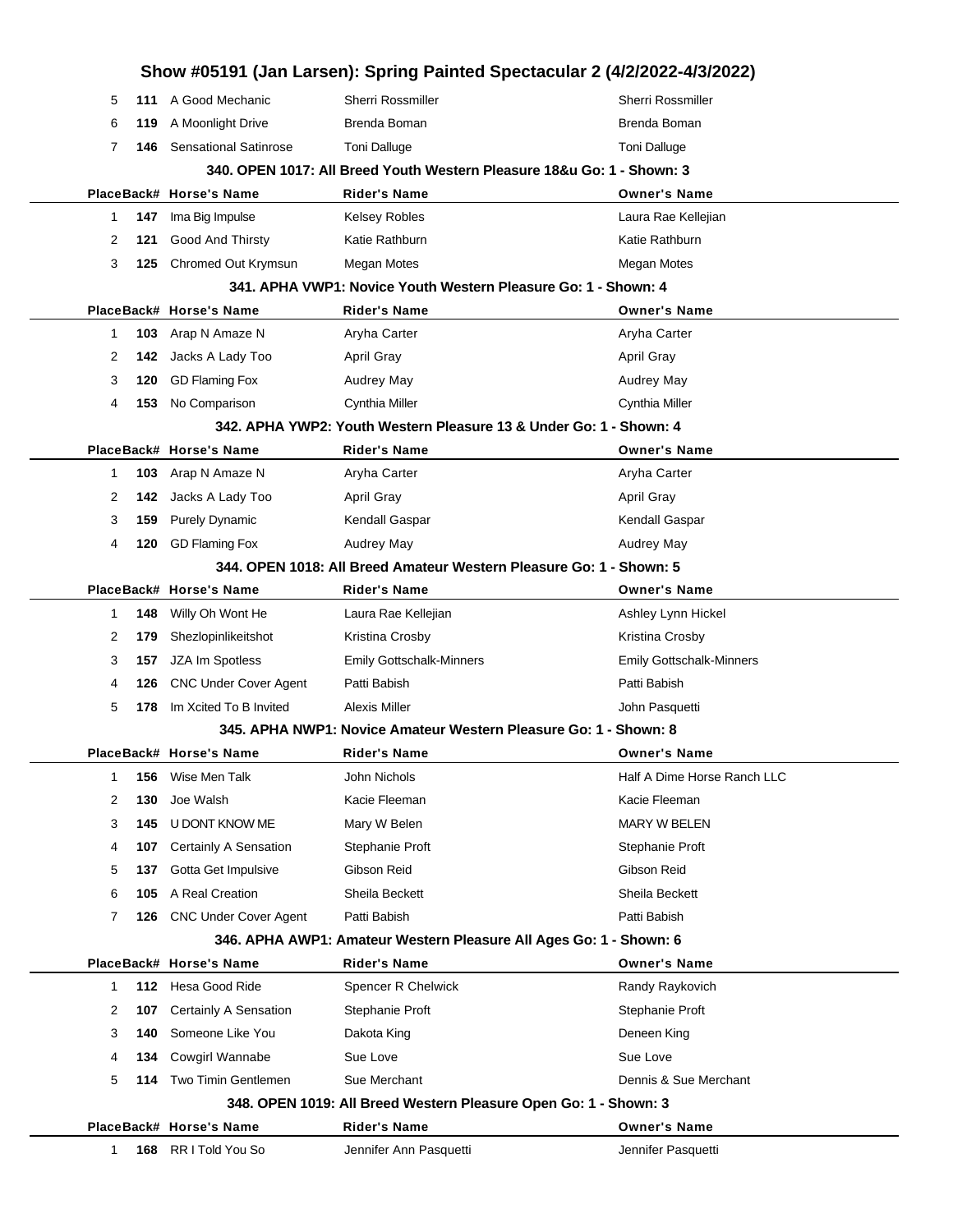| 2  |     | 171 Get Your Shine On        | Danette Hartman                                                         | Marisa Brooke                   |
|----|-----|------------------------------|-------------------------------------------------------------------------|---------------------------------|
|    |     |                              | 349. APHA GWP: Green Western Pleasure All Ages Go: 1 - Shown: 4         |                                 |
|    |     | PlaceBack# Horse's Name      | <b>Rider's Name</b>                                                     | <b>Owner's Name</b>             |
| 1. |     | 134 Cowgirl Wannabe          | Sue Love                                                                | Sue Love                        |
| 2  | 167 | Gotta Kiss The Girl          | Anthony Wilson                                                          | Victoria Molter                 |
| 3  | 173 | <b>Justified Sensation</b>   | <b>BOBBIE EMMONS</b>                                                    | Half A Dime Horse Ranch LLC     |
| 4  |     | 126 CNC Under Cover Agent    | Patti Babish                                                            | Patti Babish                    |
|    |     |                              | 350. APHA WP2: Jr Western Pleasure Go: 1 - Shown: 2                     |                                 |
|    |     | PlaceBack# Horse's Name      | Rider's Name                                                            | <b>Owner's Name</b>             |
| 1. |     | 105 A Real Creation          | Anthony Wilson                                                          | Sheila Beckett                  |
| 2  |     | 170 Beyond The Best          | <b>BOBBIE EMMONS</b>                                                    | <b>Ashley Smith</b>             |
|    |     |                              | 352. APHA WP3: Sr Western Pleasure Go: 1 - Shown: 7                     |                                 |
|    |     | PlaceBack# Horse's Name      | <b>Rider's Name</b>                                                     | <b>Owner's Name</b>             |
| 1  |     | 112 Hesa Good Ride           | Spencer R Chelwick                                                      | Randy Raykovich                 |
| 2  | 158 | <b>All Star Sensation</b>    | <b>Mark Gilmore</b>                                                     | Wendy Hull                      |
| 3  | 130 | Joe Walsh                    | Kacie Fleeman                                                           | Kacie Fleeman                   |
| 4  | 150 | Faith Is Certain             | Karen Qualls                                                            | Shelley Lynn Tuma               |
| 5  | 119 | A Moonlight Drive            | Jando Guerra                                                            | Brenda Boman                    |
| 6  | 140 | Someone Like You             | Anthony Wilson                                                          | Deneen King                     |
| 7  |     | 174 Suddenly Perfect         | <b>BOBBIE EMMONS</b>                                                    | <b>Christine Harrison</b>       |
|    |     |                              | 355. OPEN 951: All Breed Western Horsemanship W/T Open Go: 1 - Shown: 2 |                                 |
|    |     | PlaceBack# Horse's Name      | <b>Rider's Name</b>                                                     | <b>Owner's Name</b>             |
| 1. | 157 | JZA Im Spotless              | <b>Emily Gottschalk-Minners</b>                                         | <b>Emily Gottschalk-Minners</b> |
| 2  |     | 106 Stylish Zippo            | Michelle R Davis                                                        | Michael R Davis                 |
|    |     |                              | 356. APHA WT03: Youth Walk Trot Western Horsemanship Go: 1 - Shown: 1   |                                 |
|    |     | PlaceBack# Horse's Name      | <b>Rider's Name</b>                                                     | <b>Owner's Name</b>             |
| 1. | 128 | SPECIALS IN THE HOUSE        | <b>Emily Labelle</b>                                                    | Emily Labelle                   |
|    |     |                              | 357. APHA WT13: APHA W/T Western Horsemanship 11-18 Go: 1 - Shown: 1    |                                 |
|    |     | PlaceBack# Horse's Name      | <b>Rider's Name</b>                                                     | <b>Owner's Name</b>             |
| 1. | 131 | Just Call Me Steve           | Faith Fleeman                                                           | Jayme Fleeman                   |
|    |     |                              | 358. APHA AWT3: Amateur Walk Trot Western Horsemanship Go: 1 - Shown: 7 |                                 |
|    |     | PlaceBack# Horse's Name      | <b>Rider's Name</b>                                                     | <b>Owner's Name</b>             |
| 1  | 143 | <b>Tats Classical Rhythm</b> | Judy Mcnabb                                                             | Judy Mcnabb                     |
| 2  | 102 | Sensational Hotrod           | Mackenzie Dakin                                                         | Mackenzie Dakin                 |
| 3  | 101 | Heaven Sent A Star           | Laura L Hamill                                                          | Laura L Hamill                  |
| 4  | 111 | A Good Mechanic              | Sherri Rossmiller                                                       | Sherri Rossmiller               |
| 5  | 136 | Call It A Rap                | Jessica Auger                                                           | Jessica Auger                   |
| 6  | 106 | Stylish Zippo                | Michelle R Davis                                                        | Michael R Davis                 |
| 7  | 146 | <b>Sensational Satinrose</b> | <b>Toni Dalluge</b>                                                     | <b>Toni Dalluge</b>             |
|    |     |                              | 360. APHA VH1: Novice Youth Western Horsemanship Go: 1 - Shown: 4       |                                 |
|    |     | PlaceBack# Horse's Name      | <b>Rider's Name</b>                                                     | <b>Owner's Name</b>             |
| 1  | 103 | Arap N Amaze N               | Aryha Carter                                                            | Aryha Carter                    |
| 2  | 153 | No Comparison                | Cynthia Miller                                                          | Cynthia Miller                  |
|    |     |                              |                                                                         |                                 |
| 3  | 142 | Jacks A Lady Too             | April Gray                                                              | April Gray                      |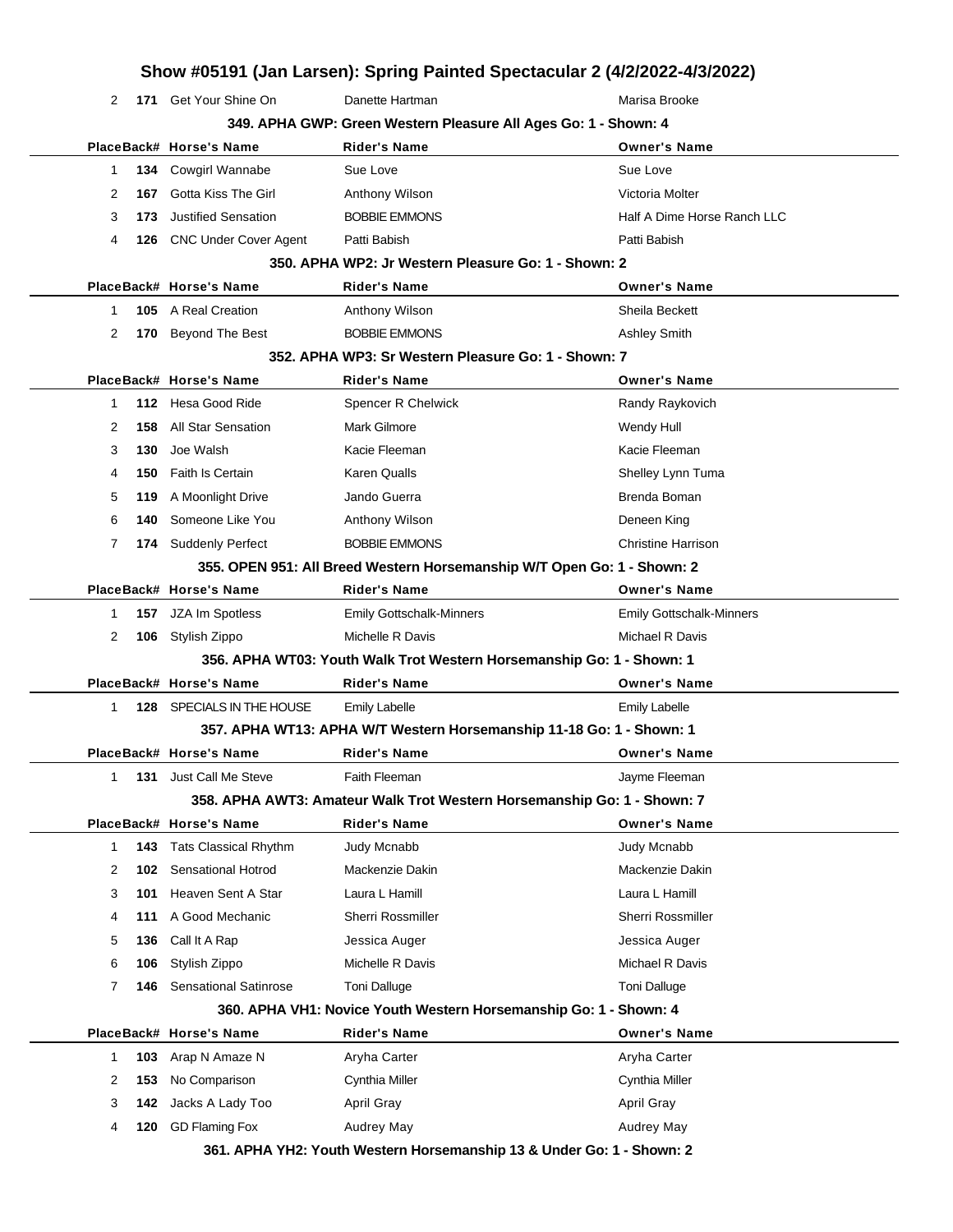|             |     |                          |                                                                       | Show #05191 (Jan Larsen): Spring Painted Spectacular 2 (4/2/2022-4/3/2022) |
|-------------|-----|--------------------------|-----------------------------------------------------------------------|----------------------------------------------------------------------------|
|             |     | PlaceBack# Horse's Name  | <b>Rider's Name</b>                                                   | <b>Owner's Name</b>                                                        |
| 1           | 159 | <b>Purely Dynamic</b>    | Kendall Gaspar                                                        | Kendall Gaspar                                                             |
| 2           | 120 | <b>GD Flaming Fox</b>    | <b>Audrey May</b>                                                     | Audrey May                                                                 |
|             |     |                          | 363. OPEN 1089: All Breed Horsemanship Amateur Go: 1 - Shown: 5       |                                                                            |
|             |     | PlaceBack# Horse's Name  | <b>Rider's Name</b>                                                   | <b>Owner's Name</b>                                                        |
| 1           | 112 | Hesa Good Ride           | Spencer R Chelwick                                                    | Randy Raykovich                                                            |
| 2           | 115 | <b>PTF Mexicali Rose</b> | Jeanette Carey                                                        | Jeanette Carey                                                             |
| 3           | 123 | LUCKY IN HOLLYWOOD       | <b>TONI RAYKOVICH</b>                                                 | <b>TONI RAYKOVICH</b>                                                      |
| 4           | 157 | JZA Im Spotless          | <b>Emily Gottschalk-Minners</b>                                       | <b>Emily Gottschalk-Minners</b>                                            |
|             |     |                          | 364. APHA NH1: Novice Amateur Western Horsemanship Go: 1 - Shown: 7   |                                                                            |
|             |     | PlaceBack# Horse's Name  | <b>Rider's Name</b>                                                   | <b>Owner's Name</b>                                                        |
| 1           | 156 | Wise Men Talk            | John Nichols                                                          | Half A Dime Horse Ranch LLC                                                |
| 2           | 145 | U DONT KNOW ME           | Mary W Belen                                                          | MARY W BELEN                                                               |
| 3           | 123 | LUCKY IN HOLLYWOOD       | <b>TONI RAYKOVICH</b>                                                 | <b>TONI RAYKOVICH</b>                                                      |
| 4           | 107 | Certainly A Sensation    | Stephanie Proft                                                       | Stephanie Proft                                                            |
| 5           | 115 | <b>PTF Mexicali Rose</b> | Jeanette Carey                                                        | Jeanette Carey                                                             |
| 6           | 137 | Gotta Get Impulsive      | Gibson Reid                                                           | Gibson Reid                                                                |
| 7           | 105 | A Real Creation          | Sheila Beckett                                                        | Sheila Beckett                                                             |
|             |     |                          | 365. APHA AH1: Amateur Western Horsemanship All Ages Go: 1 - Shown: 6 |                                                                            |
|             |     | PlaceBack# Horse's Name  | <b>Rider's Name</b>                                                   | <b>Owner's Name</b>                                                        |
| 1           | 114 | Two Timin Gentlemen      | Sue Merchant                                                          | Dennis & Sue Merchant                                                      |
| 2           | 124 | Who Sez                  | Barbara Messinger                                                     | Barbara Messinger                                                          |
| 3           | 107 | Certainly A Sensation    | Stephanie Proft                                                       | Stephanie Proft                                                            |
| 4           | 164 | Goodnight Charlie        | Randy Raykovich                                                       | <b>Spencer Chelwick</b>                                                    |
| 5           | 112 | Hesa Good Ride           | <b>Spencer R Chelwick</b>                                             | Randy Raykovich                                                            |
|             |     |                          | 369. APHA YWR2: Youth Western Riding 13 & Under Go: 1 - Shown: 1      |                                                                            |
|             |     | PlaceBack# Horse's Name  | <b>Rider's Name</b>                                                   | <b>Owner's Name</b>                                                        |
| 1           | 159 | <b>Purely Dynamic</b>    | Kendall Gaspar                                                        | Kendall Gaspar                                                             |
|             |     |                          | 372. APHA NWR1: Novice Amateur Western Riding Go: 1 - Shown: 5        |                                                                            |
|             |     |                          |                                                                       |                                                                            |
|             |     | PlaceBack# Horse's Name  | Rider's Name                                                          | <b>Owner's Name</b>                                                        |
| $\mathbf 1$ | 114 | Two Timin Gentlemen      | Sue Merchant                                                          | Dennis & Sue Merchant                                                      |
| 2           | 164 | Goodnight Charlie        | Randy Raykovich                                                       | <b>Spencer Chelwick</b>                                                    |
| 3           | 123 | LUCKY IN HOLLYWOOD       | <b>TONI RAYKOVICH</b>                                                 | <b>TONI RAYKOVICH</b>                                                      |
| 4           | 156 | Wise Men Talk            | John Nichols                                                          | Half A Dime Horse Ranch LLC                                                |
|             |     |                          | 373. APHA AWR1: Amateur Western Riding All Ages Go: 1 - Shown: 5      |                                                                            |
|             |     | PlaceBack# Horse's Name  | <b>Rider's Name</b>                                                   | <b>Owner's Name</b>                                                        |
| 1           | 164 | Goodnight Charlie        | Randy Raykovich                                                       | <b>Spencer Chelwick</b>                                                    |
| 2           | 124 | Who Sez                  | Barbara Messinger                                                     | Barbara Messinger                                                          |
| 3           | 123 | LUCKY IN HOLLYWOOD       | <b>TONI RAYKOVICH</b>                                                 | <b>TONI RAYKOVICH</b>                                                      |
| 4           | 114 | Two Timin Gentlemen      | Sue Merchant                                                          | Dennis & Sue Merchant                                                      |
| 5           | 117 | Arapped In Black         | <b>JERI-LOU BIGGS</b>                                                 | <b>JERI-LOU BIGGS</b>                                                      |
|             |     |                          | 375. OPEN 1028: ALL BREED OPEN WESTERN RIDING Go: 1 - Shown: 1        |                                                                            |
|             |     | PlaceBack# Horse's Name  | <b>Rider's Name</b>                                                   | <b>Owner's Name</b>                                                        |
| 0           | 107 | Certainly A Sensation    | Stephanie Proft                                                       | Stephanie Proft                                                            |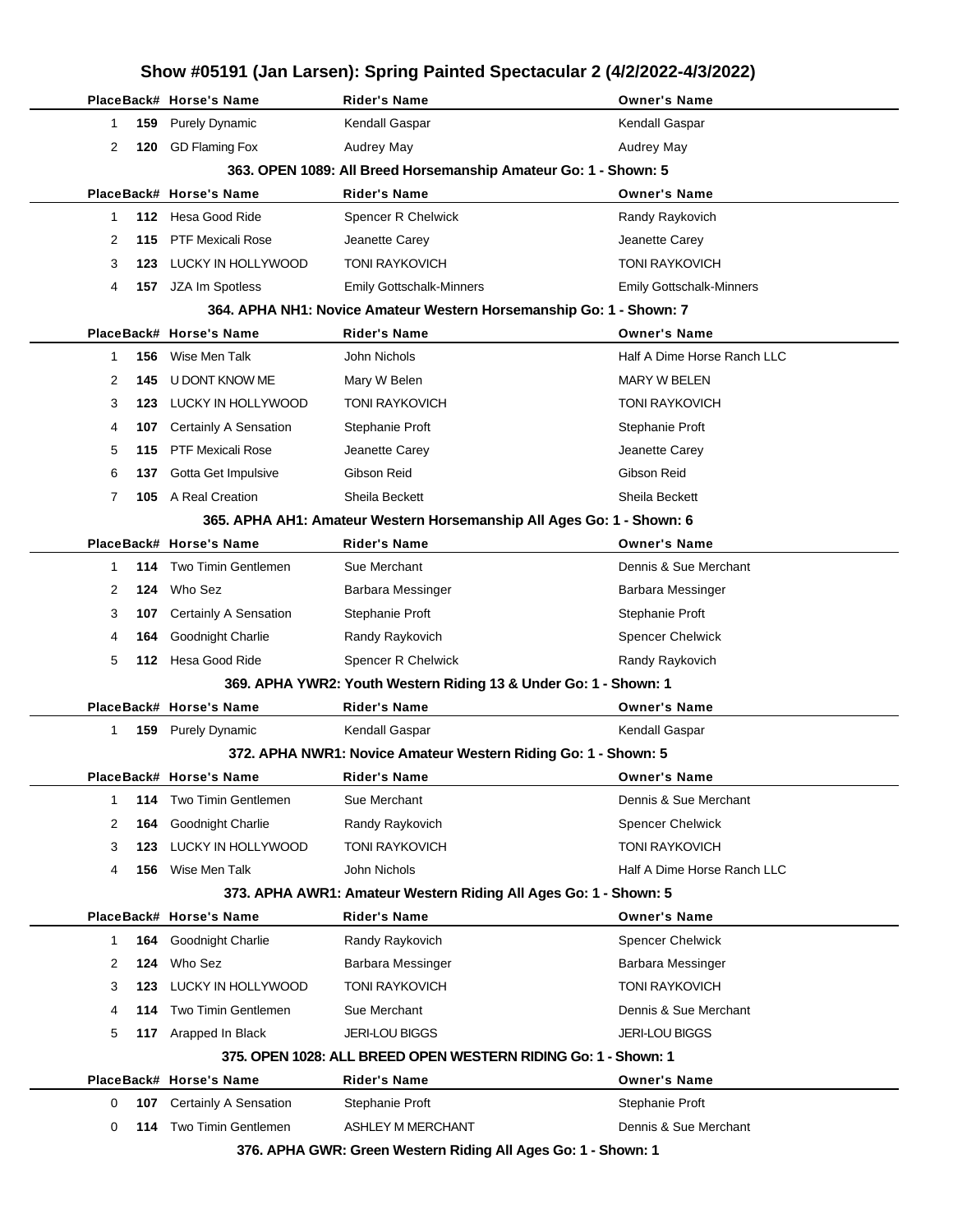|    |     |                              | Show #05191 (Jan Larsen): Spring Painted Spectacular 2 (4/2/2022-4/3/2022) |                                 |
|----|-----|------------------------------|----------------------------------------------------------------------------|---------------------------------|
|    |     | PlaceBack# Horse's Name      | <b>Rider's Name</b>                                                        | <b>Owner's Name</b>             |
| 0  | 150 | Faith Is Certain             | <b>Karen Qualls</b>                                                        | Shelley Lynn Tuma               |
|    |     |                              | 379. APHA WR3: Sr Western Riding Go: 1 - Shown: 5                          |                                 |
|    |     | PlaceBack# Horse's Name      | <b>Rider's Name</b>                                                        | <b>Owner's Name</b>             |
| 1  | 158 | All Star Sensation           | Karen Qualls                                                               | Wendy Hull                      |
| 2  | 164 | Goodnight Charlie            | Karen Qualls                                                               | <b>Spencer Chelwick</b>         |
| 3  | 117 | Arapped In Black             | <b>Karen Qualls</b>                                                        | <b>JERI-LOU BIGGS</b>           |
| 4  | 123 | LUCKY IN HOLLYWOOD           | <b>Karen Qualls</b>                                                        | <b>TONI RAYKOVICH</b>           |
|    |     |                              | 388. OPEN 1025: ALL BREED OPEN RANCH RIDING Go: 1 - Shown: 2               |                                 |
|    |     | PlaceBack# Horse's Name      | <b>Rider's Name</b>                                                        | <b>Owner's Name</b>             |
| 1  | 165 | <b>Call Him Sensational</b>  | Crysta Brown                                                               | Linda Taylor                    |
| 2  | 177 | POPPIN BUBBLY                | Crysta Brown                                                               | Crysta Brown                    |
|    |     |                              | 392. APHA RHP3: Senior Ranch Riding Go: 1 - Shown: 2                       |                                 |
|    |     | PlaceBack# Horse's Name      | <b>Rider's Name</b>                                                        | <b>Owner's Name</b>             |
| 1  | 165 | <b>Call Him Sensational</b>  | Crysta Brown                                                               | Linda Taylor                    |
| 2  | 177 | POPPIN BUBBLY                | Crysta Brown                                                               | Crysta Brown                    |
|    |     |                              | 501. OPEN 22511: All Breed Showmanship W/T Youth Go: 1 - Shown: 3          |                                 |
|    |     | PlaceBack# Horse's Name      | <b>Rider's Name</b>                                                        | <b>Owner's Name</b>             |
| 1  | 121 | <b>Good And Thirsty</b>      | Katie Rathburn                                                             | Katie Rathburn                  |
| 2  | 120 | <b>GD Flaming Fox</b>        | <b>Audrey May</b>                                                          | <b>Audrey May</b>               |
| 3  | 131 | Just Call Me Steve           | Faith Fleeman                                                              | Jayme Fleeman                   |
|    |     |                              | 502. OPEN 22611: All Breed Showmanship W/T Amateur Go: 1 - Shown: 1        |                                 |
|    |     | PlaceBack# Horse's Name      | <b>Rider's Name</b>                                                        | <b>Owner's Name</b>             |
| 1. |     | 157 JZA Im Spotless          | <b>Emily Gottschalk-Minners</b>                                            | <b>Emily Gottschalk-Minners</b> |
|    |     |                              | 503. APHA WT01: Youth Walk Trot Showmanship Go: 1 - Shown: 1               |                                 |
|    |     | PlaceBack# Horse's Name      | <b>Rider's Name</b>                                                        | <b>Owner's Name</b>             |
| 1  |     | 128 SPECIALS IN THE HOUSE    | <b>Emily Labelle</b>                                                       | <b>Emily Labelle</b>            |
|    |     |                              | 504. APHA WT11: APHA W/T Showmanship11-18 Go: 1 - Shown: 1                 |                                 |
|    |     | PlaceBack# Horse's Name      | <b>Rider's Name</b>                                                        | <b>Owner's Name</b>             |
| 1  | 131 | Just Call Me Steve           | Faith Fleeman                                                              | Jayme Fleeman                   |
|    |     |                              | 505. APHA AWT1: Amateur Walk Trot Showmanship Go: 1 - Shown: 3             |                                 |
|    |     | PlaceBack# Horse's Name      | <b>Rider's Name</b>                                                        | <b>Owner's Name</b>             |
| 1  | 146 | <b>Sensational Satinrose</b> | <b>Toni Dalluge</b>                                                        | <b>Toni Dalluge</b>             |
| 2  | 136 | Call It A Rap                | Jessica Auger                                                              | Jessica Auger                   |
| 3  | 101 | Heaven Sent A Star           | Laura L Hamill                                                             | Laura L Hamill                  |
|    |     |                              | 506. OPEN 1002: ALL BREED YOUTH SHOWMANSHIP 18&U Go: 1 - Shown: 3          |                                 |
|    |     | PlaceBack# Horse's Name      | <b>Rider's Name</b>                                                        | <b>Owner's Name</b>             |
| 1  | 121 | Good And Thirsty             | Katie Rathburn                                                             | Katie Rathburn                  |
| 2  | 127 | He Is A Thriller             | Maya Dias                                                                  | Maya Dias                       |
| 3  | 120 | <b>GD Flaming Fox</b>        | Audrey May                                                                 | Audrey May                      |
|    |     |                              | 507. APHA VSH1: Novice Youth Showmanship Go: 1 - Shown: 5                  |                                 |
|    |     | PlaceBack# Horse's Name      | <b>Rider's Name</b>                                                        | <b>Owner's Name</b>             |
| 1  | 103 | Arap N Amaze N               | Aryha Carter                                                               | Aryha Carter                    |
| 2  | 153 | No Comparison                | Cynthia Miller                                                             | Cynthia Miller                  |
| 3  | 142 | Jacks A Lady Too             | April Gray                                                                 | April Gray                      |
| 4  | 120 | <b>GD Flaming Fox</b>        | Audrey May                                                                 | Audrey May                      |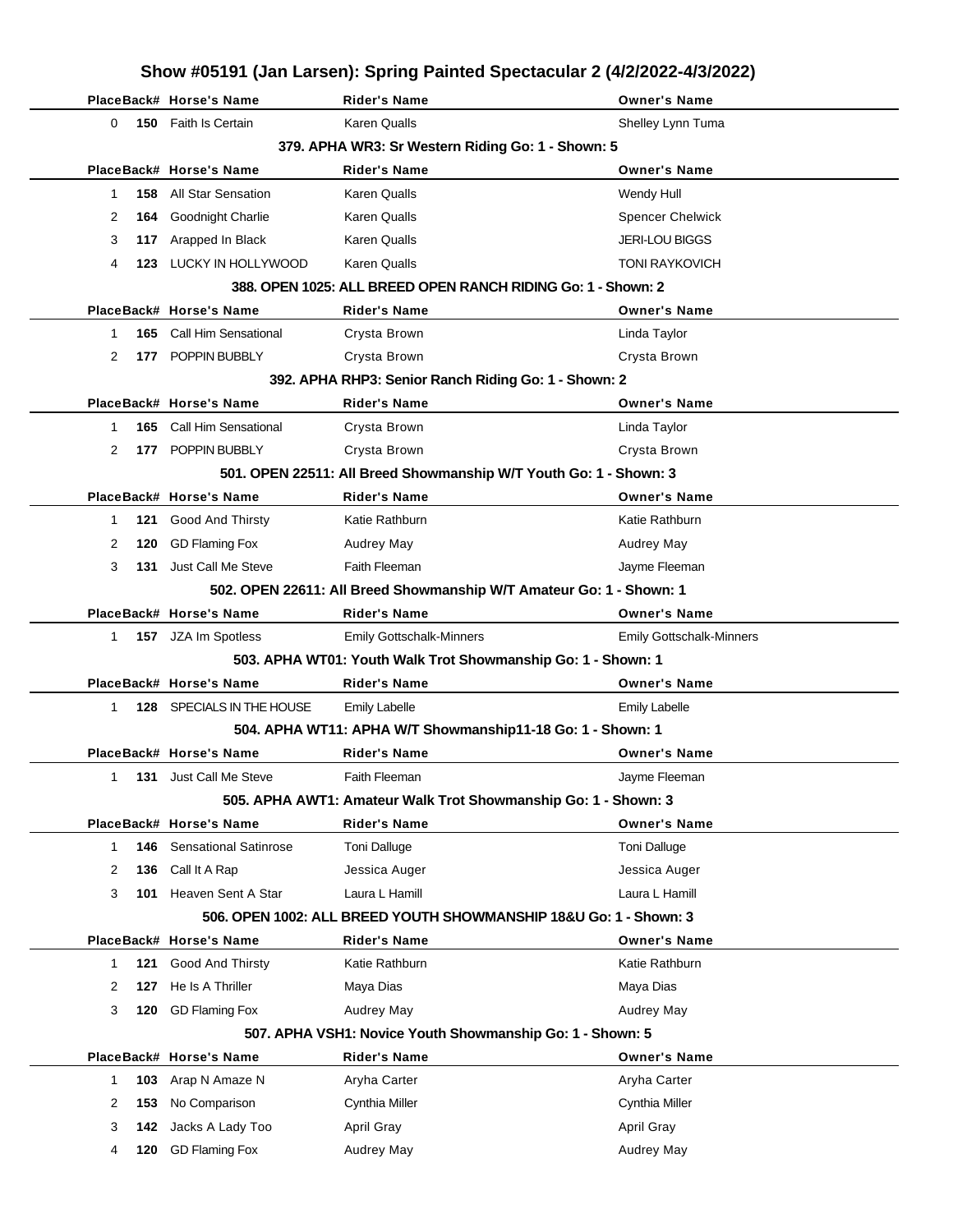|   |     |                              |                                                                            | Show #05191 (Jan Larsen): Spring Painted Spectacular 2 (4/2/2022-4/3/2022)    |
|---|-----|------------------------------|----------------------------------------------------------------------------|-------------------------------------------------------------------------------|
| 5 |     | 125 Chromed Out Krymsun      | <b>Megan Motes</b>                                                         | Megan Motes                                                                   |
|   |     |                              | 508. APHA YSH2: Youth Showmanship 13 & Under Go: 1 - Shown: 4              |                                                                               |
|   |     | PlaceBack# Horse's Name      | <b>Rider's Name</b>                                                        | <b>Owner's Name</b>                                                           |
| 1 | 103 | Arap N Amaze N               | Aryha Carter                                                               | Aryha Carter                                                                  |
| 2 | 120 | <b>GD Flaming Fox</b>        | Audrey May                                                                 | Audrey May                                                                    |
| 3 | 142 | Jacks A Lady Too             | <b>April Gray</b>                                                          | <b>April Gray</b>                                                             |
| 4 | 159 | <b>Purely Dynamic</b>        | Kendall Gaspar                                                             | Kendall Gaspar                                                                |
|   |     |                              | 510, OPEN 1003: ALL BREED SHOWMANSHIP AMATEUR Go: 1 - Shown: 4             |                                                                               |
|   |     | PlaceBack# Horse's Name      | <b>Rider's Name</b>                                                        | <b>Owner's Name</b>                                                           |
| 1 | 164 | Goodnight Charlie            | Randy Raykovich                                                            | <b>Spencer Chelwick</b>                                                       |
| 2 | 112 | Hesa Good Ride               | Spencer R Chelwick                                                         | Randy Raykovich                                                               |
| 3 | 155 | <b>Whata Sweet Asset</b>     | Amy McKinney                                                               | Amy McKinney                                                                  |
|   |     |                              | 511. APHA NSH1: Novice Amateur Showmanship Go: 1 - Shown: 3                |                                                                               |
|   |     | PlaceBack# Horse's Name      | <b>Rider's Name</b>                                                        | <b>Owner's Name</b>                                                           |
| 1 | 145 | <b>U DONT KNOW ME</b>        | Mary W Belen                                                               | <b>MARY W BELEN</b>                                                           |
| 2 | 156 | Wise Men Talk                | John Nichols                                                               | Half A Dime Horse Ranch LLC                                                   |
| 3 | 155 | <b>Whata Sweet Asset</b>     | Amy McKinney                                                               | Amy McKinney                                                                  |
|   |     |                              | 512. APHA ASH1: Amateur Showmanship All Ages Go: 1 - Shown: 4              |                                                                               |
|   |     | PlaceBack# Horse's Name      | <b>Rider's Name</b>                                                        | <b>Owner's Name</b>                                                           |
| 1 |     | 112 Hesa Good Ride           | Spencer R Chelwick                                                         | Randy Raykovich                                                               |
| 2 | 164 | Goodnight Charlie            | Randy Raykovich                                                            | <b>Spencer Chelwick</b>                                                       |
| 3 | 145 | U DONT KNOW ME               | Mary W Belen                                                               | <b>MARY W BELEN</b>                                                           |
| 4 | 107 | <b>Certainly A Sensation</b> | Stephanie Proft                                                            | Stephanie Proft                                                               |
|   |     |                              |                                                                            | 515. APHA YPHG: Youth Performance Halter Geldings - All Ages Go: 1 - Shown: 3 |
|   |     | PlaceBack# Horse's Name      | <b>Rider's Name</b>                                                        | <b>Owner's Name</b>                                                           |
| 1 | 128 | SPECIALS IN THE HOUSE        | <b>Emily Labelle</b>                                                       | <b>Emily Labelle</b>                                                          |
| 2 | 125 | Chromed Out Krymsun          | Megan Motes                                                                | <b>Megan Motes</b>                                                            |
| 3 | 131 | Just Call Me Steve           | Faith Fleeman                                                              | Jayme Fleeman                                                                 |
|   |     |                              | 517. APHA YPHM: Youth Performance Halter Mares - All Ages Go: 1 - Shown: 4 |                                                                               |
|   |     | PlaceBack# Horse's Name      | Rider's Name                                                               | <b>Owner's Name</b>                                                           |
| 1 | 103 | Arap N Amaze N               | Aryha Carter                                                               | Aryha Carter                                                                  |
| 2 | 153 | No Comparison                | Cynthia Miller                                                             | Cynthia Miller                                                                |
| 3 | 142 | Jacks A Lady Too             | <b>April Gray</b>                                                          | <b>April Gray</b>                                                             |
| 4 | 159 | <b>Purely Dynamic</b>        | Kendall Gaspar                                                             | Kendall Gaspar                                                                |
|   |     |                              | 518. APHA AMH7: Amateur Geldings All Ages Go: 1 - Shown: 4                 |                                                                               |
|   |     | PlaceBack# Horse's Name      | <b>Rider's Name</b>                                                        | <b>Owner's Name</b>                                                           |
| 1 | 132 | Smokin Sacred Son            | Kelly Probst-Bushey                                                        | Kelly Probst-Bushey                                                           |
| 2 | 126 | <b>CNC Under Cover Agent</b> | Patti Babish                                                               | Patti Babish                                                                  |
| 3 | 145 | U DONT KNOW ME               | Mary W Belen                                                               | MARY W BELEN                                                                  |
| 4 | 114 | Two Timin Gentlemen          | Sue Merchant                                                               | Dennis & Sue Merchant                                                         |
|   |     |                              |                                                                            | 519. APHA APHG: Amateur Performance Halter Geldings All Ages Go: 1 - Shown: 8 |
|   |     | PlaceBack# Horse's Name      | <b>Rider's Name</b>                                                        | <b>Owner's Name</b>                                                           |
| 1 | 102 | <b>Sensational Hotrod</b>    | Mackenzie Dakin                                                            | Mackenzie Dakin                                                               |
| 2 | 111 | A Good Mechanic              | Sherri Rossmiller                                                          | Sherri Rossmiller                                                             |
| 3 | 112 | Hesa Good Ride               | Spencer R Chelwick                                                         | Randy Raykovich                                                               |
| 4 | 110 | Factor In The Blues          | Cathleen Hernandez                                                         | Cathleen Hernandez                                                            |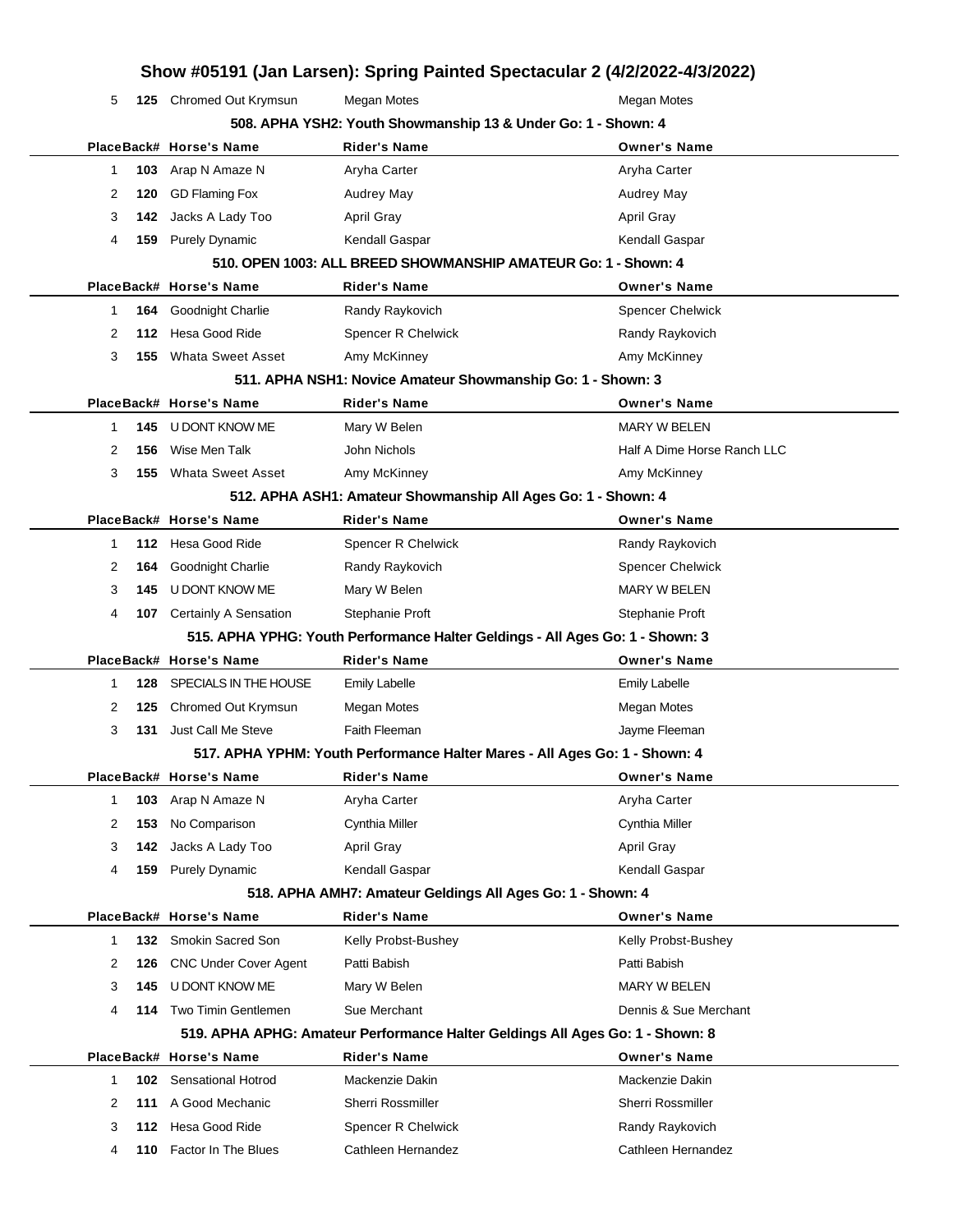|        |                  |                                            | 544. APHA PHG1: Performance Halter, Geldings All Ages Go: 1 - Shown: 2         |                                                                                   |
|--------|------------------|--------------------------------------------|--------------------------------------------------------------------------------|-----------------------------------------------------------------------------------|
| 1.     |                  | <b>108</b> Shes One Hot Candy              | <b>Brian Alves</b>                                                             | Brain & Diane Alves                                                               |
|        |                  | PlaceBack# Horse's Name                    | Rider's Name                                                                   | <b>Owner's Name</b>                                                               |
|        |                  |                                            | 536. APHA HM5: Aged Mares Go: 1 - Shown: 1                                     |                                                                                   |
| 1.     |                  | 122 CNC Sachay N Style                     | Daniel Thomas Mannion                                                          | Cindy Polley                                                                      |
|        |                  | PlaceBack# Horse's Name                    | Rider's Name                                                                   | <b>Owner's Name</b>                                                               |
|        |                  |                                            | 534. APHA HM3: 2 Yr Old Mares Go: 1 - Shown: 1                                 |                                                                                   |
| 4      | 101              | Heaven Sent A Star                         | Laura L Hamill                                                                 | Laura L Hamill                                                                    |
| 3      | 129              | Hot Rapt N Blazing                         | Michelle Hofmeister                                                            | <b>Robert Gullion</b>                                                             |
| 2      | 114              | Two Timin Gentlemen                        | Sue Merchant                                                                   | Dennis & Sue Merchant                                                             |
| 1      |                  | 117 Arapped In Black                       | JERI-LOU BIGGS                                                                 | <b>JERI-LOU BIGGS</b>                                                             |
|        |                  | PlaceBack# Horse's Name                    | Rider's Name                                                                   | <b>Owner's Name</b>                                                               |
|        |                  |                                            | 532. APHA TCC: Tobiano Color, One Year & Older & All Sexes Go: 1 - Shown: 4    |                                                                                   |
| 3      |                  | 101 Heaven Sent A Star                     | Laura L Hamill                                                                 | Laura L Hamill                                                                    |
| 2      | 114              | Two Timin Gentlemen                        | Sue Merchant                                                                   | Dennis & Sue Merchant                                                             |
| 1      |                  | 117 Arapped In Black                       | <b>JERI-LOU BIGGS</b>                                                          | <b>JERI-LOU BIGGS</b>                                                             |
|        |                  | PlaceBack# Horse's Name                    | Rider's Name                                                                   | <b>Owner's Name</b>                                                               |
|        |                  |                                            | 531. APHA ATC: Am Tobiano Color, One Year & Older & All Sexes Go: 1 - Shown: 3 |                                                                                   |
| 1      | 159              | <b>Purely Dynamic</b>                      | Kendall Gaspar                                                                 | Kendall Gaspar                                                                    |
|        |                  | PlaceBack# Horse's Name                    | Rider's Name                                                                   | <b>Owner's Name</b>                                                               |
|        |                  |                                            | 530, APHA YTC: Youth Tobiano Color Class Go: 1 - Shown: 1                      |                                                                                   |
| 5      |                  | 112 Hesa Good Ride                         | Spencer R Chelwick                                                             | Randy Raykovich                                                                   |
| 4      | 122              | CNC Sachay N Style                         | Daniel Thomas Mannion                                                          | <b>Cindy Polley</b>                                                               |
| 3      |                  | 132 Smokin Sacred Son                      | Kelly Probst-Bushey                                                            | Kelly Probst-Bushey                                                               |
| 2      | 136              | Call It A Rap                              | Jessica Auger                                                                  | Jessica Auger                                                                     |
| 1      | 133              | Hoos Reddy                                 | Marianne Warland                                                               | Marianne Warland                                                                  |
|        |                  | PlaceBack# Horse's Name                    | Rider's Name                                                                   | <b>Owner's Name</b>                                                               |
|        |                  |                                            | 529. APHA OCC: Overo Color, One Year & Older & All Sexes Go: 1 - Shown: 5      |                                                                                   |
| 3      |                  | 112 Hesa Good Ride                         | <b>Spencer R Chelwick</b>                                                      | Randy Raykovich                                                                   |
| 2      | 132 <sub>1</sub> | <b>Smokin Sacred Son</b>                   | Kelly Probst-Bushey                                                            | Kelly Probst-Bushey                                                               |
| 1      |                  | 136 Call It A Rap                          | Jessica Auger                                                                  | Jessica Auger                                                                     |
|        |                  | PlaceBack# Horse's Name                    | Rider's Name                                                                   | <b>Owner's Name</b>                                                               |
|        |                  |                                            |                                                                                | 528. APHA AOC: Amateur Overo Color, One Year & Older & All Sexes Go: 1 - Shown: 3 |
| 1.     |                  | 125 Chromed Out Krymsun                    | Megan Motes                                                                    | Megan Motes                                                                       |
|        |                  | PlaceBack# Horse's Name                    | Rider's Name                                                                   | <b>Owner's Name</b>                                                               |
| 2      |                  | 136 Call It A Rap                          | Jessica Auger<br>527, APHA YOC: Youth Overo Color Class Go: 1 - Shown: 1       | Jessica Auger                                                                     |
|        |                  |                                            | Amy McKinney                                                                   | Amy McKinney                                                                      |
| 1.     |                  | <b>155</b> Whata Sweet Asset               |                                                                                |                                                                                   |
|        |                  | PlaceBack# Horse's Name                    | Rider's Name                                                                   | <b>Owner's Name</b>                                                               |
|        |                  |                                            | 521. APHA APHM: Amateur Performance Halter Mares All Ages Go: 1 - Shown: 2     |                                                                                   |
| 1.     |                  | 108 Shes One Hot Candy                     | <b>Brian Alves</b>                                                             | Brain & Diane Alves                                                               |
|        |                  | PlaceBack# Horse's Name                    | 520. APHA AMH4: Amateur Mares All Ages Go: 1 - Shown: 1<br>Rider's Name        | <b>Owner's Name</b>                                                               |
| 7      |                  | 107 Certainly A Sensation                  | Stephanie Proft                                                                | Stephanie Proft                                                                   |
|        |                  |                                            |                                                                                |                                                                                   |
|        |                  |                                            |                                                                                |                                                                                   |
|        |                  |                                            |                                                                                | Show #05191 (Jan Larsen): Spring Painted Spectacular 2 (4/2/2022-4/3/2022)        |
| 5<br>6 | 154<br>156       | <b>Istylin Baby Blues</b><br>Wise Men Talk | Destin Tonkin<br>John Nichols                                                  | Destin Tonkin<br>Half A Dime Horse Ranch LLC                                      |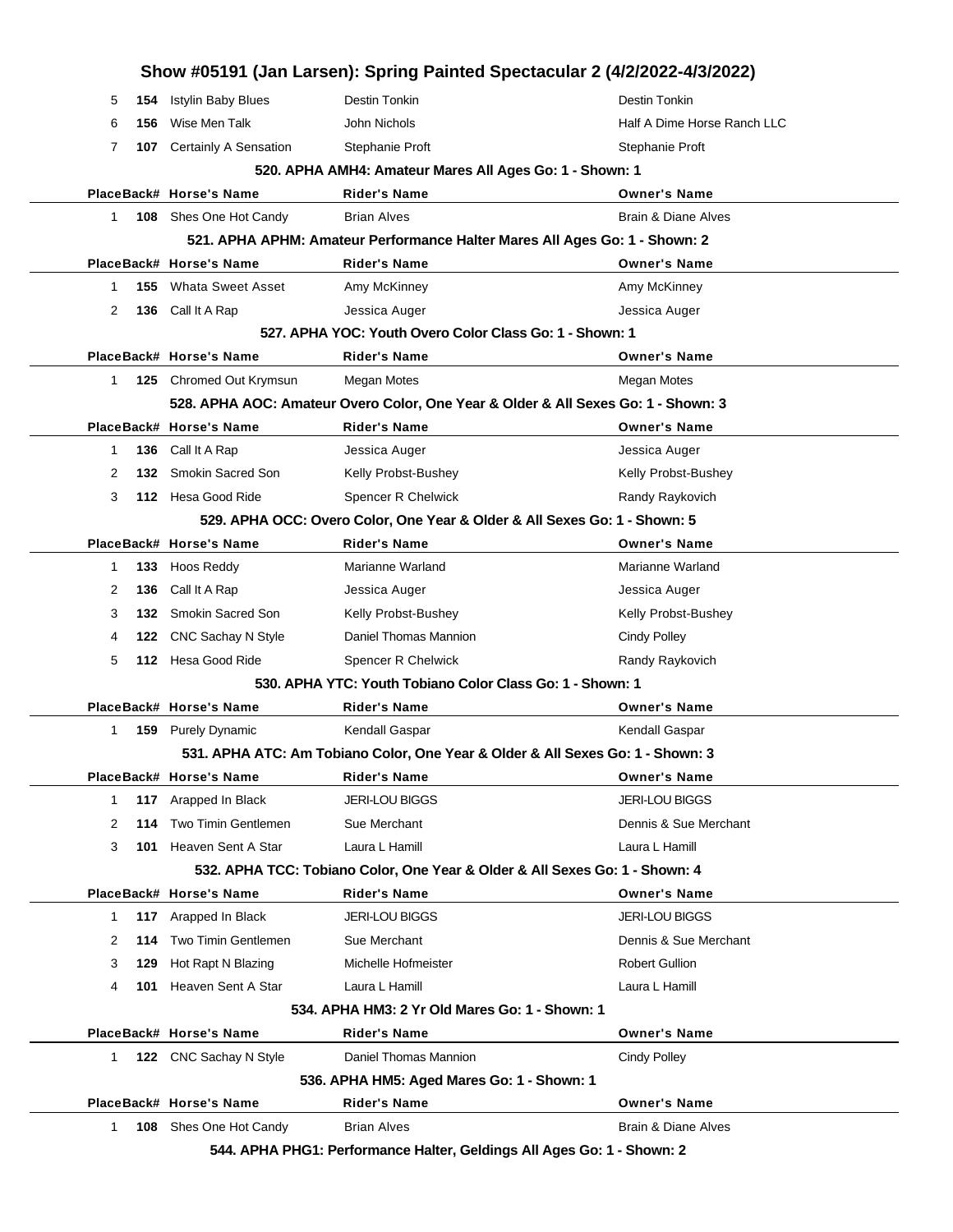| Show #05191 (Jan Larsen): Spring Painted Spectacular 2 (4/2/2022-4/3/2022) |     |                           |                                                                               |                                 |  |  |  |
|----------------------------------------------------------------------------|-----|---------------------------|-------------------------------------------------------------------------------|---------------------------------|--|--|--|
|                                                                            |     | PlaceBack# Horse's Name   | <b>Rider's Name</b>                                                           | <b>Owner's Name</b>             |  |  |  |
| $\mathbf 1$                                                                | 111 | A Good Mechanic           | <b>Mark Gilmore</b>                                                           | Sherri Rossmiller               |  |  |  |
| 2                                                                          |     | 112 Hesa Good Ride        | Spencer R Chelwick                                                            | Randy Raykovich                 |  |  |  |
|                                                                            |     |                           | 567. OPEN 1004: All Breed Walk Trot Hunter Under Saddle Open Go: 1 - Shown: 7 |                                 |  |  |  |
|                                                                            |     | PlaceBack# Horse's Name   | <b>Rider's Name</b>                                                           | <b>Owner's Name</b>             |  |  |  |
| 1                                                                          | 127 | He Is A Thriller          | Maya Dias                                                                     | Maya Dias                       |  |  |  |
| 2                                                                          | 157 | JZA Im Spotless           | <b>Emily Gottschalk-Minners</b>                                               | <b>Emily Gottschalk-Minners</b> |  |  |  |
| 3                                                                          | 172 | Lazy In My Levis          | Kayla Larkin                                                                  | Kayla Larkin                    |  |  |  |
| 4                                                                          | 121 | <b>Good And Thirsty</b>   | Katie Rathburn                                                                | Katie Rathburn                  |  |  |  |
| 5                                                                          | 168 | RR I Told You So          | Jennifer Ann Pasquetti                                                        | Jennifer Pasquetti              |  |  |  |
| 6                                                                          | 120 | <b>GD Flaming Fox</b>     | <b>Audrey May</b>                                                             | <b>Audrey May</b>               |  |  |  |
| 7                                                                          | 118 | Pack N My Jacket          | <b>ASHLEY LIGHTFOOT</b>                                                       | <b>ASHLEY LIGHTFOOT</b>         |  |  |  |
|                                                                            |     |                           | 570. APHA AWT5: Amateur Walk Trot Hunter Under Saddle Go: 1 - Shown: 3        |                                 |  |  |  |
|                                                                            |     | PlaceBack# Horse's Name   | <b>Rider's Name</b>                                                           | <b>Owner's Name</b>             |  |  |  |
| 1                                                                          | 144 | Its Bo Time               | Lisa Seccomb                                                                  | Lisa Seccomb                    |  |  |  |
| 2                                                                          | 136 | Call It A Rap             | Jessica Auger                                                                 | Jessica Auger                   |  |  |  |
| 3                                                                          | 102 | <b>Sensational Hotrod</b> | Mackenzie Dakin                                                               | Mackenzie Dakin                 |  |  |  |
|                                                                            |     |                           | 571, OPEN 1005: ALL BREED YOUTH HUNTER UNDER SADDLE 18&u Go: 1 - Shown: 3     |                                 |  |  |  |
|                                                                            |     | PlaceBack# Horse's Name   | <b>Rider's Name</b>                                                           | <b>Owner's Name</b>             |  |  |  |
| 1                                                                          | 127 | He Is A Thriller          | Maya Dias                                                                     | Maya Dias                       |  |  |  |
| 2                                                                          | 121 | <b>Good And Thirsty</b>   | Katie Rathburn                                                                | Katie Rathburn                  |  |  |  |
| 3                                                                          | 125 | Chromed Out Krymsun       | Megan Motes                                                                   | Megan Motes                     |  |  |  |
|                                                                            |     |                           | 572. APHA VBH1: Novice Youth Hunter Under Saddle Go: 1 - Shown: 5             |                                 |  |  |  |
|                                                                            |     |                           |                                                                               |                                 |  |  |  |
|                                                                            |     | PlaceBack# Horse's Name   | <b>Rider's Name</b>                                                           | <b>Owner's Name</b>             |  |  |  |
| 1                                                                          | 153 | No Comparison             | Cynthia Miller                                                                | Cynthia Miller                  |  |  |  |
| 2                                                                          | 103 | Arap N Amaze N            | Aryha Carter                                                                  | Aryha Carter                    |  |  |  |
| 3                                                                          | 125 | Chromed Out Krymsun       | <b>Megan Motes</b>                                                            | Megan Motes                     |  |  |  |
| 4                                                                          | 120 | <b>GD Flaming Fox</b>     | <b>Audrey May</b>                                                             | Audrey May                      |  |  |  |
| 5                                                                          | 142 | Jacks A Lady Too          | April Gray                                                                    | April Gray                      |  |  |  |
|                                                                            |     |                           | 573. APHA YBH2: Youth Hunter Under Saddle 13 & Under Go: 1 - Shown: 4         |                                 |  |  |  |
|                                                                            |     | PlaceBack# Horse's Name   | Rider's Name                                                                  | <b>Owner's Name</b>             |  |  |  |
| $\mathbf{1}$                                                               | 103 | Arap N Amaze N            | Aryha Carter                                                                  | Aryha Carter                    |  |  |  |
| 2                                                                          | 159 | <b>Purely Dynamic</b>     | Kendall Gaspar                                                                | Kendall Gaspar                  |  |  |  |
| 3                                                                          | 120 | <b>GD Flaming Fox</b>     | <b>Audrey May</b>                                                             | Audrey May                      |  |  |  |
| 4                                                                          |     | 142 Jacks A Lady Too      | April Gray                                                                    | April Gray                      |  |  |  |
|                                                                            |     |                           | 575, OPEN 1006: ALL BREED AMATEUR HUNTER UNDER SADDLE Go: 1 - Shown: 3        |                                 |  |  |  |
|                                                                            |     | PlaceBack# Horse's Name   | <b>Rider's Name</b>                                                           | <b>Owner's Name</b>             |  |  |  |
| $\mathbf{1}$                                                               |     | 157 JZA Im Spotless       | <b>Emily Gottschalk-Minners</b>                                               | <b>Emily Gottschalk-Minners</b> |  |  |  |
| 2                                                                          | 172 | Lazy In My Levis          | Kayla Larkin                                                                  | Kayla Larkin                    |  |  |  |
| 3                                                                          | 168 | RR I Told You So          | Jennifer Ann Pasquetti                                                        | Jennifer Pasquetti              |  |  |  |
|                                                                            |     |                           | 576. APHA NBH1: Novice Amateur Hunter Under Saddle Go: 1 - Shown: 4           |                                 |  |  |  |
|                                                                            |     | PlaceBack# Horse's Name   | <b>Rider's Name</b>                                                           | <b>Owner's Name</b>             |  |  |  |
| 1                                                                          | 123 | LUCKY IN HOLLYWOOD        | <b>TONI RAYKOVICH</b>                                                         | <b>TONI RAYKOVICH</b>           |  |  |  |
| 2                                                                          | 145 | U DONT KNOW ME            | Mary W Belen                                                                  | MARY W BELEN                    |  |  |  |
| 3                                                                          | 156 | Wise Men Talk             | John Nichols                                                                  | Half A Dime Horse Ranch LLC     |  |  |  |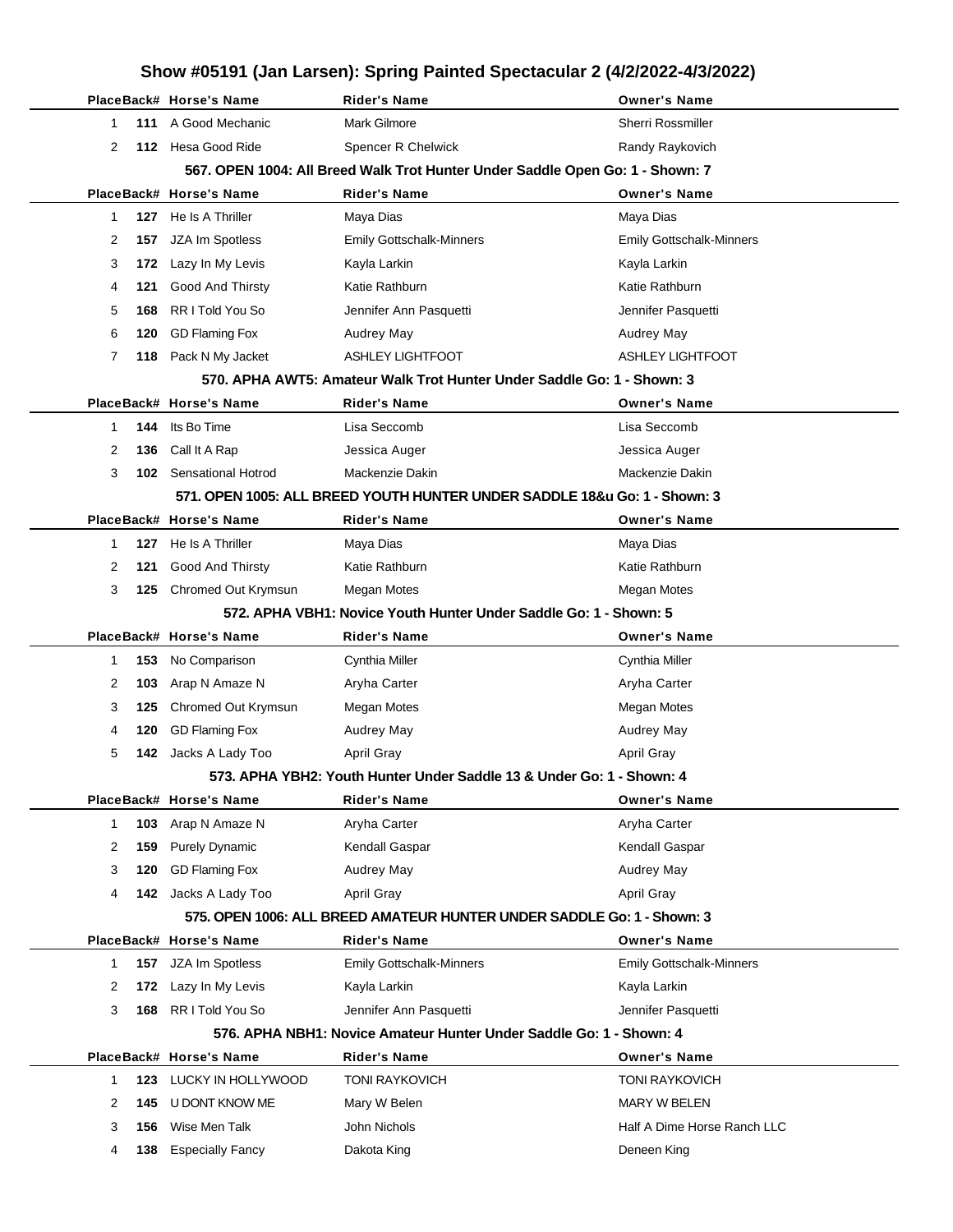## **Show #05191 (Jan Larsen): Spring Painted Spectacular 2 (4/2/2022-4/3/2022)**

**577. APHA ABH1: Amateur Hunter Under Saddle Go: 1 - Shown: 3**

|   |     | PlaceBack# Horse's Name      | Rider's Name                                                            | <b>Owner's Name</b>        |
|---|-----|------------------------------|-------------------------------------------------------------------------|----------------------------|
| 1 | 123 | LUCKY IN HOLLYWOOD           | <b>TONI RAYKOVICH</b>                                                   | <b>TONI RAYKOVICH</b>      |
| 2 | 107 | <b>Certainly A Sensation</b> | Stephanie Proft                                                         | Stephanie Proft            |
| 3 | 114 | Two Timin Gentlemen          | Sue Merchant                                                            | Dennis & Sue Merchant      |
|   |     |                              | 579. OPEN 1007: ALL BREED OPEN HUNTER UNDER SADDLE Go: 1 - Shown: 3     |                            |
|   |     | PlaceBack# Horse's Name      | <b>Rider's Name</b>                                                     | <b>Owner's Name</b>        |
| 1 |     | 127 He Is A Thriller         | Maya Dias                                                               | Maya Dias                  |
| 2 | 172 | Lazy In My Levis             | Kayla Larkin                                                            | Kayla Larkin               |
| 3 | 168 | RR I Told You So             | Jennifer Ann Pasquetti                                                  | Jennifer Pasquetti         |
|   |     |                              | 580. APHA GHU: Green Hunter Under Saddle All Ages Go: 1 - Shown: 3      |                            |
|   |     | PlaceBack# Horse's Name      | <b>Rider's Name</b>                                                     | <b>Owner's Name</b>        |
| 1 |     | 110 Factor In The Blues      | Anthony Wilson                                                          | Cathleen Hernandez         |
| 2 | 113 | Im Ultra Fancy               | Danette Hartman                                                         | Philip And Danette HARTMAN |
| 3 | 144 | Its Bo Time                  | Meaghan Gilmore                                                         | Lisa Seccomb               |
|   |     |                              | 582. APHA BPH5: 3 Yr Old Hunter Under Saddle Go: 1 - Shown: 3           |                            |
|   |     | PlaceBack# Horse's Name      | <b>Rider's Name</b>                                                     | <b>Owner's Name</b>        |
| 1 |     | 110 Factor In The Blues      | Anthony Wilson                                                          | Cathleen Hernandez         |
| 2 | 113 | Im Ultra Fancy               | Danette Hartman                                                         | Philip And Danette HARTMAN |
| 3 |     | 154 Istylin Baby Blues       | Meaghan Gilmore                                                         | Destin Tonkin              |
|   |     |                              | 584, APHA BPH3: Sr Hunter Under Saddle Go: 1 - Shown: 3                 |                            |
|   |     | PlaceBack# Horse's Name      | Rider's Name                                                            | <b>Owner's Name</b>        |
| 1 | 138 | <b>Especially Fancy</b>      | Anthony Wilson                                                          | Deneen King                |
| 2 | 123 | LUCKY IN HOLLYWOOD           | <b>TONI RAYKOVICH</b>                                                   | <b>TONI RAYKOVICH</b>      |
| 3 |     | 133 Hoos Reddy               | Marianne Warland                                                        | Marianne Warland           |
|   |     |                              | 585. OPEN 954: ALL Breed W/T Hunt Seat Eq Open Go: 1 - Shown: 3         |                            |
|   |     | PlaceBack# Horse's Name      | <b>Rider's Name</b>                                                     | <b>Owner's Name</b>        |
| 1 |     | 127 He Is A Thriller         | Maya Dias                                                               | Maya Dias                  |
| 2 | 120 | <b>GD Flaming Fox</b>        | <b>Audrey May</b>                                                       | <b>Audrey May</b>          |
| 3 |     | 172 Lazy In My Levis         | Kayla Larkin                                                            | Kayla Larkin               |
|   |     |                              | 588. APHA AWT6: Amateur Walk Trot Hunt Seat Equitation Go: 1 - Shown: 1 |                            |
|   |     | PlaceBack# Horse's Name      | Rider's Name                                                            | <b>Owner's Name</b>        |
| 1 | 102 | Sensational Hotrod           | Mackenzie Dakin                                                         | Mackenzie Dakin            |
|   |     |                              | 589. OPEN 11155: All Breed Youth Hunt Seat Eq Go: 1 - Shown: 1          |                            |
|   |     | PlaceBack# Horse's Name      | <b>Rider's Name</b>                                                     | <b>Owner's Name</b>        |
| 1 |     | 127 He Is A Thriller         | Maya Dias                                                               | Maya Dias                  |
|   |     |                              | 590. APHA VEE1: Novice Youth Hunt Seat Equitation Go: 1 - Shown: 5      |                            |
|   |     | PlaceBack# Horse's Name      | <b>Rider's Name</b>                                                     | <b>Owner's Name</b>        |
| 1 | 153 | No Comparison                | Cynthia Miller                                                          | Cynthia Miller             |
| 2 | 103 | Arap N Amaze N               | Aryha Carter                                                            | Aryha Carter               |
| 3 | 125 | Chromed Out Krymsun          | Megan Motes                                                             | Megan Motes                |
| 4 | 142 | Jacks A Lady Too             | April Gray                                                              | April Gray                 |
| 5 | 120 | <b>GD Flaming Fox</b>        | Audrey May                                                              | Audrey May                 |
|   |     |                              | 591. APHA YEE2: Youth Hunt Seat Equitation 13 & Under Go: 1 - Shown: 2  |                            |
|   |     | PlaceBack# Horse's Name      | <b>Rider's Name</b>                                                     | <b>Owner's Name</b>        |
| 1 |     | 159 Purely Dynamic           | Kendall Gaspar                                                          | Kendall Gaspar             |
|   |     |                              |                                                                         |                            |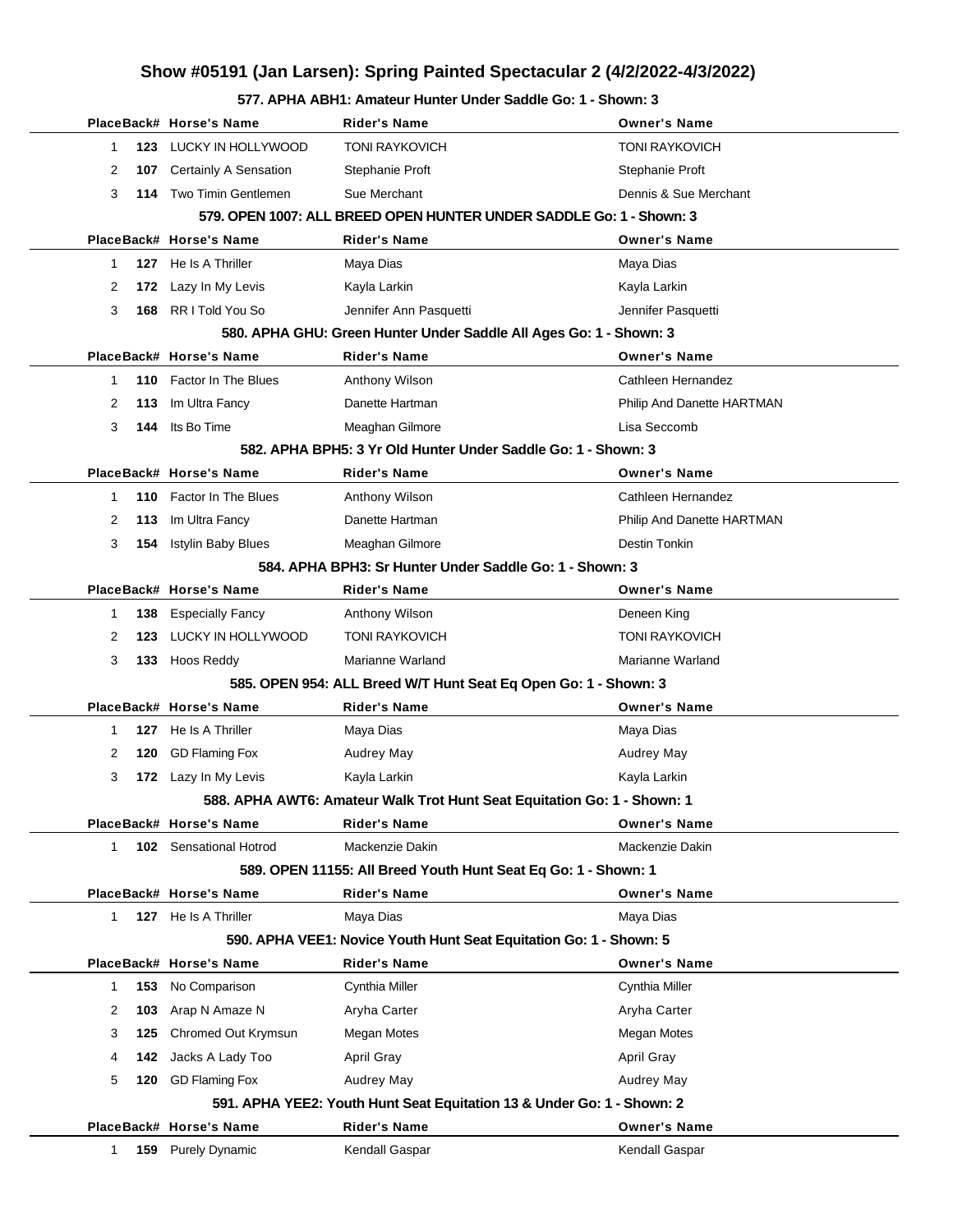|              |     |                               | Show #05191 (Jan Larsen): Spring Painted Spectacular 2 (4/2/2022-4/3/2022) |                         |
|--------------|-----|-------------------------------|----------------------------------------------------------------------------|-------------------------|
| 2            |     | 120 GD Flaming Fox            | Audrey May                                                                 | Audrey May              |
|              |     |                               | 593. OPEN 1010: ALL BREED AMATEUR HUNT SEAT EQ Go: 1 - Shown: 1            |                         |
|              |     | PlaceBack# Horse's Name       | <b>Rider's Name</b>                                                        | <b>Owner's Name</b>     |
| 1.           |     | 123 LUCKY IN HOLLYWOOD        | <b>TONI RAYKOVICH</b>                                                      | <b>TONI RAYKOVICH</b>   |
|              |     |                               | 594. APHA NHS1: Novice Amateur Hunt Seat Equitation Go: 1 - Shown: 3       |                         |
|              |     | PlaceBack# Horse's Name       | <b>Rider's Name</b>                                                        | <b>Owner's Name</b>     |
| 1            |     | 145 U DONT KNOW ME            | Mary W Belen                                                               | <b>MARY W BELEN</b>     |
| 2            | 123 | LUCKY IN HOLLYWOOD            | <b>TONI RAYKOVICH</b>                                                      | <b>TONI RAYKOVICH</b>   |
| 3            |     | 107 Certainly A Sensation     | Stephanie Proft                                                            | Stephanie Proft         |
|              |     |                               | 595. APHA AHS1: Amateur Hunt Seat Equitation All Ages Go: 1 - Shown: 3     |                         |
|              |     | PlaceBack# Horse's Name       | <b>Rider's Name</b>                                                        | <b>Owner's Name</b>     |
| 1            |     | 114 Two Timin Gentlemen       | Sue Merchant                                                               | Dennis & Sue Merchant   |
| 2            | 123 | LUCKY IN HOLLYWOOD            | <b>TONI RAYKOVICH</b>                                                      | <b>TONI RAYKOVICH</b>   |
|              |     |                               | 3221. APHA TRL1: Trail All Ages Go: 1 - Shown: 9                           |                         |
|              |     | PlaceBack# Horse's Name       | <b>Rider's Name</b>                                                        | <b>Owner's Name</b>     |
| 1            |     | <b>158</b> All Star Sensation | <b>Karen Qualls</b>                                                        | Wendy Hull              |
| 2            | 117 | Arapped In Black              | <b>JERI-LOU BIGGS</b>                                                      | <b>JERI-LOU BIGGS</b>   |
| 3            | 114 | Two Timin Gentlemen           | <b>ASHLEY M MERCHANT</b>                                                   | Dennis & Sue Merchant   |
| 4            | 150 | <b>Faith Is Certain</b>       | <b>Karen Qualls</b>                                                        | Shelley Lynn Tuma       |
| 5            | 165 | Call Him Sensational          | <b>Karen Qualls</b>                                                        | Linda Taylor            |
| 6            | 164 | Goodnight Charlie             | <b>Karen Qualls</b>                                                        | <b>Spencer Chelwick</b> |
| 7            |     | 112 Hesa Good Ride            | Spencer R Chelwick                                                         | Randy Raykovich         |
|              |     |                               | 5151. APHA YGCG: Youth Grand Champion Gelding Go: 1 - Shown: 2             |                         |
|              |     | PlaceBack# Horse's Name       | <b>Rider's Name</b>                                                        | <b>Owner's Name</b>     |
| 1            |     | 128 SPECIALS IN THE HOUSE     | <b>Emily Labelle</b>                                                       | <b>Emily Labelle</b>    |
|              |     |                               | 5152. APHA YRCG: Youth Reserve Champion Gelding Go: 1 - Shown: 3           |                         |
|              |     | PlaceBack# Horse's Name       | <b>Rider's Name</b>                                                        | <b>Owner's Name</b>     |
| 1            |     | 125 Chromed Out Krymsun       | Megan Motes                                                                | Megan Motes             |
|              |     |                               | 5171. APHA YGCM: Youth Grand Champion Mare Go: 1 - Shown: 1                |                         |
|              |     | PlaceBack# Horse's Name       | <b>Rider's Name</b>                                                        | Owner's Name            |
| $1 \quad$    |     | 103 Arap N Amaze N            | Aryha Carter                                                               | Aryha Carter            |
|              |     |                               | 5172. APHA YRCM: Youth Reserve Champion Mare Go: 1 - Shown: 2              |                         |
|              |     | PlaceBack# Horse's Name       | <b>Rider's Name</b>                                                        | <b>Owner's Name</b>     |
|              |     | 1 153 No Comparison           | Cynthia Miller                                                             | Cynthia Miller          |
|              |     |                               | 5191. APHA AGCG: Amateur Grand Champion Gelding Go: 1 - Shown: 4           |                         |
|              |     | PlaceBack# Horse's Name       | <b>Rider's Name</b>                                                        | <b>Owner's Name</b>     |
| $\mathbf 1$  |     | 132 Smokin Sacred Son         | Kelly Probst-Bushey                                                        | Kelly Probst-Bushey     |
|              |     |                               | 5192. APHA ARCG: Amateur Reserve Champion Gelding Go: 1 - Shown: 6         |                         |
|              |     | PlaceBack# Horse's Name       | <b>Rider's Name</b>                                                        | <b>Owner's Name</b>     |
| $\mathbf{1}$ |     | 102 Sensational Hotrod        | Mackenzie Dakin                                                            | Mackenzie Dakin         |
|              |     |                               | 5211. APHA AGCM: Amateur Grand Champion Mare Go: 1 - Shown: 3              |                         |
|              |     | PlaceBack# Horse's Name       | <b>Rider's Name</b>                                                        | <b>Owner's Name</b>     |
| 1.           |     | 108 Shes One Hot Candy        | <b>Brian Alves</b>                                                         | Brain & Diane Alves     |
|              |     |                               | 5212. APHA ARCM: Amateur Reserve Champion Mare Go: 1 - Shown: 7            |                         |
|              |     | PlaceBack# Horse's Name       | <b>Rider's Name</b>                                                        | <b>Owner's Name</b>     |
| 1            |     | <b>155</b> Whata Sweet Asset  | Amy McKinney                                                               | Amy McKinney            |